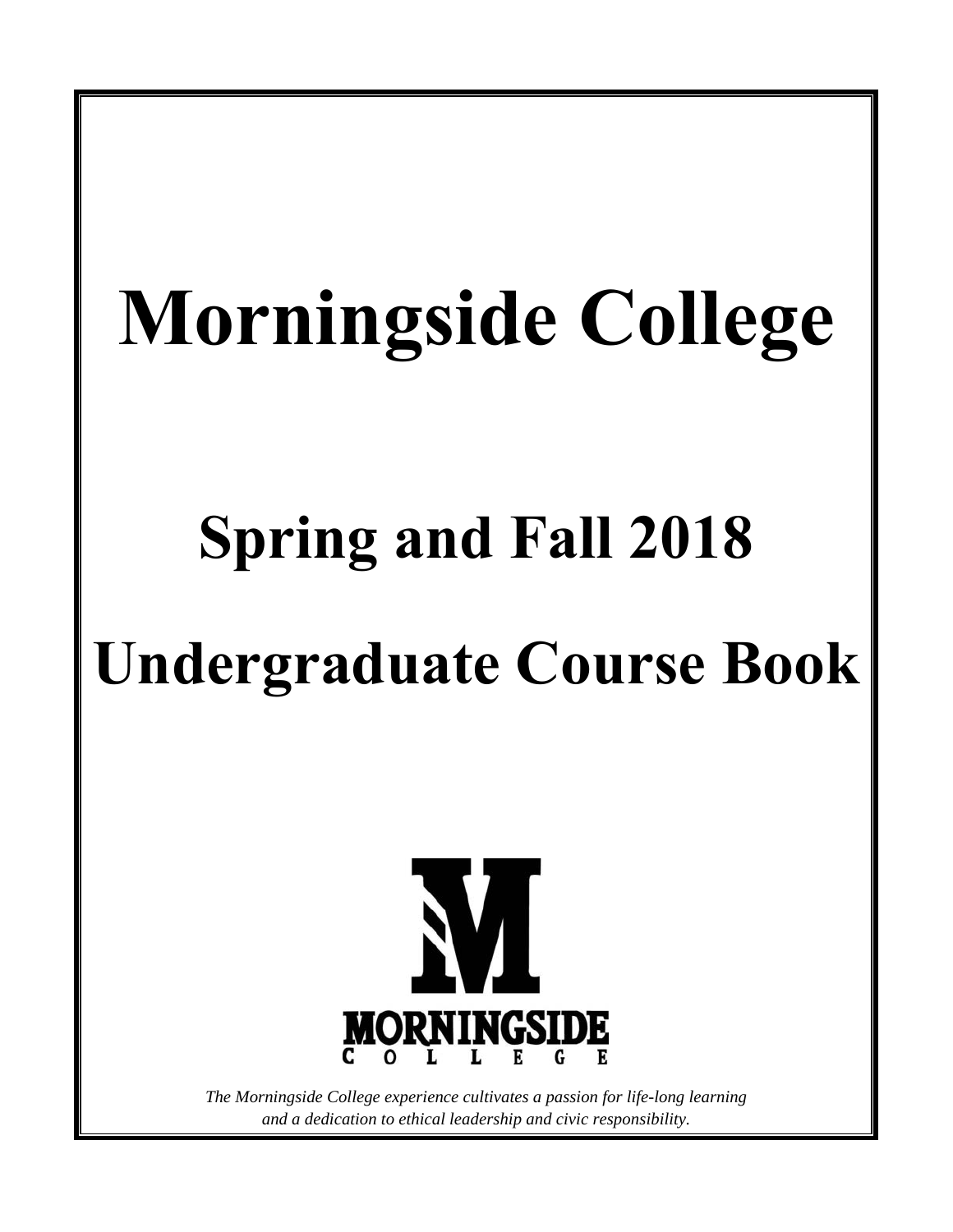STUDENTS WILL BE REGISTERING ON-LINE ON CAMPUSWEB FOR THE 2018 SPRING SEMESTER.

THE COMPUTER WILL ALLOW YOU TO REGISTER ONLY ON CERTAIN DAYS, ACCORDING TO YOUR CLASS. BE SURE THAT YOU REGISTER ON YOUR ASSIGNED DAY.

PLEASE BE SURE TO NOTE THE ADVISING AND REGISTRATION SCHEDULE ON PAGE 6 OF THIS COURSE BOOK.

AS YOU BEGIN TO PLAN AHEAD AND POSSIBLY CONSIDER TAKING COURSES AT ANOTHER INSTITUTION, PLEASE KEEP THE FOLLOWING POLICY IN MIND: ONCE A STUDENT REACHES JUNIOR STANDING (58 HOURS), ONLY COURSES AT 200 LEVEL OR ABOVE FROM A FOUR-YEAR ACCREDITED COLLEGE OR UNIVERSITY WILL BE ACCEPTED FOR TRANSFER CREDIT.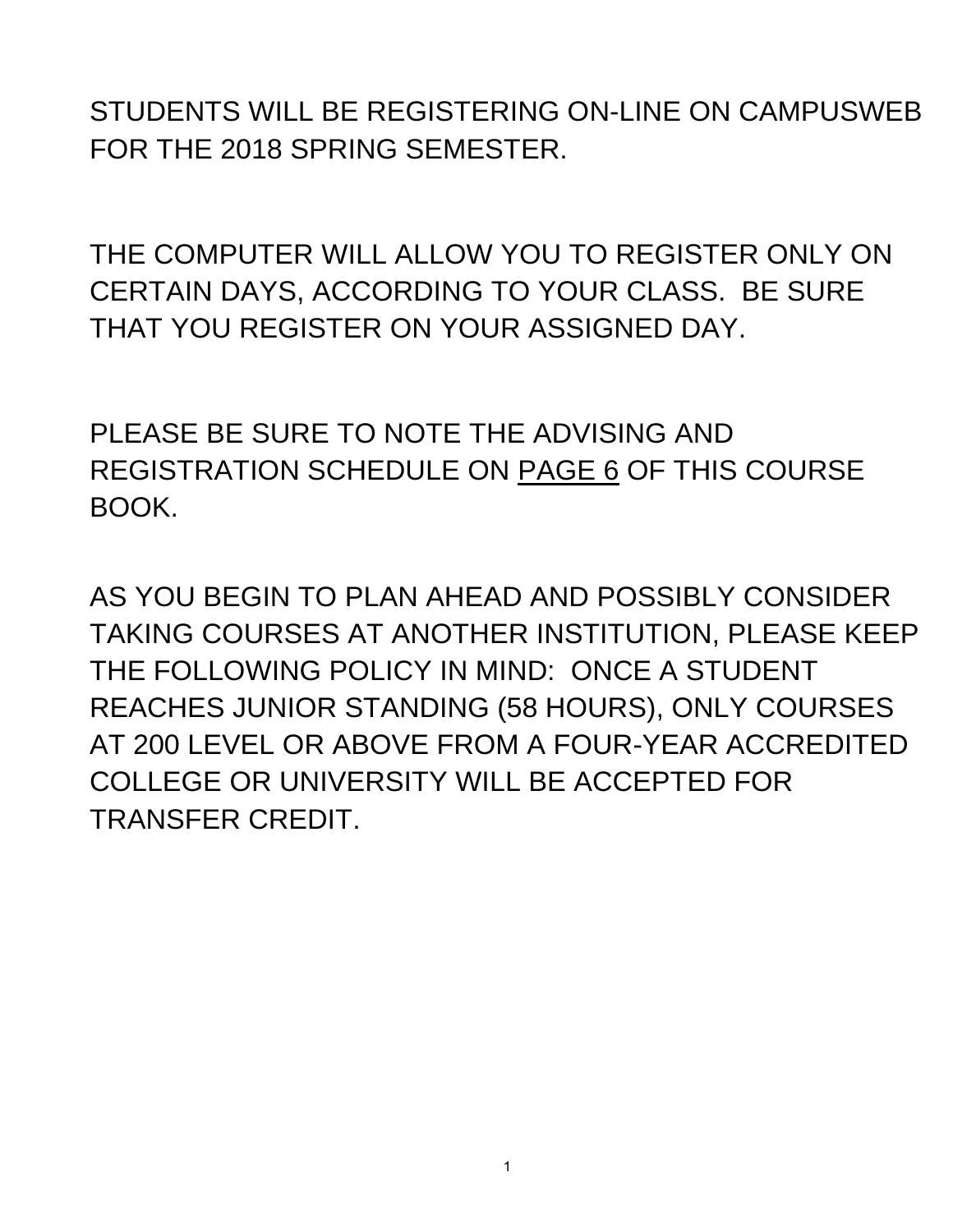#### **Spring 2018 Academic Calendar**

January 9-Tuesday November 2012 Spring Validation & Registration February 28-Wednesday 1st half classes end March 1-Thursday 2nd half classes begin March 12-Monday **Classes Resume** April 3-Tuesday Classes Resume April 9-Monday **Final Day to Drop a Course** May 1-Tuesday Last Day of Classes May 2-Wednesday AM. The manufacturer of the Reading Period May 2-Wednesday 1:00 PM Final Exam Week Begins May 12-Saturday **Comment (Time and Place TBA)** 

January 10-Wednesday **Day & Evening Classes Begin** January 17-Wednesday **Final Day to Register or Change Course Status** Final Day to Register or Change Course Status February 2-Friday **Midterm Reports Due in Office of Registrar-first half courses** February 6-Tuesday **All-Campus Event Day (Evening Classes Meet)** All-Campus Event Day (Evening Classes Meet) February 6-Tuesday **Final Day to File for May Graduation** February 9-Friday **Deadline for Incomplete Grades from Fall Semester** February 13-Tuesday **Final Day to Drop a 1st half course** February 28-Wednesday Midterm (7th Week of Classes) March 2-Friday Spring Break Begins after Last Class March 12-Monday **Midterm Reports Due in Office of Registrar** March 15-Thursday **Final Day to Register for a 2nd half course** March 28-Wednesday **Easter Holiday Break Begins after Last Class** Easter Holiday Break Begins after Last Class April 10-Tuesday **Midterm Reports Due in Office of Registrar for 2<sup>nd</sup> half courses** April 11-Wednesday **Palmer Undergrad Research Symposium (Evening Classes Meet)** Palmer Undergrad Research Symposium (Evening Classes Meet) April 18-Wednesday **Final Day to Drop a 2<sup>nd</sup> half course** May 8-Tuesday Spring Semester Ends after Last Exam May 10-Thursday Final Grades Due in Office of the Registrar May 12-Saturday Baccalaureate Services (Time and Place TBA)

#### **Spring 2018 Advising and Registration Calendar**

February 27 (Tuesday) Course Books Available February 27 (Tuesday) to March 16 (Friday) Advising for Seniors and Juniors (58 hours +) February 27 (Tuesday) to March 28 (Wednesday) Advising for Sophomores (27 - 57.99 hours) February 27 (Tuesday) to April 13 (Friday) Advising for Freshmen (less than 27 hours)

#### **May Term 2018**

May 13-June 3 May Term

March 18 (Sunday) to March 23 (Friday) **Committed Contact Contact Conduct** Control on March 18 (58 hours +) April 1 (Sunday) to April 6 (Friday) Online Registration for Sophomores (27 – 57.99 hours) April 15 (Sunday) to April 20 (Friday) **Chilic Registration for Freshmen** (less than 27 hours) April 23 (Monday) to May 1 (Tuesday) Online Registration Re-Opens for All Undergraduate Students

November 17 (Friday) Course Books Available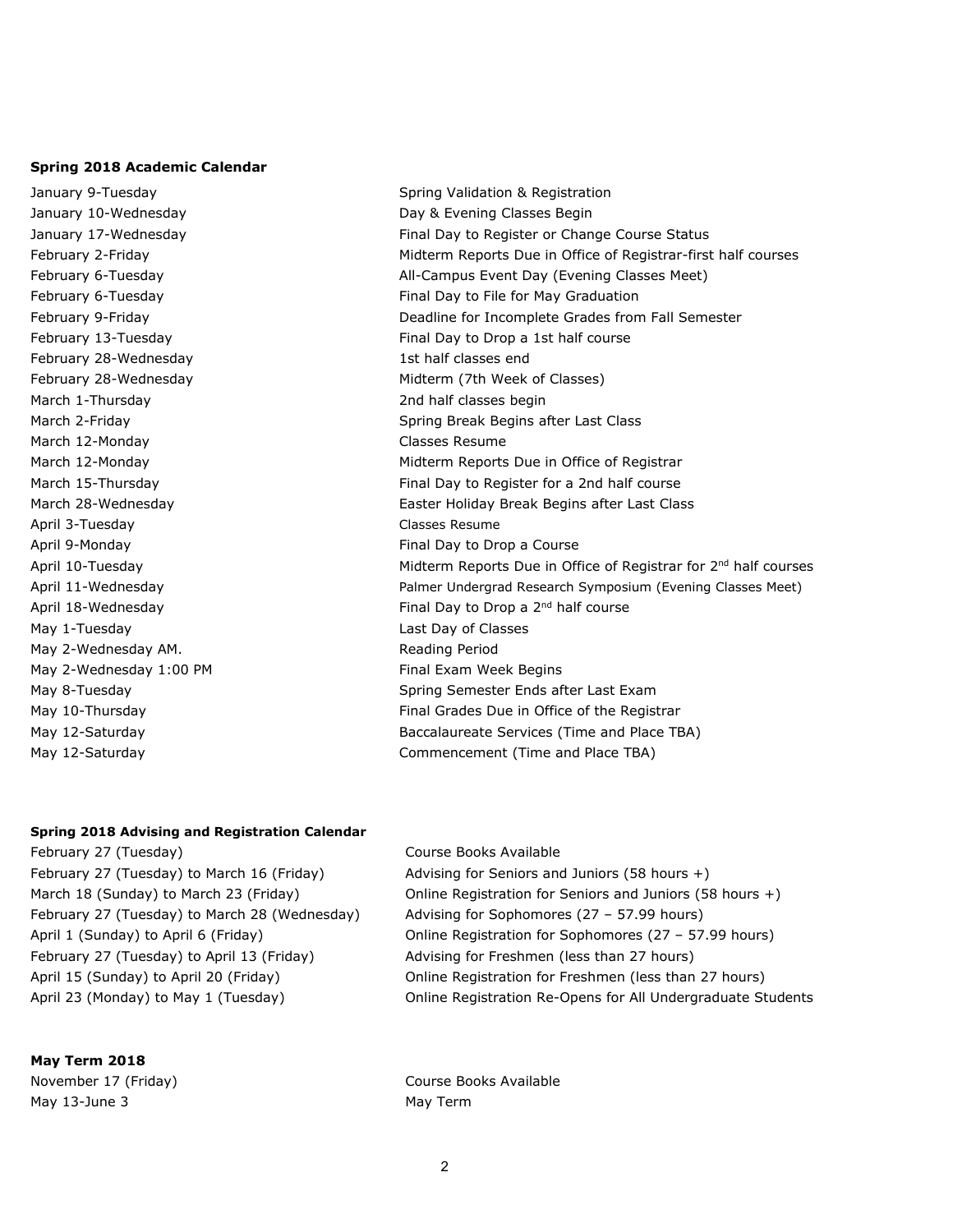#### **Summer 2018**

December 18 (Monday) Course Books Available June 4 - July 27 Summer

#### **Fall 2018 Academic Calendar**

August 21-Tuesday **Fall Validation & Registration** August 21-Tuesday **August 21-Tuesday** Advising Transition (morning) August 22-Wednesday Day and Evening Classes Begin September 3-Monday Labor Day (No Classes) October 12-Friday **Midterm (7th Week of Class)** October 12-Friday October 15-Monday October 18 & 19-Thursday & Friday Fall Break (No Classes) November 21-Wednesday Thanksgiving Holiday Begins November 26-Monday Classes Resume December 7-Friday Last Day of Classes December 10-Monday **Exams** Begin December 12-Wednesday AM Reading Period

August 29-Wednesday Final Day to Register or Change Course Status to Pass/Fail September 13-Thursday Early Support Notice Window Opens September 17-Monday **Midterm Reports Due in Office of Registrar for 1st Half Courses** September 18-Tuesday Final Day to File for December Graduation September 19-Wednesday Early Support Notice Window Closes September 21-Friday Deadline for incomplete Grades from Spring/May/Summer September 26-Wednesday **Final Day to Drop a 1st Half Course** October 3-Wednesday All Campus Event Day (Evening Classes Meet) 1st Half Classes End 2<sup>nd</sup> Half Classes Begin October 17-Wednesday Midterm Reports Due in Office of Registrar for Full Semester Classes October 22-Monday **Final Day to Register for a 2<sup>nd</sup> Half Course** November 6-Tuesday **All Campus Event Day (Evening Classes Meet)** All Campus Event Day (Evening Classes Meet) November 7-Wednesday Final Day to Drop a Full Semester Course November 12-Monday Midterm Reports Due in Office of Registrar for 2<sup>nd</sup> Half Courses November 20-Tuesday  $\qquad \qquad$  Final Day to Drop a  $2^{nd}$  Half Course December 14-Friday Fall Semester Ends after Last Exam December 17-Monday Final Grades Due in Office Of Registrar

#### **Fall 2018 Advising and Registration Calendar**

September 26 (Wednesday) Course Books Available September 27 (Thursday) to October 4 (Thursday) Advising for Seniors (91 hours +) and Early Registrants October 4 (Thursday) to October 9 (Wednesday) Online Registration for Seniors (91 hours +) and Juniors September 27 (Thursday) to October 10 September 27 (marsuay) to October 10<br>(Wednesday) (Wednesday) October 10 (Wednesday) to October 16 (Tuesday) Online Registration for Juniors (58 – 90.99 hours) September 27 (Thursday) to October 24 September 27 (Thursday) to October 24 Advising for Sophomores (27 – 57.99 hours)<br>(Wednesday) October 24 (Wednesday) to October 30 (Tuesday) Online Registration for Sophomores (27 – 57.99 hours) September 27 (Thursday) to November 5 (Monday) Advising for Freshmen (less than 27 hours)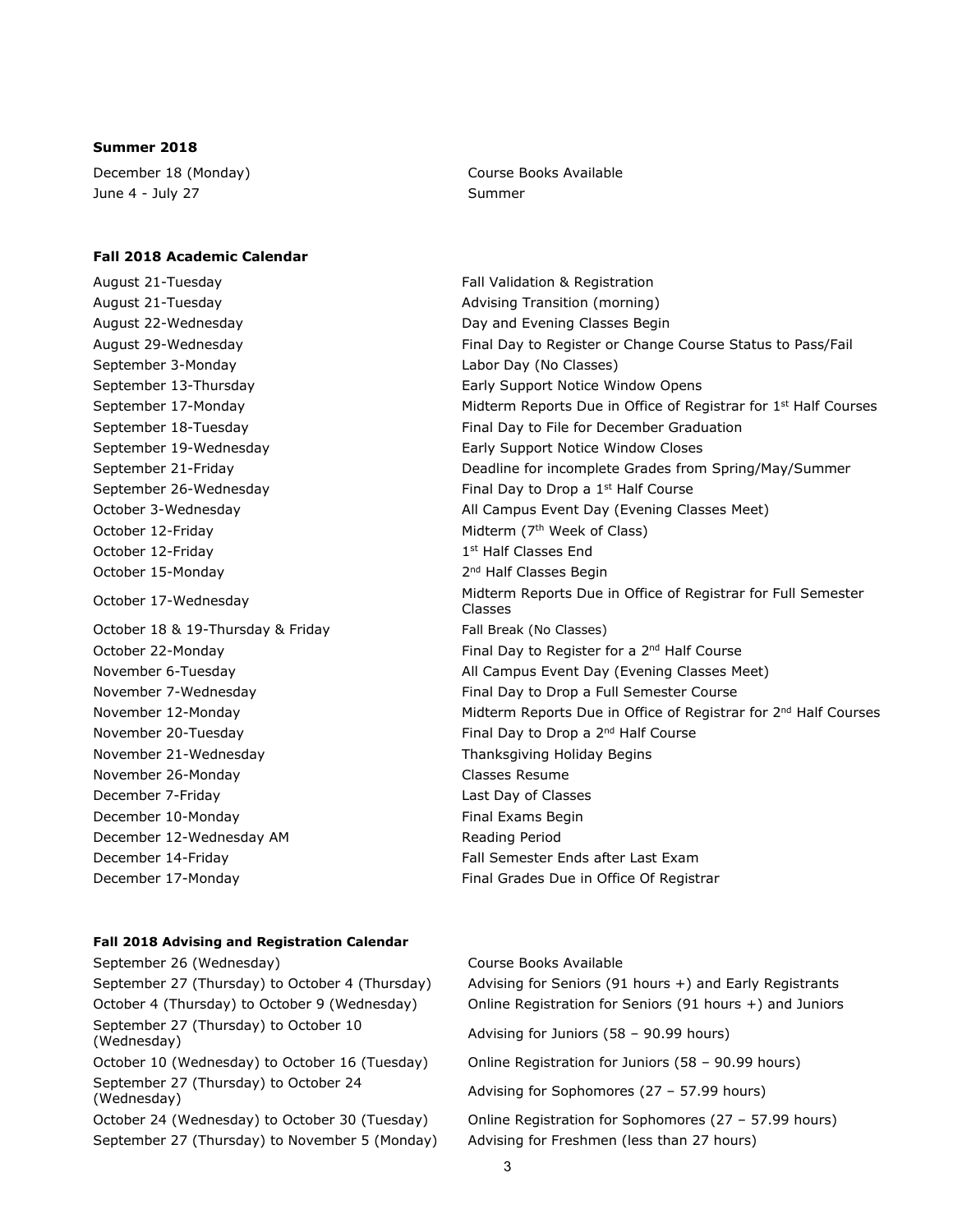November 5 (Monday) to November 14 (Wednesday) Online Registration for Freshmen (less than 27 hours)

November 25 (Sunday) to December 7 (Friday) Online Registration Re-Opens for All Undergraduate Students

## **MORNINGSIDE COLLEGE**

**Charges for the 2017-2018 Academic Year Effective 08/01/17**

#### **TUITION AND FEES**

#### **OTHER COSTS**

| Monthly finance charge on charges 30 days old, 1.5%/month, 18% APR |  |
|--------------------------------------------------------------------|--|

REFUND POLICY: Withdrawals during the first 60% of Fall, Spring & May term are given a pro-rata refund of tuition, room and board. Fees are not refundable. There is no refund after 60% of the term has passed. During the first week of a semester (first day of May Term), 100% of tuition, room and board is refunded. After the first week of a semester or the first day of a May Term there is no refund for partial reduction in enrollment. The summer term is handled on a class by class basis. 100% refund is given for withdrawals initiated on or before the first day of a class. Withdrawals during the first 60% of a summer class are given a pro-rata refund of tuition. There is no refund after 60% of a class has been completed.

Morningside costs are subject to change by action of Morningside College Board of Directors.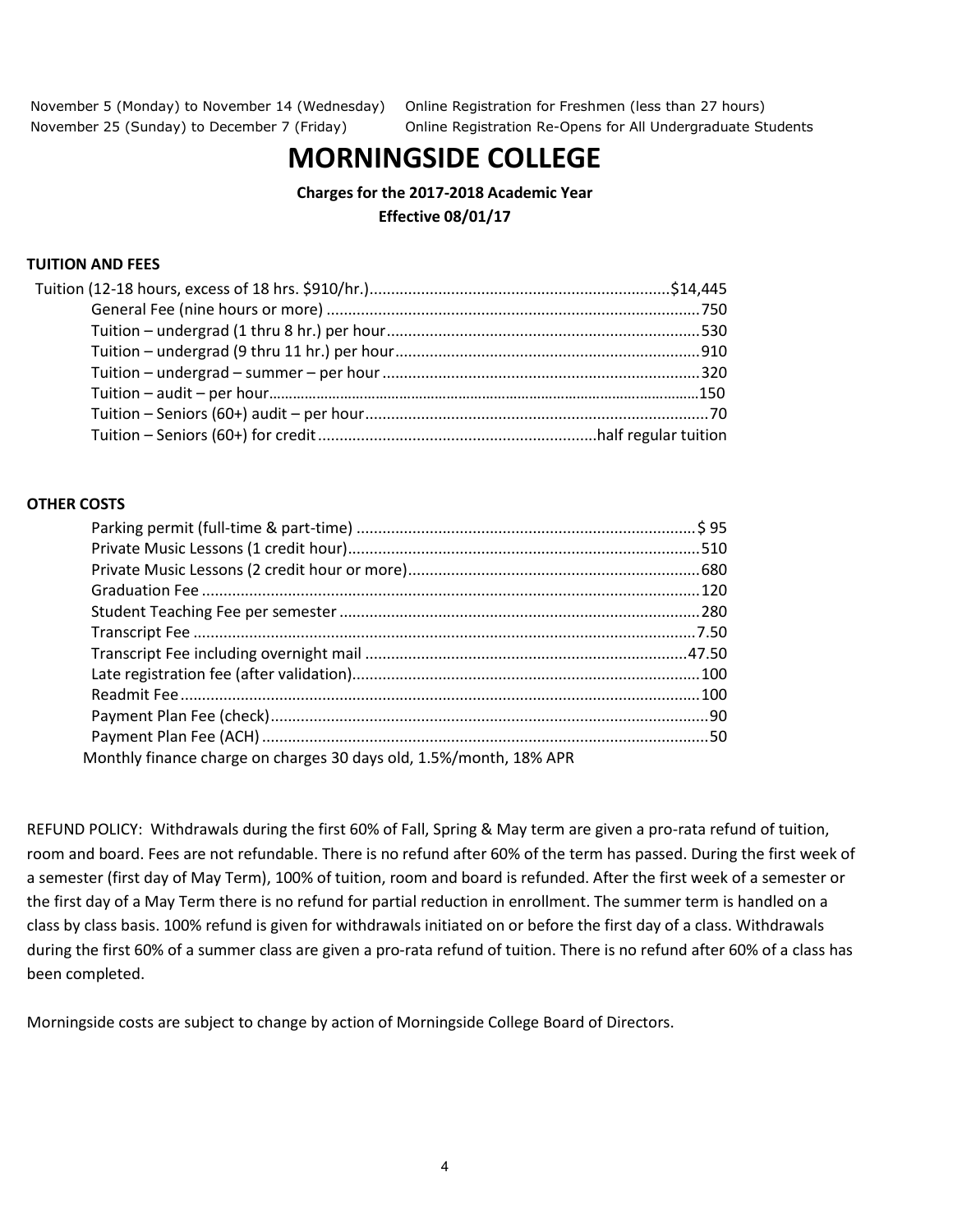#### THE FAMILY EDUCATIONAL RIGHTS AND PRIVACY ACT Official Notification of Rights Under FERPA

 Student education records are official and confidential documents protected by the Family Educational Rights and Privacy Act (FERPA). Educational records, as defined by FERPA, include all records that schools or education agencies maintain about students. FERPA affords students certain rights with respect to their educational records. These rights include:

- 1. The right to inspect and review their records. Students should contact the Office of the Registrar to determine the location of appropriate records and the procedures for reviewing such records.
- 2. The right to request that records believed to be inaccurate or misleading be amended. The request should be submitted in writing to the office responsible for maintaining the record. If the request for change is denied, the student has a right to a hearing on the issue.
- 3. The right to consent to disclosures of personally identifiable information contained in the student's educational records. Generally the College must have written permission from the student before releasing any information from the student's record. FERPA does, however, authorize disclosure without consent in certain situations. For example, disclosure without consent can be made to school officials with a legitimate education interest in the record.

 A school official is a person employed by the institution in an administrative, supervisory, academic, research or support staff position; a person or company with whom the institution has contracted (i.e., an auditor, attorney or collection agency); contractors, volunteers, and other non-employees performing institutional services and functions; a person serving on the Board of Trustees; a student serving on an official committee or assisting another school official in performing his/her task. A legitimate education interest exists if the school official needs to view the education record to fulfill his or her professional responsibility.

 Upon request, Morningside College will disclose education records, without consent, to officials of another school in which the student seeks or intends to enroll.

Morningside College may also disclose "directory" information without the student's prior consent. Directory information is defined as:

- Name
- Local and permanent addresses
- Telephone number(s)
- E-mail address
- Date and place of birth
- Major or field(s) of study
- Dates of attendance
- Grade level
- Enrollment status (FT/PT; undergraduate/graduate)
- Degrees, awards, and honors received and dates
- Expected date of completion of degree requirements and graduation
- Participation in officially recognized activities and sports
- Weight and height of members of athletic teams
- Most recent educational institution attended
- Photograph

Students have the right, while enrolled, to prevent directory information from being released. In order to maintain directory information as confidential, a student must sign a non-release form in the Registrar's Office by the end of the first week of the semester. This release restriction is effective for one academic year only and must be renewed each year. If a student requests non-disclosure of directory information in his or her last term of attendance, that request will be honored until the student requests its removal.

 A student should carefully consider the consequences of a decision to withhold directory information, as future requests for such information from other schools, loan or insurance companies, prospective employers or other persons or organizations will be refused as long as the request for non-disclosure is in effect.

 Students may indicate on CampusWeb that they would like non-disclosure of directory information, and all college personnel should honor this request. However, official notification of non-disclosure must still be made in writing at the Registrar's Office.

4. The right to file a complaint with the U.S. Department of Education concerning an alleged failure by the institution to comply with the requirements of FERPA. The name and address of the office that administers FERPA is:

> Family Policy Compliance Office U.S. Department of Education 400 Maryland Ave. S.W. Washington, D.C. 20202-605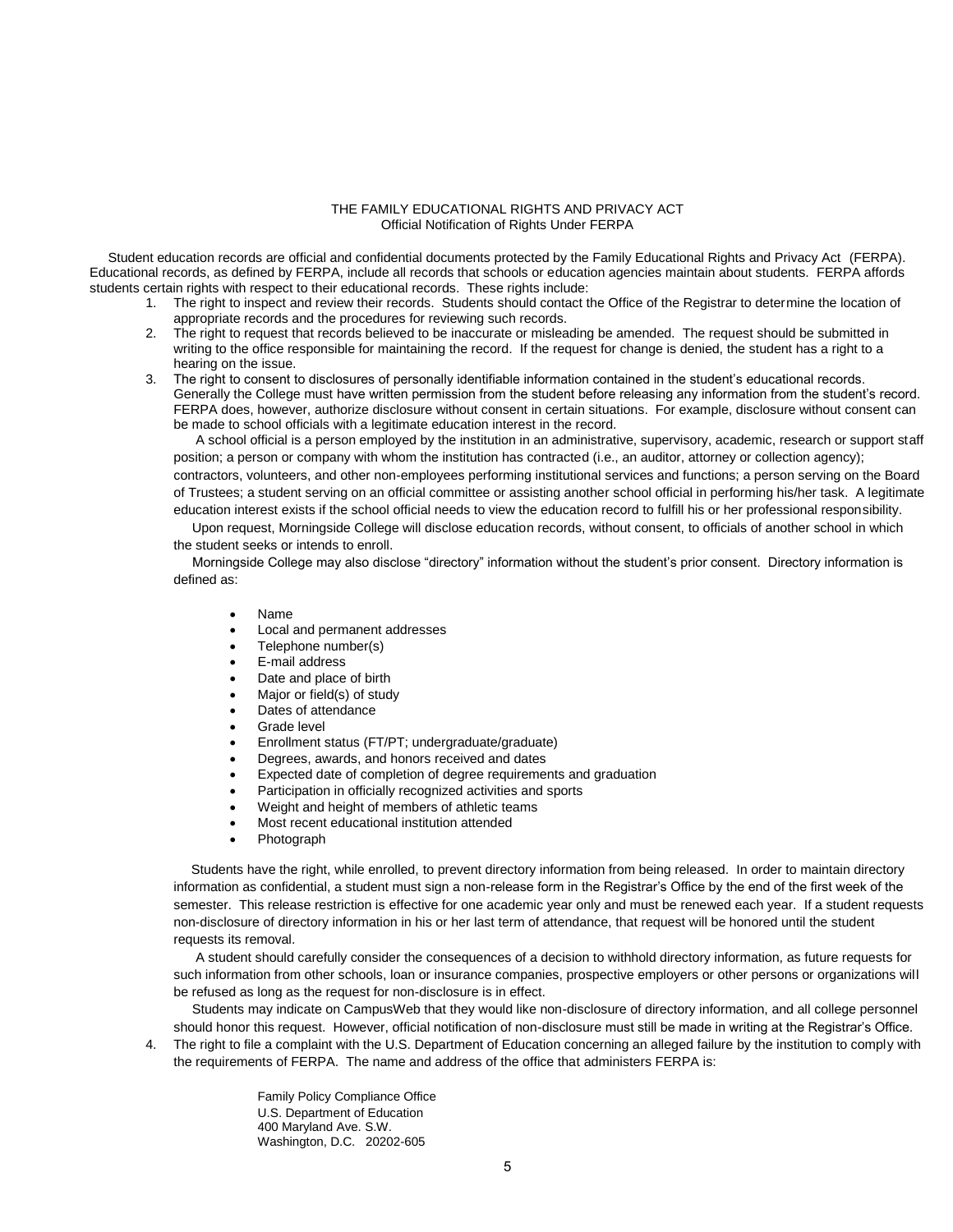Phone: (202) 260-3887 Fax: (202) 260-9001 Email: [ferpa@ed.gov](mailto:ferpa@ed.gov)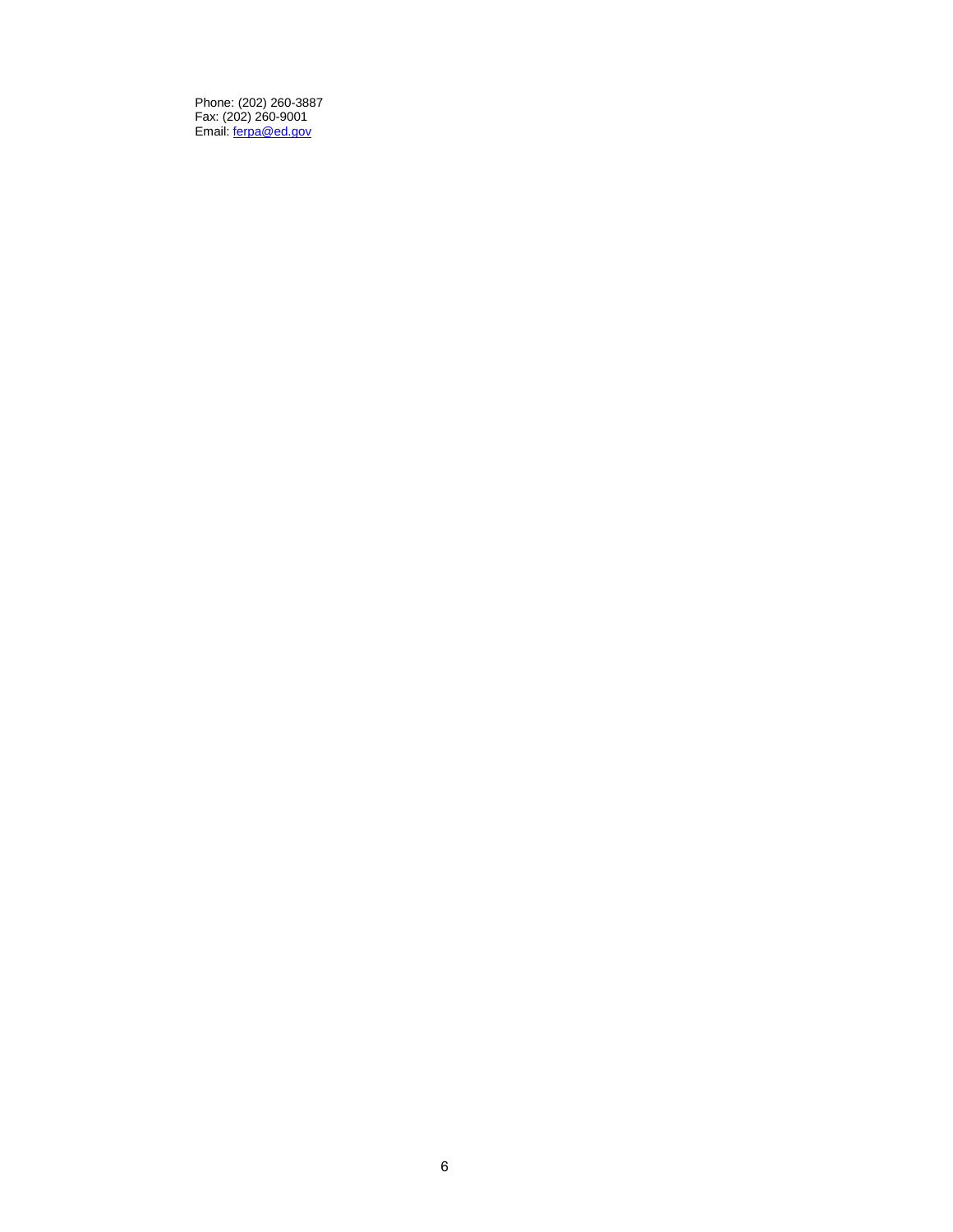## **SPRING SEMESTER 2018**

Each student should meet with his/her advisor according to the advising schedule below to determine a schedule for the 2018 Spring Semester.

On the assigned date for registration (see registration schedule below) you will go into CampusWeb and enter your own registration, as determined by you and your advisor. Once you submit your registration, it will go to your advisor for approval or rejection. When you receive notice (via campus e-mail) that your registration has been approved, you may check your schedule for the 2018 Spring Semester on CampusWeb. If you are not allowed to register for an individual course, you should submit all other courses and then go to the Registrar's Office to add the final course(s). You may change your own registration on line as long as it is done during the designated times for your class. After that time you will need to go to the Registrar's Office.

#### **\*\*ADVISING AND REGISTRATION DAYS WILL BE DETERMINED BY CLASS STANDING. YOUR CLASS STANDING IS DETERMINED BY THE NUMBER OF HOURS COMPLETED AT THE TIME OF ADVISING AND REGISTRATION. THIS TOTAL CAN BE FOUND ON YOUR REGISTRATION FORM AND ON CAMPUSWEB.\*\***

#### **ADVISING SCHEDULE**

September 28 – October 4 **Advising for Seniors (91 hours or more) & Early** Advising for Seniors (91 hours or more) & Early **Registrants** September 28 – October 11 Advising for Juniors (58-90.99 hours) September 28 – October 25 **Advising for Sophomores (27-57.99 hours)**<br>September 28 – November 5 **Advising for Freshmen** (less than 27 hours) Advising for Freshmen (less than 27 hours)

#### **REGISTRATION SCHEDULE**

October 4 (W 10:00pm) – October 10 (T 12:00pm noon) Registration for Seniors (91 hours or more) & Early **Registrants** October 11 (W 10:00pm) – October 17 (T 12:00pm noon) Registration for Juniors (58 – 90.99 hours) October 25 (W 10:00pm) – October 31 (T 12:00pm noon) Registration for Sophomores (27–57.99 hours) November 6 (M 10:00pm) – November 14 (T 12:00pm noon) Registration for Freshmen (26.99 or fewer hours) November 26 (Su 10:00pm) – December 8 (F 5:00pm)

On November 26 registration will be open to unadmitted students. New freshmen and transfer students may register on or after November 16. Post-Secondary and Senior Scholar students may register after December 8.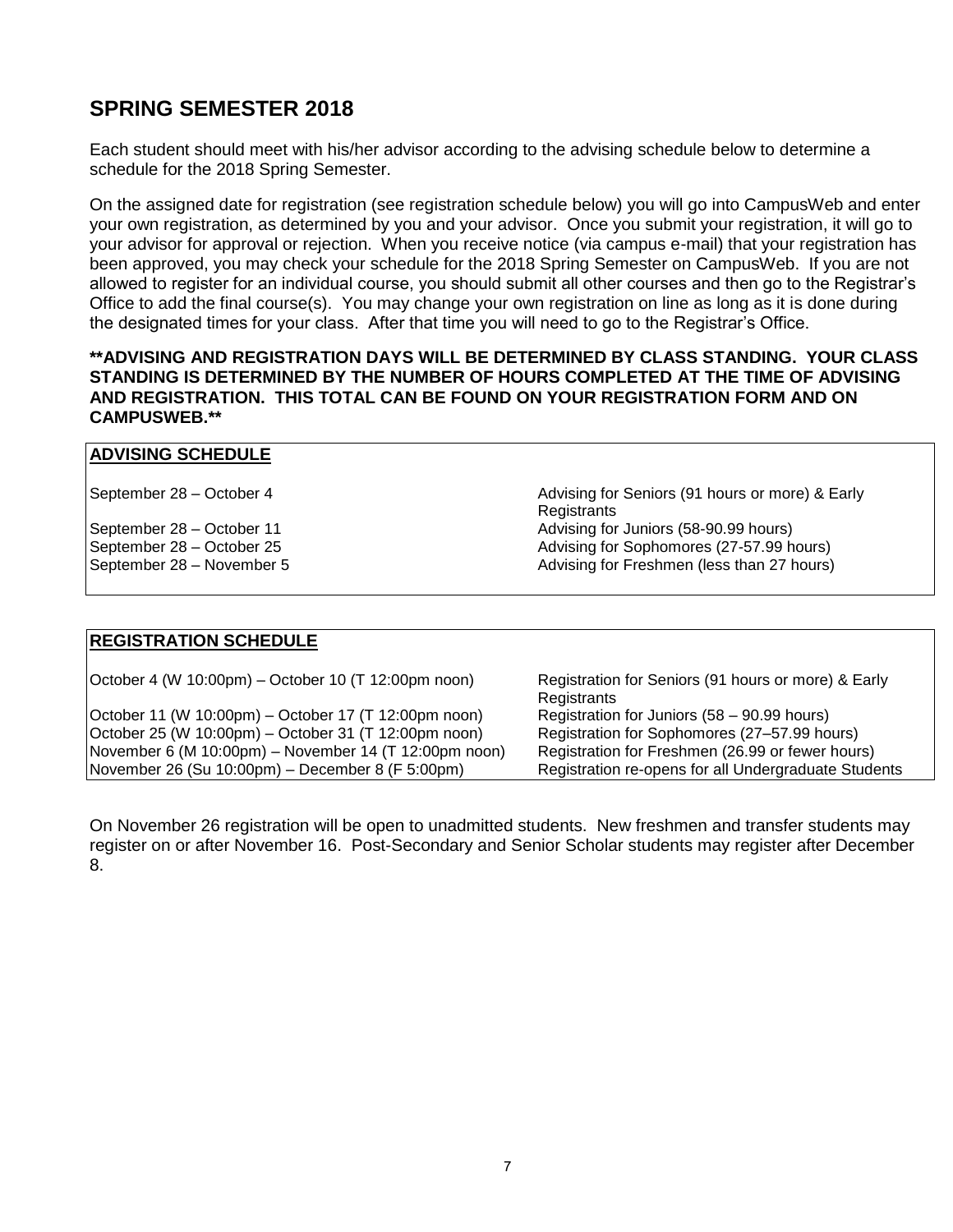## **VALIDATION OF REGISTRATION, January 9**

All students carrying 9 or more credits, including those registering on January 9, must complete all registration procedures. Any student not validating his or her registration by January 9 is required to pay a late registration fee. The validation process must be completed no later than January 17.

## **REGISTERED STUDENTS**

Order of the validation process:

- 1. Students will locate posted lists to determine whether they will go through the express line or the regular validation line.
- 2. Students will report to the Olsen Student Center.
- 3. Present student ID and proceed through the validation process.

**There will be no schedule changes made on Validation Day. Drop/add cards will be available at the Registrar's Office beginning January 10. There will be no charge for the drop/add cards. Any student not validating his/her registration by January 9 is required to pay a late registration fee.**

## **STUDENTS WHO HAVE NOT PRE-REGISTERED FOR CLASSES**

New students who have not pre-registered for the spring term may do so on January 9, 2018. Registration materials may be obtained in the Admissions Office, and there will be faculty available for assistance in scheduling. Upon completion of the registration form, materials **must** be returned to the Registrar's Office where pre-registration will be processed. Students enrolling for 9 or more hours will then proceed to the Olsen Student Center to the regular validation line. Registration will not become effective until the completion of this entire process.

Returning students who have not pre-registered will need to meet with their advisor as soon as possible, beginning January 9, to determine a schedule. Upon completion of the registration form, materials **must** be returned to the Registrar's Office where pre-registration will be processed.

#### **NOTE: IN ORDER TO AVOID CLOSED CLASSES AND DELAYED PROCESSING, IT IS TO YOUR ADVANTAGE TO REGISTER DURING THE ADVANCE PRE-REGISTRATION PERIOD IN OCTOBER/NOVEMBER.**

## **PASS/FAIL COURSES**

The pass/fail option form must be filed in the Registrar's Office within the first week of the semester (by January 17, 2018). A student may elect no more than four hours of pass/fail per semester, nor exceed a total of 16 semester hours of pass/fail in a four-year degree program. No change from pass/fail option to letter grade may be made after Wednesday, January 17th.

Only totally "free" electives may be used in this option. This excludes all courses in major or minor areas, a cluster, the core or general studies requirements, professional courses, and any course required by the college or licensing agencies.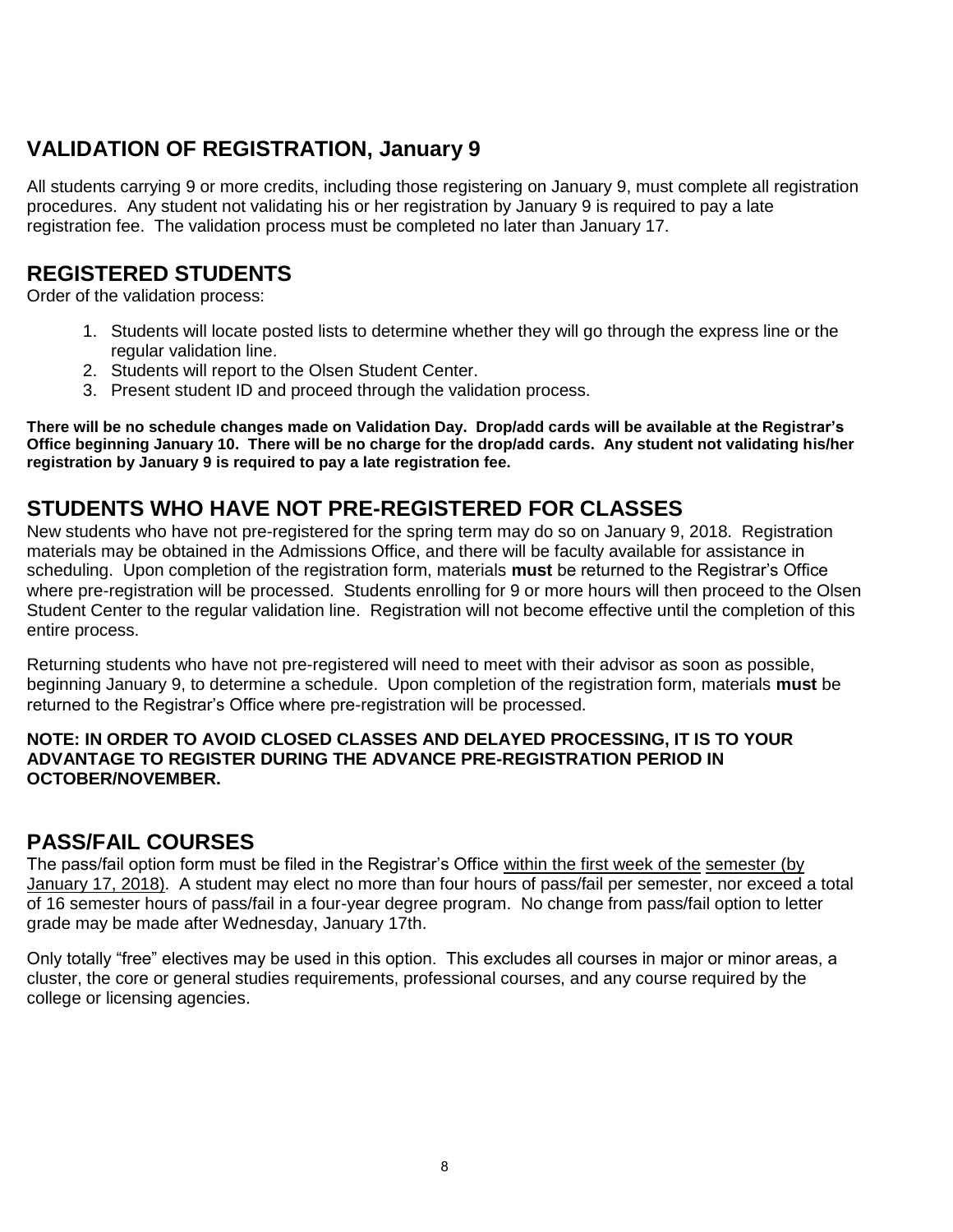## **AUDIT**

To audit a course, a student must have the signature of the instructor. The student must register for the course as an audit within the first week of the semester, or within the first two days of a summer session. Completion of a form (available at the Registrar's Office) will document the audit.

The audit option is available to encourage students to explore unfamiliar fields or to experiment with new interests. Audit enrollment in courses provides students the opportunity to attend a class as a noncredit participant. Audit courses may not be used in a major, minor, or cluster, general education requirement, or any other graduation requirement. They may be used only as electives. Students may not register to audit internships, tutorials, studio art, applied music, music ensembles, or other courses that, by their nature, are inappropriate for auditing, as determined by the college

Students who audit a course are expected to attend a minimum of two-thirds of the class meetings, but are not responsible for papers, tests, or other graded assignments, nor will the instructor be expected to evaluate such work. For more information on the audit, consult the College Catalog.

An audited course is considered a part of the regular class load and may not be carried as an academic overload (more than 18 hours) without permission. If the audit course causes an academic overload, hours above 18 hours will be charged at the hourly overload tuition rate.

## **INDEPENDENT STUDY**

Students capable of doing significant independent work may choose to pursue independent study. Independent study provides students with an opportunity to undertake a program of supervised reading, research, or artistic production not provided within existing courses. Independent study is open only to students who have attained junior or senior standing and have a cumulative gpa of at least 2.50. A maximum of one independent study in any semester, three in total, is permitted. Completed independent study papers must be presented at the time of registration. Late independent study forms will require an add/drop card.

## **INTERNSHIP**

The internship is a course which provides students with the opportunity to apply previous classroom theory to practical situations. Internships are assigned from 1 to 6 credits and must be in the student's major or minor. A student may take more than one internship, but no more than 6 credits of internship may apply toward the 124 credit hours required for graduation. It is open only to those students who have achieved Junior or Senior standing. An internship form must be presented at the time of registration.

## **FINANCIAL AID**

Students enrolled for six hours or more per semester may be eligible for financial aid programs. Both full- and part-time students must be formally admitted to Morningside College before receiving financial aid. For information on financial aid programs and application procedures, contact Student Financial Planning on the second floor of Lewis Hall or at (712) 274-5159.

## **REPEATED COURSES**

A student may repeat a course more than once. Credits for that course, however, may be counted only once when figuring total hours toward graduation. See your advisor for information and the Registrar's Office for the necessary form.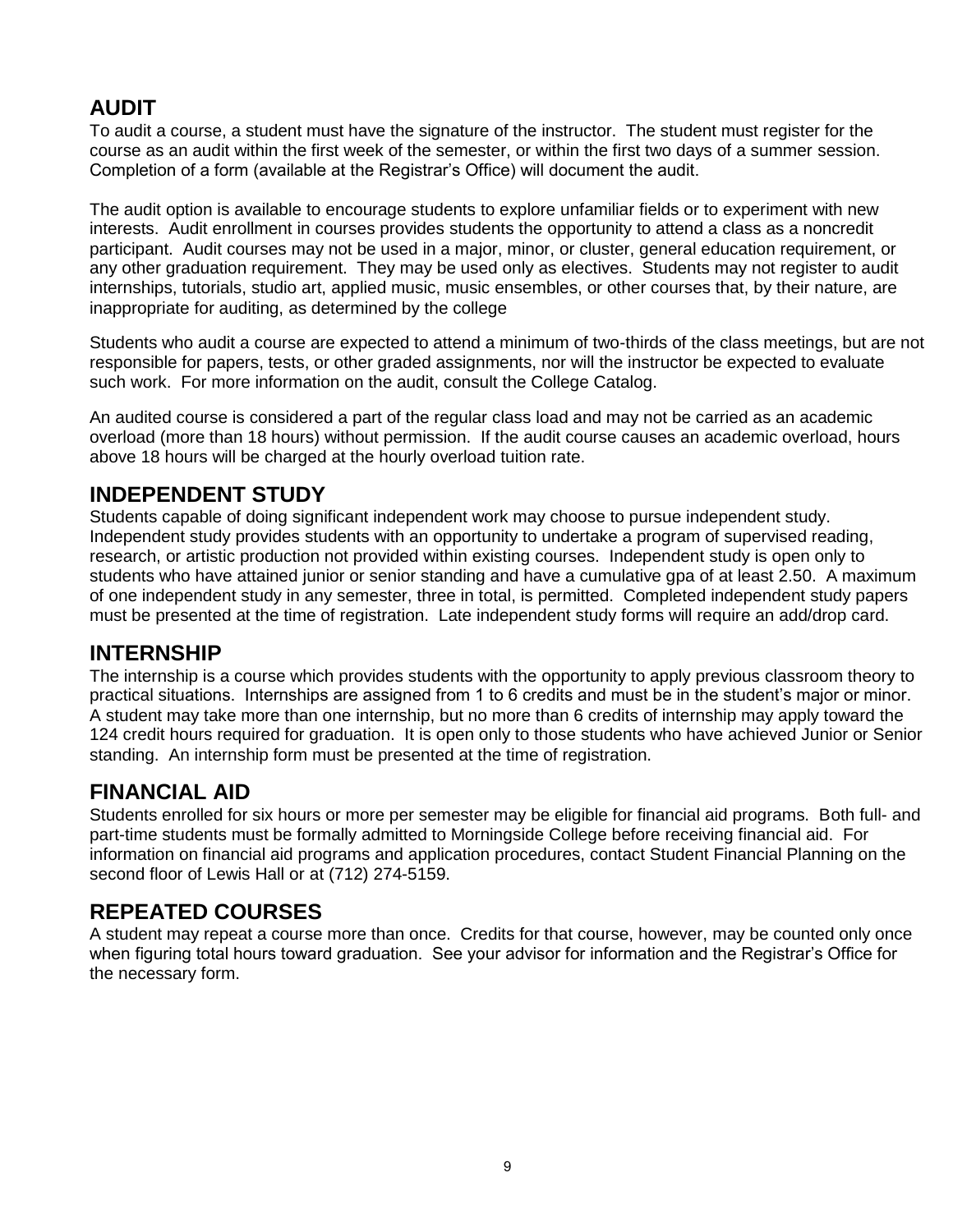## **FINAL EXAM SCHEDULE**

Final examinations for the 2018 Spring Semester will be Wednesday - Tuesday, May 2 – May 8. Scheduled times for the examinations will be published at a later date.

## **GENERAL GUIDELINES FOR FINAL EXAMS**

Final exams occur during the last few days of each semester. All classes should meet during the final exam period—even those in which no exam is given.

- 1. All final examinations must be given during the final exam period.
- 2. Instructors are not required to give final exams; however, the final exam class period must be used for class instruction or some other class activity.
- 3. Extra-curricular activities may not be scheduled during the final exam period. These activities include: athletic events, trips, dramatic productions, operation of the campus radio station, music recitals, faculty committee meetings, student organization activities, and other similar activities.
- 4. All classes scheduled at traditional times receive one exam class period during finals.

## **PREREQUISITES AND INFORMATION**

Specific course prerequisites are listed; assumed prerequisites exist relative to a student's class standing (FR, SOPH, JR, SR) and are explained in the current catalog. The responsibility for meeting prerequisites rests with the student.

## **COURSE DESIGNATORS:**

Sections 50-54 **Evening courses** Sections 60-64 Graduate level courses Sections 65-69 Graduate level evening courses<br>
Sections F... Courses taught the first half of the Courses taught the first half of the semester Sections S… Courses taught the second half of the semester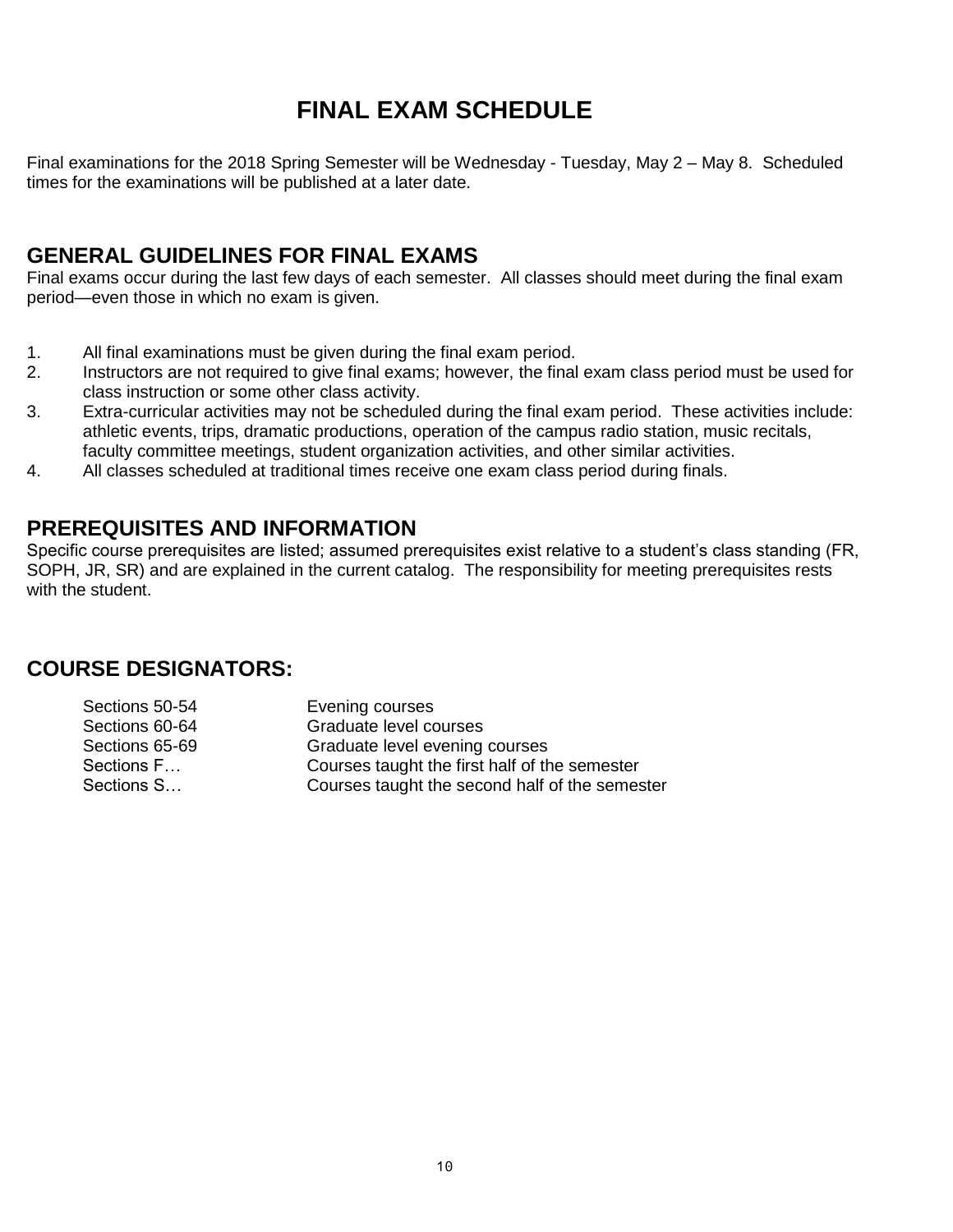## **CLASSROOM BUILDING CODES**

- 
- CC Charles City Hall LC Lincoln Center
- EP Eppley Auditorium (MacCollin) LH Lewis Hall
- 
- SC Walker Science Center AG Allee Gym
- 
- KN Klinger-Neal Theatre DI Dimmit Hall<br>LIBR Hickman-Johnson-Furrow Library RH Roadman Hall LIBR Hickman-Johnson-Furrow Library RH
- OSC Olsen Student Center
- BR Buhler-Rohlfs Hall KAC Krone Advising Center
	-
	-
- HC Hindmann-Hobbs Center MC MacCollin Classroom Building
	-
	-
	-

\*\*The College reserves the right to change instructors or cancel or otherwise change courses should conditions require. However, every attempt is made to maintain this schedule as published.\*\*

\*\*In order to more evenly distribute students between various sections of courses, the college also reserves the right to move a student to a different section of a course provided there are no course conflicts. If a student has any other types of conflicts (i.e., work, athletic practice, music rehearsal, etc.), he/she will need to get approval from the Associate Academic Dean to maintain the original schedule.\*\*

\*\*Students are responsible for knowledge of the information contained in the College Catalog concerning degree requirements and regulations regarding registration and withdrawal procedures.\*\*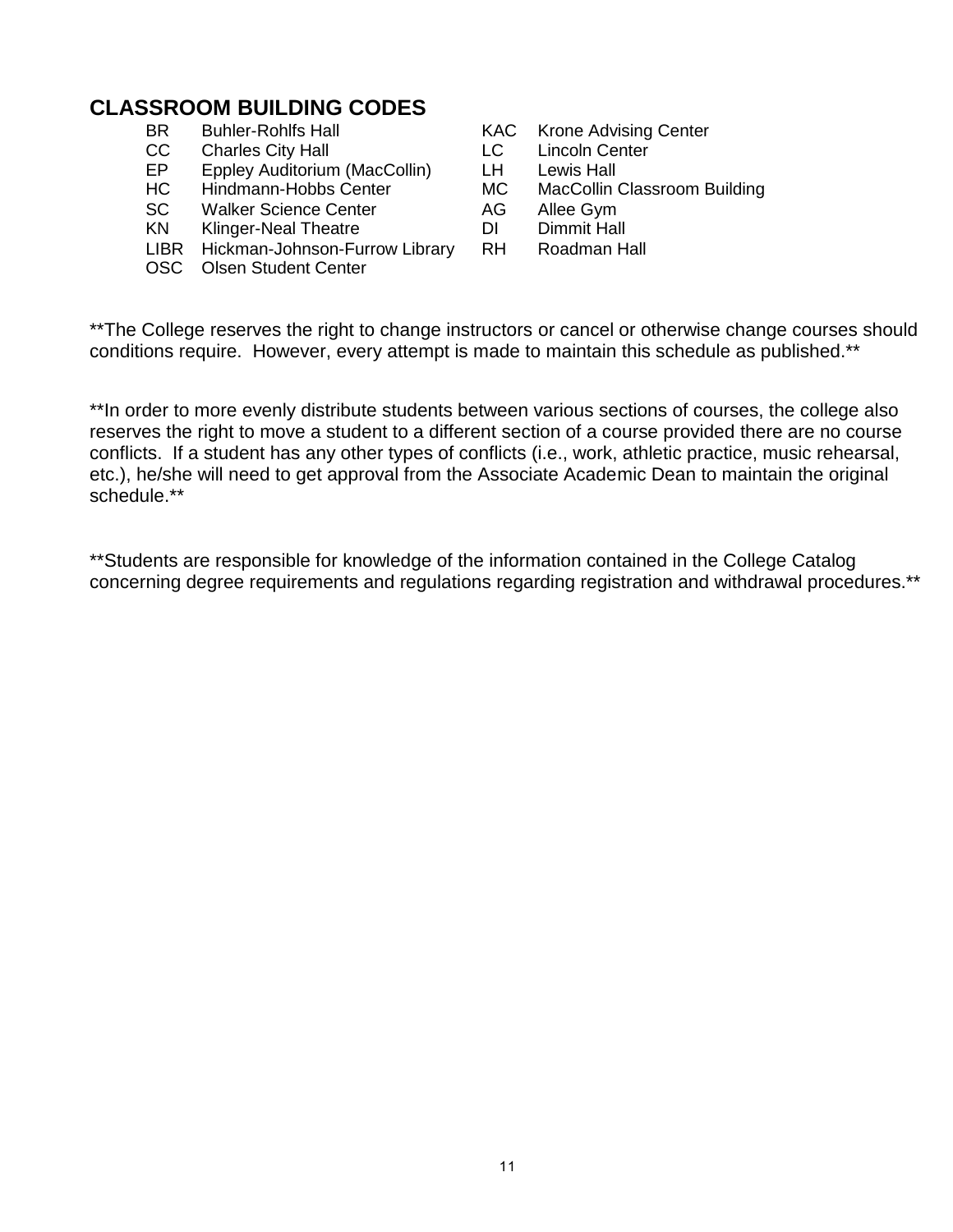### **Spring 2018 Distribution & Flag Offerings**

| American Experience                |                                                                   |                   |                         |
|------------------------------------|-------------------------------------------------------------------|-------------------|-------------------------|
| EDUC*290*001                       | Human Relations for Educators                                     | TTH               | $09:50$ am-11:30am      |
| EDUC*290*002                       | Human Relations for Educators                                     | TTH               | $01:45$ pm-03:25pm      |
| HIST*226*001                       | United States History Since 1877                                  | <b>MWF</b>        | 10:30am-11:35am         |
|                                    | The United States in the Era of the World Wars 1900-              |                   |                         |
| HIST*358*001                       | 1945                                                              | TTH               | $09:50$ am-11:30am      |
| POLS*448*050                       | United States Constitution                                        | T.                | $06:30$ pm-10:00pm      |
| SOCI * 101 * 001                   | Introduction to Sociology                                         | <b>TTH</b>        | $09:50$ am-11:30am      |
| SOCI *101*002                      | Introduction to Sociology                                         | TTH               | $01:45$ pm-03:25pm      |
| SOCI * 214*001                     | Race, Ethnicity, and Social Class                                 | <b>TTH</b>        | $08:00$ am- $09:40$ am  |
| SOCI *323*001                      | Families and Society                                              | TTH               | $01:45$ pm - $03:25$ pm |
|                                    |                                                                   |                   |                         |
|                                    | Applied Quantitative Analysis (AQuA)                              |                   |                         |
| MATH * 212 * 001                   | Applied Quantitative Analysis                                     | MTTHF             | $11:45am - 12:35pm$     |
| MATH*212*002                       | Applied Quantitative Analysis                                     | <b>MWF</b>        | $08:00$ am-09:05am      |
| MATH*212*003                       | Applied Quantitative Analysis                                     | MTTHF             | $12:45$ pm-01:35pm      |
| MATH*212*004                       | Applied Quantitative Analysis                                     | <b>MWF</b>        | $01:45$ pm-02:50pm      |
|                                    |                                                                   |                   |                         |
| Creative Expression<br>ART*103*001 |                                                                   |                   |                         |
|                                    | Design                                                            | TTH<br><b>TTH</b> | $12:45$ pm-03:25pm      |
| ART*206*050                        | Figure Drawing                                                    |                   | $06:30$ pm-10:00pm      |
| ART*210*001                        | Graphic Design I                                                  | <b>MWF</b>        | $12:45$ pm-02:50pm      |
| ART*265*001                        | Photography                                                       | TTH               | $08:00$ am-11:30am      |
| ART*265*050                        | Photography                                                       | MW                | $06:30$ pm-10:00pm      |
| ART*325*001                        | Painting                                                          | TTH               | $08:00$ am-11:30am      |
| ART*335*001                        | Ceramics                                                          | TTH               | $12:45$ pm - 03:25pm    |
| CWRT*210*001                       | Creative Non-Fiction                                              | <b>MWF</b>        | $09:15$ am-10:20am      |
| CWRT*383*001                       | Advanced Fiction Writing                                          | <b>TTH</b>        | $09:50$ am-11:30am      |
| DANC*110*001                       | Jazz Studio I                                                     | <b>MWF</b>        | $08:00$ am-09:05am      |
| DANC*130*001                       | Modern Dance Studio I                                             | <b>TTH</b>        | $08:00$ am-08:45am      |
| DANC*240*001                       | Social Dance Studio                                               | <b>MWF</b>        | 10:30am-11:35am         |
| MUAL                               | All Music Applied Lessons                                         |                   |                         |
| MUEN                               | All Music Ensembles                                               |                   |                         |
| MUHL*105*001                       | Introduction to Jazz                                              | <b>MWF</b>        | $01:45$ pm - $02:50$ pm |
| THTR*101*001                       | Introduction to Theatre                                           | TTH               | $09:50$ am-11:30am      |
|                                    | Stagecraft I & Pract: Scenery, Lights, Sound, Props &             |                   |                         |
| THTR*215*001                       | Tech Asp                                                          | <b>MWF</b>        | $09:15$ am-10:20am      |
| THTR*315*001                       | Stagecraft II & Pract: Costumes, Make-up, and Artistic<br>Aspects | TTH               | $11:50am - 01:30pm$     |
|                                    |                                                                   |                   |                         |
| Empirical Reasoning                |                                                                   |                   |                         |
|                                    |                                                                   | MWF,              | $10:30$ am-11:20am,     |
| BIOL*110*001                       | Human Biology                                                     | W                 | $01:45$ pm-03:35pm      |
|                                    |                                                                   | MWF,              | $08:00$ am- $08:50$ am, |
| B10L*116*001                       | Principles of Biology I                                           | Τ                 | $09:50$ am-11:40am      |
|                                    |                                                                   | MWF.              | $08:00$ am- $08:50$ am, |
| BIOL*116*002                       | Principles of Biology I                                           | TH                | $07:50$ am-09:40am      |
|                                    |                                                                   | MWF,              | $09:15$ am-10:05am,     |
| BIOL*116*004                       | Principles of Biology I                                           | W                 | $11:45am-01:35pm$       |
|                                    |                                                                   | MWF,              | $01:45$ pm- $02:35$ pm, |
| BIOL*207*001                       | Human Anatomy                                                     | Τ                 | $07:50$ am-09:40am      |
|                                    |                                                                   | MWF,              | $01:45$ pm-02:35pm,     |
| BIOL*207*002                       | Human Anatomy                                                     | т                 | $09:50$ am-11:40am      |
|                                    |                                                                   | М,                | $06:30$ pm- $09:00$ pm, |
| BIOL*207*050                       | Human Anatomy                                                     | Τ                 | $06:30$ pm-08:20pm      |
| BUSN*341*001                       | Principles of Marketing                                           | MWF               | $10:30$ am-11:35am      |
| BUSN*341*002                       | Principles of Marketing                                           | MWF               | $01:45$ pm-02:50pm      |
|                                    |                                                                   | MWF,              | $11:45am - 12:35pm,$    |
| CHEM*110*001                       | General, Organic, & Biological Chemistry                          | Τ                 | $07:50$ am-09:40am      |
|                                    |                                                                   | MWF,              | $11:45am-12:35pm,$      |
| CHEM*110*002                       | General, Organic, & Biological Chemistry                          | Τ                 | $09:50$ am-11:40am      |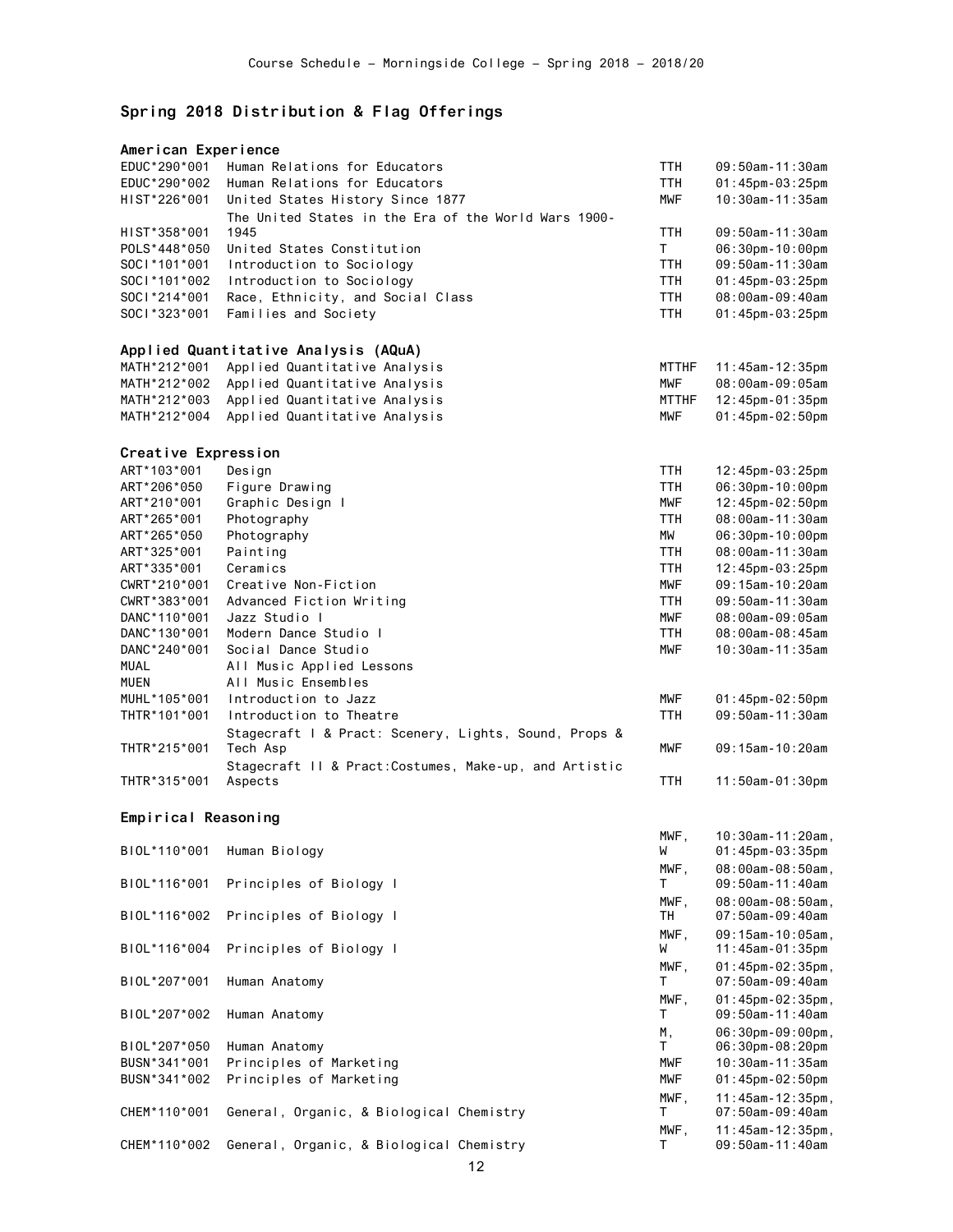| $11:45am - 12:35pm,$<br>$12:45$ pm-02:35pm<br>$11:45am - 12:35pm,$ |
|--------------------------------------------------------------------|
|                                                                    |
|                                                                    |
| $11:45am-01:35pm$<br>$08:00$ am-09:05am                            |
|                                                                    |
| $01:45$ pm-03:00pm,<br>12:00pm-01:30pm                             |
| $01:45$ pm-03:00pm,<br>$08:10$ am-09:40am                          |
| $01:45$ pm-03:00pm,                                                |
| $12:00 \text{pm} - 01:30 \text{pm}$                                |
| $01:45$ pm-03:00pm,                                                |
| $08:10$ am-09:40am                                                 |
| $01:45$ pm - $03:25$ pm                                            |
|                                                                    |
|                                                                    |
| $08:00$ am-09:40am                                                 |
| $08:00$ am-09:05am                                                 |
| $08:15$ am- $09:45$ am,                                            |
| $06:30$ am-12:30pm                                                 |
| $08:15$ am - $09:45$ am.                                           |
| $06:30$ am-12:30pm                                                 |
| $08:15$ am- $09:45$ am,                                            |
| $06:30$ am-12:30pm                                                 |
| $08:15$ am - $09:45$ am,                                           |
| $06:30$ am-12:30pm                                                 |
| $08:15$ am- $09:45$ am,                                            |
| $06:30$ am-12:30pm                                                 |
| $08:15$ am - $09:45$ am,                                           |
| $06:30$ am-12:30pm                                                 |
| $08:15$ am - $09:45$ am,                                           |
| $06:30$ am-12:30pm                                                 |
| $08:00$ am-09:40am                                                 |
| $09:15$ am-10:20am                                                 |
|                                                                    |
|                                                                    |
| 10:30am-11:35am                                                    |
| $01:45$ pm - $03:25$ pm                                            |
| $06:30$ pm-10:30pm                                                 |
|                                                                    |
| $06:30$ pm-10:00pm<br>$09:15$ am-10:20am                           |
|                                                                    |
|                                                                    |
| 08:00am-09:40am                                                    |
| $09:15$ am-10:20am                                                 |
| $01:45$ pm-02:50pm                                                 |
| $09:50$ am-11:30am                                                 |
| $12:45$ pm-01:35pm                                                 |
|                                                                    |
|                                                                    |
|                                                                    |
| $01:45$ pm-03:25pm                                                 |
| $10:00$ am-11:45am,                                                |
| $06:30$ am-12:30pm                                                 |
| $10:00$ am-11:45am,                                                |
| $06:30$ am-12:30pm                                                 |
| 10:00am-11:45am,                                                   |
| $06:30$ am-12:30pm                                                 |
| $10:00$ am-11:45am,                                                |
| $06:30$ am-12:30pm                                                 |
| $10:00$ am-11:45am,<br>$06:30$ am-12:30pm                          |
|                                                                    |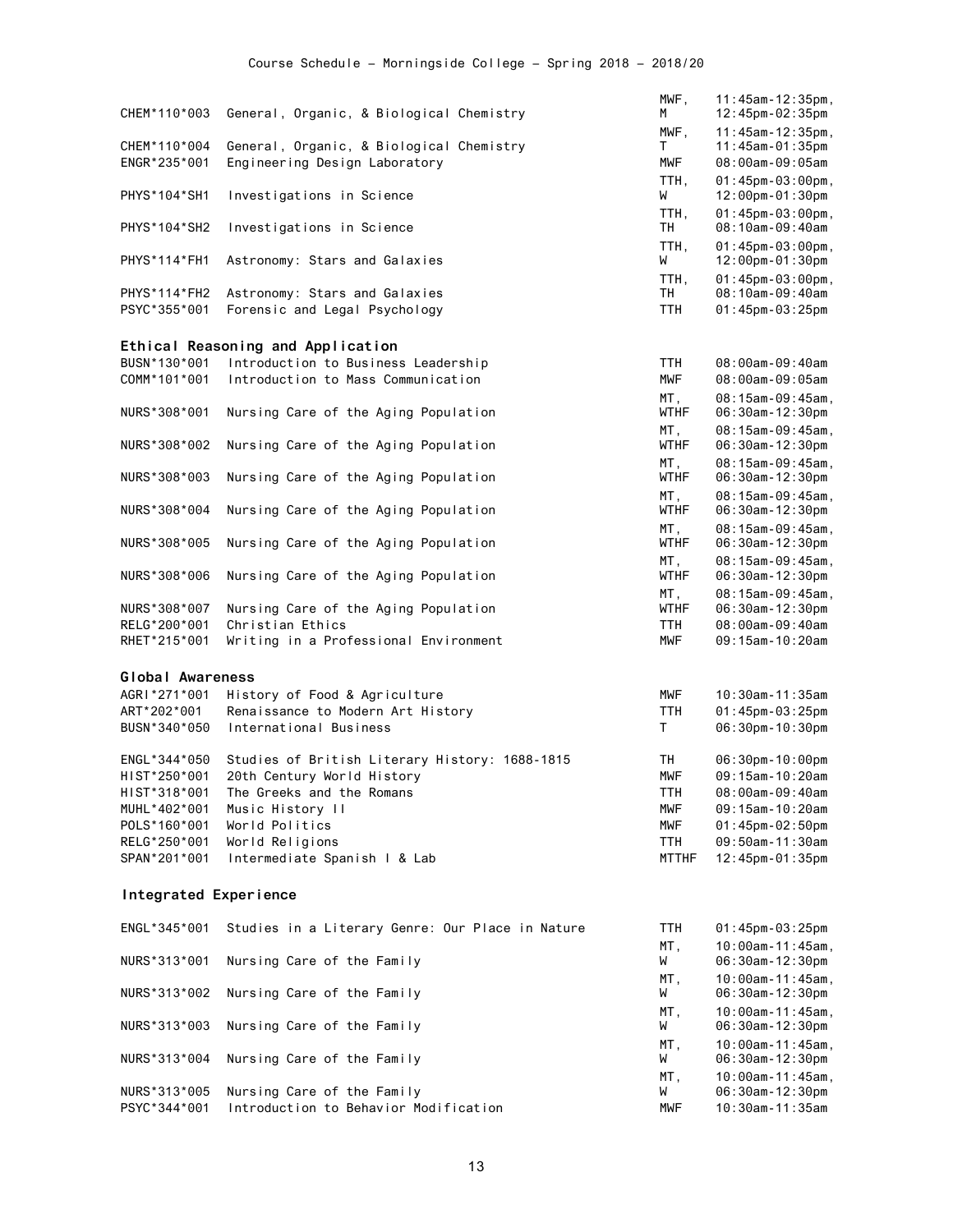| Religious Traditions |                                           |              |                         |
|----------------------|-------------------------------------------|--------------|-------------------------|
| HIST*318*001         | The Greeks and the Romans                 | <b>TTH</b>   | $08:00$ am-09:40am      |
| RELG*206*001         | Holocaust: Genocides in Our Time          | <b>TTH</b>   | $01:45$ pm - $03:25$ pm |
| RELG*250*001         | World Religions                           | <b>TTH</b>   | $09:50$ am-11:30am      |
| RELG*307*050         | Meditation and Mysticism, East and West   | <b>TH</b>    | $06:30$ pm- $08:30$ pm  |
|                      |                                           |              |                         |
| Service Learning     |                                           |              |                         |
| ACCT*218*001         | Volunteer in Income Tax Assistance - VITA | TH.          | $11:45am - 12:35pm$     |
| B10L*319*001         | Epidemiology                              | <b>MWF</b>   | $01:45$ pm-02:50pm      |
| B10L*323*001         | Physical Geography                        | <b>MWF</b>   | $10:30$ am-11:20am      |
| BUSN*430*050         | Contemporary Leadership and Ethics        | M            | $06:30$ pm-10:00pm      |
| COMM*330*050         | Public Relations                          | W            | 06:30pm-09:30pm         |
| CSCI *320 * 001      | The Technical Web                         | <b>MTTHF</b> | $11:45$ am-12:35pm      |
| GE0G*323*001         | Physical Geography                        | <b>MWF</b>   | $10:30$ am-11:20am      |
|                      |                                           | М.           | $08:00$ am-10:00am,     |
| NURS*402*001         | Community Health Nursing                  | <b>WTHF</b>  | $08:00$ am- $02:00$ pm  |
|                      |                                           | М.           | $08:00$ am-10:00am.     |
| NURS*402*002         | Community Health Nursing                  | <b>WTHF</b>  | $08:00$ am-02:00pm      |
|                      |                                           | М.           | $08:00$ am-10:00am,     |
| NURS*402*003         | Community Health Nursing                  | <b>WTHF</b>  | $08:00$ am-02:00pm      |
|                      |                                           | М.           | $08:00$ am-10:00am,     |
| NURS*402*004         | Community Health Nursing                  | <b>WTHF</b>  | $08:00$ am-02:00pm      |
| PHYS*323*001         | Physical Geography                        | <b>MWF</b>   | $10:30$ am-11:20am      |
| P0LS*342*001         | Human Rights, Women's Rights              | <b>TTH</b>   | $09:50$ am-11:30am      |
| PSYC*305*001         | Adulthood and Aging                       | <b>TTH</b>   | $01:45$ pm - $03:25$ pm |
| PSYC*344*001         | Introduction to Behavior Modification     | <b>MWF</b>   | $10:30$ am-11:35am      |
| SOCI *101*001        | Introduction to Sociology                 | <b>TTH</b>   | $09:50$ am-11:30am      |
| SOCI *101*002        | Introduction to Sociology                 | <b>TTH</b>   | $01:45$ pm - $03:25$ pm |
| SPED*208*001         | Survey of Exceptionalities & Practicum    | <b>MWF</b>   | $10:30$ am-11:35am      |
| SPED*208*002         | Survey of Exceptionalities & Practicum    | <b>MWF</b>   | $01:45$ pm-02:50pm      |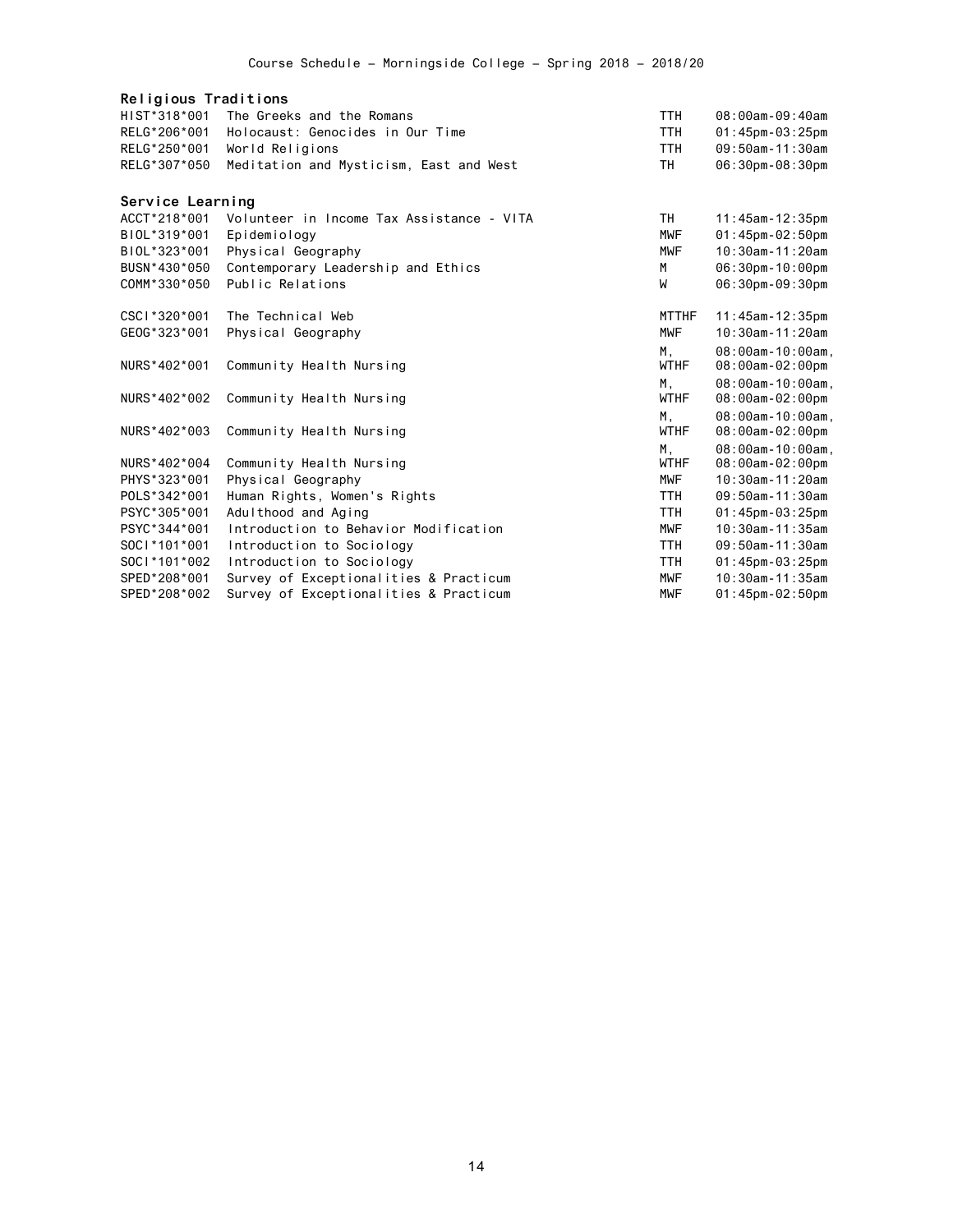#### **DEPARTMENT: Arts Administration DEPT PREFIX: AADM**

| CAT | <b>SEC</b> | TITLE                                                                             | <b>CREDITS</b> | <b>DAYS</b> | HOURS | <b>INSTRUCTOR</b> | PRE-REQ    |
|-----|------------|-----------------------------------------------------------------------------------|----------------|-------------|-------|-------------------|------------|
| 450 | 001        | Internship in Arts<br>Administration                                              | 2              | TBA         |       | McGaffin, Terri   | Instr Perm |
|     |            | Prereq: Sr. standing in Arts Administration major, permission of program director |                |             |       |                   |            |
| 450 |            | 002 Internship in Arts<br>Administration                                          | 2              | <b>TBA</b>  |       | Weber, Heath      | Instr Perm |
|     |            | Prereq: Sr. standing in Arts Administration major, permission of program director |                |             |       |                   |            |
| 470 |            | 001 Senior Project in Arts<br>Administration                                      | 2              | <b>TBA</b>  |       | McGaffin, Terri   | AADM 450   |
| 470 |            | 002 Senior Project in Arts<br>Administration                                      | 2              | <b>TBA</b>  |       | Weber, Heath      | AADM 450   |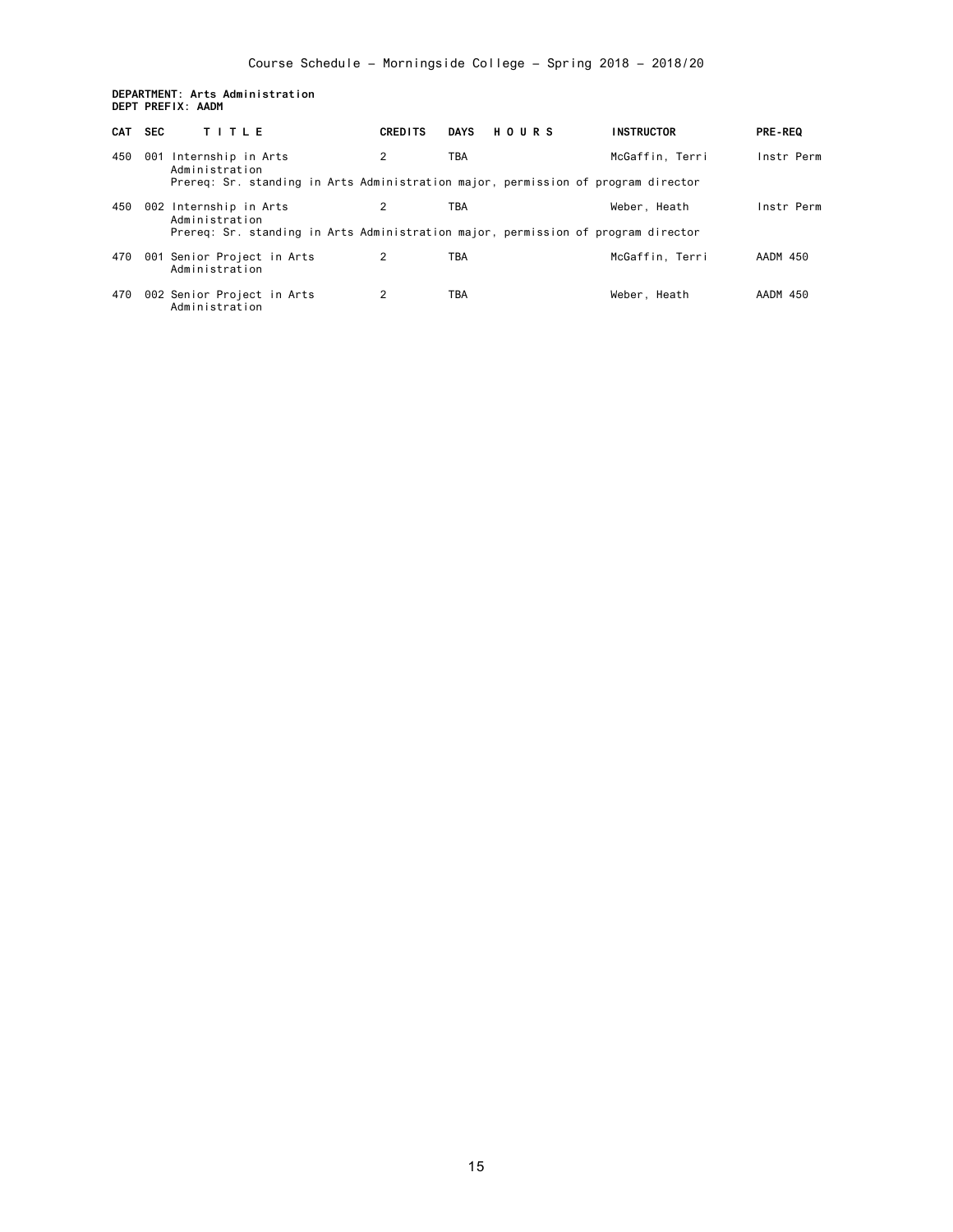**DEPARTMENT: Accounting DEPT PREFIX: ACCT**

| <b>CAT</b> | <b>SEC</b> | TITLE                                                     | <b>CREDITS</b> | <b>DAYS</b> | HOURS                                       | <b>INSTRUCTOR</b> | PRE-REQ                                                           |
|------------|------------|-----------------------------------------------------------|----------------|-------------|---------------------------------------------|-------------------|-------------------------------------------------------------------|
| 203        | 001        | Introduction to Financial<br>Accounting                   | 4              | <b>MWF</b>  | $08:00$ am-09:05am                          | Nielsen, Mark     |                                                                   |
| 204        |            | 001 Managerial/Cost Accounting I                          | 4              | <b>MWF</b>  | $09:15$ am-10:20am                          | Rosenbaum, Twyla  | ACCT 203<br><b>MATH 125</b><br><b>MATH 150</b><br><b>MATH 205</b> |
| 204        |            | 002 Managerial/Cost Accounting I                          | 4              | <b>MWF</b>  | $10:30$ am-11:35am                          | Rosenbaum, Twyla  | ACCT 203<br><b>MATH 125</b><br><b>MATH 150</b><br><b>MATH 205</b> |
| 204        |            | 003 Managerial/Cost Accounting I                          | 4              | MWF         | $01:45$ pm-02:50pm                          | Nielsen, Mark     | ACCT 203<br><b>MATH 125</b><br><b>MATH 150</b><br><b>MATH 205</b> |
| 218        |            | 001 Volunteer in Income Tax<br>Assistance - VITA          | $0 - 2$        | <b>TH</b>   | $11:45am-12:35pm$                           | Rosenbaum, Twyla  | ACCT 203                                                          |
| 302        |            | 001 Intermediate Accounting II                            | 4              | <b>TTH</b>  | $08:00$ am-09:40am                          | Rosenbaum, Twyla  | ACCT 301                                                          |
| 304        |            | 001 Managerial/Cost Accounting II                         | 4              | Τ<br>TН     | $11:45am-01:35am$<br>$06:30$ pm- $08:30$ pm | Uhl, Steven       | ACCT 204                                                          |
| 314        |            | FH1 Tax II                                                | $\overline{2}$ | <b>TTH</b>  | $01:45$ pm - $03:25$ pm                     | Hopkins, James    | ACCT 308                                                          |
| 402        |            | 001 Auditing                                              | 4              | <b>TTH</b>  | $09:50$ am-11:30am                          | Nielsen, Mark     | ACCT 302                                                          |
| 472        |            | 001 Internship in Accounting<br>Senior standing           | $1 -$<br>- 6   | <b>TBA</b>  |                                             | Mickelson, Pamela | Instr Perm                                                        |
| 495        |            | 001 Externship in Accounting<br>Senior Accounting student | $6 - 12$       | <b>TBA</b>  |                                             | Mickelson, Pamela |                                                                   |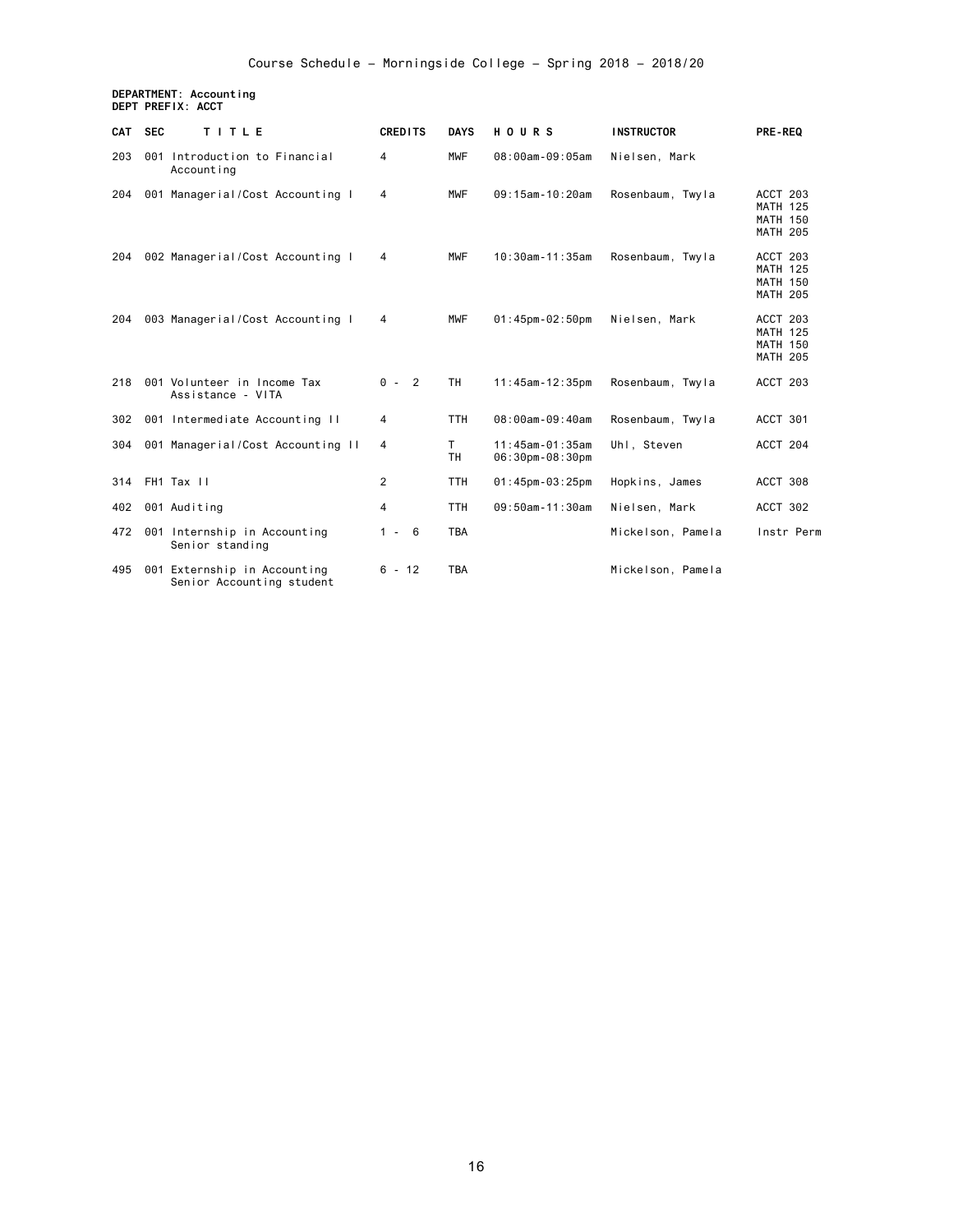**DEPARTMENT: Agri-Business DEPT PREFIX: AGRI**

| CAT | <b>SEC</b><br>TITLE                                                                   | <b>CREDITS</b>          | <b>DAYS</b>     | HOURS                                      | <b>INSTRUCTOR</b> | PRE-REQ                                                         |
|-----|---------------------------------------------------------------------------------------|-------------------------|-----------------|--------------------------------------------|-------------------|-----------------------------------------------------------------|
| 208 | 001 Principles of Agriculture II                                                      | $\overline{4}$          | MWF<br>м        | $08:00$ am-08:50am<br>$12:45$ pm - 03:35pm | Crow, Richard     |                                                                 |
| 271 | 001 History of Food & Agriculture                                                     | $\overline{4}$          | <b>MWF</b>      | $10:30$ am-11:35am                         | Paulsen, Thomas   |                                                                 |
| 345 | 001 Special Topics in Agriculture:<br>Crop Production Management<br>Pre-reg: AGRI 208 | 4 -<br>$\overline{4}$   | MWF<br>т        | $10:30$ am-11:35am<br>$12:45$ pm-03:35pm   | Crow, Richard     |                                                                 |
| 345 | 002 Special Topics in Agriculture:<br>Found. of Agricultural Educ                     | $2 - 4$                 | MW              | $11:45am-12:35pm$                          | Paulsen, Thomas   |                                                                 |
| 345 | 050 Special Topics in Agriculture:<br>Local Foods and Food Policy                     | $4 - 4$                 | M               | $06:30$ pm-10:00pm                         | To be assigned    |                                                                 |
| 351 | 001 Drone Operation and<br>Maintenance                                                | 2                       | т<br>T          | $08:00$ am-09:00am<br>$09:00$ am-11:00am   | Crow, Richard     | Instr Perm<br>AGRI 350                                          |
| 351 | 002 Drone Operation and<br>Maintenance                                                | 2                       | TН<br><b>TH</b> | $08:00$ am-09:00am<br>$09:00$ am-11:00am   | Crow, Richard     | Instr Perm<br>AGRI 350                                          |
| 400 | 001 Internship in Agriculture                                                         | $1 - 4$                 | <b>TBA</b>      |                                            | Benson, Chris     |                                                                 |
| 440 | 001 Agricultural Research<br>Agriculture major or minor; jr/sr standing               | $\overline{4}$<br>$1 -$ | <b>TBA</b>      |                                            | Paulsen, Thomas   |                                                                 |
| 460 | 001 Externship                                                                        | $4 - 16$                | <b>TBA</b>      |                                            | Benson, Chris     | AGRI 380                                                        |
| 480 | 050 Capstone<br>Prereg: Jr/Sr standing                                                | 2                       | T               | $06:35$ pm - $08:35$ pm                    | Paulsen, Thomas   | AGRI 207<br>AGRI 208<br>AGRI 320<br>PHIL 308<br><b>POLS 320</b> |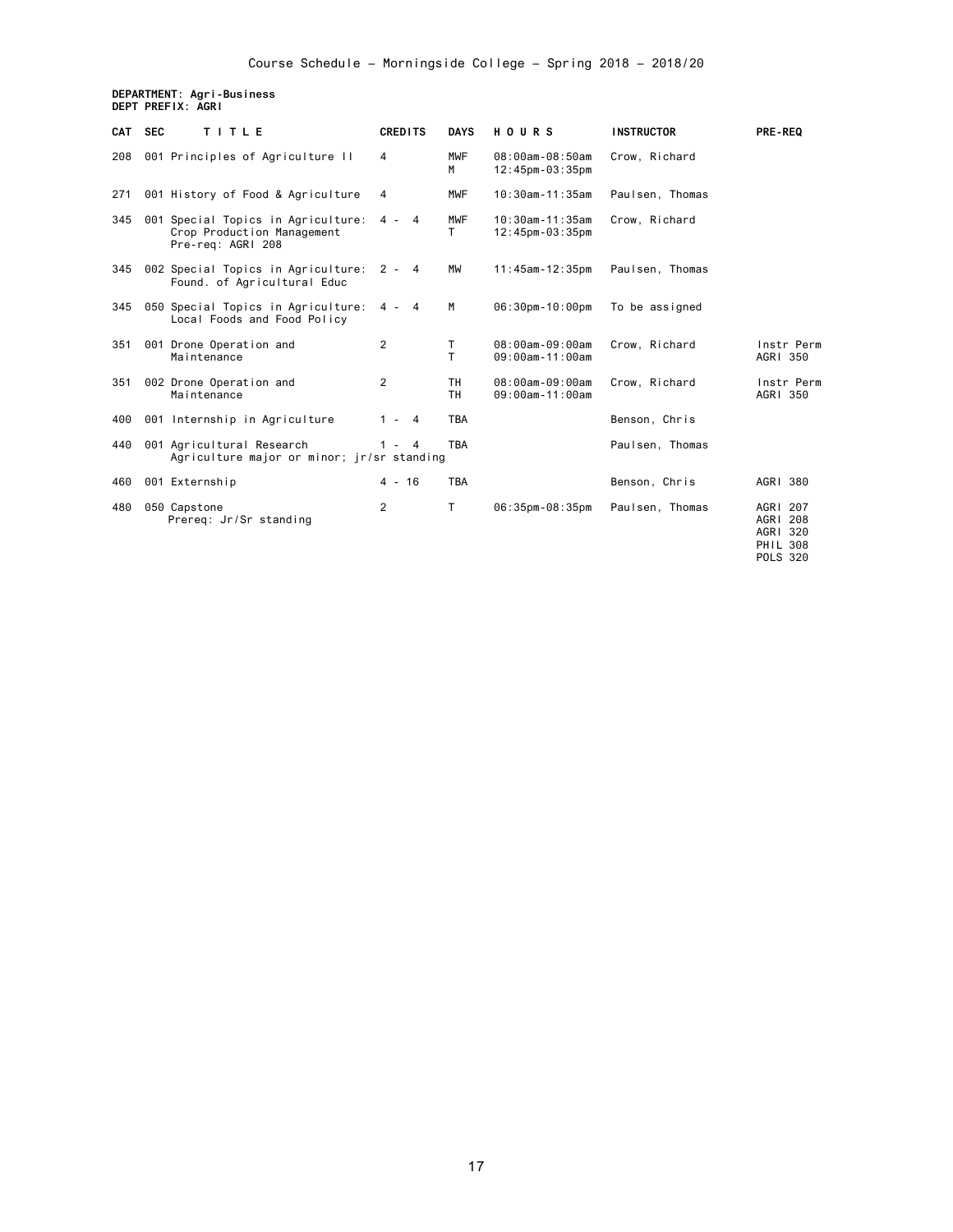#### **DEPARTMENT: Art DEPT PREFIX: ART**

| CAT | <b>SEC</b> | TITLE                                                                                          | <b>CREDITS</b> | DAYS       | HOURS                   | <b>INSTRUCTOR</b>             | <b>PRE-REQ</b>                   |
|-----|------------|------------------------------------------------------------------------------------------------|----------------|------------|-------------------------|-------------------------------|----------------------------------|
| 103 |            | 001 Design                                                                                     | 4              | TTH        | $12:45$ pm - 03:25pm    | Whitlock, Jodi                |                                  |
| 202 |            | 001 Renaissance to Modern Art<br>History                                                       | 4              | TTH        | $01:45$ pm-03:25pm      | Emenhiser-Harris, K           |                                  |
| 206 |            | 050 Figure Drawing                                                                             | 4              | TTH        | $06:30$ pm-10:00pm      | McGaffin, Terri               |                                  |
| 210 |            | 001 Graphic Design I<br>Prereq: ART 103, 205 or 206 for majors                                 |                | MWF        | $12:45$ pm-02:50pm      | Kolbo, John                   |                                  |
| 265 |            | 001 Photography                                                                                | 4              | TTH        | $08:00$ am-11:30am      | Thompson, Dolie               |                                  |
| 265 |            | 050 Photography                                                                                | 4              | MW         | $06:30$ pm-10:00pm      | Paulson, Stephen              |                                  |
| 275 |            | 001 Web Design/Interactive Media                                                               | 4              | MWF        | $12:45$ pm-02:50pm      | Yates, Richard                | ART 210                          |
| 304 |            | 001 History of Photography                                                                     | 4              | MWF        | $09:15$ am-10:20am      | Thompson, Dolie               |                                  |
| 305 |            | 001 Modern Art History                                                                         | 4              | TTH        | $09:50$ am-11:30am      | Emenhiser-Harris, K           |                                  |
| 314 |            | 001 Game Design<br>Same as CSCI 314                                                            | 4              | TTH        | $08:00$ am-11:30am      | Yates, Richard                | ART 103                          |
| 320 |            | 001 Graphic Design II                                                                          | 4              | MWF        | $08:00$ am-10:20am      | Kolbo, John                   | ART 210                          |
| 325 |            | 001 Painting                                                                                   | 4              | TTH        | $08:00$ am-11:30am      | Whitlock, Jodi                |                                  |
| 326 |            | 001 Painting II                                                                                | 4              | TTH        | $08:00$ am-11:30am      | Whitlock, Jodi                | ART 325                          |
| 330 |            | 001 Illustration                                                                               | 4              | TTH        | $12:45$ pm-03:25pm      | Kolbo, John                   | ART 103<br>ART 205<br>ART 210    |
| 335 |            | 001 Ceramics                                                                                   | 4              | TTH        | $12:45$ pm-03:25pm      | Bowitz, John                  |                                  |
| 336 |            | 001 Ceramics II                                                                                | 4              | TTH        | $12:45$ pm - 03:25pm    | Bowitz, John                  | ART 335                          |
| 367 |            | 001 Creative Photography                                                                       | 4              | TTH        | $12:45$ pm-03:25pm      | Thompson, Dolie               | ART 265                          |
| 381 |            | 050 Elementary Art Methods &                                                                   | 4              | M          | $06:30$ pm - 10:00pm    | Thomas, Christopher           | EDUC 300                         |
|     |            | Practicum<br>Prereq: 2.50 cum gpa; 2.50 education gpa; Admitted to Teacher Preparation Program |                |            |                         |                               |                                  |
| 382 |            | 050 Elementary Education Art                                                                   | 2              | M          | $06:30$ pm - $08:30$ pm | Thomas, Christopher           | <b>EDUC 300</b>                  |
|     |            | Methods<br>Prereq: 2.50 cum gpa; 2.50 education gpa; Admitted to Teacher Preparation Program   |                |            |                         |                               |                                  |
| 401 |            | 001 Design: Advanced Studies<br>Junior standing                                                | -4             | TBA        |                         | Yates, Richard                | Instr Perm                       |
| 405 |            | 001 Graphic Design: Advanced<br>Studies                                                        | $1 -$<br>- 4   | <b>TBA</b> |                         | Kolbo, John                   | Instr Perm<br>ART 321            |
|     |            | 406 001 Drawing: Advanced Studies                                                              | $1 - 4$        | TBA        |                         | McGaffin, Terri               | Instr Perm<br>ART 205<br>ART 206 |
| 426 |            | 001 Painting: Advanced Studies                                                                 | $1 - 4$        | TBA        |                         | McGaffin, Terri               | Instr Perm<br>ART 325<br>ART 326 |
| 436 |            | 001 Ceramics: Advanced Studies                                                                 | 1 -<br>- 4     | TBA        |                         | Bowitz, John                  | Instr Perm<br>ART 335<br>ART 336 |
| 466 |            | 001 Photography: Advanced Studies                                                              | 4 TBA<br>$1 -$ |            |                         | Thompson, Dolie               | Instr Perm<br>ART 366<br>ART 368 |
| 490 |            | 001 Senior Art Seminar<br>Senior Standing                                                      | 2              | M          | 04:00pm-05:50pm         | Kolbo, John<br>Yates, Richard |                                  |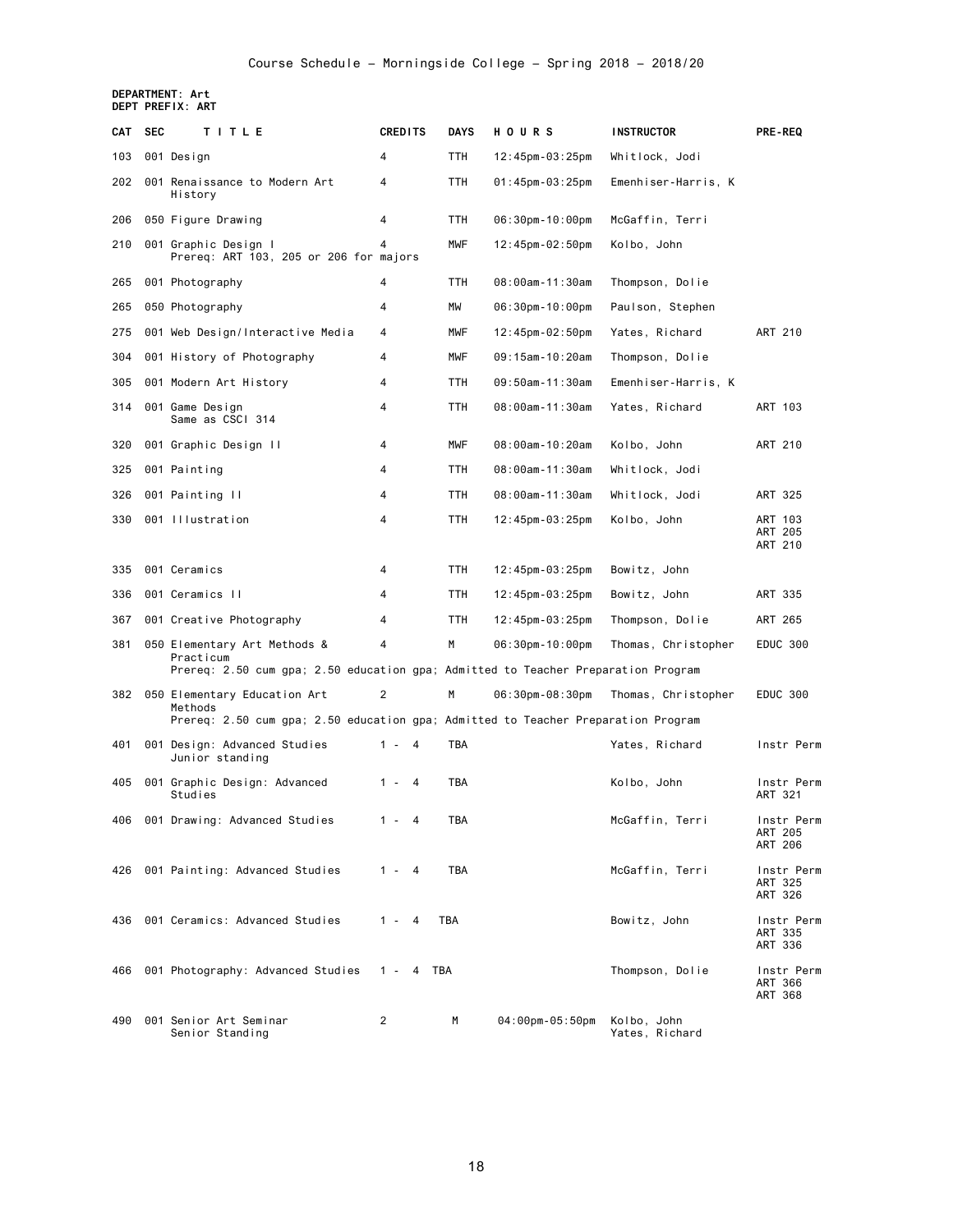#### **DEPARTMENT: Biology DEPT PREFIX: BIOL**

| CAT | <b>SEC</b> | TITLE                                                                                               | <b>CREDITS</b> | <b>DAYS</b> | HOURS                                         | <b>INSTRUCTOR</b>                   | <b>PRE-REQ</b>              |
|-----|------------|-----------------------------------------------------------------------------------------------------|----------------|-------------|-----------------------------------------------|-------------------------------------|-----------------------------|
| 110 |            | 001 Human Biology                                                                                   | 4              | MWF<br>W    | 10:30am-11:20am<br>$01:45$ pm - 03:35pm       | Leugers, Chad                       |                             |
| 116 |            | 001 Principles of Biology I                                                                         | 4              | MWF<br>T    | $08:00$ am-08:50am<br>$09:50$ am-11:40am      | Sesterhenn, Timothy                 |                             |
| 116 |            | 002 Principles of Biology I                                                                         | 4              | MWF<br>TH   | $08:00$ am-08:50am<br>$07:50$ am-09:40am      | Sesterhenn, Timothy                 |                             |
| 116 |            | 004 Principles of Biology I                                                                         | 4              | MWF<br>W    | $09:15$ am-10:05am<br>$11:45$ am-01:35pm      | Sesterhenn, Timothy                 |                             |
| 205 |            | 001 Health and Nutrition                                                                            | 2              | т           | $11:45$ am-01:35pm                            | Spearing, Kurt                      |                             |
| 207 |            | 001 Human Anatomy                                                                                   | 4              | MWF<br>T.   | $01:45$ pm - $02:35$ pm<br>$07:50$ am-09:40am | Spearing, Kurt<br>Ensminger, Amanda |                             |
| 207 |            | 002 Human Anatomy                                                                                   | 4              | MWF<br>T    | $01:45$ pm-02:35pm<br>$09:50$ am-11:40am      | Spearing, Kurt<br>Ensminger, Amanda |                             |
| 207 |            | 050 Human Anatomy                                                                                   | 4              | M<br>T      | 06:30pm-09:00pm<br>$06:30$ pm- $08:20$ pm     | Spearing, Kurt                      |                             |
| 208 |            | 001 Human Physiology                                                                                | 4              | TTH<br>TH   | $01:45$ pm-03:00pm<br>$07:50$ am-09:40am      | Bunker, Aaron                       | BIOL 207                    |
| 208 |            | 002 Human Physiology                                                                                | 4              | TTH<br>TH.  | $01:45$ pm - $03:00$ pm<br>$09:50$ am-11:40am | Bunker, Aaron                       | BIOL 207                    |
| 222 |            | 001 Biological Research<br>Prereq: Major or minor                                                   | 4<br>$1 -$     | TBA         |                                               | Bunker, Aaron                       |                             |
| 222 |            | 002 Biological Research<br>Prereq: Major or minor                                                   | 4<br>1 -       | TBA         |                                               | Sesterhenn, Timothy                 |                             |
| 222 |            | 004 Biological Research<br>Prereq: Major or minor                                                   | 4<br>1 -       | TBA         |                                               | Leugers, Chad                       |                             |
| 222 |            | 005 Biological Research<br>Prereq: Major or minor                                                   | 1 -<br>4       | <b>TBA</b>  |                                               | Moore, Anni                         |                             |
| 222 |            | 006 Biological Research<br>Prereq: Major or minor                                                   | 1 -<br>4       | TBA         |                                               | Spearing, Kurt                      |                             |
| 222 |            | 007 Biological Research<br>Prereq: Major or minor                                                   | 1 -<br>4       | TBA         |                                               | Stroh, James                        |                             |
| 251 |            | 001 Genetics                                                                                        | 4              | MWF<br>TH   | $09:15$ am-10:05am<br>$08:00$ am-10:50am      | Moore, Anni                         | <b>BIOL 116</b><br>BIOL 117 |
|     |            | Prereq: BIOL 116, 117 & CHEM 122 or BIOL 252 & CHEM 122<br>Preq: C or higher in prereg courses      |                |             |                                               |                                     | <b>CHEM 122</b>             |
| 251 |            | 002 Genetics                                                                                        | 4              | MWF<br>TН   | $09:15$ am-10:05am<br>$11:45am-02:35pm$       | Moore, Anni                         | BIOL 116<br>BIOL 117        |
|     |            | Prereq:BIOL 116, 117 & CHEM 122 or BIOL 252 & CHEM 122<br>Prereq: C or higher in all prereq courses |                |             |                                               |                                     | <b>CHEM 122</b>             |
| 317 |            | 001 Environmental Issues                                                                            | 4              | MWF         | $09:15$ am-10:20am                            | Stroh, James                        |                             |
| 319 |            | 001 Epidemiology                                                                                    | 4              | MWF         | $01:45$ pm - $02:50$ pm                       | Moore, Anni                         | BIOL 110                    |
|     |            | College-level math course recommended                                                               |                |             |                                               |                                     | BIOL 252                    |
| 323 |            | 001 Physical Geography<br>Same as GEOG 323 and PHYS 323                                             | 4              | MWF         | $10:30$ am-11:20am                            | Stroh, James                        |                             |
| 415 |            | 001 Comparative Vertebrate<br>Anatomy                                                               | 4              | MWF<br>TH   | $10:30$ am-11:20am<br>$09:50$ am-11:30am      | Spearing, Kurt                      | BIOL 207                    |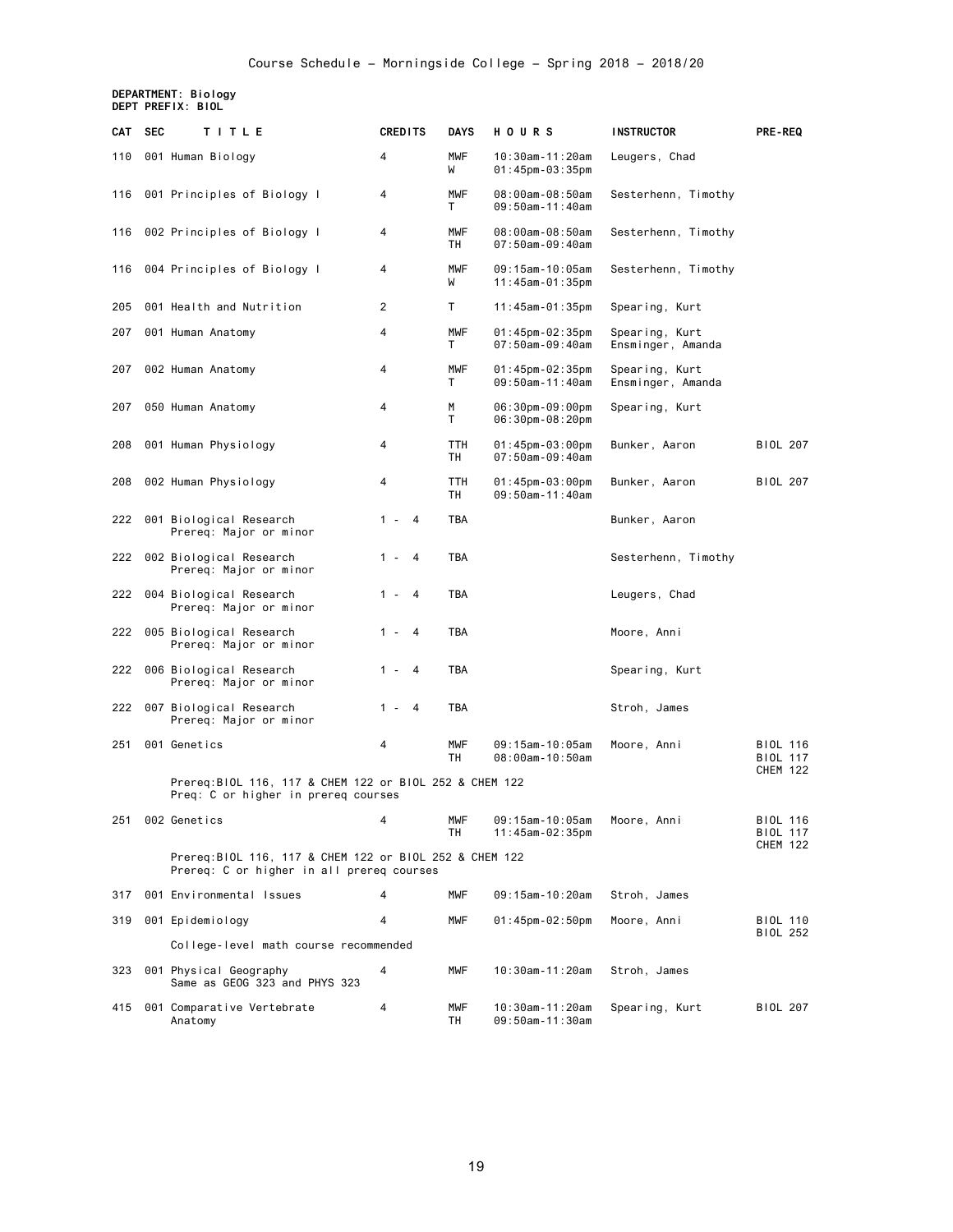**DEPARTMENT: Biology DEPT PREFIX: BIOL**

| CAT SEC | TITLE                                                                                                                              | <b>CREDITS</b> | <b>DAYS</b>      | HOURS                                     | <b>INSTRUCTOR</b>                | PRE-REQ         |
|---------|------------------------------------------------------------------------------------------------------------------------------------|----------------|------------------|-------------------------------------------|----------------------------------|-----------------|
|         | 422 001 Biological Research<br>Prereq: Major or minor; Jr/Sr standing                                                              | $1 - 4$        | <b>TBA</b>       |                                           | Bunker, Aaron                    |                 |
|         | 422 002 Biological Research 1 - 4<br>Prereq: Major or minor; Jr/Sr standing                                                        |                | <b>TBA</b>       |                                           | Sesterhenn, Timothy              |                 |
|         | 422 004 Biological Research<br>Prereq: Major or minor; Jr/Sr standing                                                              | $1 - 4$        | <b>TBA</b>       |                                           | Leugers, Chad                    |                 |
|         | 422 005 Biological Research<br>Prereq: Major or minor; Jr/Sr standing                                                              | $1 - 4$        | <b>TBA</b>       |                                           | Moore, Anni                      |                 |
|         | 422 006 Biological Research<br>Prereq: Major or minor; Jr/Sr standing                                                              | $1 - 4$        | <b>TBA</b>       |                                           | Spearing, Kurt                   |                 |
|         | 422 007 Biological Research<br>Prereq: Major or minor; Jr/Sr standing                                                              | $1 - 4$        | <b>TBA</b>       |                                           | Stroh, James                     |                 |
|         | 432 001 Cell Biology                                                                                                               | 4              | <b>MTTH</b><br>T | $11:45$ am-12:45pm<br>$08:00$ am-10:50am  | Leugers, Chad                    | <b>BIOL 117</b> |
| 440     | 001 Exercise Physiology                                                                                                            | 4              | MWF<br>W         | 12:45pm-01:35pm<br>$10:30$ am- $12:20$ pm | Bunker, Aaron<br><b>BIOL 208</b> | BIOL 321        |
| 450     | 001 Internship in Biology<br>Jr/Sr standing; biology major/minor                                                                   | $1 - 4$        | <b>TBA</b>       |                                           | Stroh, James                     | Instr Perm      |
| 450     | 002 Internship in Biology<br>Jr/Sr standing; biology major/minor                                                                   | $1 - 4$        | <b>TBA</b>       |                                           | Bunker, Aaron                    | Instr Perm      |
| 460     | 001 Capstone Seminar<br>Same as CHEM 460<br>Prereq: Jr/Sr standing; biology/chemistry major                                        | 2              | T                | 01:45pm-03:25pm McFarland, Brian          |                                  |                 |
| 460     | 002 Capstone Seminar<br>Same as CHEM 460<br>Prereq: Jr/Sr standing; biology/chemistry major; 5 biology<br>and/or chemistry courses | $\overline{2}$ | MF               | $10:30$ am-11:20am                        | Thomas, Andrew                   |                 |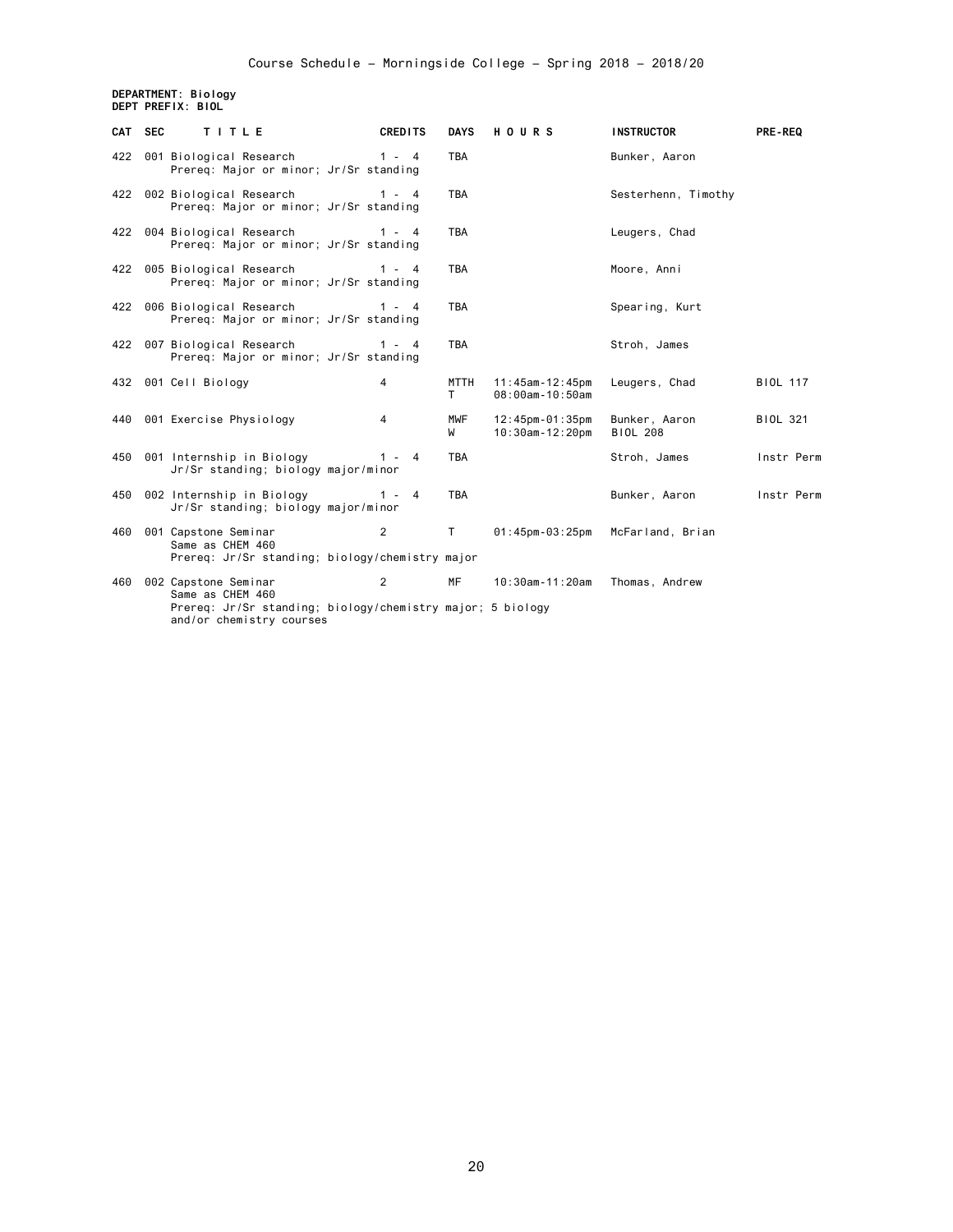#### **DEPARTMENT: Business Admin DEPT PREFIX: BUSN**

| CAT        | <b>SEC</b>             | TITLE                                                                      | <b>CREDITS</b> | <b>DAYS</b>       | HOURS                                    | <b>INSTRUCTOR</b>                      | <b>PRE-REQ</b>                                                                |
|------------|------------------------|----------------------------------------------------------------------------|----------------|-------------------|------------------------------------------|----------------------------------------|-------------------------------------------------------------------------------|
| 218        |                        | 001 Volunteer in Income Tax<br>Assistance - VITA                           | $0 - 2$        | TН                | $11:45$ am-12:35pm                       | Rosenbaum, Twyla                       | ACCT 203                                                                      |
| 231        |                        | 001 Principles of Management                                               | 4              | MWF               | $08:00$ am-09:05am                       | Zink, Mary                             |                                                                               |
| 231        |                        | 002 Principles of Management                                               | 4              | <b>MWF</b>        | $09:15$ am-10:20am                       | Zink, Mary                             |                                                                               |
| 231        |                        | 003 Principles of Management                                               | 4              | <b>MWF</b>        | $10:30$ am-11:35am                       | Wubbena, Daniel                        |                                                                               |
| 314        | 001 Business Law       |                                                                            | 4              | <b>MWF</b>        | $09:15$ am-10:20am                       | Berenstein, Greg                       |                                                                               |
| 321<br>323 |                        | 001 Principles of Finance I<br>001 Principles of Finance II                | 4<br>4         | <b>MWF</b><br>MWF | $08:00$ am-09:05am<br>$10:30$ am-11:35am | Muzinga, Ngamboko<br>Muzinga, Ngamboko | ACCT 204<br><b>BUSN 321</b><br><b>MATH 150</b><br>MATH 125<br><b>MATH 205</b> |
| 330        |                        | 001 Management Information<br>Systems and Analytics                        | 4              | <b>TTH</b>        | $09:50$ am-11:20am                       | Power, Anne                            | <b>BUSN 231</b><br>MATH 150                                                   |
| 340        |                        | 050 International Business                                                 | 4              | T.                | $06:30$ pm-10:30pm                       | Glover, Jason                          | <b>BUSN 231</b><br><b>ECON 200</b>                                            |
| 341        |                        | 001 Principles of Marketing                                                | 4              | <b>MWF</b>        | $10:30$ am-11:35am                       | Eastman, Marilyn                       | <b>MATH 125</b><br><b>MATH 150</b><br><b>MATH 205</b>                         |
| 341        |                        | 002 Principles of Marketing                                                | 4              | MWF               | $01:45$ pm - $02:50$ pm                  | Eastman, Marilyn                       | <b>MATH 125</b><br>MATH 150<br><b>MATH 205</b>                                |
| 342        |                        | 001 Principles of Advertising                                              | 4              | <b>TTH</b>        | $09:50$ am-11:30am                       | Mickelson, Pamela                      | <b>BUSN 341</b>                                                               |
| 349        | Management             | 001 Small Business and Non Profit                                          | 4              | <b>MWF</b>        | $09:15$ am-10:20am                       | Wubbena, Daniel                        | Instr Perm<br><b>BUSN 231</b>                                                 |
| 422        | 001 Finance Internship |                                                                            | - 6<br>$1 -$   | <b>TBA</b>        |                                          | Mickelson, Pamela                      | Instr Perm                                                                    |
| 430        | Ethics                 | 050 Contemporary Leadership and<br>Prereq:Sr. standing;major in Bus. Dept. | 4              | M                 | $06:30$ pm - 10:00pm                     | Delperdang, Cody                       |                                                                               |
| 442        |                        | 001 Marketing Internship                                                   | $1 - 6$        | <b>TBA</b>        |                                          | Mickelson, Pamela                      | Instr Perm                                                                    |
| 448        |                        | 001 Advertising Campaigns                                                  | 4              | TTH               | $01:45$ pm-03:25pm                       | Mickelson, Pamela                      | <b>BUSN 446</b>                                                               |
| 472        |                        | 001 Management Internship                                                  | $1 - 6$        | TBA               |                                          | Mickelson, Pamela                      | Instr Perm                                                                    |
| 484        | 001 Business Policy    | Prereq: Sr. standing; Business core requirements<br>Prereq: Sr. standing   |                | <b>MWF</b>        | $09:15$ am-10:20am                       | Power, Anne                            |                                                                               |
| 484        | 002 Business Policy    | Prereq: Sr. standing; Business core requirements<br>Prereq: Sr. standing   |                | <b>MWF</b>        | $10:30$ am-11:35am                       | Power, Anne                            |                                                                               |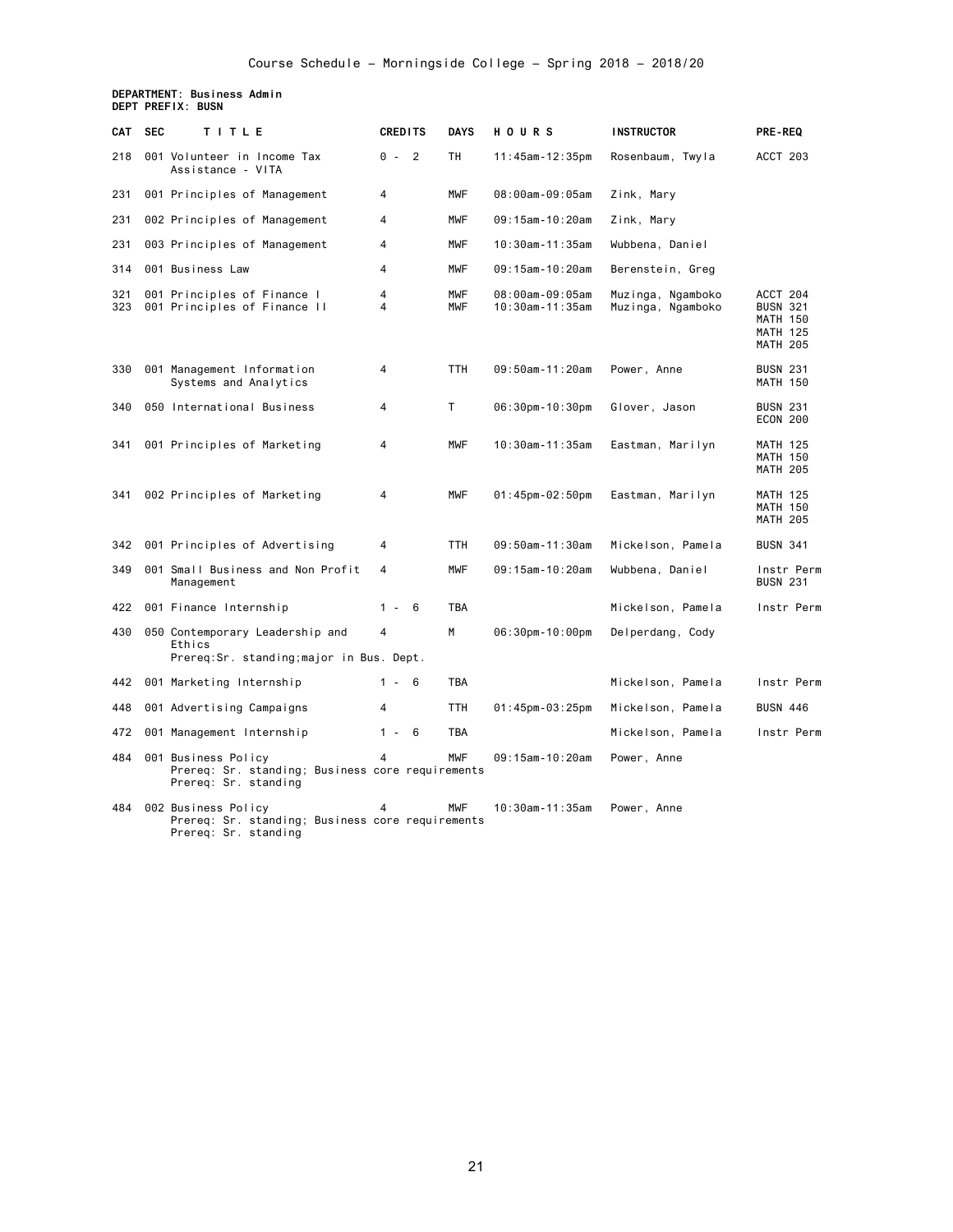**DEPARTMENT: Chemistry DEPT PREFIX: CHEM**

| CAT | <b>SEC</b> | TITLE                                                                                                                                        | <b>CREDITS</b> | <b>DAYS</b>      | HOURS                                                         | <b>INSTRUCTOR</b>              | <b>PRE-REQ</b>  |
|-----|------------|----------------------------------------------------------------------------------------------------------------------------------------------|----------------|------------------|---------------------------------------------------------------|--------------------------------|-----------------|
| 110 |            | 001 General, Organic, & Biological<br>Chemistry                                                                                              | 4              | MWF<br>Τ         | $11:45$ am-12:35pm<br>$07:50$ am-09:40am                      | Thomas, Andrew                 |                 |
| 110 |            | 002 General, Organic, & Biological<br>Chemistry                                                                                              | $\overline{4}$ | MWF<br>Τ         | $11:45$ am-12:35pm<br>$09:50$ am-11:40am                      | Thomas, Andrew                 |                 |
| 110 |            | 003 General, Organic, & Biological<br>Chemistry                                                                                              | 4              | <b>MWF</b><br>M  | $11:45$ am-12:35pm<br>12:45pm-02:35pm                         | Thomas, Andrew                 |                 |
| 110 |            | 004 General, Organic, & Biological<br>Chemistry                                                                                              | 4              | <b>MWF</b><br>T  | $11:45$ am-12:35pm<br>$11:45am-01:35pm$                       | Thomas, Andrew                 |                 |
| 122 |            | 001 General Chemistry II                                                                                                                     | 4              | MWF<br>TH        | $09:15$ am-10:05am<br>$08:00$ am-10:50am                      | Helms, John<br>Stueve, Kenneth | <b>CHEM 121</b> |
| 122 |            | 002 General Chemistry II                                                                                                                     | 4              | MWF<br>T.        | $09:15$ am-10:05am<br>$08:00$ am-10:50am                      | Helms, John<br>Stueve, Kenneth | <b>CHEM 121</b> |
| 122 |            | 003 General Chemistry II                                                                                                                     | 4              | MWF<br>TH        | $10:30$ am-11:20am<br>12:00pm-02:50pm                         | Helms, John<br>Stueve, Kenneth | <b>CHEM 121</b> |
| 202 |            | 001 Organic Chemistry II                                                                                                                     | 4              | <b>MWF</b><br>TН | $08:00$ am-08:50am<br>$08:00$ am-10:50am                      | McFarland, Brian               | <b>CHEM 201</b> |
| 202 |            | 002 Organic Chemistry II                                                                                                                     | 4              | <b>MWF</b><br>W  | $08:00$ am- $08:50$ am<br>$12:00 \text{pm} - 02:50 \text{pm}$ | McFarland, Brian               | <b>CHEM 201</b> |
| 202 |            | 003 Organic Chemistry II                                                                                                                     | 4              | <b>MWF</b><br>TН | $08:00$ am-08:50am<br>$12:00$ pm- $12:50$ pm                  | McFarland, Brian               | <b>CHEM 201</b> |
| 420 |            | 001 Chemical Research<br>Prereq: Department chair permission                                                                                 | $\overline{4}$ | <b>TBA</b>       |                                                               | Thomas, Andrew                 | Instr Perm      |
| 420 |            | 002 Chemical Research<br>Prereq: Department chair permission                                                                                 | 4              | <b>TBA</b>       |                                                               | McFarland, Brian               | Instr Perm      |
| 420 |            | 003 Chemical Research<br>Prereq: Department chair permission                                                                                 | 4              | TBA              |                                                               | Helms, John                    | Instr Perm      |
| 444 |            | 001 Advanced Topics in Chemistry:<br>Forensic Chemistry<br>Prereq: Department chair permission<br>pre-req: CHEM 202 or instructor permission | 4-4            | <b>MWF</b>       | $09:15$ am-10:20am                                            | McFarland, Brian               | Instr Perm      |
| 460 |            | 001 Chemistry Capstone<br>Same as BIOL 460<br>Jr/Sr standing; chemistry major                                                                | 2              | T                | $01:45$ pm - $03:25$ pm                                       | McFarland, Brian               |                 |
| 460 |            | 002 Chemistry Capstone<br>Same as BIOL 460<br>Jr/Sr standing; chemistry major                                                                | 2              | MF               | $10:30$ am-11:20am                                            | Thomas, Andrew                 |                 |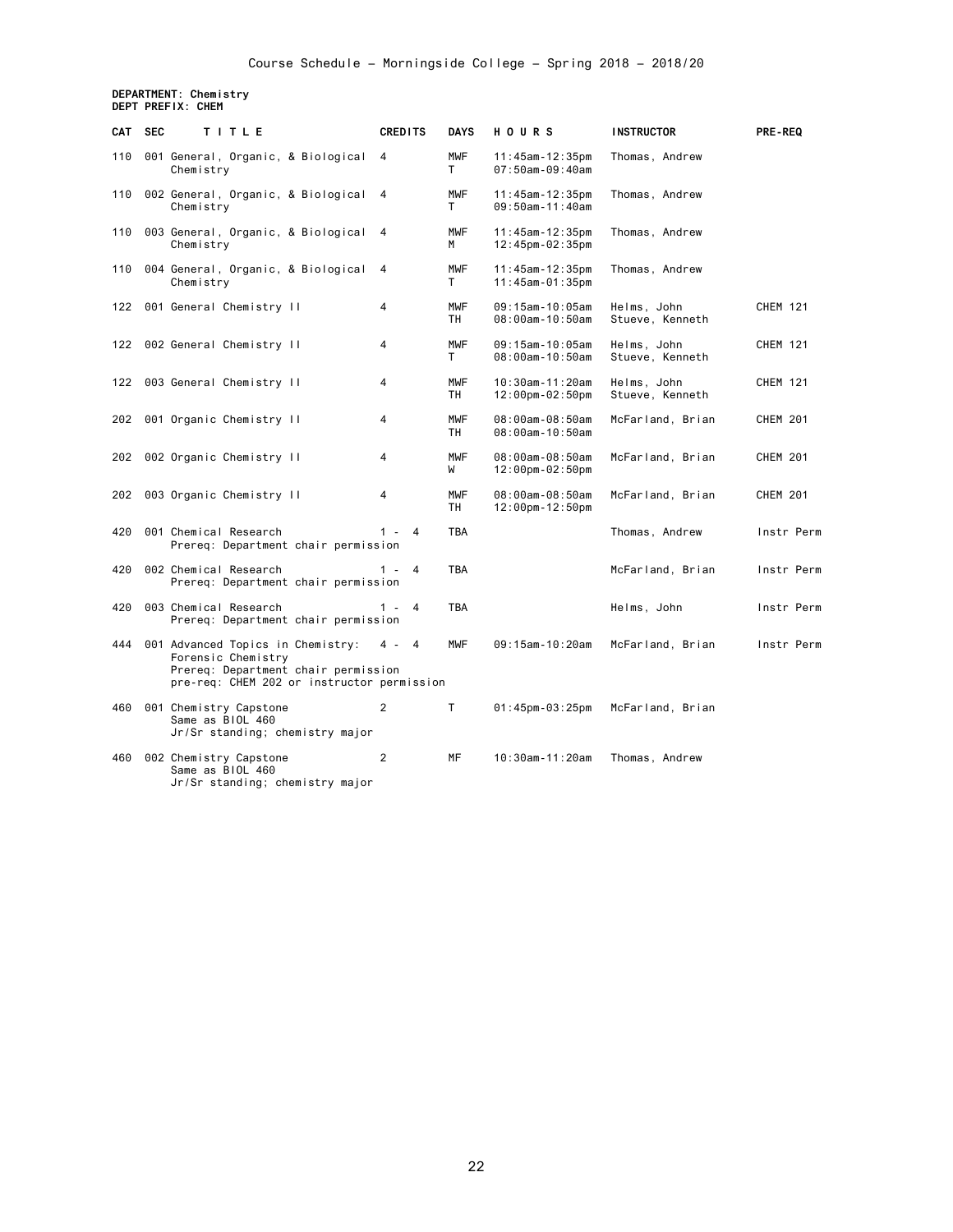#### **DEPARTMENT: Mass Communications DEPT PREFIX: COMM**

| <b>CAT</b> | <b>SEC</b> | TITLE                                                                | <b>CREDITS</b> | <b>DAYS</b> | HOURS                  | <b>INSTRUCTOR</b> | PRE-REQ              |
|------------|------------|----------------------------------------------------------------------|----------------|-------------|------------------------|-------------------|----------------------|
| 101        |            | 001 Introduction to Mass<br>Communication                            | 4              | <b>MWF</b>  | $08:00$ am-09:05am     | Madsen, David     |                      |
| 207        |            | 050 Video Production for<br>Television and the Web                   | 4              | M           | $06:30$ pm-10:00pm     | Iversen, Peter    |                      |
| 260        |            | 001 Sports Journalism and<br>Broadcasting                            | 4              | <b>TTH</b>  | $01:45$ pm-03:25pm     | Anderson, Curtis  | COMM 204<br>COMM 207 |
| 264        |            | 001 Media Practicum: Audio and<br>Radio Production                   | 2              | F           | $11:45am-12:35pm$      | Madsen, David     | COMM 204             |
| 267        |            | 001 Media Practicum: Video and<br>Television Production              | 2              | <b>TH</b>   | $11:45$ am-12:35pm     | Madsen, David     | COMM 207             |
| 268        |            | 001 Media Practicum: News Writing<br>and Reporting                   | 2              | Т           | $11:45$ am-12:35pm     | Fuglsang, Ross    | COMM 208             |
| 311        |            | 001 Law of Mass Communication                                        | 4              | <b>MWF</b>  | $10:30$ am-11:35am     | Fuglsang, Ross    |                      |
| 330        |            | 050 Public Relations<br>Prereq: Mentioned prereqs or dept. perm      |                | W           | $06:30$ pm- $09:30$ pm | Perez, Kristen    | COMM 208             |
| 404        |            | 001 Advanced Media Practicum:<br>KMSC Department Head                | 2              | F           | $11:45$ am-12:35pm     | Madsen, David     | COMM 264             |
| 407        |            | 001 Advanced Media Practicum:<br>MCTV Department Head                | 2              | <b>TH</b>   | $11:45$ am-12:35pm     | Madsen, David     | COMM 267             |
| 408        |            | 001 Advanced Media Practicum:<br>Collegian Reporter Editor           | 2              | т           | $11:45$ am-12:35pm     | Fuglsang, Ross    | COMM 268             |
| 455        |            | 001 Mass Communication Capstone<br>Seminar<br>Prereq: Jr/Sr standing | 4              | <b>TTH</b>  | $09:50$ am-11:30am     | Madsen, David     |                      |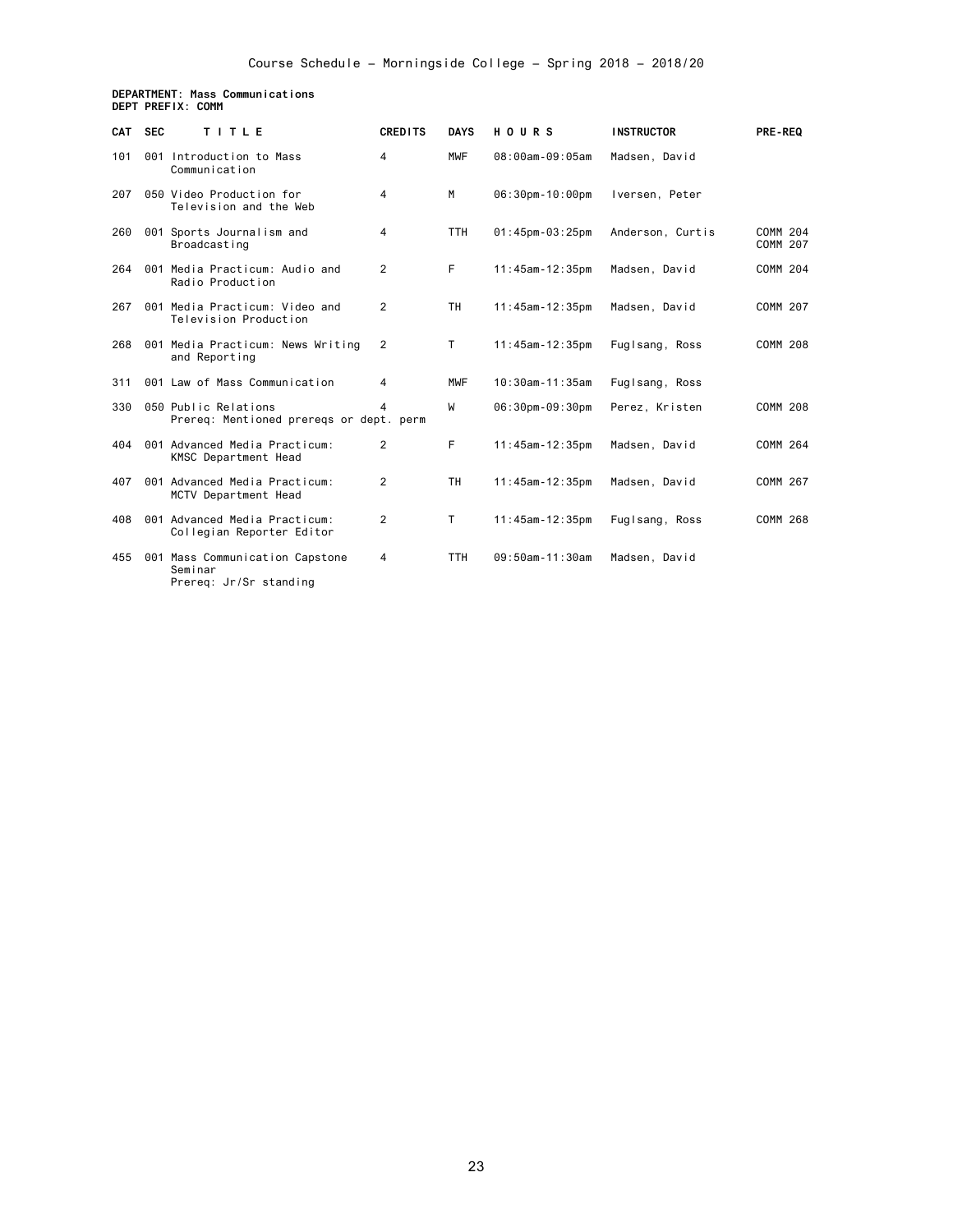#### **DEPARTMENT: Computer Science DEPT PREFIX: CSCI**

| <b>CAT</b> | <b>SEC</b> | TITLE                                                                     | <b>CREDITS</b> | <b>DAYS</b>  | HOURS                   | <b>INSTRUCTOR</b>  | PRE-REQ                        |
|------------|------------|---------------------------------------------------------------------------|----------------|--------------|-------------------------|--------------------|--------------------------------|
| 202        |            | 001 Creating Software on the<br>Server<br>CSCI 160 or HTML and JavaScript | 4              | <b>MTTHF</b> | $11:45am-12:35pm$       | Campbell, Randolph | <b>CSCI</b><br>160             |
| 314        | 001        | Game Design<br>Same as ART 314                                            | 4              | <b>TTH</b>   | $08:00$ am-11:30am      | Yates, Richard     | ART 103                        |
| 320        | 001        | The Technical Web                                                         | 4              | <b>MTTHF</b> | $11:45$ am-12:35pm      | Stevens, Dean      | CSCI 202                       |
| 410        | 001        | Embedded and Realtime<br>Programming                                      | 4              | <b>TTH</b>   | $01:45$ pm - $03:25$ pm | Stevens, Dean      | CSCI 310                       |
| 440        | 001        | Mechanical Reasoning,<br>Intelligence & Learning                          | 2              | т            | $09:50$ am-11:30am      | Campbell, Randolph | CSCI 310                       |
| 490        |            | 001 Masterwork Capstone Seminar                                           | 2              | TН           | $09:50$ am-11:30am      | Campbell, Randolph | <b>CSCI</b><br>315<br>CSCI 331 |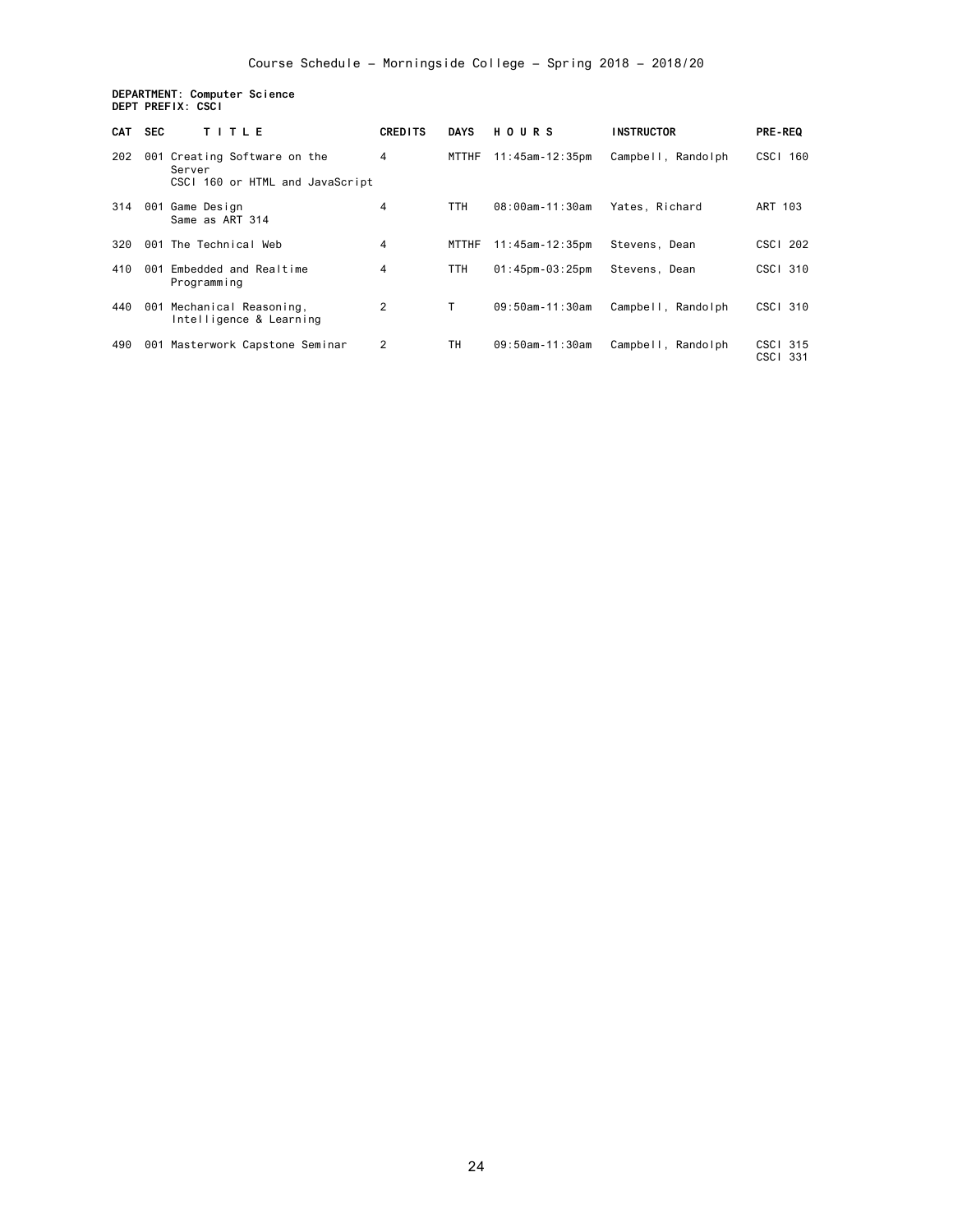**DEPARTMENT: Creative Writing DEPT PREFIX: CWRT**

| <b>CAT</b> | <b>SEC</b> | TITLE                             | <b>CREDITS</b> | <b>DAYS</b> | HOURS           | <b>INSTRUCTOR</b> | <b>PRE-REQ</b>              |
|------------|------------|-----------------------------------|----------------|-------------|-----------------|-------------------|-----------------------------|
| 210        |            | 001 Creative Non-Fiction          | 4              | MWF         | 09:15am-10:20am | Coyne, Stephen    |                             |
| 383        |            | 001 Advanced Fiction Writing      | 4              | TTH         | 09:50am-11:30am | Coyne, Stephen    | ENGL 281<br><b>CWRT 281</b> |
|            |            | 383G 060 Advanced Fiction Writing | $\overline{4}$ | TTH         | 09:50am-11:30am | Covne, Stephen    | ENGL 281<br><b>CWRT 281</b> |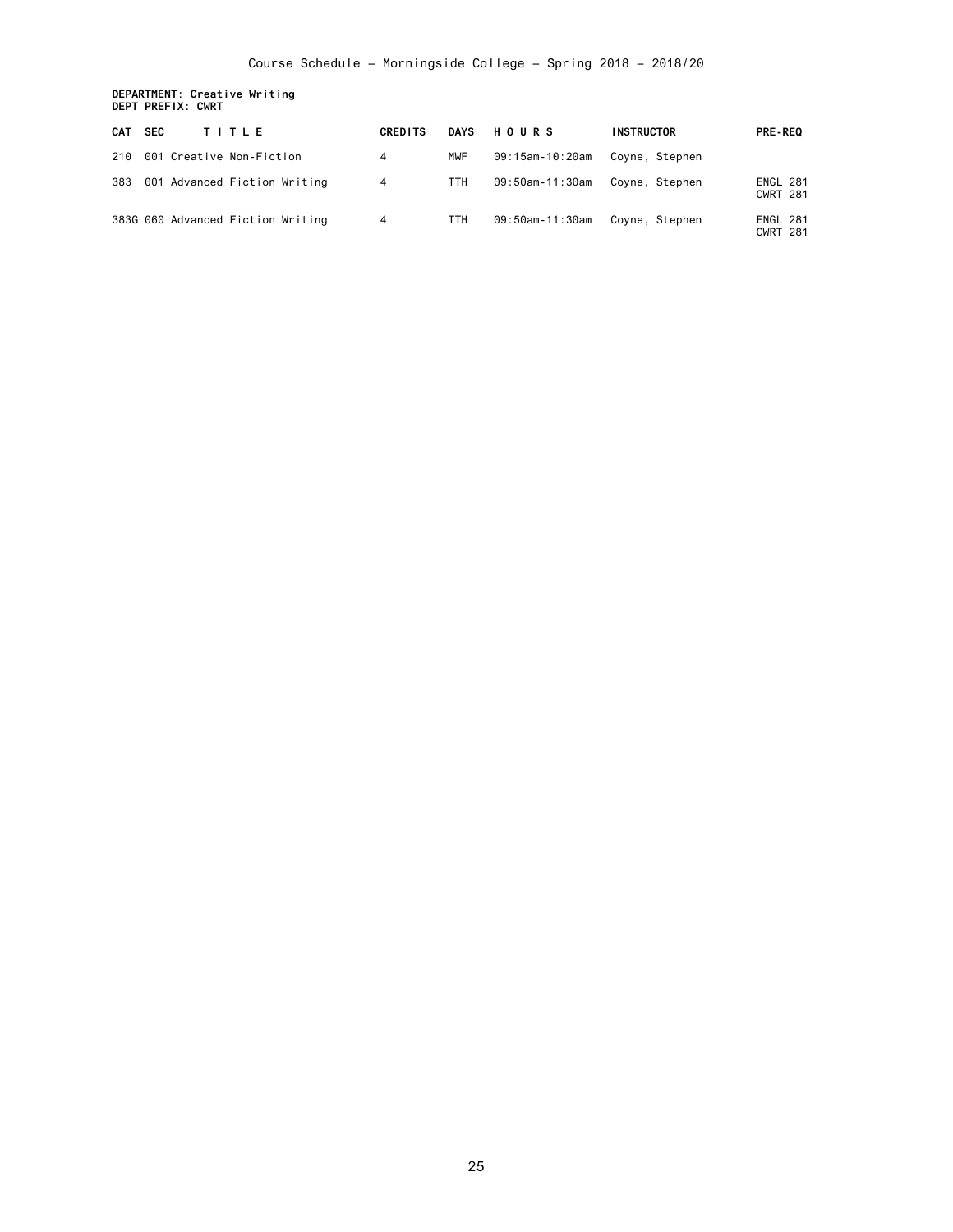**DEPARTMENT: Dance DEPT PREFIX: DANC**

| CAT SEC | TITLE                                                                                             | <b>CREDITS</b> | <b>DAYS</b> | HOURS           | <b>INSTRUCTOR</b> | <b>PRE-REQ</b> |
|---------|---------------------------------------------------------------------------------------------------|----------------|-------------|-----------------|-------------------|----------------|
| 110     | 001 Jazz Studio I                                                                                 | 4              | MWF         | 08:00am-09:05am | Bennett, Tracy    |                |
| 130     | 001 Modern Dance Studio I                                                                         | 2              | TTH         | 08:00am-08:45am | Bohle, Melanie    |                |
| 240     | 001 Social Dance Studio                                                                           | 2              | MWF         | 10:30am-11:35am | Bennett, Tracy    |                |
| 451     | 001 Dance History<br>Prereq: DANC 100 or permission of department                                 | 4              | MWF         | 09:15am-10:20am | Bennett, Tracv    |                |
| 456     | 001 Advanced Applied Dance<br>Prereg: 2 semesters of 255 or 256<br>Coreg: 301, 310, 320, 330, 408 | $1 - 4$        | TBA         |                 | Bennett, Tracy    |                |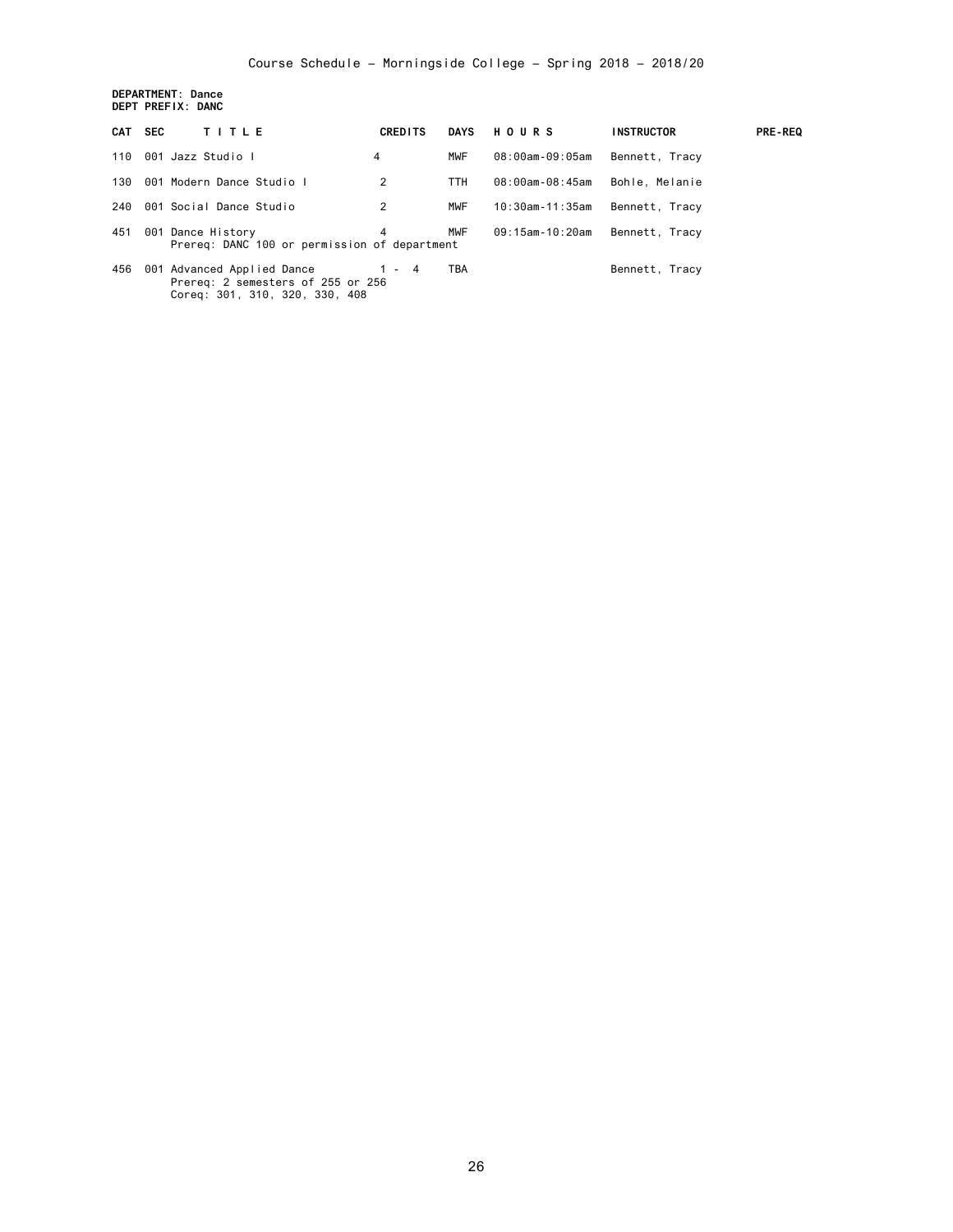**DEPARTMENT: Economics DEPT PREFIX: ECON**

| CAT SEC<br>TITLE                     | <b>CREDITS</b> |     | DAYS HOURS                 | <b>INSTRUCTOR</b> | <b>PRE-REQ</b> |
|--------------------------------------|----------------|-----|----------------------------|-------------------|----------------|
| 200 001 Principles of Microeconomics |                | MWF | 01:45pm-02:50pm Zink, John |                   |                |
| 321 001 Money and Banking            |                | MWF | 09:15am–10:20am Zink, John |                   | ECON 200       |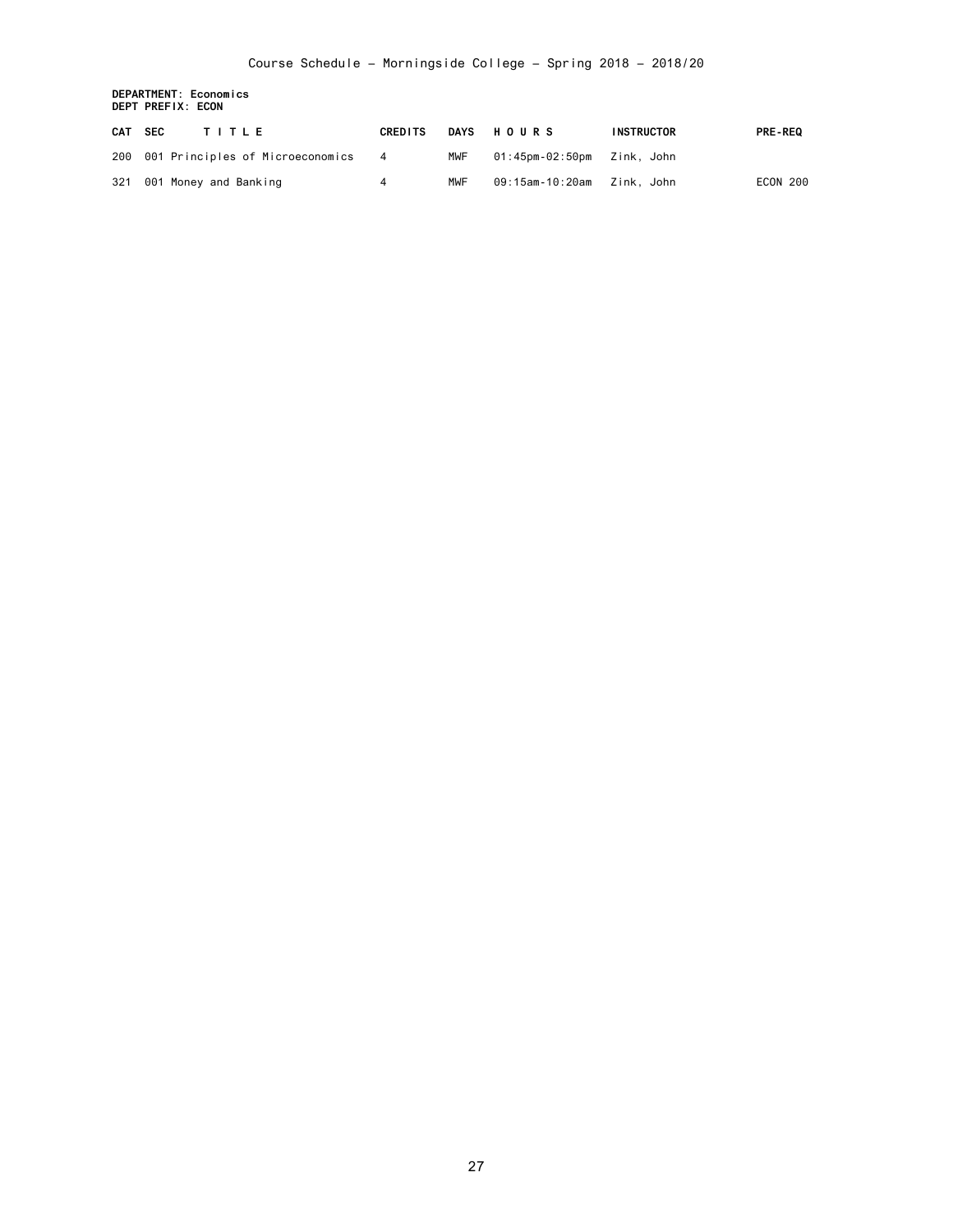#### **DEPARTMENT: Education DEPT PREFIX: EDUC**

| CAT | <b>SEC</b> | TITLE                                                                                                                                                          | <b>CREDITS</b> | <b>DAYS</b> | HOURS                   | <b>INSTRUCTOR</b>  | PRE-REQ         |
|-----|------------|----------------------------------------------------------------------------------------------------------------------------------------------------------------|----------------|-------------|-------------------------|--------------------|-----------------|
| 101 |            | 001 Foundations of Education                                                                                                                                   | 2              | <b>TTH</b>  | 08:50am-09:40am         | Olson, Jan         |                 |
| 290 |            | 001 Human Relations for Educators                                                                                                                              | 4              | <b>TTH</b>  | $09:50$ am-11:30am      | Lubbers, Susanne   |                 |
| 290 |            | 002 Human Relations for Educators                                                                                                                              | 4              | <b>TTH</b>  | $01:45$ pm – $03:25$ pm | Molland, Shelley   |                 |
| 300 |            | 001 Instructional Design and                                                                                                                                   | 4              | <b>MWF</b>  | 08:00am-09:05am         | Glackin, Carolyn   | <b>EDUC 101</b> |
|     |            | Assessment & Practicum<br>Prereq: 2.50 cum gpa; Soph. standing; Pass 2 of 3 PRAXIS Core Tests                                                                  |                |             |                         |                    |                 |
| 308 |            | 050 Teaching Elementary Physical                                                                                                                               | 2              | M           | $06:30$ pm - $08:30$ pm | Brighton, Mark     |                 |
|     |            | Education, Health & Wellness<br>Prereq: Admitted to Teacher Preparation Program; Elementary Education major; 2.50 cum gpa; 2.50<br>education gpa               |                |             |                         |                    |                 |
|     |            | 315 001 Teaching Elementary Reading/                                                                                                                           | 4              | <b>MWF</b>  | $08:00$ am-09:05am      | Kennelly, Jennifer |                 |
|     |            | Language Arts & Practicum<br>Prereq: 2.50 cum gpa; 2.50 education gpa<br>Prereq: Admitted to Teacher Preparation Program; Junior<br>standing                   |                |             |                         |                    |                 |
|     |            | 316 001 Teaching Elementary Social                                                                                                                             | 4              | TTH         | $08:00$ am-09:40am      | Kennelly, Jennifer |                 |
|     |            | Studies/Science & Practicum<br>Prereq: 2.50 cum gpa; 2.50 education gpa<br>Prereq: Admitted to Teacher Preparation Program; Junior<br>standing                 |                |             |                         |                    |                 |
| 317 |            | 001 Teaching Elementary                                                                                                                                        | 5              | MWF         | 10:30am-11:50am         | Stevenson, Celia   |                 |
|     |            | Mathematics & Practicum<br>Prereq: Admitted to Teacher Preparation Program; 2.50 cum gpa; 2.5 education gpa                                                    |                |             |                         |                    |                 |
| 320 |            | 050 Middle School Literacy &                                                                                                                                   | 4              | W           | $06:30$ pm - 10:00pm    | Mansfield, Jenny   |                 |
|     |            | Practicum<br>Prereq: 2.50 cum gpa; 2.50 education gpa; admission to the Teacher Preparation Program                                                            |                |             |                         |                    |                 |
| 321 |            | 001 Methods of Teaching in<br>Secondary Schools & Practicum<br>Prereq: 2.50 cum gpa; 2.50 education gpa                                                        | 4              | <b>TTH</b>  | 08:00am-09:40am         | Molland, Shelley   |                 |
|     |            | Prereq: Admitted to Teacher Preparation Program; Junior<br>standing                                                                                            |                |             |                         |                    |                 |
| 324 |            | 001 Reading in Content Areas                                                                                                                                   |                | MWF         | 09:15am-10:20am         | Glackin, Carolyn   |                 |
|     |            | Prereq: 2.50 cum gpa; 2.50 education gpa<br>Prereq: Admitted to Teacher Preparation Program; junior<br>standing                                                |                |             |                         |                    |                 |
| 405 |            | 001 Classroom Management for<br>Elem and Secondary Teachers                                                                                                    | 2              | TTH         | 11:45am-12:35pm         | Lubbers, Susanne   |                 |
|     |            | Prereq: 2.50 cum qpa; 2.50 education qpa; sr. standing<br>Prereq: Admitted to Teacher Preparation Program; senior<br>standing                                  |                |             |                         |                    |                 |
|     |            | 414 001 Diagnostic Teaching of                                                                                                                                 |                | MWF         | 01:45pm-02:50pm         | Kennelly, Jennifer | <b>EDUC 315</b> |
|     |            | Reading & Practicum<br>Prereg: 2.50 cum qpa; 2.50 education qpa<br>Prereq: Admitted to Teacher Preparation Program; Junior<br>standing                         |                |             |                         |                    |                 |
| 417 |            | 001 Elementary Student Teaching                                                                                                                                | 10             | TBA         |                         | Haase, LuAnn       |                 |
|     |            | Coreg: EDUC 490; Prereg: 2.50 cum qpa<br>Prereq: 2.50 education gpa; admitted to Teacher Preparation<br>Program; admitted to student teaching; Senior standing |                |             |                         |                    |                 |
|     |            | 417 002 Elementary Student Teaching                                                                                                                            | $6 - 10$       | <b>TBA</b>  |                         | Haase, LuAnn       |                 |
|     |            | Coreq: EDUC 490; Prereq: 2.50 cum gpa<br>Prereq: 2.50 education gpa; Admitted to Teacher Preparation<br>Program; admitted to student teaching; Senior standing |                |             |                         |                    |                 |
|     |            | 423 001 Middle School Student Teaching 6 - 10<br>Prereq: 2.50 cum gpa; 2.50 education gpa; Admitted to Student Teaching; coreq: EDUC 490                       |                | TBA         |                         | Haase, LuAnn       |                 |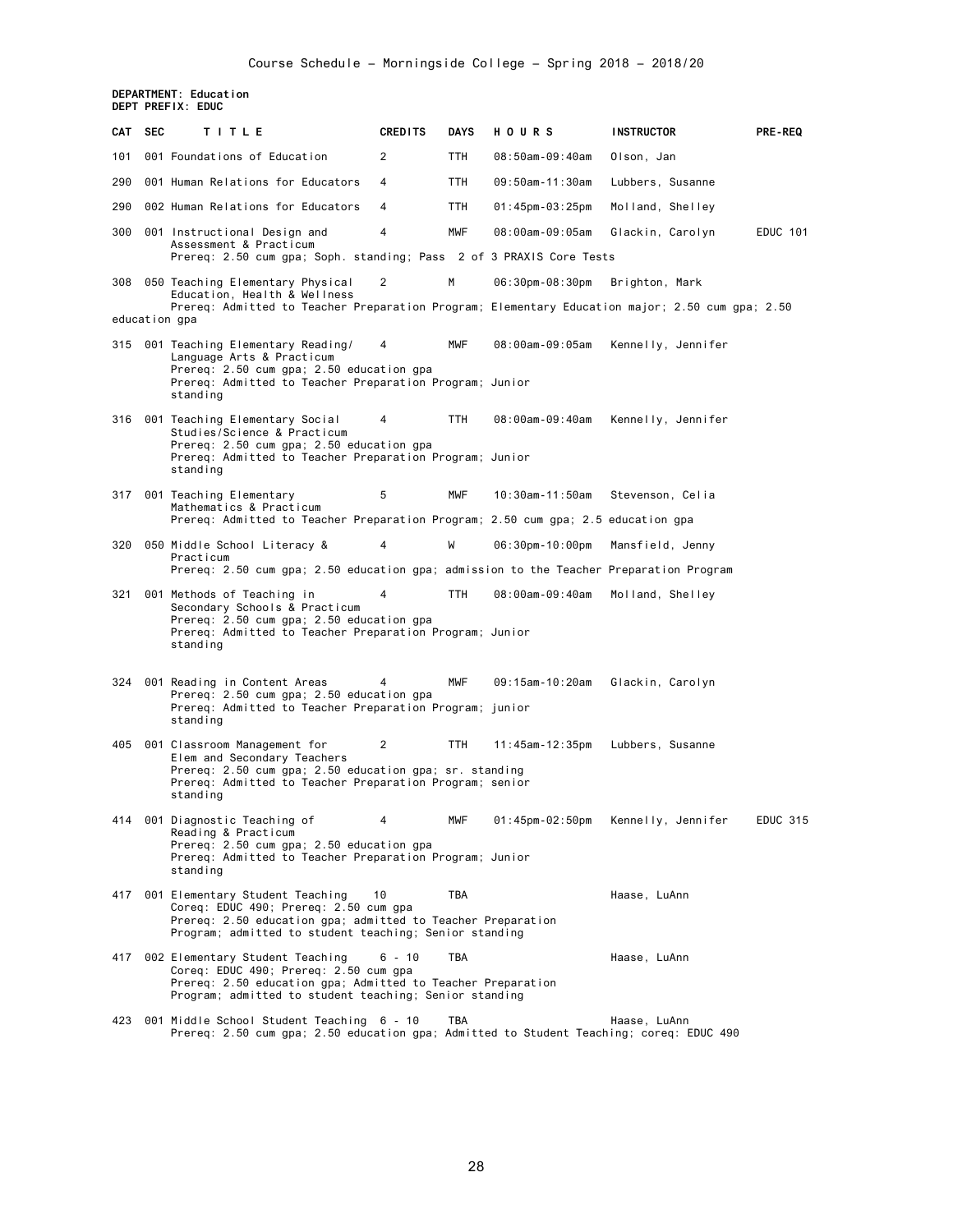#### **DEPARTMENT: Education DEPT PREFIX: EDUC**

| CAT SEC | TITLE                                                                                                                                                                                                        | CREDITS DAYS |            | HOURS              | <b>INSTRUCTOR</b>                  | PRE-REQ |
|---------|--------------------------------------------------------------------------------------------------------------------------------------------------------------------------------------------------------------|--------------|------------|--------------------|------------------------------------|---------|
| 427     | 001 Secondary Student Teaching<br>Coreg: EDUC 490; Prereg: 2.50 cum qpa<br>Prereq: 2.50 education gpa; admitted to Teacher Preparation<br>Program; admitted to student teaching; Senior standing             | 10           | <b>TBA</b> |                    | Haase, LuAnn                       |         |
| 427     | 002 Secondary Student Teaching<br>Coreg: EDUC 490; Prereg: 2.50 cum qpa<br>Prereq: 2.50 education gpa; Admitted to Teacher Preparation<br>Program; admitted to student teaching; Senior standing             | $6 - 10$     | <b>TBA</b> |                    | Haase, LuAnn                       |         |
|         | 477 001 Elementary Art Student<br>Teaching<br>Coreg: EDUC 490; Prereg: 2.50 cum qpa<br>Prereq: 2.50 education gpa; admitted to Teacher Preparation<br>Program; admitted to student teaching; Senior standing | 6            | <b>TBA</b> |                    | Marley, Alice                      |         |
| 478     | 001 Secondary Art Student Teaching 6<br>Coreq: EDUC 490; Prereq: 2.50 cum gpa<br>Prereq: 2.50 education gpa; admitted to Teacher Preparation<br>Program; admitted to student teaching; Senior standing       |              | <b>TBA</b> |                    | Marley, Alice                      |         |
| 490     | 001 Effective Educator Seminar<br>Coreq: Student teaching<br>Prereq: 2.50 cum gpa; 2.50 education gpa; admitted to<br>Teacher Preparation Program; admitted to student teaching;<br>Senior standing          | 2            | TH         | 08:00am-05:00pm    | Haase, LuAnn                       |         |
| 490     | 002 Effective Educator Seminar<br>Coreq: Student teaching<br>Prereq: 2.50 cum gpa; 2.50 education gpa; admitted to<br>Teacher Preparation Program; admitted to student teaching;<br>Senior standing          | 2            | <b>TH</b>  | $08:00$ am-05:00pm | Sylvester, Tangela                 |         |
| 498     | 001 Language Acquisition and<br>Development<br>Prereq: Admission to Teacher Prep Program; 2.50 cum gpa; 2.50 education gpa                                                                                   | 2            | WF         |                    | 12:45pm-01:35pm Sylvester, Tangela |         |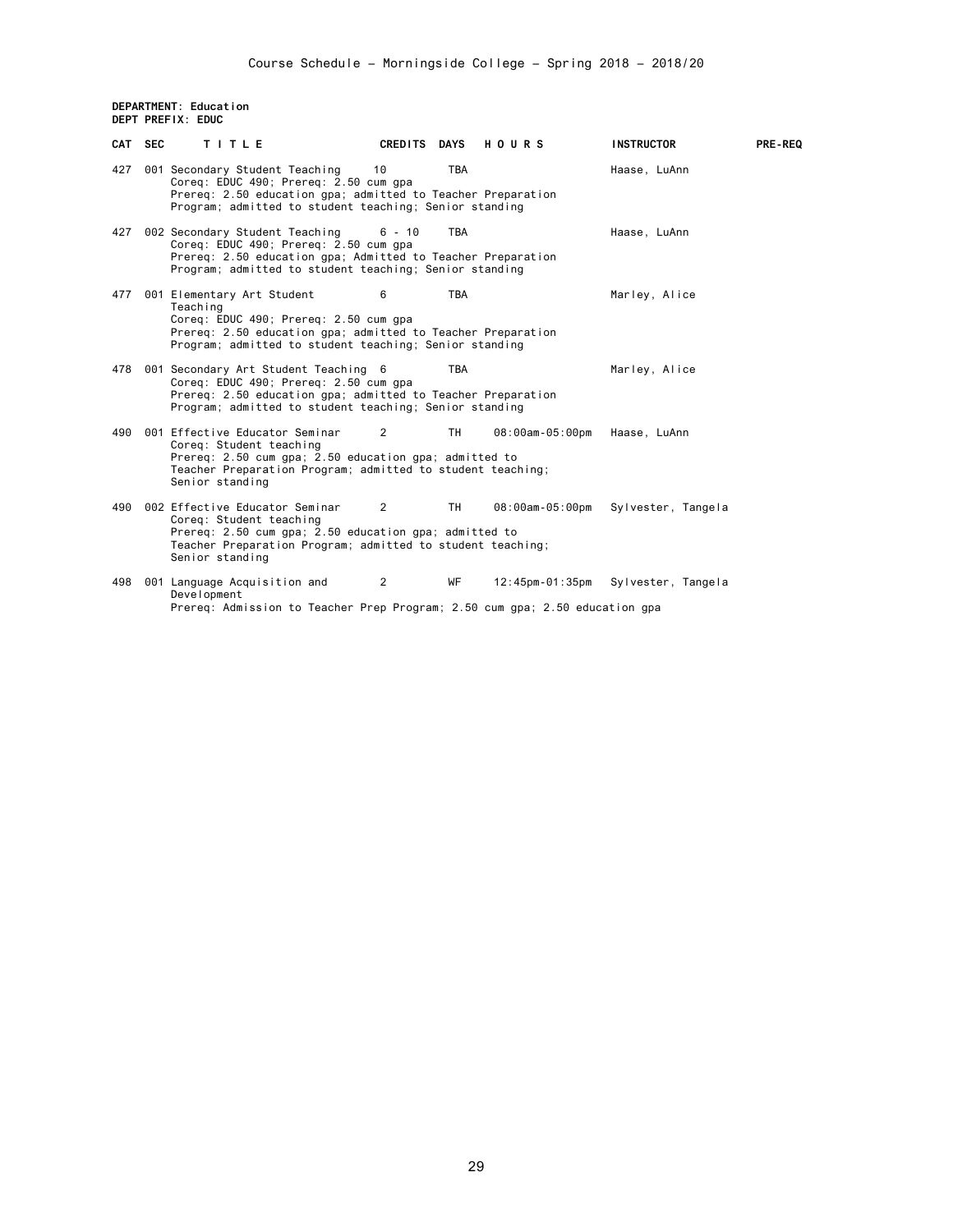|                   | DEPARTMENT: English |
|-------------------|---------------------|
| DEPT PREFIX: ENGL |                     |

| CAT | <b>SEC</b> | TITLE                                                       | <b>CREDITS</b> | <b>DAYS</b> | HOURS                   | <b>INSTRUCTOR</b>     | <b>PRE-REQ</b> |
|-----|------------|-------------------------------------------------------------|----------------|-------------|-------------------------|-----------------------|----------------|
| 203 |            | 050 Children's Literature                                   | 2              | M           | 06:30pm-08:30pm         | Pinney, Erin          |                |
| 204 |            | 050 Adolescent Literature                                   | 2              | Т           | $06:30$ pm – $08:30$ pm | To be assigned        |                |
| 295 |            | 001 Introduction to Literary<br>Analysis                    | 4              | <b>MWF</b>  | $01:45$ pm – $02:50$ pm | Coyne, Stephen        |                |
| 344 |            | 050 Studies of British Literary<br>History: 1688-1815       | 4              | TН          | 06:30pm-10:00pm         | Hotchandani, Carolina |                |
|     |            | 344G 065 Studies of British Literary<br>History: 1688-1815  | 4              | TН          | 06:30pm-10:00pm         | Hotchandani, Carolina |                |
| 345 |            | 001 Studies in a Literary Genre<br>Our Place in Nature      | 4              | TTH         | $01:45$ pm – $03:25$ pm | Triezenberg, Chris    |                |
|     |            | 345G 060 Studies in a Literary Genre<br>Our Place in Nature | 4              | TTH         | 01:45pm-03:25pm         | Triezenberg, Chris    |                |

\*Please note the creative writing courses can now be found under the prefix CWRT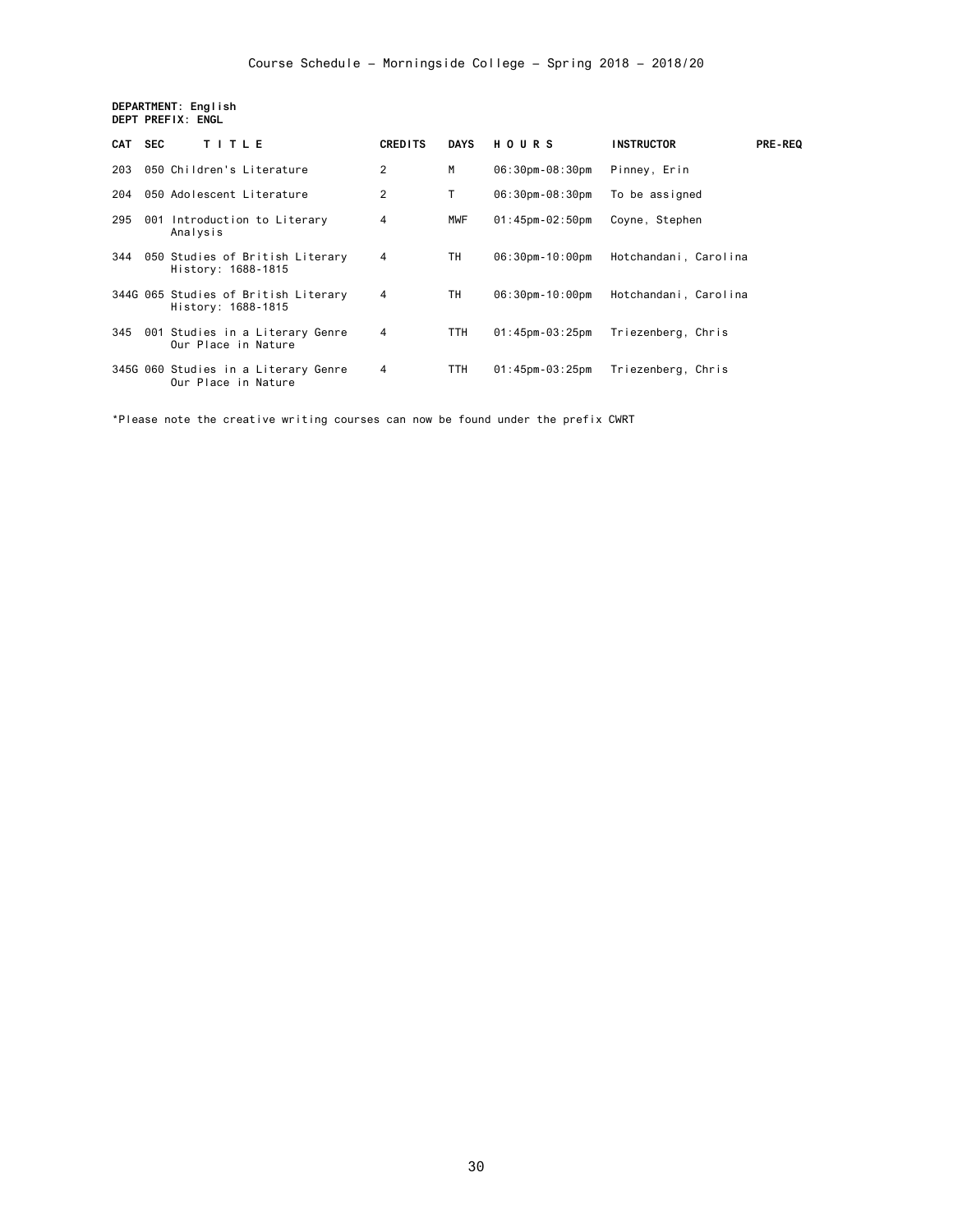**DEPARTMENT: Engineering DEPT PREFIX: ENGR**

| <b>CAT</b> | <b>SEC</b> | TITLE                                                                       | <b>CREDITS</b> | <b>DAYS</b> | HOURS                  | <b>INSTRUCTOR</b> | PRE-REQ                                                                  |  |  |  |
|------------|------------|-----------------------------------------------------------------------------|----------------|-------------|------------------------|-------------------|--------------------------------------------------------------------------|--|--|--|
| 235        |            | 001 Engineering Design Laboratory<br>Coreg: A Quantitative Reasoning course | 2              | MWF         | $08:00$ am-09:05am     | Kinnaman, Laura   |                                                                          |  |  |  |
| 274        |            | 001 Statics                                                                 | 2              | TF          | 12:45pm-01:35pm        | Slaven, David     | <b>PHYS 201</b><br><b>MATH 206</b>                                       |  |  |  |
| 365        | 001        | Modeling and Simulation of<br>Static and Dynamic Systems<br>Coreg: MATH 307 | 2              | MTH         | $12:45$ pm $-01:35$ pm | Kinnaman, Laura   | <b>ENGR 131</b><br><b>ENGR 274</b><br><b>MATH 215</b><br><b>PHYS 211</b> |  |  |  |
| 435        | 001        | Advanced Engineering Lab<br>Prereg: Course in computer programming          | 2              | MWF         | $08:00am - 09:05am$    | Kinnaman, Laura   | <b>PHYS 211</b><br><b>PHYS 212</b>                                       |  |  |  |
|            |            | Prereg: Two courses from ENGR 121, ENGR 324 or 325,                         |                |             |                        |                   |                                                                          |  |  |  |

ENGR 365, PHYS 369, CHEM 121 or 122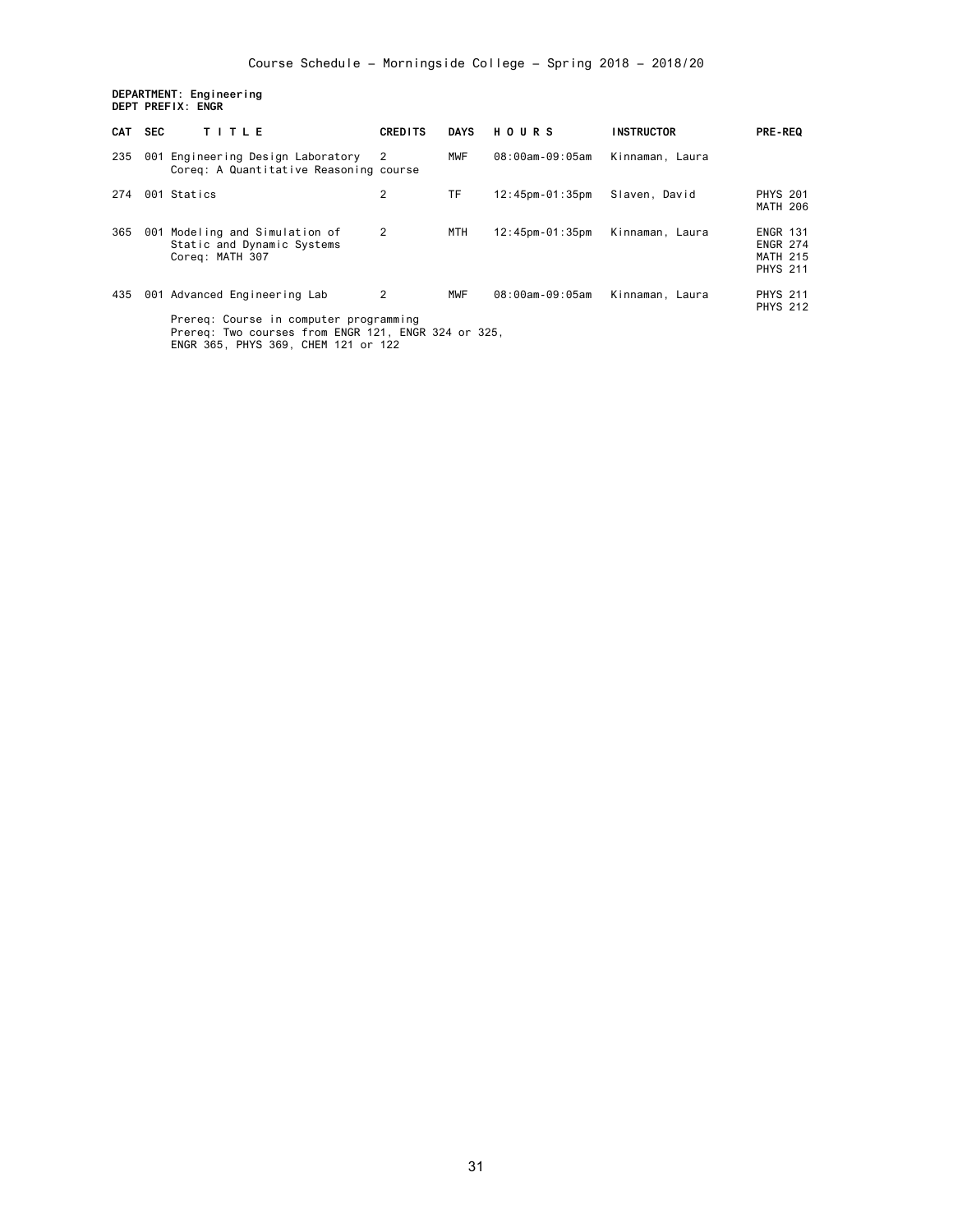**DEPARTMENT: Geography DEPT PREFIX: GEOG**

| CAT SEC | TITLE                                                       | CREDITS |     | DAYS HOURS                   | <b>INSTRUCTOR</b> | <b>PRE-REQ</b> |
|---------|-------------------------------------------------------------|---------|-----|------------------------------|-------------------|----------------|
|         | 323 001 Physical Geography<br>Same as BIOL 323 and PHYS 323 |         | MWF | 10:30am-11:20am Stroh. James |                   |                |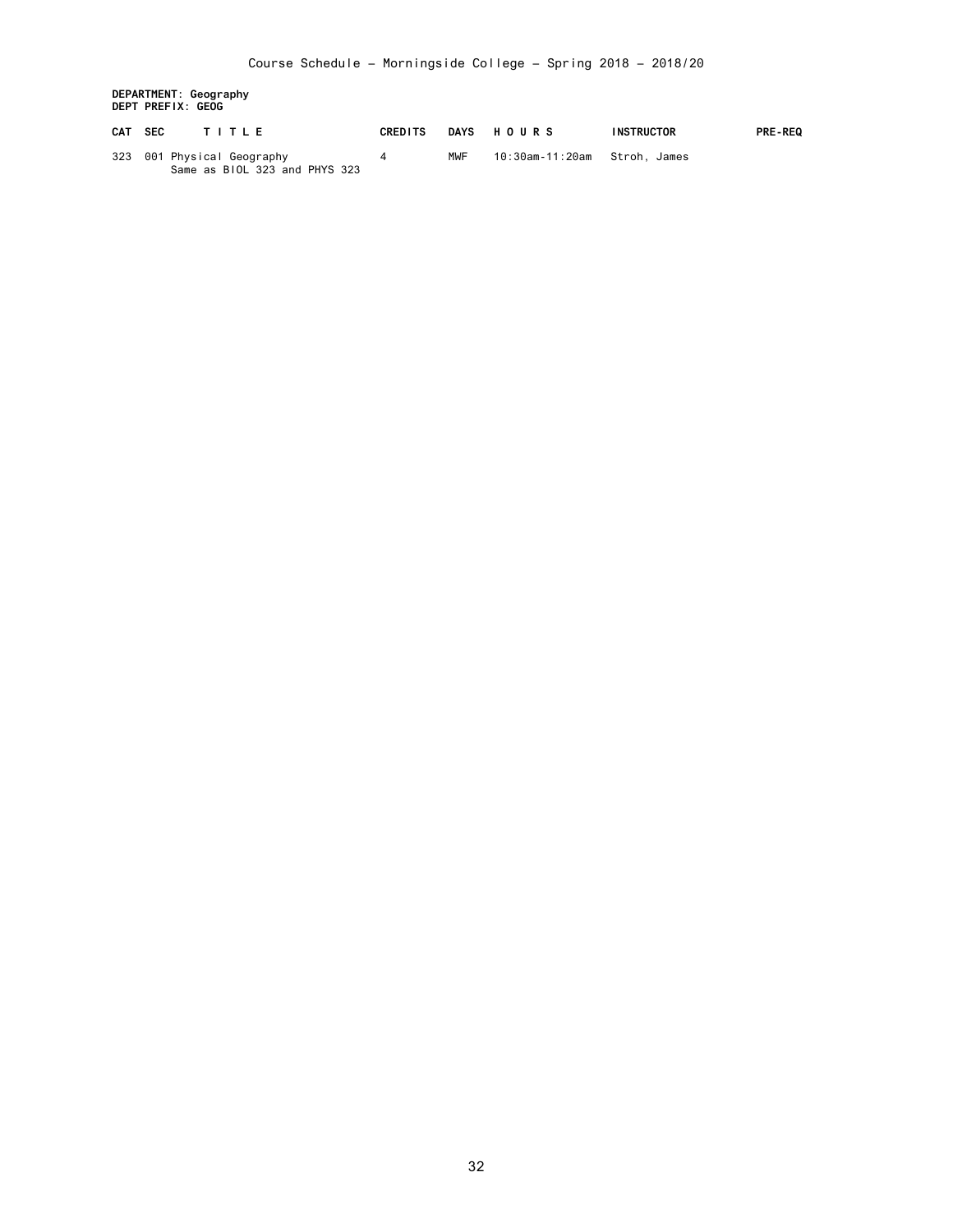**DEPARTMENT: History DEPT PREFIX: HIST**

| CAT | <b>SEC</b> | TITLE                                                                          | <b>CREDITS</b> | <b>DAYS</b> | HOURS              | <b>INSTRUCTOR</b> | PRE-REQ                                                                                     |
|-----|------------|--------------------------------------------------------------------------------|----------------|-------------|--------------------|-------------------|---------------------------------------------------------------------------------------------|
| 226 |            | 001 United States History Since<br>1877                                        | 4              | MWF         | 10:30am-11:35am    | Green, Kathleen   |                                                                                             |
| 250 |            | 001 20th Century World History                                                 | 4              | MWF         | $09:15$ am-10:20am | Bass, Patrick     |                                                                                             |
| 318 |            | 001 The Greeks and the Romans                                                  | 4              | <b>TTH</b>  | $08:00$ am-09:40am | Bass, Patrick     |                                                                                             |
| 358 | 001        | The United States in the Era<br>of the World Wars 1900-1945                    | 4              | <b>TTH</b>  | $09:50$ am-11:30am | Green, Kathleen   |                                                                                             |
| 371 | 001        | Introduction to Archival<br>Studies and Practicum<br>or instructors's approval | 2              | <b>TBA</b>  |                    | Fullerton, Adam   | <b>HIST 370</b>                                                                             |
| 431 |            | 001 The Study of History<br>Co-requisite: HIST 476                             | 4              | MTTHF       | 12:45pm-01:35pm    | Bass, Patrick     | <b>HIST 301</b><br><b>HIST 324</b><br><b>HIST 337</b><br><b>HIST 358</b><br><b>HIST 359</b> |
| 476 |            | 001 Colloquium in History                                                      | $0 - 2$        | TН          | 11:45am-12:35pm    | Bass, Patrick     |                                                                                             |

Prereq: One 300-level course in History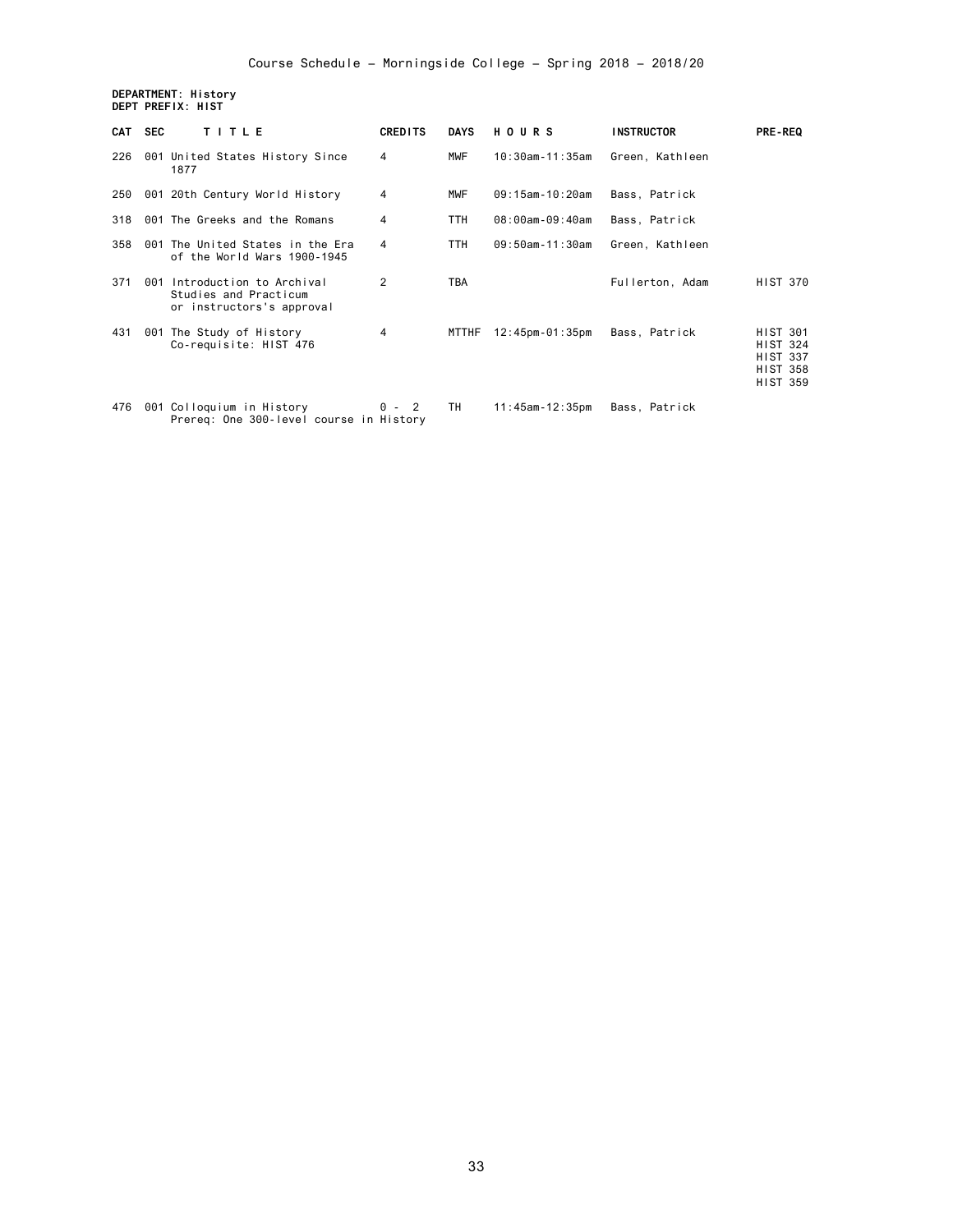#### **DEPARTMENT: Interdept Honors DEPT PREFIX: HONR**

| <b>CAT</b> | <b>SEC</b> | TITLE                                                                                                            | <b>CREDITS</b> | <b>DAYS</b> | HOURS                   | <b>INSTRUCTOR</b>  | <b>PRE-REQ</b> |
|------------|------------|------------------------------------------------------------------------------------------------------------------|----------------|-------------|-------------------------|--------------------|----------------|
| 401        | 001        | Interdepartmental Honors<br>Seminar<br>Prereg: Minimum 3.50 cum qpa<br>Sophomore, Junior, or Senior Standing     | 0              | M           | $01:45$ pm – $03:00$ pm | McFarland, Brian   |                |
| 401        |            | 002 Interdepartmental Honors<br>Seminar<br>Prereg: Minimum 3.50 cum qpa<br>Sophomore, Junior, or Senior Standing | 0              | тн          | 03:30pm-04:45pm         | Stevens, Dean      |                |
| 401        |            | 003 Interdepartmental Honors<br>Seminar<br>Prereg: Minimum 3.50 cum qpa<br>Sophomore, Junior, or Senior Standing | 0              | M           | 03:30pm-04:45pm         | Campbell, Randolph |                |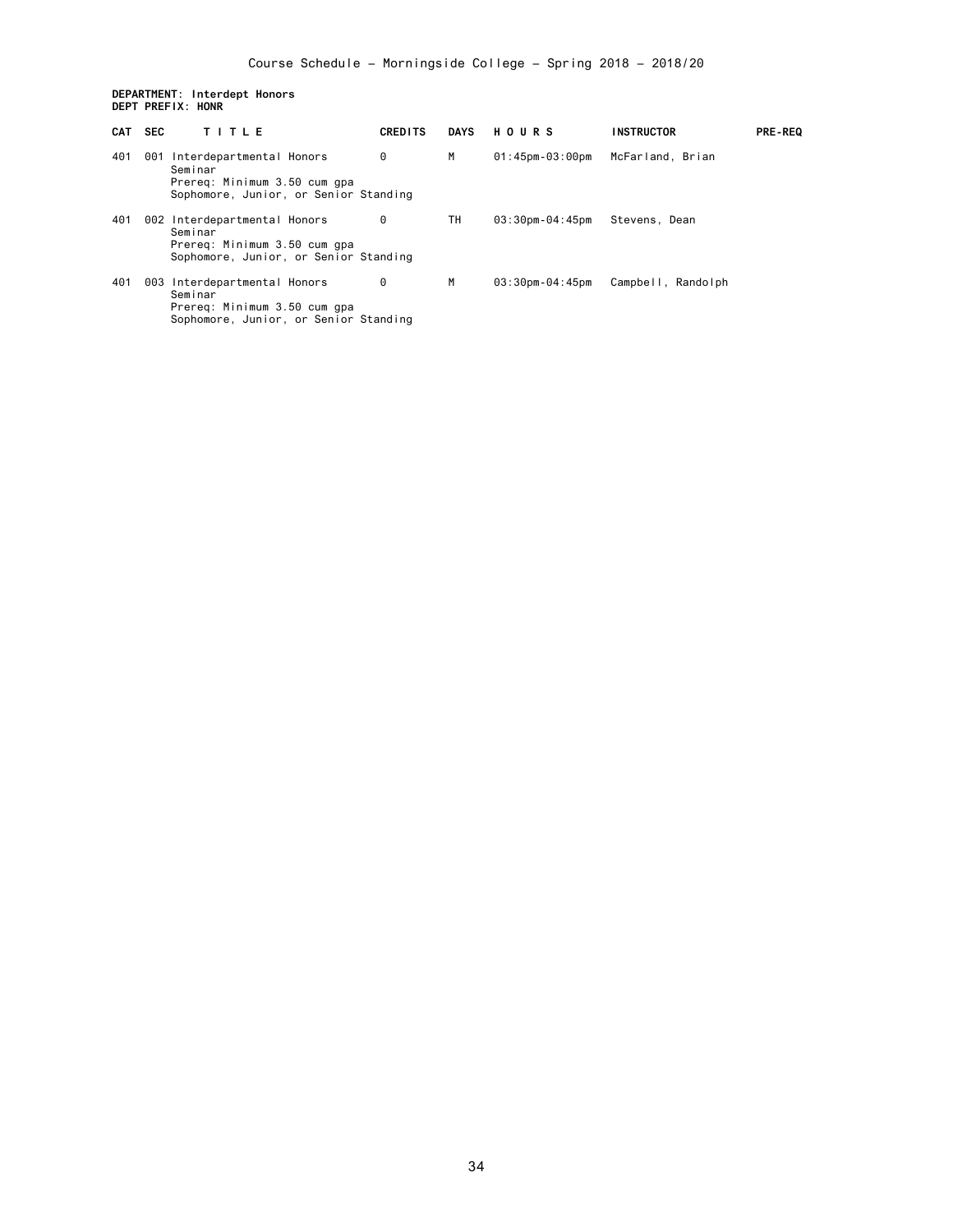#### **DEPARTMENT: Mathematical Sciences DEPT PREFIX: MATH**

| CAT | <b>SEC</b> | TITLE                                                                                                                                                                              | <b>CREDITS</b> | <b>DAYS</b>  | HOURS                   | <b>INSTRUCTOR</b>   | PRE-REQ                                        |
|-----|------------|------------------------------------------------------------------------------------------------------------------------------------------------------------------------------------|----------------|--------------|-------------------------|---------------------|------------------------------------------------|
| 150 |            | 001 Elementary Probability and<br>Statistics<br>Prereq: 2 yrs high school algebra                                                                                                  | 4              | <b>MTTHF</b> | $11:45am-12:35pm$       | Bade, Regina        |                                                |
| 150 |            | 002 Elementary Probability and<br>Statistics<br>Prereq: 2 yrs high school algebra                                                                                                  | 4              | MTTHF        | $12:45$ pm-01:35pm      | Bade, Regina        |                                                |
| 150 |            | 003 Elementary Probability and<br>Statistics<br>Prereq: 2 yrs high school algebra<br>This course will be taught in a hybrid model, including seat-time<br>and an online component. | 4              | TH           | $01:45$ pm - $03:25$ pm | Christopherson, Kim |                                                |
| 150 |            | 004 Elementary Probability and<br>Statistics<br>Prereq: 2 yrs high school algebra                                                                                                  | 4              | <b>MWF</b>   | $10:30$ am-11:35am      | Claxton, Shannon    |                                                |
| 205 |            | 001 Calculus & Analytic Geometry 1 4<br>Prereq: Any precalculus course or 2 yrs. high school algebra, including trigonometry                                                       |                |              | MTTHF 11:45am-12:35pm   | Cooperwood, Neeia   |                                                |
| 206 |            | 001 Calculus and Analytic<br>Geometry II                                                                                                                                           | 4              | <b>MTTHF</b> | $12:45$ pm-01:35pm      | Cooperwood, Neeia   | <b>MATH 205</b>                                |
| 212 |            | 001 Applied Quantitative Analysis                                                                                                                                                  | 4              | <b>MTTHF</b> | $11:45am-12:35pm$       | Canning, Eric       |                                                |
| 212 |            | 002 Applied Quantitative Analysis                                                                                                                                                  | 4              | <b>MWF</b>   | $08:00$ am-09:05am      | Stevens, Dean       |                                                |
| 212 |            | 003 Applied Quantitative Analysis                                                                                                                                                  | 4              | <b>MTTHF</b> | $12:45$ pm-01:35pm      | Campbell, Randolph  |                                                |
| 212 |            | 004 Applied Quantitative Analysis                                                                                                                                                  | 4              | <b>MWF</b>   | $01:45$ pm - 02:50pm    | Muzinga, Ngamboko   |                                                |
| 215 |            | 001 Linear Algebra                                                                                                                                                                 | $\overline{2}$ | <b>TTH</b>   | $08:50$ am-09:40am      | Cooperwood, Neeia   | <b>MATH 205</b><br><b>MATH 210</b><br>CSCI 202 |
| 215 |            | 002 Linear Algebra                                                                                                                                                                 | 2              | TTH          | $01:45$ pm - 02:35pm    | Cooperwood, Neeia   | MATH 205<br>MATH 210<br>CSCI 202               |
| 360 |            | 001 Mathematical Statistics                                                                                                                                                        | 4              | <b>MWF</b>   | $10:30$ am-11:35am      | Canning, Eric       | <b>MATH 150</b><br><b>MATH 307</b>             |
| 416 |            | 050 Modern Algebra II                                                                                                                                                              | 4              | TH           | $06:30$ pm-10:00pm      | Canning, Eric       | <b>MATH 315</b>                                |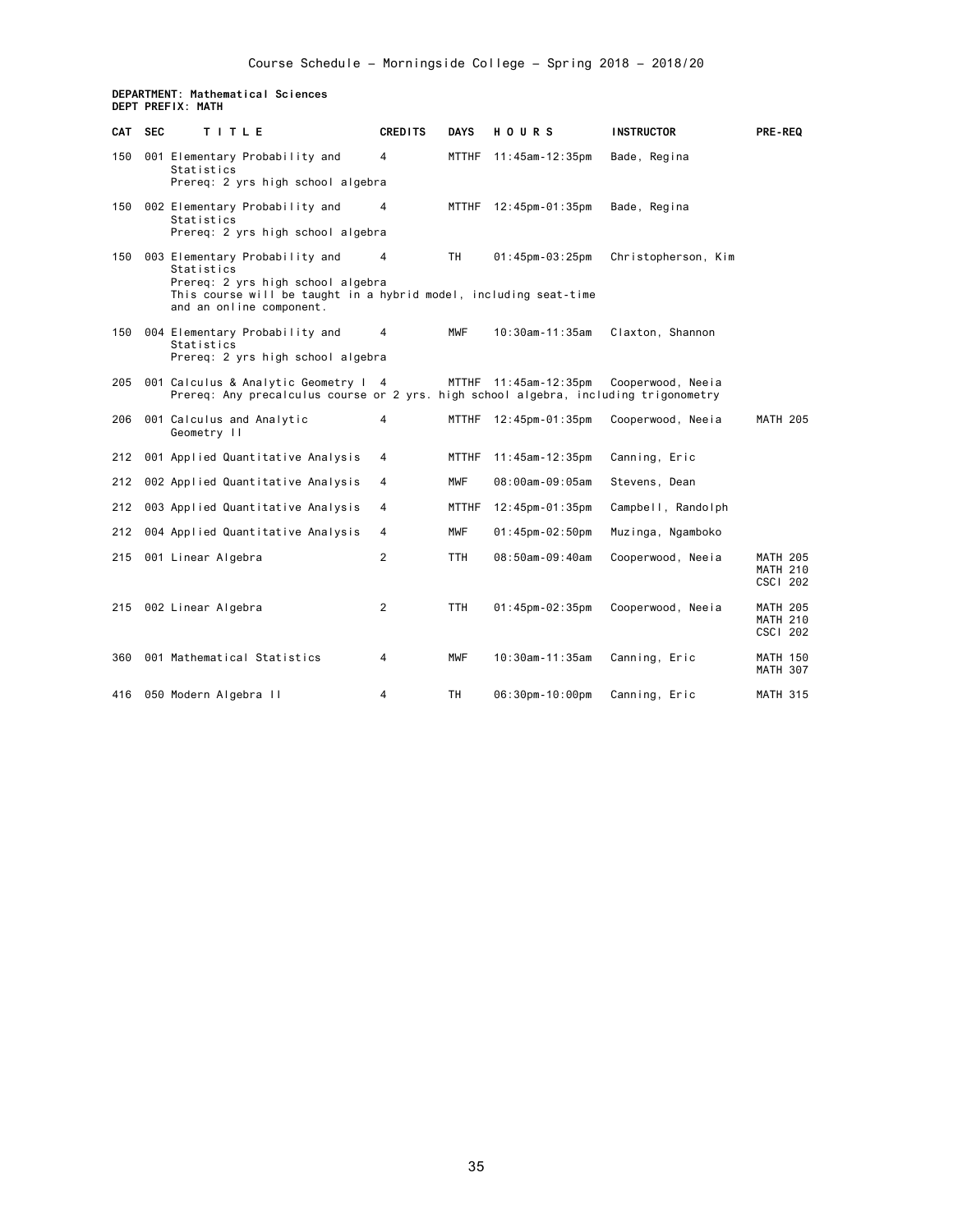# **DEPARTMENT: Morningside DEPT PREFIX: MORN**

| <b>CAT</b> | <b>SEC</b> | TITLE                                     | <b>CREDITS</b> | <b>DAYS</b> | HOURS                | <b>INSTRUCTOR</b>  | <b>PRE-REQ</b> |
|------------|------------|-------------------------------------------|----------------|-------------|----------------------|--------------------|----------------|
| 101        |            | 001 First Year Seminar                    | 4              | <b>TTH</b>  | $09:50$ am-11:30am   | Werden, Leslie     |                |
| 102        |            | 001 Critical Inquiry and<br>Communication | 4              | <b>MWF</b>  | $08:00$ am-09:05am   | Helms, John        | MORN 101       |
| 102        |            | 002 Critical Inquiry and<br>Communication | $\overline{4}$ | <b>MWF</b>  | $09:15$ am-10:20am   | Bunker, Aaron      | MORN 101       |
| 102        |            | 003 Critical Inquiry and<br>Communication | 4              | <b>MWF</b>  | $10:30$ am-11:35am   | Moore, Anni        | MORN 101       |
| 102        |            | 004 Critical Inquiry and<br>Communication | 4              | <b>MWF</b>  | $09:15$ am-10:20am   | Molland, Shelley   | MORN 101       |
| 102        |            | 005 Critical Inquiry and<br>Communication | 4              | <b>MWF</b>  | $09:15$ am - 10:20am | De Clute, Shannon  | MORN 101       |
| 102        |            | 006 Critical Inquiry and<br>Communication | $\overline{4}$ | <b>MWF</b>  | 10:30am-11:20am      | McGaffin, Terri    | MORN 101       |
| 102        |            | 007 Critical Inquiry and<br>Communication | 4              | <b>MWF</b>  | $10:30$ am-11:35am   | Elder, David       | MORN 101       |
| 102        |            | 008 Critical Inquiry and<br>Communication | 4              | <b>MWF</b>  | $09:15$ am-10:20am   | Fuglsang, Ross     | MORN 101       |
| 102        |            | 009 Critical Inquiry and<br>Communication | 4              | MWF         | $01:45$ pm-02:50pm   | Elder, David       | MORN 101       |
| 102        |            | 010 Critical Inquiry and<br>Communication | 4              | <b>MWF</b>  | $01:45$ pm-02:50pm   | Stroh, James       | MORN 101       |
| 102        |            | 011 Critical Inquiry and<br>Communication | 4              | MWF         | $01:45$ pm-02:50pm   | Triezenberg, Chris | MORN 101       |
| 102        |            | 012 Critical Inquiry and<br>Communication | 4              | <b>TTH</b>  | $08:00$ am-09:40am   | Claxton, Shannon   | MORN 101       |
| 102        |            | 013 Critical Inquiry and<br>Communication | 4              | <b>TTH</b>  | $01:45$ pm-03:25pm   | Hennings, Valerie  | MORN 101       |
| 102        |            | 014 Critical Inquiry and<br>Communication | 4              | <b>TTH</b>  | $09:50$ am-11:30am   | Eastman, Marilyn   | MORN 101       |
| 450        |            | 001 Internship                            | $1 - 6$        | <b>TBA</b>  |                      | Stout, John        |                |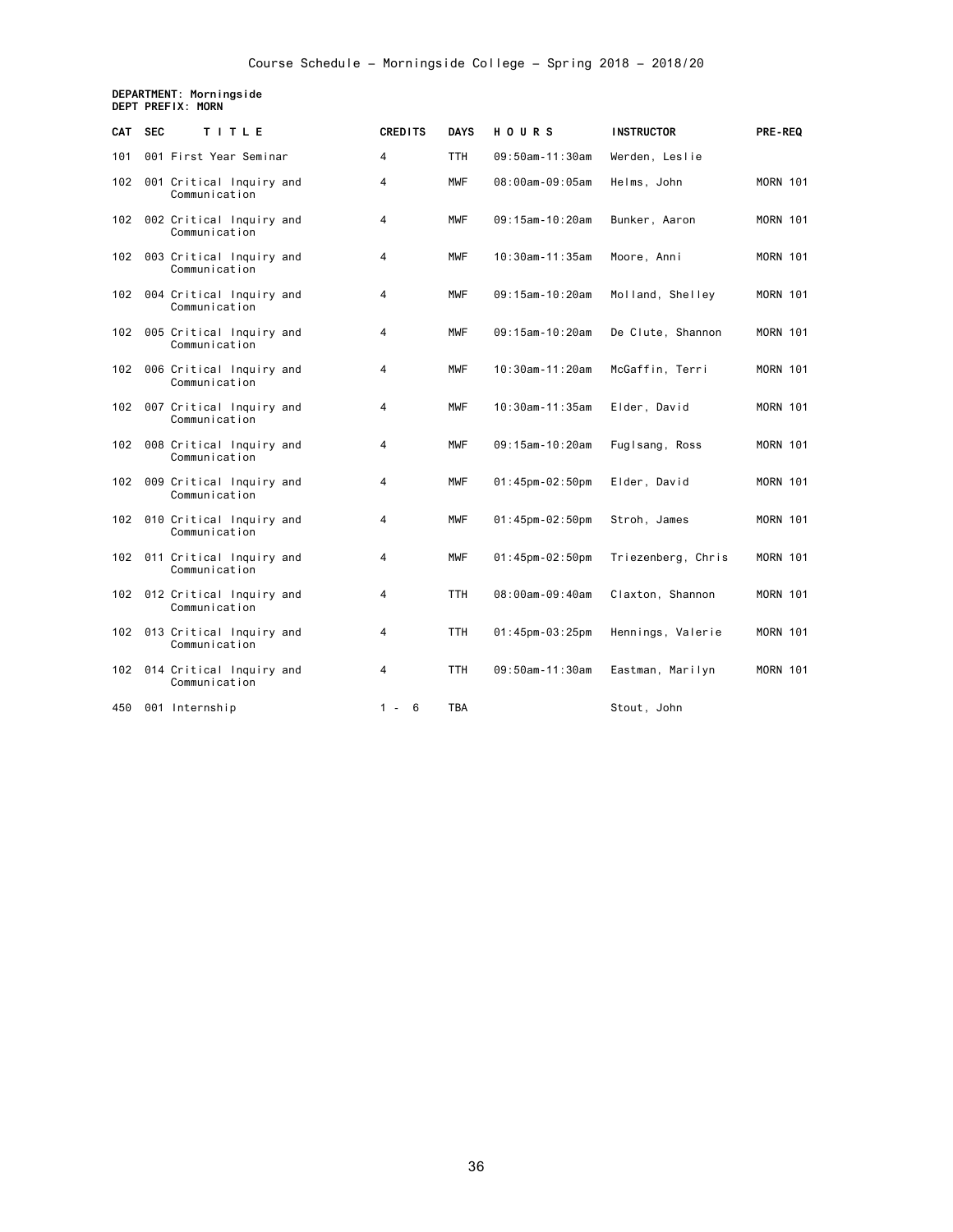|         |                                                        | Spring 2018 MORN 102 Critical Inquiry and Communication                                                                                                                                                                                                                                                                                                                                                                                                                                                                                                                                                                                                                                                                                                                                                                                                           |
|---------|--------------------------------------------------------|-------------------------------------------------------------------------------------------------------------------------------------------------------------------------------------------------------------------------------------------------------------------------------------------------------------------------------------------------------------------------------------------------------------------------------------------------------------------------------------------------------------------------------------------------------------------------------------------------------------------------------------------------------------------------------------------------------------------------------------------------------------------------------------------------------------------------------------------------------------------|
| Section | Instructor / Time                                      | Title / Course Description                                                                                                                                                                                                                                                                                                                                                                                                                                                                                                                                                                                                                                                                                                                                                                                                                                        |
| 001     | Helms, John<br><b>MWF</b><br>$8:00am - 9:05am$         | Rivers of America<br>From the establishment of the first English settlement on the banks of the<br>James River to Lewis and Clark's exploration of the nation's interior<br>along the MIssouri and Columbia Rivers, inland waterways have had a<br>remarkable role in the development of the United States. The modern<br>American River remains a vital topic for discussion. Exploited for their<br>beauty, power, wildlife and water resources, rivers are both badly needed<br>and poorly treated by modern Americans. Students will use critical<br>thinking, research, writing, and speaking skills, to explore scientific,<br>historical, cultural, and economic impacts of rivers.                                                                                                                                                                        |
| 002     | Bunker, Aaron<br>MWF<br>$9:15$ am-10:20am              | The Human Body<br>Through reading from a fantastic book called Incognito and other<br>fascinating writings this course will examine various aspects of the human<br>body. Using critical thinking, research, writing, and speaking skills, we<br>will investigate the influence of our subconscious on our perceptions of<br>reality, the freshman 15, body image, what it means to be human, real<br>people with superhuman qualities, and much more regarding the amazing<br>attributes of the human body.                                                                                                                                                                                                                                                                                                                                                      |
| 003     | Moore, Anni<br><b>MWF</b><br>$10:30$ am-11:35am        | Disease, discovery and disaster: Communicating science principles<br>While few people read the original scientific articles, everybody has an<br>opinion about scientific discoveries, disease outbreaks, or disasters.<br>This class focuses on how to communicate science to different audiences,<br>covering the principles of researching the subject, targeting the right<br>audience, finding credible sources, and different methods of explaining<br>the background and concepts. Books and articles from different popular<br>science writers will be explored as examples.                                                                                                                                                                                                                                                                              |
| 004     | Molland, Shelley<br><b>MWF</b><br>$9:15$ am - 10:20am  | Close Encounters with Addiction<br>Is addiction a relational problem, a medical problem, a societal problem,<br>or all of the above and more? This class speaks to those who have been<br>touched by addiction and those going into professions that work with the<br>addicted and their families. The course looks at addiction to illegal<br>drugs and prescription drugs, the effects of drugs on the user and those<br>around the user, and changing policies in the United States. The course<br>goes beyond drug addiction to understand the addicted brain and the<br>struggles of overcoming an addiction.                                                                                                                                                                                                                                                |
| 005     | De Clute, Shannon<br><b>MWF</b><br>$9:15$ am - 10:20am | Criminal Minds<br>How does the law determine whether someone is insane, or criminal? What<br>could drive someone to commit murder over and over again? Why has our<br>society entered into a phase of unprecedented mass murder? These questions<br>are examined through the lens of different discipline perspectives.                                                                                                                                                                                                                                                                                                                                                                                                                                                                                                                                           |
| 006     | McGaffin, Terri<br><b>MWF</b><br>$10:30$ am-11:35am    | Art Activism<br>"Art should comfort the disturbed and disturb the comfortable." - Banksy<br>This course will explore art activism. We will ask questions about the<br>power of the image, the performance, and the protest. We will engage in<br>research, writing and public speaking.                                                                                                                                                                                                                                                                                                                                                                                                                                                                                                                                                                           |
| 007     | Elder, David<br>MWF<br>10:30am-11:35am                 | U.S. Culture and Comic Books<br>When many people think of "comic books," they think of silly books of<br>cartoons that are mainly for kids. However, comics often mirror or comment<br>on contemporary social issues. In other<br>words, comic books are complex things. They can help lead our country<br>down or a certain path or they can reflect things about our culture which<br>we need to confront. In this class, we will be examining social issues<br>through the lens of comic books.                                                                                                                                                                                                                                                                                                                                                                |
| 008     | Fuglsang, Ross<br><b>MWF</b><br>$09:15$ am-10:20am     | It is a pleasure to burn!<br>DYSTOPIA: An imagined world of despair; an imaginary place where people<br>lead dehumanized and fearful lives. The dystopian landscape is a fixture<br>of American culture, from Fahrenheit 451 and 1984 to The Walking Dead. On<br>screens, both big and small, in fiction, and in graphic novels, dystopian<br>visions warn of our possible future based on present reality. Hardy<br>students will explore the dystopian imagination, how it critiques the<br>world we inhabit, and the virtue of asking questions.                                                                                                                                                                                                                                                                                                               |
| 009     | Elder, David<br><b>MWF</b><br>$1:45$ pm-2:50pm         | Propaganda in the U.S.<br>We've all been exposed to propaganda, but what exactly is it? This course<br>will provide an introduction to different types of persuasion, focusing<br>specifically on the use, history and ethics of propaganda. In order to<br>understand what propaganda is (and what it isn't) we will be looking<br>historically at what has been considered in- and outside the realm of<br>"good" or "acceptable" persuasion. This historical perspective will,<br>hopefully, allow us to distinguish between propaganda and rhetoric and how<br>persuasion turns into willed manipulation of the masses. We will focus<br>mainly on U.S. propaganda from WWI to the 2016 Presidential race. By<br>analyzing various forms of propaganda (printed text, film, speeches,<br>images, etc) we will gain an understanding of how and why propaganda |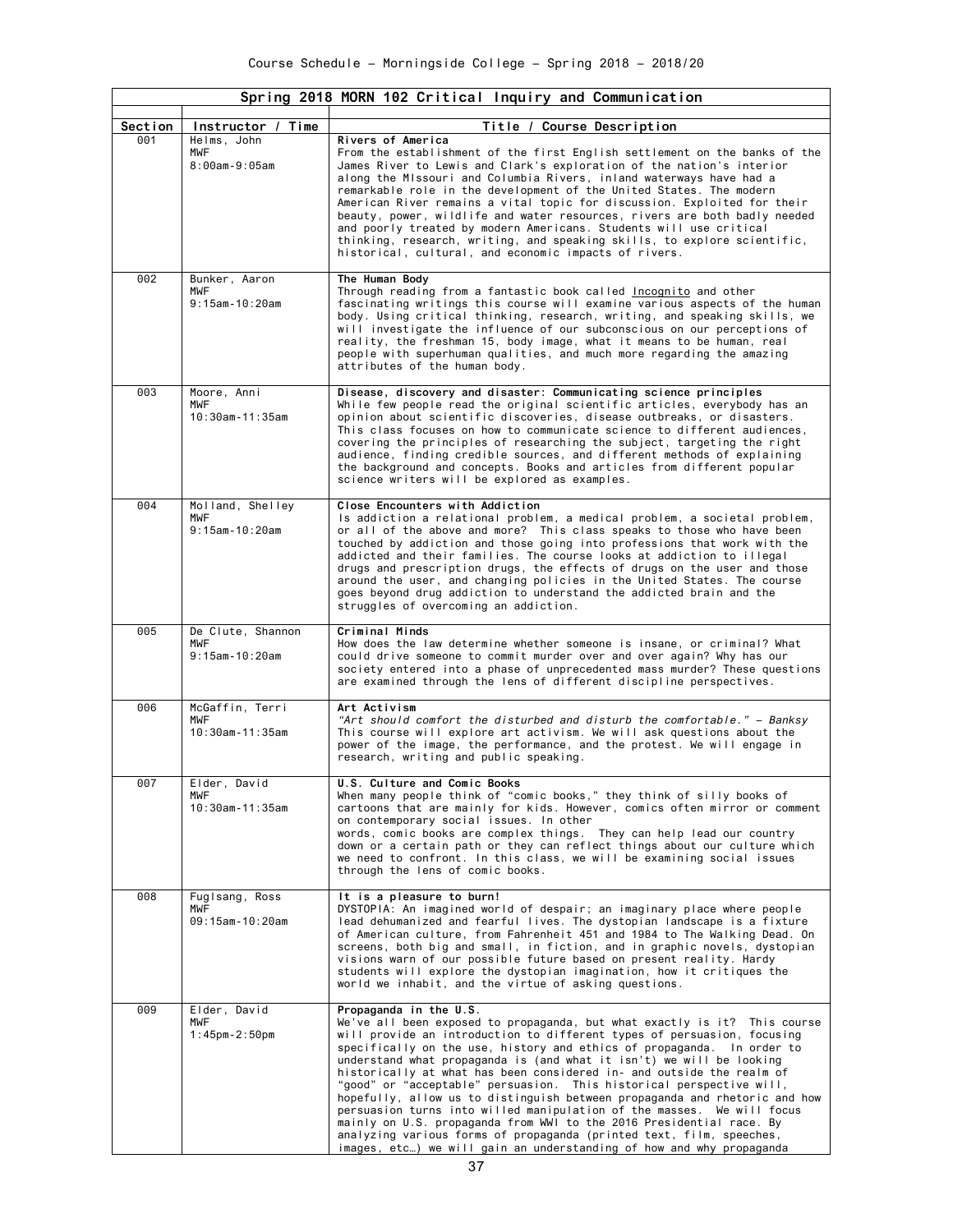|     |                                                    | continues to be a persuasive force in our society. The first half of the<br>course will focus on historical propaganda, while the second half will<br>focus specifically on current uses of rhetoric and propaganda in American<br>politics.                                                                                                                                                                                                                                                                                                                                                                                                                                                                                                                                                                                                                                                                                                                                                                                                                                                                                                                  |
|-----|----------------------------------------------------|---------------------------------------------------------------------------------------------------------------------------------------------------------------------------------------------------------------------------------------------------------------------------------------------------------------------------------------------------------------------------------------------------------------------------------------------------------------------------------------------------------------------------------------------------------------------------------------------------------------------------------------------------------------------------------------------------------------------------------------------------------------------------------------------------------------------------------------------------------------------------------------------------------------------------------------------------------------------------------------------------------------------------------------------------------------------------------------------------------------------------------------------------------------|
| 010 | Stroh, James<br><b>MWF</b><br>$1:45$ pm-2: $50$ pm | What can Nature Teach Us?<br>Many of the environmental problems that humans face - from needing clean<br>water to searching for a more efficient biofuel - have already been solved<br>by nature. Humans are a part of the natural world and are dependent on a<br>healthy, function planet. We will use essays, articles and writing<br>assignments to examine how our lifestyles and daily choices help us move<br>toward a sustainable future.                                                                                                                                                                                                                                                                                                                                                                                                                                                                                                                                                                                                                                                                                                             |
| 011 | Triezenberg, Chris<br>MWF<br>$1:45$ pm $-2:50$ pm  | The Search for Meaning in Life<br>What makes a life meaningful? A wildly successful career? A loving circle<br>of family and friends? Service to one's community or country that makes<br>the world a better place? Though the answers to this question might seem<br>like straightforward ones, the search for meaning in our lives is a<br>universal and deeply personal challenge that each of us must resolve in<br>our own way over time, as we move through our lives weighing our decisions<br>and attempting to shape lives that are consistent with our hopes, dreams,<br>and ambitions and our sense of responsibility to those around us. In this<br>class, we will explore a wide range of nonfiction texts to gain a sense of<br>the many ways in which human beings move through their lives in their<br>individual quests for meaning as well as research and write three essays<br>that explore our own experiences and attitudes about this subject, the<br>experiences and attitudes of those closest to us, and the experiences and<br>attitudes of historical and contemporary figures whose lives may serve as<br>templates for our own. |
| 012 | Claxton, Shannon<br>TTH.<br>$8:00$ am-9:40am       | Romance and love in the 21st century: How technology has changed the way<br>we date<br>From the way we meet potential partners to the way we communicate within<br>romantic relationships, technology has influenced the (American) dating<br>culture. Through critical thinking, reading, writing, and speaking, this<br>class will explore how technology (including online dating, dating apps,<br>facebook, and texting) has changed (and not changed) romantic<br>relationships.                                                                                                                                                                                                                                                                                                                                                                                                                                                                                                                                                                                                                                                                         |
| 013 | Hennings, Valerie<br>TTH<br>$1:45$ pm $-3:25$ pm   | Civic (Dis)Engagement<br>What does being "civically engaged" mean? What is the current state of<br>civic engagement in the United States? Does it matter? This class provides<br>students with ideas, information, and insights that pertain to citizens<br>and conceptions of civic engagement. Through critical thinking, reading,<br>writing, and speaking, students will explore the meaning of civic<br>engagement for themselves in light of a variety of theories and<br>perspectives. Current issues pertaining to civic engagement will be<br>examined from historical, contemporary, and personal perspectives.                                                                                                                                                                                                                                                                                                                                                                                                                                                                                                                                     |
| 014 | Eastman, Marilyn<br>TTH.<br>$9:50$ am-11:30am      | Brand, You,<br>Part of the college experience is exploring who you are as an individual,<br>and examining potential careers that will result in meaningful work. This<br>class will help you with that process as you uncover your strengths,<br>values and interests as they relate to possible careers, and learn how to<br>develop and communicate your own "personal brand".<br>This class looks at<br>what branding is, explores how brands are created and reinforced over<br>time, and asks that you work on creating your own personal brand. Over the<br>course of the semester, you will work on research, writing, and public<br>speaking skills to learn about this topic.                                                                                                                                                                                                                                                                                                                                                                                                                                                                        |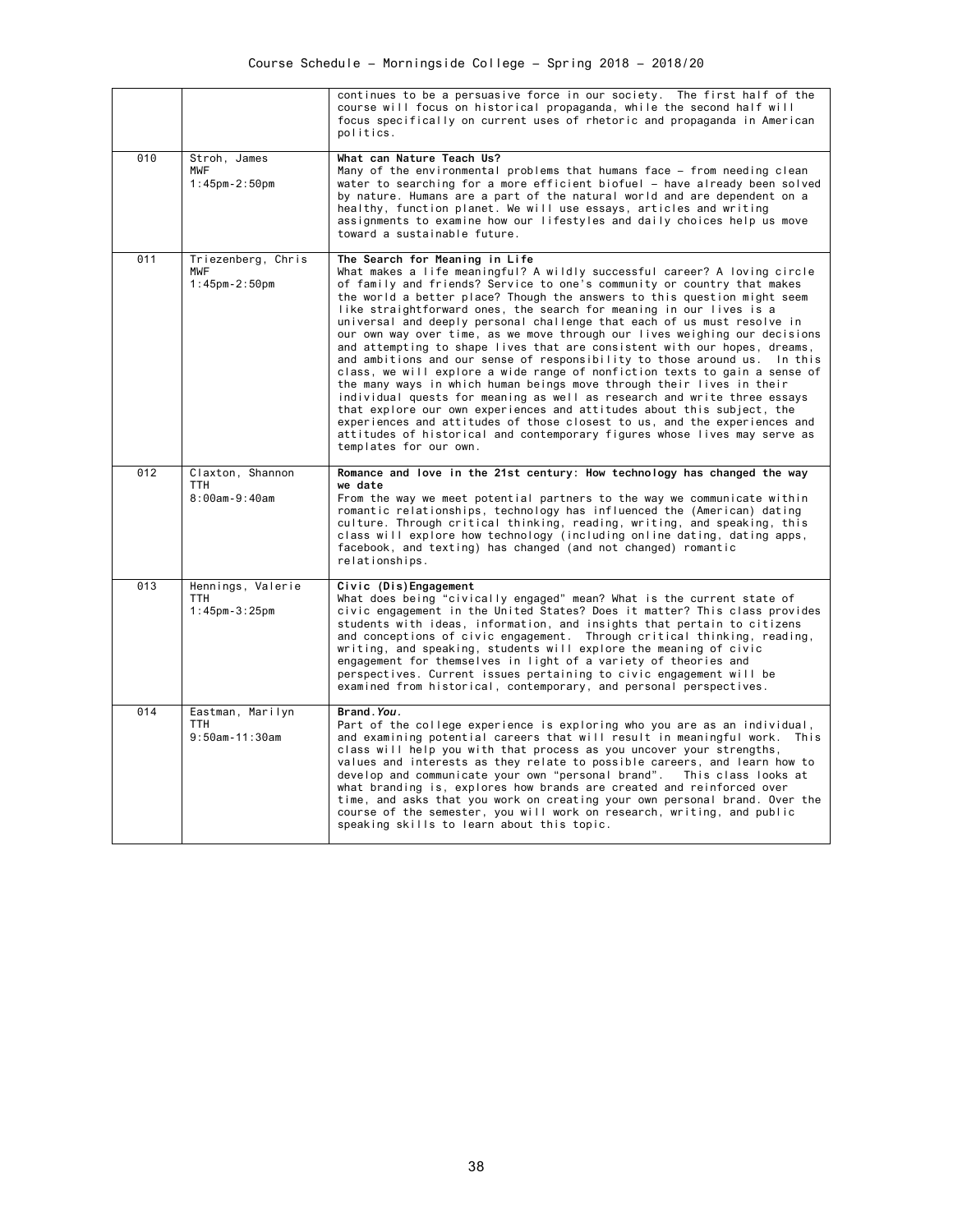# **DEPARTMENT: Music-Applied Lessons DEPT PREFIX: MUAL**

| CAT | <b>SEC</b> | TITLE                                                                                                   | <b>CREDITS</b> | DAYS       | HOURS              | <b>INSTRUCTOR</b>   | <b>PRE-REQ</b>  |
|-----|------------|---------------------------------------------------------------------------------------------------------|----------------|------------|--------------------|---------------------|-----------------|
| 100 |            | 001 Private Lesson Seminar<br>Required of all students enrolled in a 100 level<br>private lesson        | 0              | W          | 12:45pm-01:35pm    | Weber, Heath        |                 |
| 162 |            | 001 Class Piano II                                                                                      | 1              | Τ          | $10:50$ am-11:40am | Grossman, Michele   | <b>MUAL 160</b> |
| 162 |            | 002 Class Piano II                                                                                      | 1              | TН         | 10:50am-11:40am    | Grossman, Michele   | <b>MUAL 160</b> |
| 165 |            | 001 Private Piano                                                                                       | 1              | TBA        |                    | March, James        |                 |
| 165 |            | 002 Private Piano                                                                                       | 1              | TBA        |                    | March, Kathryn      |                 |
| 165 |            | 003 Private Piano                                                                                       | 1              | TBA        |                    | Grossman, Michele   |                 |
| 167 |            | 001 Private Organ                                                                                       | 1              | TBA        |                    | To be assigned      |                 |
| 170 |            | 001 Private Brass                                                                                       | 1              | TBA        |                    | Gibson, Robert      |                 |
| 170 |            | 002 Private Brass                                                                                       | 1              | TBA        |                    | Nagel, Russ         |                 |
| 171 |            | 001 Private Percussion                                                                                  | 1              | TBA        |                    | Smith, Ron          |                 |
| 172 |            | 001 Private Woodwinds                                                                                   | 1              | TBA        |                    | Gross, Diane        |                 |
| 172 |            | 002 Private Woodwinds                                                                                   | 1.             | TBA        |                    | Neugebauer Luebke,  |                 |
| 172 |            | 003 Private Woodwinds                                                                                   | 1              | TBA        |                    | O'Leary, Jay        |                 |
| 172 |            | 004 Private Woodwinds                                                                                   | 1              | TBA        |                    | Scott, Anna         |                 |
| 180 |            | 001 Private Strings                                                                                     | 1.             | TBA        |                    | March, Stephanie    |                 |
| 180 |            | 002 Private Strings                                                                                     | 1              | TBA        |                    | May - Patterson, El |                 |
| 182 |            | 001 Private Guitar                                                                                      | 1              | TBA        |                    | Langley, Michael    |                 |
| 193 |            | 001 Private Voice                                                                                       | 1              | TBA        |                    | Hendrix-Case, Suzan |                 |
| 193 |            | 003 Private Voice                                                                                       | 1              | TBA        |                    | Saulsbury, Kathryn  |                 |
| 193 |            | 004 Private Voice                                                                                       | 1              | TBA        |                    | Burton, Shannon     |                 |
| 200 |            | 001 Private Lesson Seminar<br>Required of all students enrolled in a 200 or 400 level<br>private lesson | 0              | W          | 12:45pm-01:35pm    | Weber, Heath        |                 |
| 265 |            | 001 Private Piano                                                                                       | 2<br>$1 -$     | <b>TBA</b> |                    | March, James        |                 |
| 265 |            | 002 Private Piano                                                                                       | $1 - 2$        | TBA        |                    | March, Kathryn      |                 |
| 265 |            | 003 Private Piano                                                                                       | $1 -$<br>2     | TBA        |                    | Grossman, Michele   |                 |
| 267 |            | 001 Private Organ                                                                                       | 2<br>1 $-$     | TBA        |                    | To be assigned      |                 |
| 270 |            | 001 Private Brass                                                                                       | 1 - 2          | TBA        |                    | Gibson, Robert      |                 |
| 270 |            | 002 Private Brass                                                                                       | $1 - 2$        | TBA        |                    | Nagel, Russ         |                 |
| 271 |            | 001 Private Percussion                                                                                  | $1 - 2$        | TBA        |                    | Smith, Ron          |                 |
| 272 |            | 001 Private Woodwinds                                                                                   | $1 - 2$        | TBA        |                    | Gross, Diane        |                 |
| 272 |            | 002 Private Woodwinds                                                                                   | $1 - 2$        | TBA        |                    | Neugebauer Luebke,  |                 |
| 272 |            | 003 Private Woodwinds                                                                                   | $1 - 2$        | TBA        |                    | O'Leary, Jay        |                 |
| 272 |            | 004 Private Woodwinds                                                                                   | $1 - 2$        | TBA        |                    | Scott, Anna         |                 |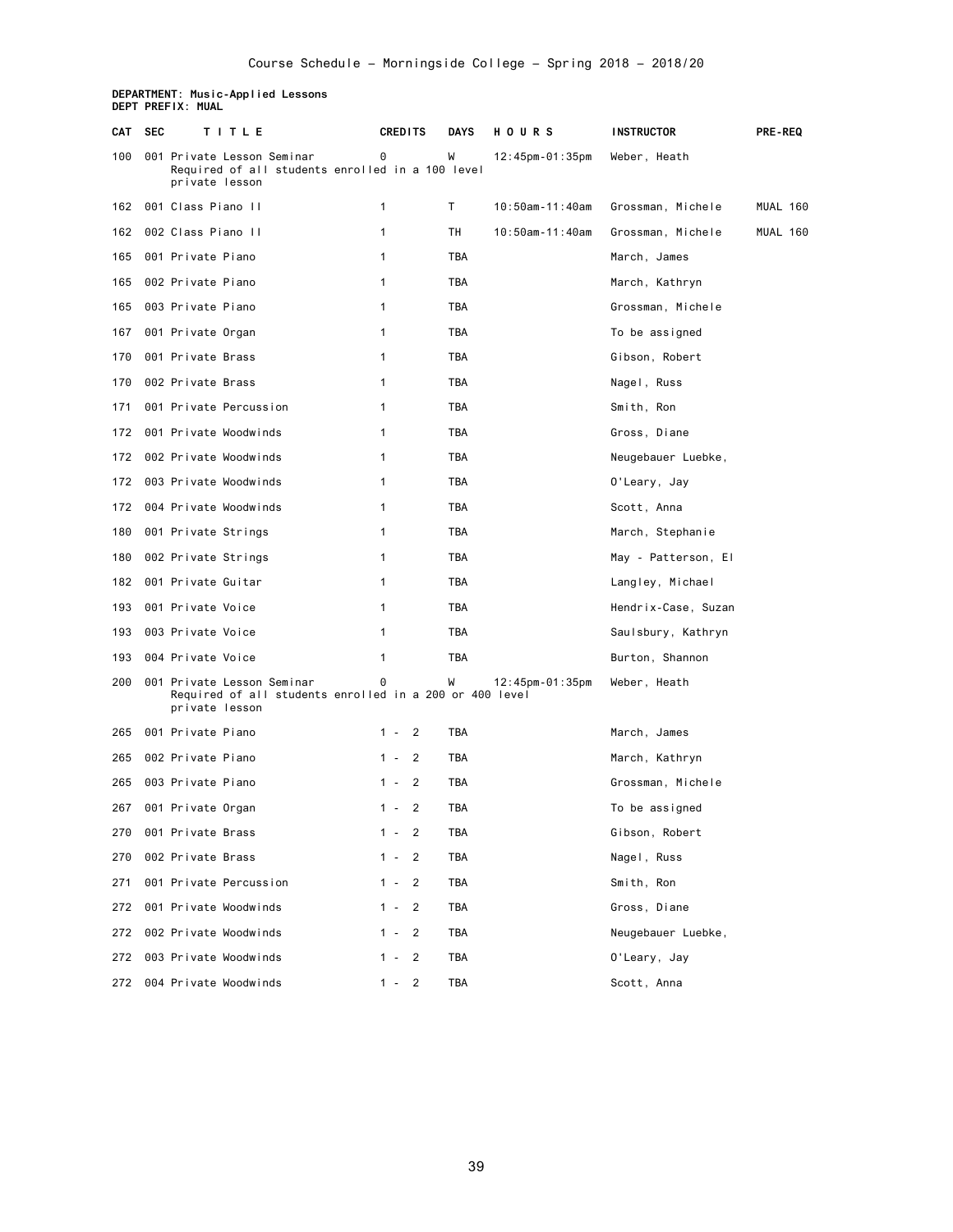#### **DEPARTMENT: Music-Applied Lessons DEPT PREFIX: MUAL**

| CAT | TITLE<br><b>SEC</b>                                                                                                           | <b>CREDITS</b>          | <b>DAYS</b><br>HOURS | <b>INSTRUCTOR</b><br><b>PRE-REQ</b> |
|-----|-------------------------------------------------------------------------------------------------------------------------------|-------------------------|----------------------|-------------------------------------|
| 280 | 001 Private Strings                                                                                                           | $1 - 2$                 | <b>TBA</b>           | March, Stephanie                    |
| 280 | 002 Private Strings                                                                                                           | $1 - 2$                 | TBA                  | May - Patterson, El                 |
| 280 | 003 Private Strings                                                                                                           | $\overline{2}$<br>$1 -$ | TBA                  | March, Stephanie                    |
| 282 | 001 Private Guitar                                                                                                            | $1 - 2$                 | TBA                  | Langley, Michael                    |
| 293 | 001 Private Voice                                                                                                             | $1 - 2$                 | <b>TBA</b>           | Hendrix-Case, Suzan                 |
| 293 | 003 Private Voice                                                                                                             | $1 -$<br>$\overline{2}$ | <b>TBA</b>           | Saulsbury, Kathryn                  |
| 293 | 004 Private Voice                                                                                                             | $1 - 2$                 | TBA                  | Burton, Shannon                     |
| 321 | 001 Junior Recital Seminar                                                                                                    | 1                       | TBA                  | To be assigned                      |
|     | Coreq: 400-level private lesson<br>Co-req: 400-level of applied lesson for instrument/voice<br>presented in junior recital    |                         |                      |                                     |
| 421 | 001 Senior Recital Seminar                                                                                                    | 1                       | <b>TBA</b>           | To be assigned                      |
|     | Coreq: 400-level private lesson<br>Co-requisite: 400-level applied lesson for instrument/voice<br>presented in senior recital |                         |                      |                                     |
| 465 | 001 Private Piano                                                                                                             | $1 - 2$                 | TBA                  | March, James                        |
| 465 | 002 Private Piano                                                                                                             | $1 - 2$                 | <b>TBA</b>           | March, Kathryn                      |
| 467 | 001 Private Organ                                                                                                             | $1 - 2$                 | <b>TBA</b>           | To be assigned                      |
| 470 | 001 Private Brass                                                                                                             | $1 - 2$                 | TBA                  | Gibson, Robert                      |
| 470 | 002 Private Brass                                                                                                             | $1 - 2$                 | <b>TBA</b>           | Nagel, Russ                         |
| 471 | 001 Private Percussion                                                                                                        | $1 - 2$                 | TBA                  | Smith, Ron                          |
| 472 | 001 Private Woodwinds                                                                                                         | $1 - 2$                 | <b>TBA</b>           | Gross, Diane                        |
| 472 | 002 Private Woodwinds                                                                                                         | $1 - 2$                 | <b>TBA</b>           | Neugebauer Luebke,                  |
| 472 | 003 Private Woodwinds                                                                                                         | $1 - 2$                 | TBA                  | O'Leary, Jay                        |
| 472 | 004 Private Woodwinds                                                                                                         | $1 - 2$                 | TBA                  | Scott, Anna                         |
| 480 | 001 Private Strings                                                                                                           | $1 - 2$                 | <b>TBA</b>           | March, Stephanie                    |
| 480 | 002 Private Strings                                                                                                           | $1 - 2$                 | <b>TBA</b>           | May - Patterson, El                 |
| 493 | 001 Private Voice                                                                                                             | $1 -$<br>2              | TBA                  | To be assigned                      |
| 493 | 003 Private Voice                                                                                                             | 2<br>$1 -$              | TBA                  | Saulsbury, Kathryn                  |
| 493 | 004 Private Voice                                                                                                             | $1 - 2$                 | TBA                  | Burton, Shannon                     |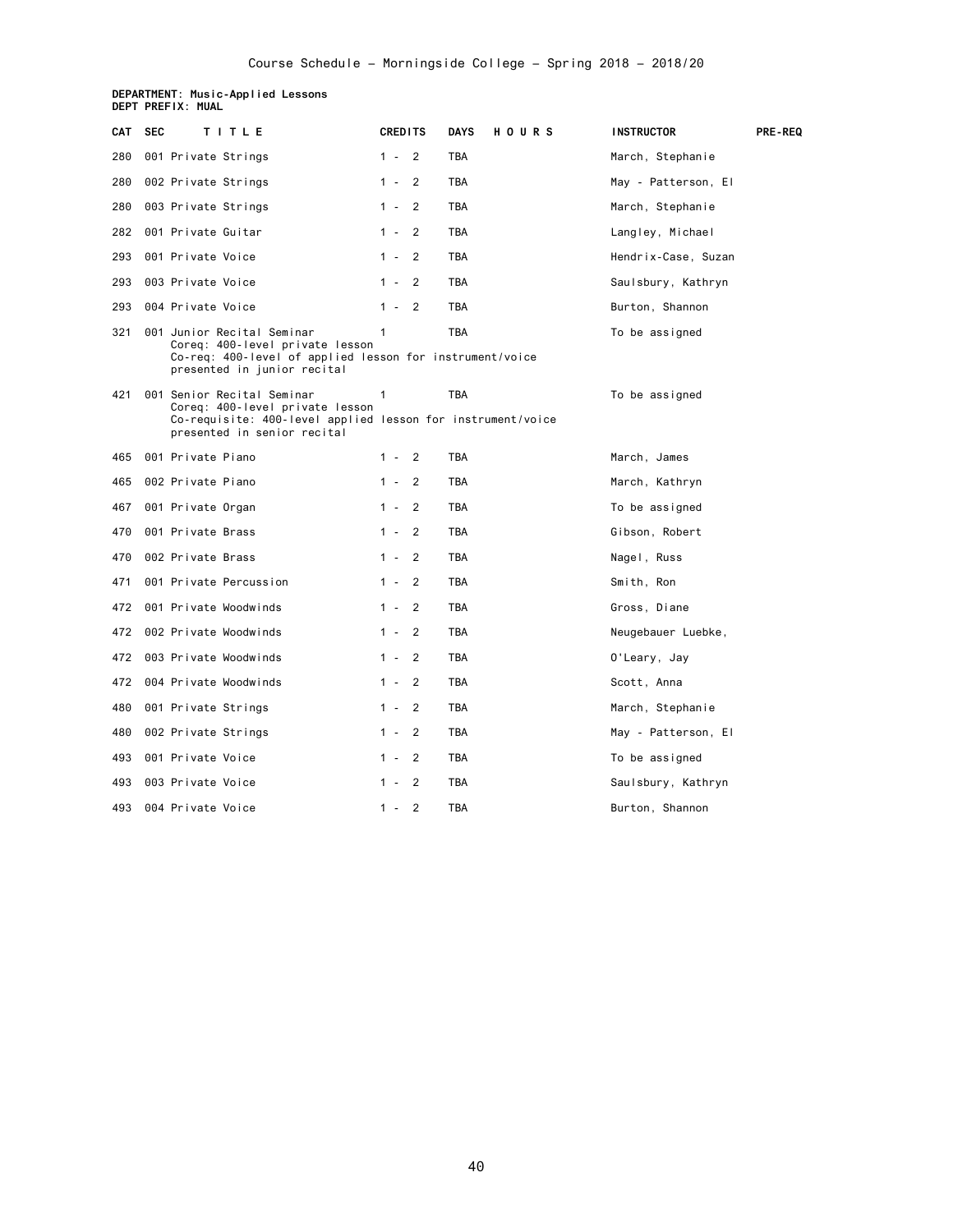# **DEPARTMENT: Music Education DEPT PREFIX: MUED**

| CAT SEC | TITLE                                                                                                                                              | <b>CREDITS</b> | <b>DAYS</b> | HOURS                   | <b>INSTRUCTOR</b>  | PRE-REQ         |
|---------|----------------------------------------------------------------------------------------------------------------------------------------------------|----------------|-------------|-------------------------|--------------------|-----------------|
| 218     | 050 Pedagogy of Percussion                                                                                                                         | 1              | T           | $07:00$ pm – $08:30$ pm | Smith, Ron         |                 |
| 308     | 001 Music Educ Seminar & Pract: The 2<br>School Music Program                                                                                      |                | <b>TTH</b>  | $08:15$ am-09:05am      | Neugebauer Luebke, |                 |
| 415     | 001 Choral Methods                                                                                                                                 |                | <b>TTH</b>  | $01:45$ pm – $02:35$ pm | Weber, Heath       | <b>MUSC 222</b> |
| 440     | 001 Student Teaching-Elementary<br>Vocal<br>Prereq: Completion of required education courses and<br>approval of Teacher Education Committee        | $2 - 6$        | <b>TBA</b>  |                         | Neugebauer Luebke, |                 |
| 442     | 001 Student Teaching-Secondary<br>Vocal<br>Prereq: Completion of required education courses and<br>approval of Teacher Education Committee         | $2 - 6$        | <b>TBA</b>  |                         | Neugebauer Luebke, |                 |
| 443     | 001 Student Teaching-Elementary<br>Instrumental<br>Prereq: Completion of required education courses and<br>approval of Teacher Education Committee | $2 - 6$        | <b>TBA</b>  |                         | Neugebauer Luebke, |                 |
| 444     | 001 Student Teaching-Secondary<br>Instrumental<br>Prereq: Completion of required education courses and<br>approval of Teacher Education Committee  | $2 - 6$        | <b>TBA</b>  |                         | Neugebauer Luebke, |                 |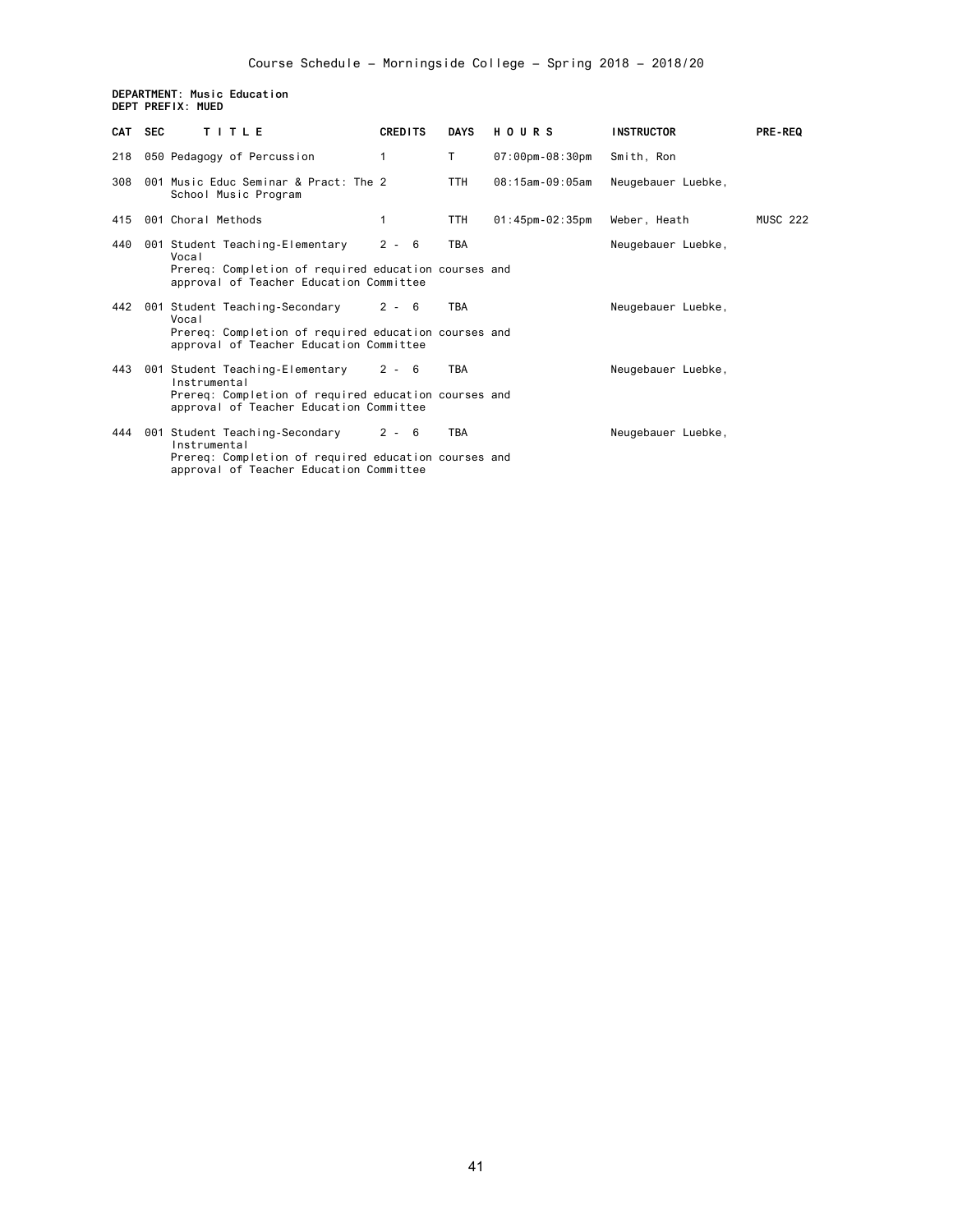### **DEPARTMENT: Music-Ensembles DEPT PREFIX: MUEN**

| CAT | <b>SEC</b> | TITLE                                        | <b>CREDITS</b> |                            | <b>DAYS</b>          | HOURS                                                                 | <b>INSTRUCTOR</b>                     | <b>PRE-REQ</b> |
|-----|------------|----------------------------------------------|----------------|----------------------------|----------------------|-----------------------------------------------------------------------|---------------------------------------|----------------|
| 270 |            | 001 Brass Ensemble                           | $\Theta$ -     | $\overline{1}$             | <b>TBA</b>           |                                                                       | Gibson, Robert                        |                |
| 271 |            | 001 Percussion Ensemble                      | $0 -$          | $\overline{1}$             | <b>TBA</b>           |                                                                       | Smith, Ron                            |                |
| 272 |            | 001 Woodwind Ensemble                        | 0 -            | $\overline{1}$             | <b>TBA</b>           |                                                                       | Macklin, Shane                        |                |
| 273 |            | 001 Symphonic Wind Ensemble                  | $0 -$          | $\overline{1}$             | M<br>WF              | $04:30$ pm - $05:50$ pm<br>$03:00$ pm-04:20pm                         | Macklin, Shane                        |                |
| 274 |            | 001 Jazz Ensemble<br>Audition required       | $0 -$          | $\overline{\phantom{0}}$   | TTH                  | $05:00$ pm - $06:20$ pm                                               | Nagel, Russ                           |                |
| 280 |            | 001 Orchestra<br>Audition required           | 0 - 1          |                            | M                    | 06:00pm-08:30pm                                                       | Burton, Sean                          |                |
| 289 |            | 050 Master Chorale                           | $0 -$          | $\overline{1}$             | Τ                    | $07:30$ pm-09:30pm                                                    | Hettinger, Nathan                     |                |
| 290 |            | 001 College Choir<br>Audition required       | $0 -$          | $\overline{\phantom{0}}$ 1 | M<br>W<br><b>TTH</b> | $03:00$ pm-04:20pm<br>$04:30$ pm - $05:50$ pm<br>$03:30$ pm-04:50pm   | Weber, Heath                          |                |
| 293 |            | 001 Bel Canto Singers                        | $0 -$          | $\overline{\phantom{1}}$   | TTH                  | $11:45$ am-12:35pm                                                    | Neugebauer Luebke,                    |                |
| 294 |            | 001 Singing Men                              | 0 -            | $\overline{1}$             | <b>TTH</b>           | $11:45$ am-12:35pm                                                    | Hettinger, Nathan                     |                |
| 295 |            | 001 Vocal Jazz Ensemble<br>Audition required | $0 -$          | $\overline{\phantom{0}}$   | TTH                  | $05:00$ pm - $06:20$ pm                                               | Weber, Heath                          |                |
| 296 |            | 050 Opera Theater                            | $\Theta$ -     | $\mathbf{1}$               | <b>TTH</b>           | $07:00$ pm - $08:30$ pm                                               | Burton, Shannon<br>Saulsbury, Kathryn |                |
| 470 |            | 001 Brass Ensemble                           | $\Theta$ -     | $\overline{1}$             | <b>TBA</b>           |                                                                       | Gibson, Robert                        |                |
| 471 |            | 001 Percussion Ensemble                      | $0 -$          | $\overline{\phantom{0}}$   | TBA                  |                                                                       | Smith, Ron                            |                |
| 472 |            | 001 Woodwind Ensemble                        | $0 -$          | $\overline{\phantom{1}}$   | TBA                  |                                                                       | Macklin, Shane                        |                |
| 473 |            | 001 Symphonic Wind Ensemble                  | $0 - 1$        |                            | M<br>WF              | $04:30$ pm-05:50pm<br>$03:00$ pm-04:20pm                              | Macklin, Shane                        |                |
| 474 |            | 001 Jazz Ensemble<br>Audition required       | $0 -$          | $\overline{\phantom{0}}$ 1 | <b>TTH</b>           | $05:00$ pm - $06:20$ pm                                               | Nagel, Russ                           |                |
| 480 |            | 001 Orchestra<br>Audition required           | 0 -            | 1                          | M                    | 06:00pm-08:30pm                                                       | Burton, Sean                          |                |
| 489 |            | 050 Master Chorale                           | $\Theta$ -     | $\mathbf{1}$               | T                    | $07:30$ pm - $09:30$ pm                                               | Hettinger, Nathan                     |                |
| 490 |            | 001 College Choir<br>Audition required       | $0 - 1$        |                            | M<br>W<br><b>TTH</b> | $03:00$ pm-04:20pm<br>$04:30$ pm - $05:50$ pm<br>$03:30$ pm - 04:50pm | Weber, Heath                          |                |
| 493 |            | 001 Bel Canto Singers                        | $\Theta$ -     | $\overline{\phantom{0}}$ 1 | <b>TTH</b>           | $11:45$ am-12:35pm                                                    | Neugebauer Luebke,                    |                |
| 494 |            | 001 Singing Men                              | $\Theta$ -     | $\mathbf{1}$               | <b>TTH</b>           | $11:45$ am-12:35pm                                                    | Hettinger, Nathan                     |                |
| 495 |            | 001 Vocal Jazz Ensemble<br>Audition required | $0 - 1$        |                            | TTH                  | $05:00$ pm - $06:20$ pm                                               | Weber, Heath                          |                |
| 496 |            | 050 Opera Theater                            | $0 - 1$        |                            | <b>TTH</b>           | 07:00pm-08:30pm                                                       | Saulsbury, Kathryn<br>Burton, Shannon |                |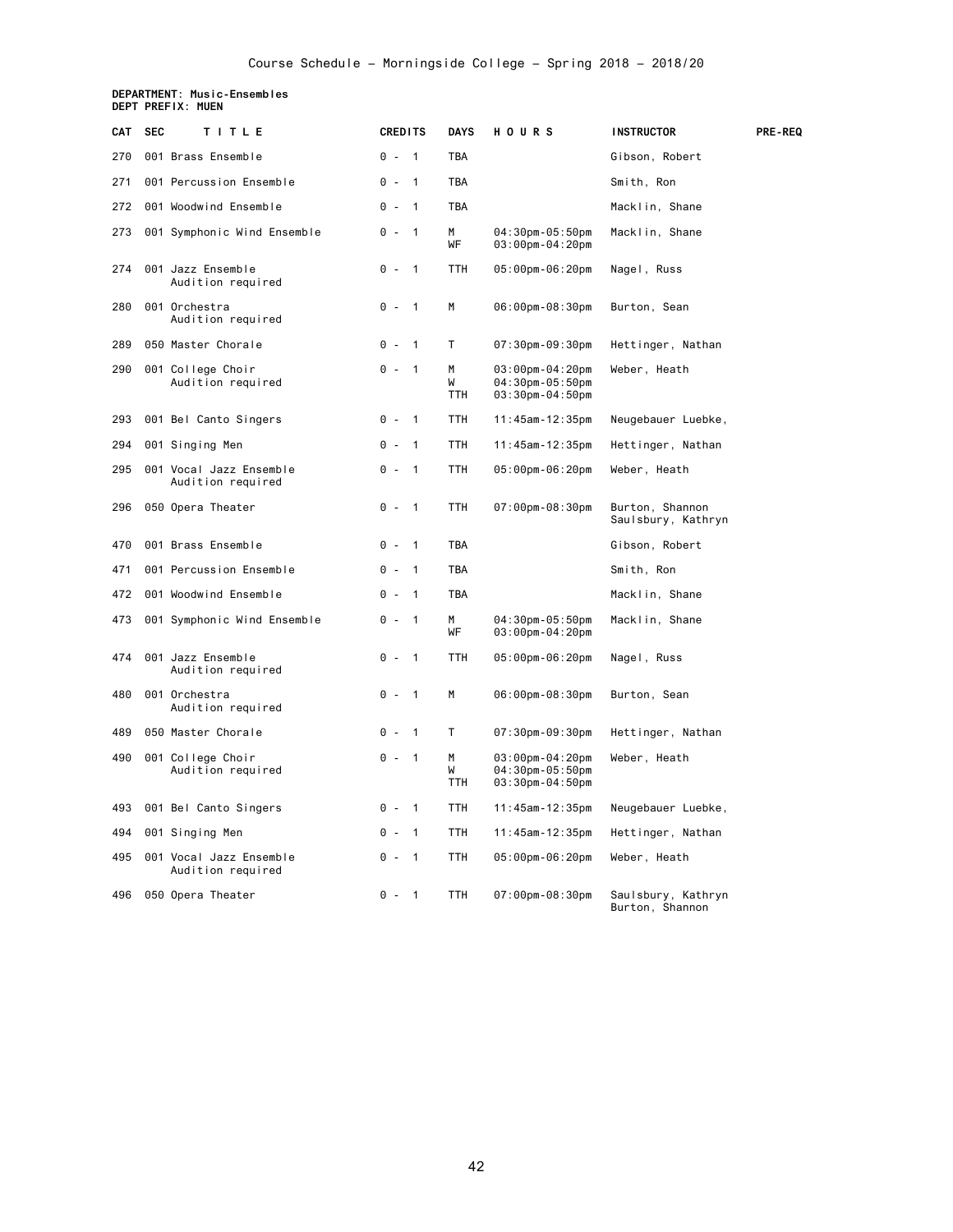# **DEPARTMENT: Music History and Literature DEPT PREFIX: MUHL**

|     | CAT SEC<br>TITLE         | <b>CREDITS</b> | <b>DAYS</b> | H O U R S       | <b>INSTRUCTOR</b>   | <b>PRE-REQ</b>                     |
|-----|--------------------------|----------------|-------------|-----------------|---------------------|------------------------------------|
| 105 | 001 Introduction to Jazz | 4              | MWF         | 01:45pm-02:50pm | To be assigned      |                                    |
| 391 | 001 Song Literature      | 2              | <b>TTH</b>  | 01:45pm-02:50pm | Hendrix–Case, Suzan | Instr Perm                         |
|     | 402 001 Music History II | $\overline{4}$ | MWF         | 09:15am-10:20am | March, James        | <b>MUHL 102</b><br><b>MUTC 133</b> |

Prereq: Soph Jury reserach paper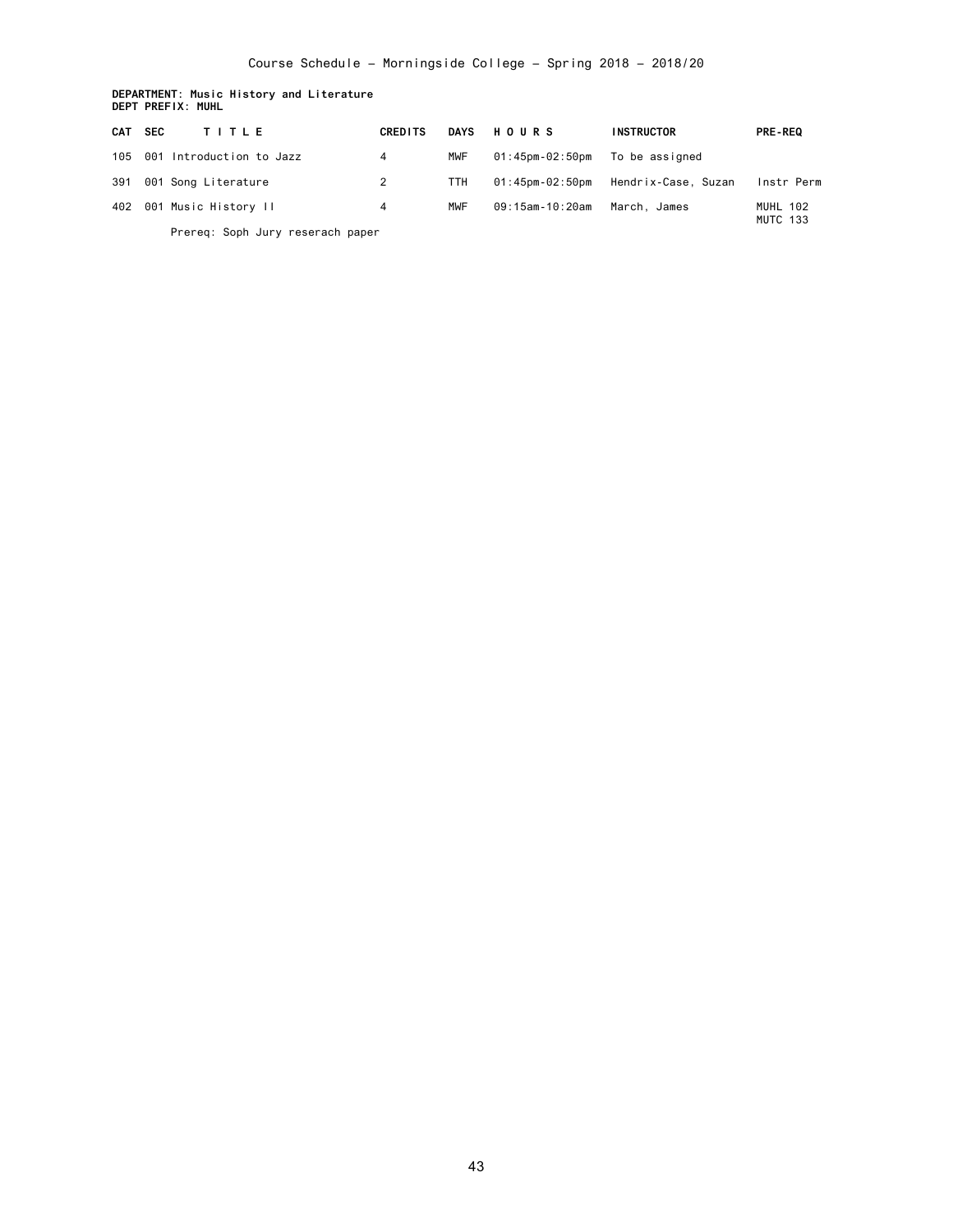**DEPARTMENT: Music DEPT PREFIX: MUSC**

| CAT | <b>SEC</b> | TITLE                                                             | <b>CREDITS</b> | <b>DAYS</b> | HOURS                   | <b>INSTRUCTOR</b>   | PRE-REQ         |
|-----|------------|-------------------------------------------------------------------|----------------|-------------|-------------------------|---------------------|-----------------|
| 102 |            | 001 Recital Attendance                                            | 0              | TBA         |                         | Hendrix-Case, Suzan |                 |
| 302 |            | 001 Recital Attendance                                            | 0              | TBA         |                         | Hendrix-Case, Suzan |                 |
| 314 |            | 001 Diction for Singers II:<br>French                             | 2              | MTH         | $12:45$ pm $-01:35$ pm  | Hendrix-Case, Suzan | <b>MUSC 313</b> |
| 323 |            | 001 Conducting-Instrumental<br>Prereq: MUSC 222 with C- or better |                | TF          | $12:45$ pm $-01:35$ pm  | Macklin, Shane      | <b>MUSC 222</b> |
| 324 |            | 001 Conducting-Choral<br>Prereg: MUSC 222 with C- or better       | 2              | TF          | $12:45$ pm – $01:35$ pm | Hettinger, Nathan   | <b>MUSC 222</b> |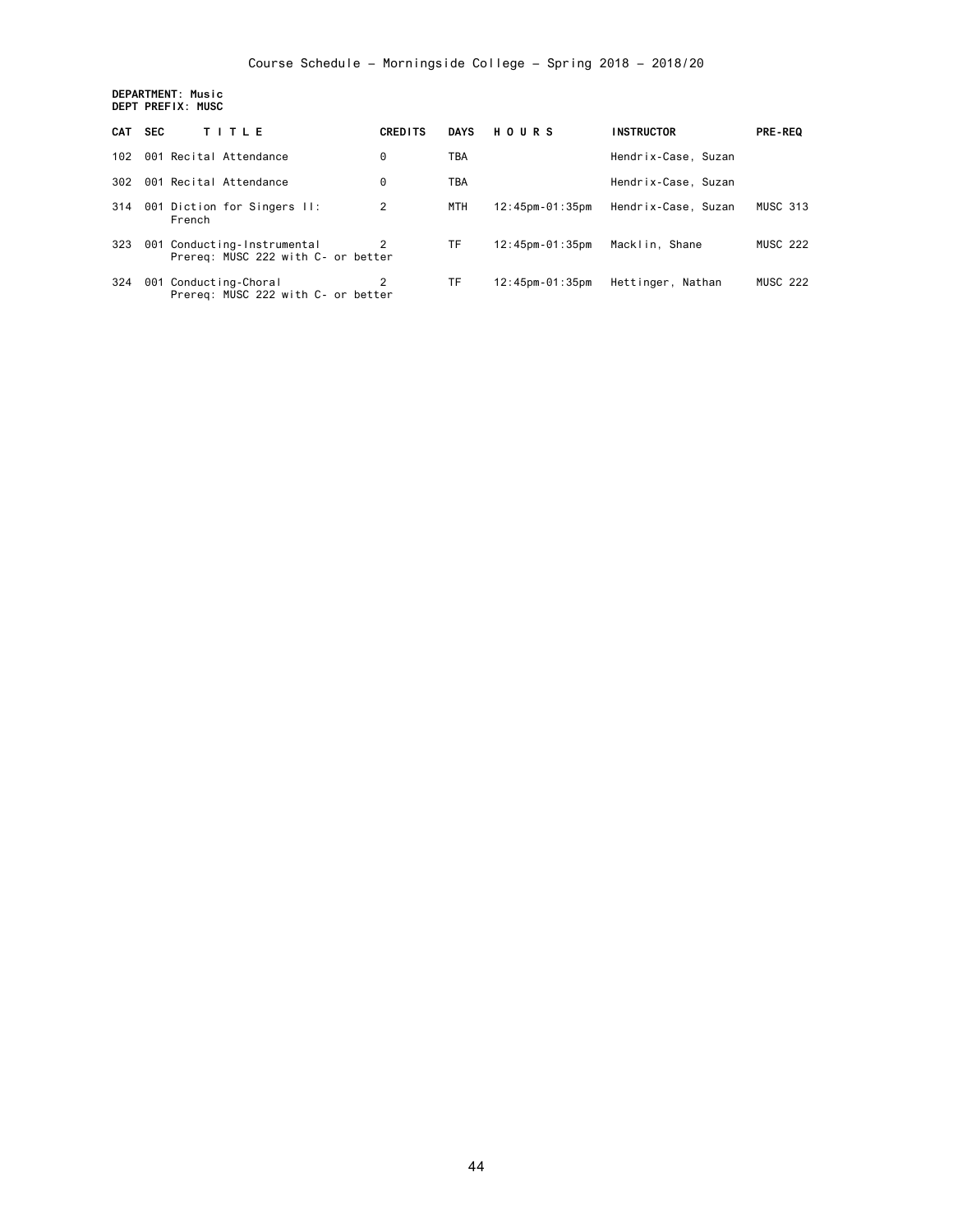# **DEPARTMENT: Music Theory and Composition DEPT PREFIX: MUTC**

| CAT SEC | TITLE                                | <b>CREDITS</b> | <b>DAYS</b> | HOURS                                    | <b>INSTRUCTOR</b> | <b>PRE-REQ</b>  |
|---------|--------------------------------------|----------------|-------------|------------------------------------------|-------------------|-----------------|
| 133     | 001 Music Theory & Ear Training II 4 |                | MWF<br>TTH  | $09:15$ am-10:05am<br>$09:50$ am-10:40am | Mever, Kati       | <b>MUTC 132</b> |
|         | Prereg: MUTC 132 with a C- or better |                |             |                                          |                   |                 |
| 233     | 001 Music Theory & Ear Training IV 4 |                | MWF<br>TTH  | 10:30am-11:20am<br>$10:50$ am-11:40am    | Meyer, Kati       | <b>MUTC 232</b> |
|         | Prerg: MUTC 232 with C- or better    |                |             |                                          |                   |                 |
| 332     | 001 Form and Analysis                | 2              | TTH         | 02:45pm-03:35pm                          | Luebke, John      | <b>MUTC 233</b> |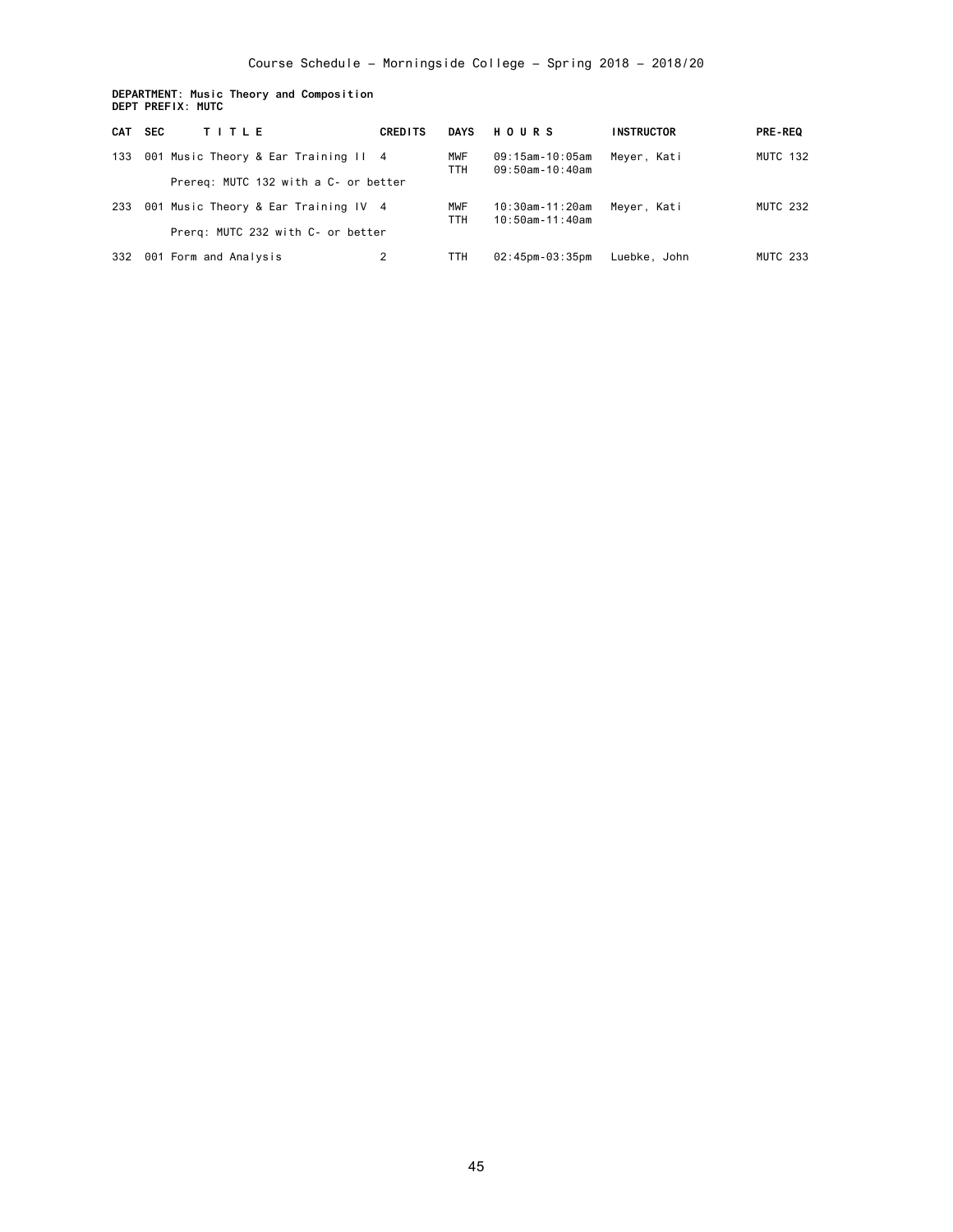### **DEPARTMENT: Nursing Education DEPT PREFIX: NURS**

| CAT             | <b>SEC</b> | TITLE                                       | <b>CREDITS</b> | <b>DAYS</b>       | HOURS                                    | <b>INSTRUCTOR</b>                        | <b>PRE-REQ</b>                                        |
|-----------------|------------|---------------------------------------------|----------------|-------------------|------------------------------------------|------------------------------------------|-------------------------------------------------------|
| 212             |            | 001 Pharmacology Principles                 | 4              | МT                | $10:00am - 12:00pm$                      | Sells, Lauri                             | BIOL 252<br><b>NURS 201</b>                           |
| <b>NURS 204</b> |            |                                             |                |                   |                                          |                                          |                                                       |
| 308             |            | 001 Nursing Care of the Aging<br>Population | 4              | МT<br><b>WTHF</b> | 08:15am-09:45am<br>06:30am-12:30pm       | Haverhals, Amanda                        | BIOL 252<br><b>NURS 201</b><br><b>NURS 204</b>        |
|                 |            | Coreq: BIOL 205 and PSYC 260                |                |                   |                                          |                                          |                                                       |
| 308             |            | 002 Nursing Care of the Aging<br>Population | 4              | MT<br><b>WTHF</b> | $08:15$ am-09:45am<br>$06:30$ am-12:30pm | Haverhals, Amanda                        | BIOL 252<br><b>NURS 201</b><br><b>NURS 204</b>        |
|                 |            | Coreq: BIOL 205 and PSYC 260                |                |                   |                                          |                                          |                                                       |
| 308             |            | 003 Nursing Care of the Aging<br>Population | 4              | <b>MT</b><br>WTHF | $08:15$ am-09:45am<br>06:30am-12:30pm    | Haverhals, Amanda<br>Honsbruch, Danielle | BIOL 252<br><b>NURS 201</b><br><b>NURS 204</b>        |
|                 |            | Coreq: BIOL 205 and PSYC 260                |                |                   |                                          |                                          |                                                       |
| 308             |            | 004 Nursing Care of the Aging<br>Population | 4              | МT<br><b>WTHF</b> | 08:15am-09:45am<br>$06:30$ am-12:30pm    | Haverhals, Amanda<br>Honsbruch, Danielle | BIOL 252<br><b>NURS 201</b><br><b>NURS 204</b>        |
|                 |            | Coreq: BIOL 205 and PSYC 260                |                |                   |                                          |                                          |                                                       |
| 308             |            | 005 Nursing Care of the Aging<br>Population | 4              | MT<br><b>WTHF</b> | 08:15am-09:45am<br>06:30am-12:30pm       | Haverhals, Amanda                        | BIOL 252<br><b>NURS 201</b><br><b>NURS 204</b>        |
|                 |            | Coreg: BIOL 205 and PSYC 260                |                |                   |                                          |                                          |                                                       |
| 308             |            | 006 Nursing Care of the Aging<br>Population | 4              | МT<br><b>WTHF</b> | $08:15$ am-09:45am<br>06:30am-12:30pm    | Haverhals, Amanda                        | BIOL 252<br><b>NURS 201</b><br><b>NURS 204</b>        |
|                 |            | Coreq: BIOL 205 and PSYC 260                |                |                   |                                          |                                          |                                                       |
| 313             |            | 001 Nursing Care of the Family              | 4              | МT<br>W           | 10:00am-11:45am<br>06:30am-12:30pm       | Georgesen, Sharlene                      | <b>NURS 304</b><br><b>NURS 311</b><br><b>NURS 314</b> |
| 313             |            | 002 Nursing Care of the Family              | 4              | МT<br>W           | 10:00am-11:45am<br>06:30am-12:30pm       | Georgesen, Sharlene                      | <b>NURS 304</b><br><b>NURS 311</b><br><b>NURS 314</b> |
| 313             |            | 003 Nursing Care of the Family              | 4              | <b>MT</b><br>W    | 10:00am-11:45am<br>06:30am-12:30pm       | Georgesen, Sharlene                      | <b>NURS 304</b><br><b>NURS 311</b><br><b>NURS 314</b> |
| 313             |            | 004 Nursing Care of the Family              | 4              | <b>MT</b><br>W    | 10:00am-11:45am<br>06:30am-12:30pm       | Georgesen, Sharlene                      | <b>NURS 304</b><br><b>NURS 311</b><br><b>NURS 314</b> |
| 313             |            | 005 Nursing Care of the Family              | 4              | МT<br>W           | 10:00am-11:45am<br>06:30am-12:30pm       | Georgesen, Sharlene<br>French, Sharon    | <b>NURS 304</b><br><b>NURS 311</b><br><b>NURS 314</b> |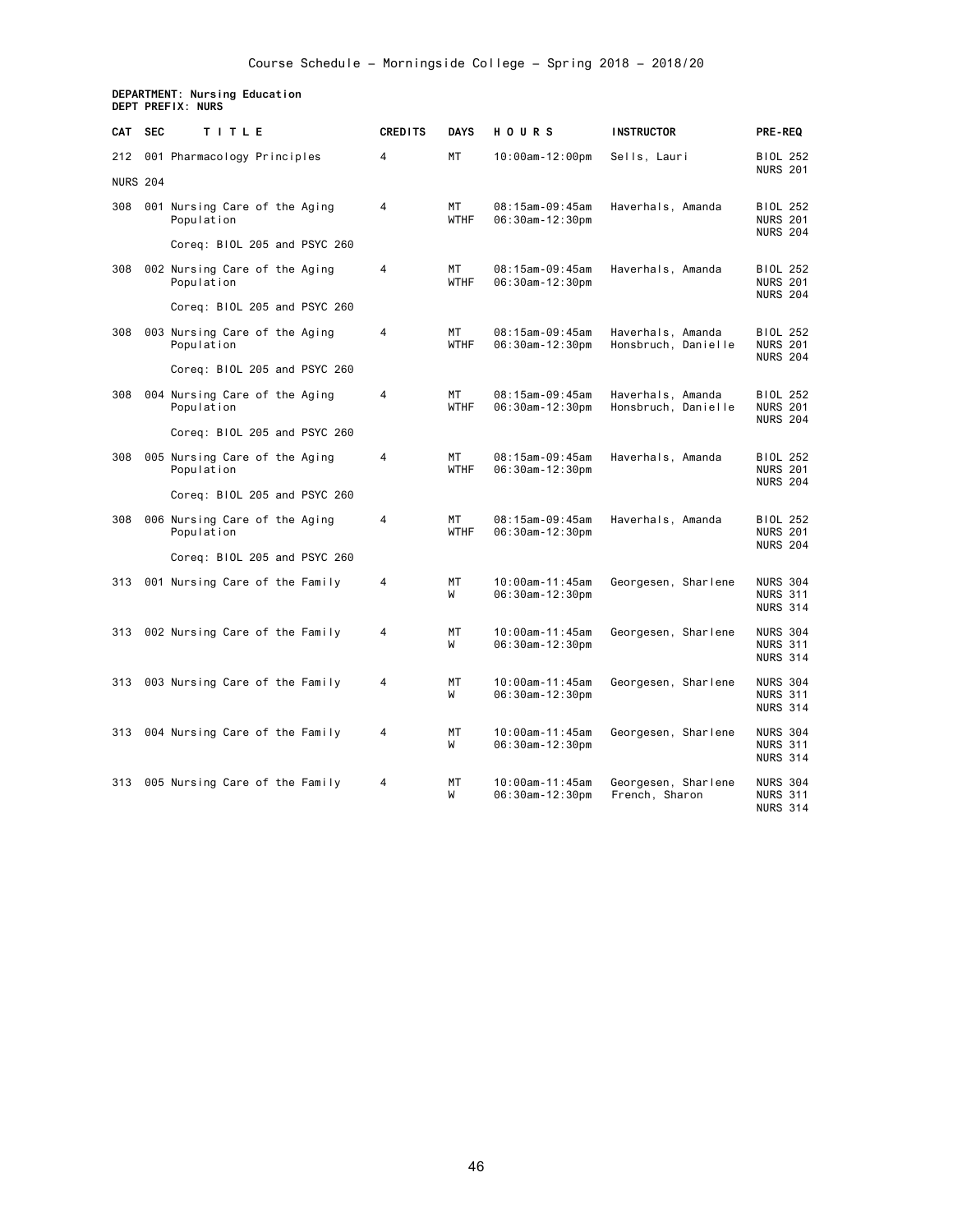### **DEPARTMENT: Nursing Education DEPT PREFIX: NURS**

| <b>CAT</b> | <b>SEC</b> | TITLE                                                | <b>CREDITS</b> | <b>DAYS</b>             | HOURS                                         | <b>INSTRUCTOR</b>                    | <b>PRE-REQ</b>                                        |
|------------|------------|------------------------------------------------------|----------------|-------------------------|-----------------------------------------------|--------------------------------------|-------------------------------------------------------|
| 315        |            | 001 Acute and Chronic Nursing II                     | 4              | <b>MT</b><br><b>THF</b> | $08:00am - 09:50am$<br>$06:30$ am-12:30pm     | Doeschot, Lori<br><b>NURS 311</b>    | <b>NURS 304</b>                                       |
|            |            | Prereq: NURS 310 and 314; or NURS 304, 311 and 314   |                |                         |                                               |                                      | <b>NURS 314</b>                                       |
| 315        |            | 002 Acute and Chronic Nursing II                     | 4              | МT<br><b>THF</b>        | $08:00$ am- $09:50$ am<br>$06:30$ am-12:30pm  | Doeschot, Lori<br><b>NURS 311</b>    | <b>NURS 304</b>                                       |
|            |            | Prereg: NURS 310 and 314; or NURS 304, 311 and 314   |                |                         |                                               |                                      | <b>NURS 314</b>                                       |
| 315        |            | 003 Acute and Chronic Nursing II                     | 4              | МT<br><b>THF</b>        | $08:00$ am-09:50am<br>$06:30$ am-12:30pm      | Doeschot, Lori<br>To be assigned     | <b>NURS 304</b><br><b>NURS 311</b><br><b>NURS 314</b> |
|            |            | Prereq: NURS 310 and 314; or NURS 304, 311 and 314   |                |                         |                                               |                                      |                                                       |
| 315        |            | 004 Acute and Chronic Nursing II                     | 4              | MT<br><b>THF</b>        | $08:00$ am-09:50am<br>$06:30$ am-12:30pm      | Doeschot, Lori<br>To be assigned     | <b>NURS 304</b><br><b>NURS 311</b><br><b>NURS 314</b> |
|            |            | Prereg: NURS 310 and 314; or NURS 304, 311 and 314   |                |                         |                                               |                                      |                                                       |
| 315        |            | 005 Acute and Chronic Nursing II                     | 4              | <b>MT</b><br><b>THF</b> | 08:00am-09:50am<br>$06:30$ am-12:30pm         | Doeschot, Lori<br>Sells, Lauri       | <b>NURS 304</b><br><b>NURS 311</b><br><b>NURS 314</b> |
|            |            | Prereq: NURS 310 and 314; or NURS 304, 311 and 314   |                |                         |                                               |                                      |                                                       |
| 402        |            | 001 Community Health Nursing                         | 4              | M<br><b>WTHF</b>        | $08:00$ am-10:00am<br>$08:00$ am- $02:00$ pm  | Barber, Jacklyn<br>Fletcher, Deborah | <b>MATH 150</b><br><b>NURS 415</b>                    |
| 402        |            | 002 Community Health Nursing                         | 4              | M<br><b>WTHF</b>        | $08:00am - 10:00am$<br>$08:00$ am- $02:00$ pm | Barber, Jacklyn<br>Fletcher, Deborah | <b>MATH 150</b><br><b>NURS 415</b>                    |
| 402        |            | 003 Community Health Nursing                         | 4              | M<br><b>WTHF</b>        | $08:00am - 10:00am$<br>$08:00am - 02:00pm$    | Barber, Jacklyn<br>Patton, Shannon   | <b>MATH 150</b><br><b>NURS 415</b>                    |
| 402        |            | 004 Community Health Nursing                         | 4              | M<br><b>WTHF</b>        | $08:00$ am-10:00am<br>$08:00$ am- $02:00$ pm  | Barber, Jacklyn<br>Patton, Shannon   | <b>MATH 150</b><br><b>NURS 415</b>                    |
| 410        |            | 001 Leadership, Management, and<br>Issues in Nursing | 4              | MT                      | $10:00am - 12:00pm$                           | Kovarna, Mary                        | <b>NURS 403</b><br><b>NURS 415</b>                    |
| 412        |            | 001 Role Development and<br>Professional Preparation | $\overline{2}$ | <b>TBA</b>              |                                               | Kovarna, Mary                        | <b>NURS 403</b><br><b>NURS 415</b>                    |
| 430        |            | 001 NCLEX Review Course                              | 2              | M                       | $01:00$ pm-03:00pm                            | Georgesen, Sharlene                  | <b>NURS 415</b>                                       |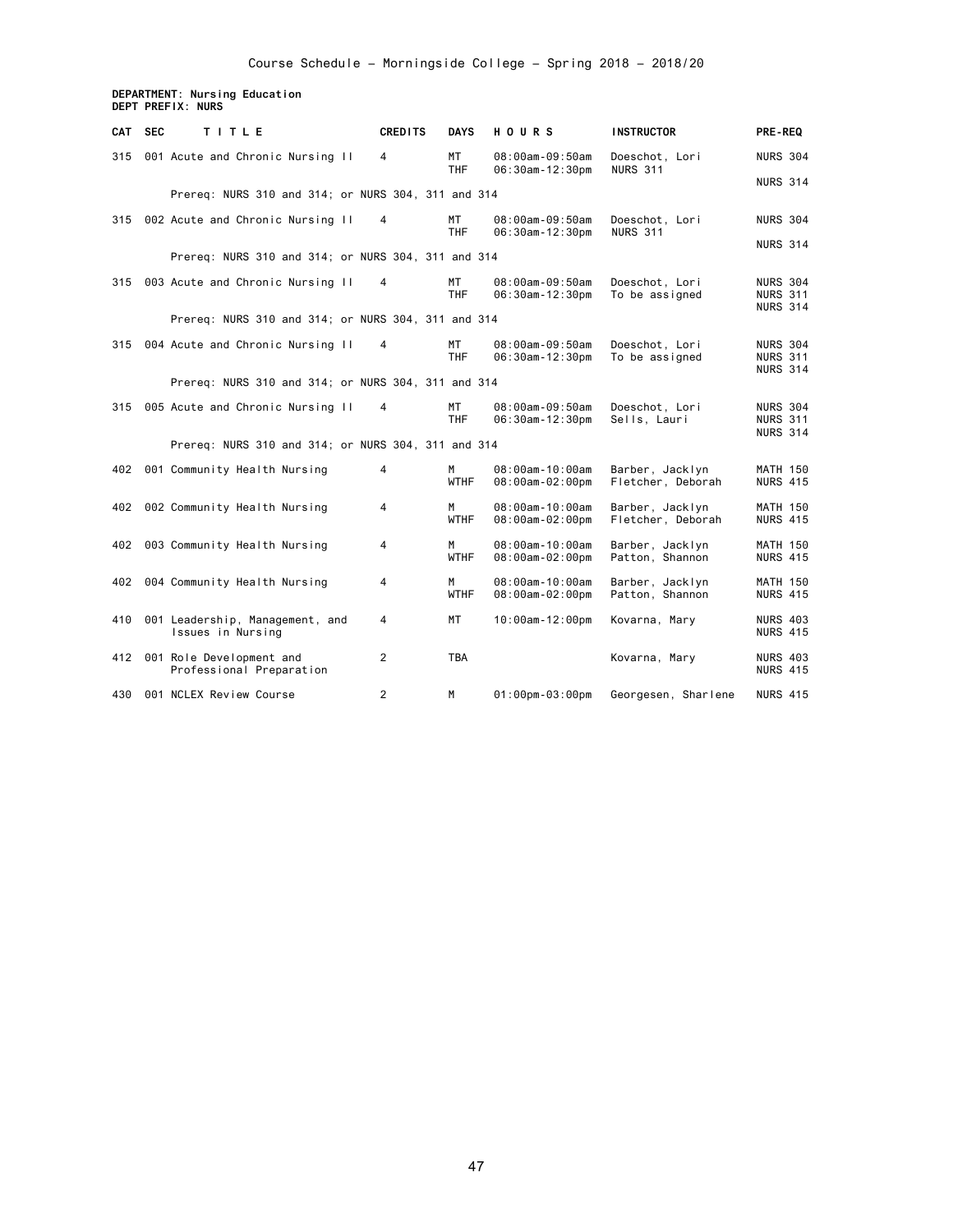**DEPARTMENT: Philosophy DEPT PREFIX: PHIL**

| CAT SEC | TITLE                                                                                      | CREDITS     |                   | DAYS HOURS                  | INSTRUCTOR                        | <b>PRE-REQ</b> |
|---------|--------------------------------------------------------------------------------------------|-------------|-------------------|-----------------------------|-----------------------------------|----------------|
|         | 202 001 Everyday Logic<br>319 001 Modern Political Theory<br>Same as HIST 319 and POLS 319 | $\mathbf 4$ | ттн<br><b>MWF</b> | 08:00am-09:40am Stout. John | 10:30am-11:35am McKinlav. Patrick |                |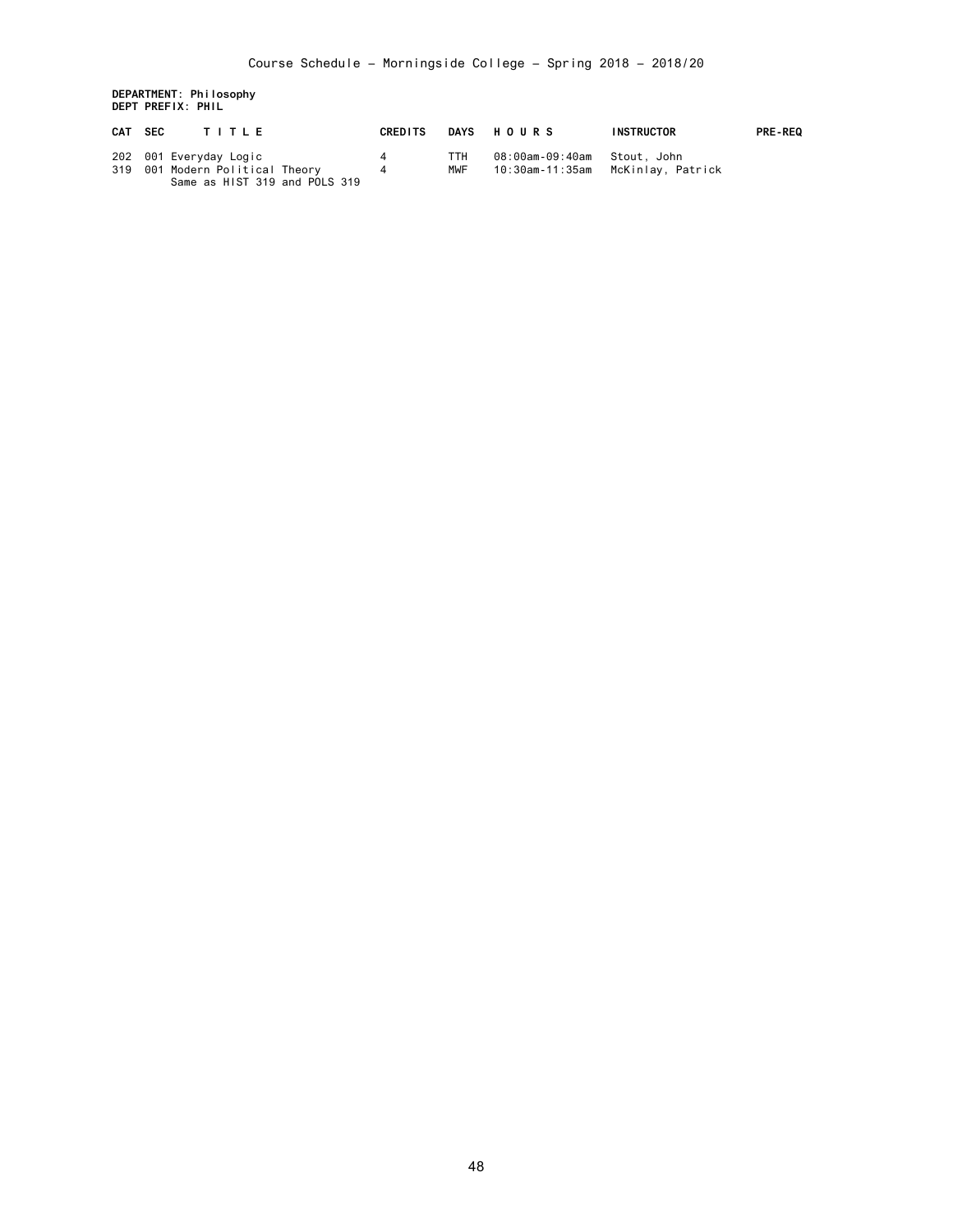**DEPARTMENT: Physics DEPT PREFIX: PHYS**

| <b>CAT</b> | <b>SEC</b> | TITLE                                                                           | <b>CREDITS</b> | <b>DAYS</b>             | HOURS                                                          | <b>INSTRUCTOR</b> | PRE-REQ                            |
|------------|------------|---------------------------------------------------------------------------------|----------------|-------------------------|----------------------------------------------------------------|-------------------|------------------------------------|
| 104        |            | SH1 Investigations in Science                                                   | 2              | <b>TTH</b><br>W         | $01:45$ pm - $03:00$ pm<br>$12:00 \text{pm} - 01:30 \text{pm}$ | Kinnaman, Laura   |                                    |
| 104        |            | SH2 Investigations in Science                                                   | 2              | <b>TTH</b><br><b>TH</b> | $01:45$ pm - $03:00$ pm<br>$08:10$ am-09:40am                  | Kinnaman, Laura   |                                    |
| 114        |            | FH1 Astronomy: Stars and Galaxies                                               | 2              | <b>TTH</b><br>W         | $01:45$ pm-03:00pm<br>$12:00 \text{pm} - 01:30 \text{pm}$      | Kinnaman, Laura   |                                    |
| 114        |            | FH2 Astronomy: Stars and Galaxies                                               | 2              | <b>TTH</b><br>TH        | $01:45$ pm-03:00pm<br>$08:10$ am-09:40am                       | Kinnaman, Laura   |                                    |
| 202        |            | 001 General Physics II                                                          | $\overline{4}$ | <b>MWF</b><br>T.        | $10:30$ am-11:20am<br>$09:50$ am-11:40am                       | Slaven, David     | <b>PHYS 201</b>                    |
| 202        |            | 002 General Physics II                                                          | 4              | <b>MWF</b><br>W         | $10:30$ am-11:20am<br>$11:45$ am-01:35pm                       | Slaven, David     | <b>PHYS 201</b>                    |
| 212        |            | 001 Calculus Applications for<br>General Physics II (CAP II)<br>Coreg: PHYS 202 | 2              | WF                      | $01:45$ pm - $02:35$ pm                                        | Slaven, David     | <b>PHYS 211</b><br><b>MATH 206</b> |
| 323        |            | 001 Physical Geography<br>Same as BIOL 323 and GEOG 323                         | 4              | <b>MWF</b>              | $10:30$ am-11:20am                                             | Stroh, James      |                                    |
| 411        |            | 001 Electricity and Magnetism                                                   | 4              | <b>MTTHF</b>            | $11:45am-12:35pm$                                              | Slaven, David     | <b>PHYS 212</b><br><b>MATH 307</b> |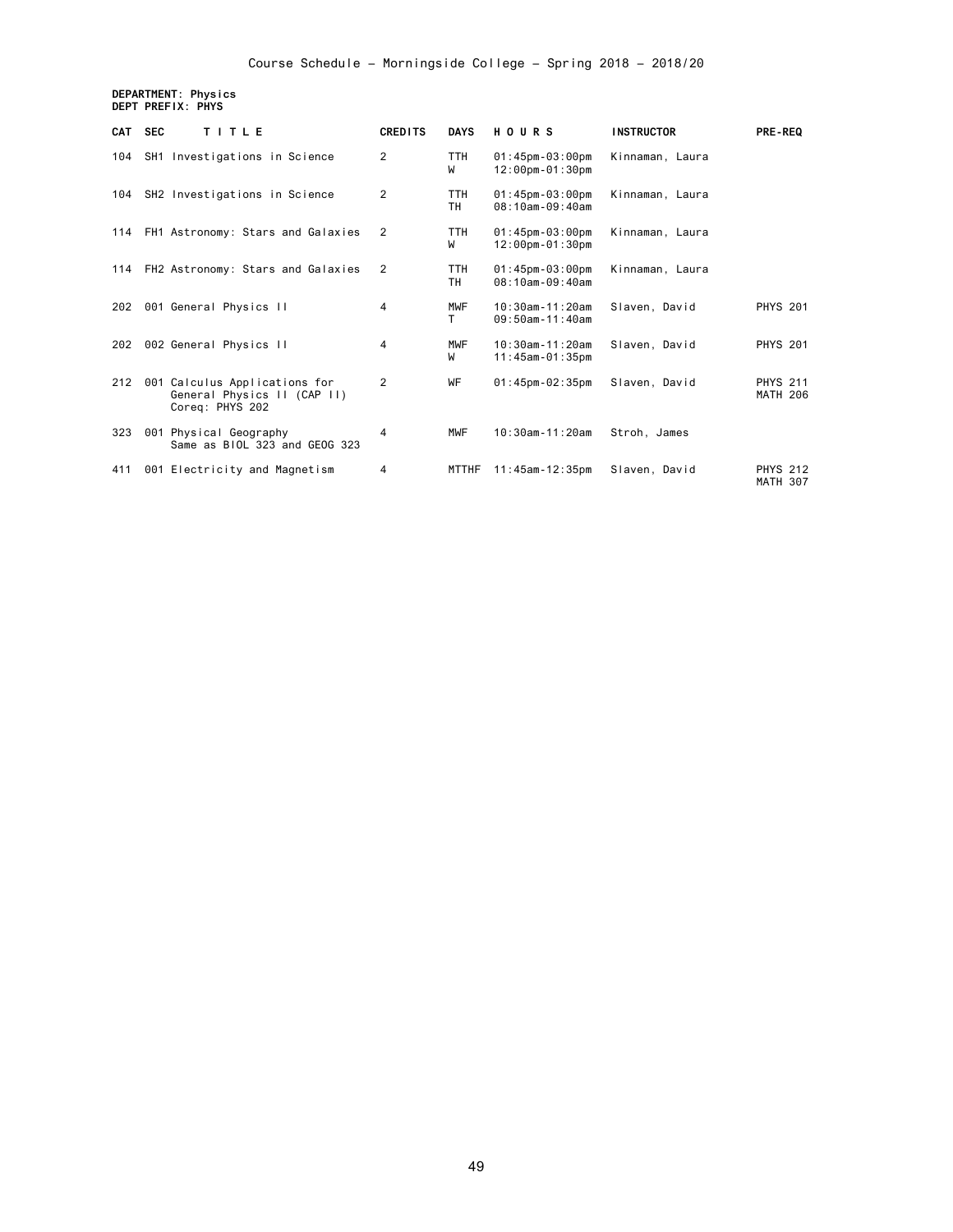# **DEPARTMENT: Political Science DEPT PREFIX: POLS**

| CAT SEC | TITLE                                                                            | <b>CREDITS</b> | <b>DAYS</b>  | HOURS                   | <b>INSTRUCTOR</b>                   | <b>PRE-REQ</b> |
|---------|----------------------------------------------------------------------------------|----------------|--------------|-------------------------|-------------------------------------|----------------|
| 160     | 001 World Politics                                                               | 4              | MWF          | $01:45$ pm – $02:50$ pm | McKinlay, Patrick                   |                |
| 210     | FH1 Mock Trial                                                                   | 2              | W            | $06:30$ pm - $08:30$ pm | Blazey, Nicole                      |                |
|         | Meets first half of the semester; January 10 - February 28                       |                |              |                         | Hennings, Valerie                   |                |
| 319     | 001 Modern Political Theory<br>Same as HIST 319 and PHIL 319                     | 4              | MWF          | 10:30am-11:35am         | McKinlay, Patrick                   |                |
| 342     | 001 Human Rights, Women's Rights                                                 | 4              | TTH          | 09:50am-11:30am         | Hennings, Valerie                   |                |
| 410     | FH1 Mock Trial                                                                   | 2              | W            | $06:30$ pm - $08:30$ pm | Blazey, Nicole<br>Hennings, Valerie |                |
|         | Meets first half of the semester; January 10 - February 28                       |                |              |                         |                                     |                |
| 448     | 050 United States Constitution<br>Prereq: A four credit political science course | $\overline{4}$ | $\mathsf{T}$ | 06:30pm-10:00pm         | To be assigned                      |                |
| 455     | 001 Research in Political Science 2 - 4                                          |                | TBA          |                         | Hennings, Valerie                   |                |
| 459     | 001 United States Foreign<br>Relations                                           | 4              | TTH          | 01:45pm-03:25pm         | McKinlay, Patrick                   |                |
|         | Prereq: Satisfactory completion of U.S. government course                        |                |              |                         |                                     |                |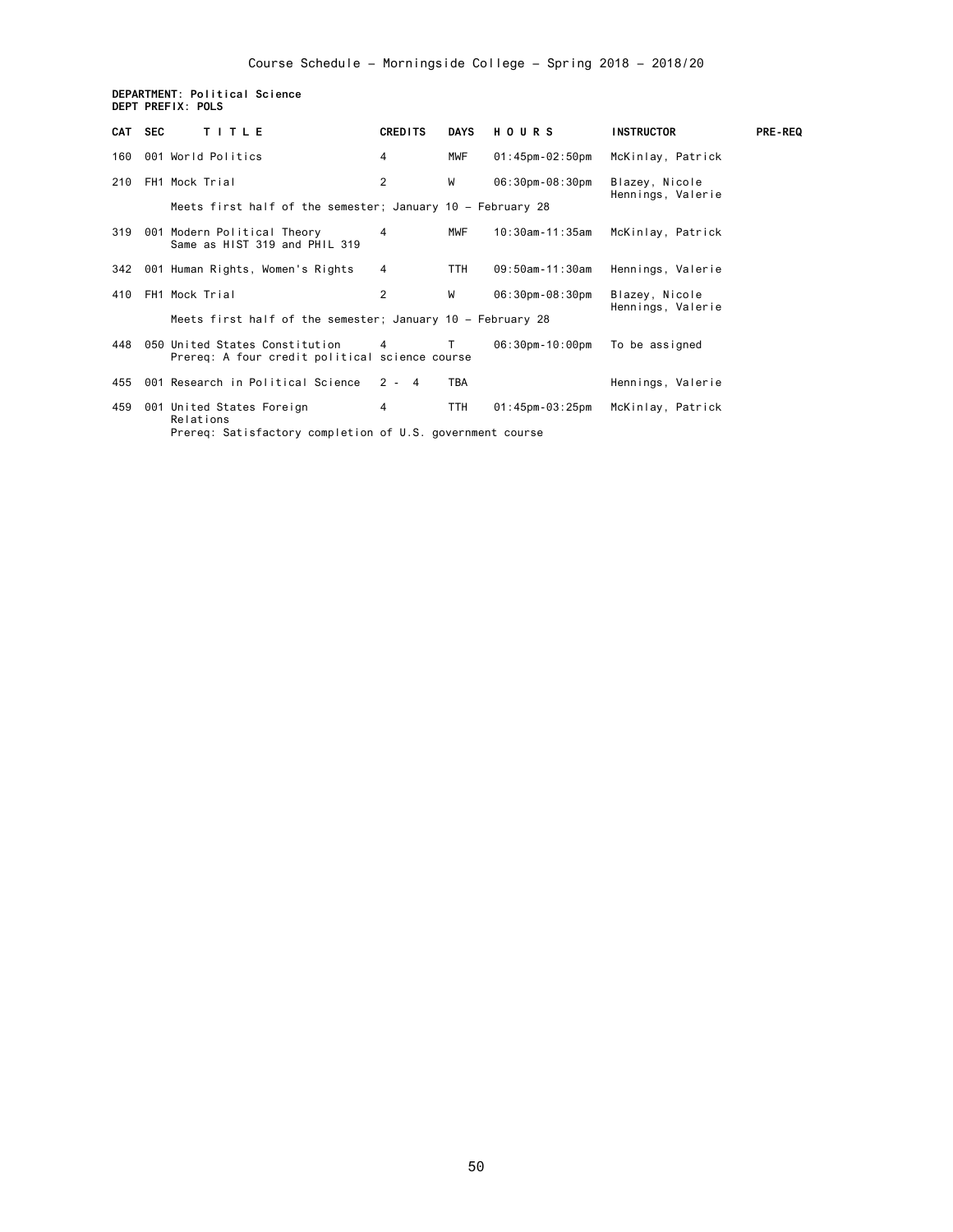### **DEPARTMENT: Psychological Sciences DEPT PREFIX: PSYC**

| CAT | <b>SEC</b><br>TITLE                                           | <b>CREDITS</b>          | DAYS              | HOURS                                         | <b>INSTRUCTOR</b> | <b>PRE-REQ</b>                     |
|-----|---------------------------------------------------------------|-------------------------|-------------------|-----------------------------------------------|-------------------|------------------------------------|
| 101 | 001 General Psychology                                        | 4                       | <b>MWF</b>        | $09:15$ am-10:20am                            | Trunk, Barry      |                                    |
| 101 | 002 General Psychology                                        | 4                       | MWF               | $01:45$ pm - 02:50pm                          | Mascarello, James |                                    |
| 260 | 001 Lifespan Development                                      | 4                       | TTH               | $09:50$ am-11:30am                            | Pleuss, Jessica   | <b>PSYC 101</b>                    |
| 260 | 050 Lifespan Development                                      | 4                       | M                 | $06:30$ pm - 10:00pm                          | Trunk, Barry      | <b>PSYC 101</b>                    |
| 305 | 001 Adulthood and Aging                                       | 4                       | <b>TTH</b>        | $01:45$ pm - $03:25$ pm                       | Pleuss, Jessica   | <b>PSYC 101</b>                    |
| 309 | 001 Abnormal Psychology                                       | 4                       | TTH               | $08:00am - 09:40am$                           | De Clute, Shannon | <b>PSYC 101</b>                    |
| 312 | 001 Research Methods in Psychology                            | 4                       | MWF<br>MWF        | $01:45$ pm - $02:50$ pm<br>$03:00$ pm-03:25pm | Claxton, Shannon  | <b>PSYC 101</b><br><b>MATH 150</b> |
| 344 | 001 Introduction to Behavior<br>Modification                  | 4                       | MWF               | $10:30$ am-11:35am                            | LaPaglia, Jessica | PSYC 101                           |
| 355 | 001 Forensic and Legal Psychology                             | 4                       | TTH               | $01:45$ pm-03:25pm                            | LaPaglia, Jessica | <b>PSYC 101</b>                    |
| 411 | 001 Psychological Testing                                     | 4                       | MWF               | $01:45$ pm - $02:50$ pm                       | Hill, Jack        | <b>PSYC 101</b><br><b>MATH 150</b> |
| 421 | 001 Psychology of Counseling & Lab                            | 4                       | <b>MTHF</b><br>T. | $12:45$ pm-01:35pm<br>12:45pm-02:25pm         | Hill, Jack        | PSYC 101                           |
| 422 | 001 Group Counseling                                          | 4                       | MWF               | 10:30am-11:35am                               | De Clute, Shannon | PSYC 101                           |
| 450 | 001 Psychology Capstone<br>Senior standing; Psych majors only | 2                       | MTH               | $11:45am-12:35pm$                             | Hill, Jack        | <b>PSYC 101</b>                    |
| 450 | 002 Psychology Capstone<br>Senior standing; Psych majors only | 2                       | TF                | $11:45am-12:35pm$                             | Hill, Jack        | <b>PSYC 101</b>                    |
| 462 | 001 Internship in Psychology                                  | $1 -$<br>$\overline{4}$ | TBA               |                                               | Hill, Jack        | Instr Perm                         |
| 462 | 002 Internship in Psychology                                  | $1 -$<br>- 4            | <b>TBA</b>        |                                               | Pleuss, Jessica   | Instr Perm                         |
| 462 | 003 Internship in Psychology                                  | -4<br>1 -               | <b>TBA</b>        |                                               | LaPaglia, Jessica | Instr Perm                         |
| 462 | 004 Internship in Psychology                                  | $\overline{4}$<br>$1 -$ | <b>TBA</b>        |                                               | De Clute, Shannon | Instr Perm                         |
| 462 | 005 Internship in Psychology                                  | $1 -$<br>$\overline{4}$ | <b>TBA</b>        |                                               | Claxton, Shannon  | Instr Perm                         |
| 463 | 001 Research in Psychology                                    | $1 -$<br>- 4            | <b>TBA</b>        |                                               | Hill, Jack        |                                    |
| 463 | 002 Research in Psychology                                    | 1 -<br>- 4              | <b>TBA</b>        |                                               | Pleuss, Jessica   |                                    |
| 463 | 003 Research in Psychology                                    | $\overline{4}$<br>$1 -$ | <b>TBA</b>        |                                               | LaPaglia, Jessica |                                    |
| 463 | 004 Research in Psychology                                    | 4<br>$1 -$              | <b>TBA</b>        |                                               | De Clute, Shannon |                                    |
| 463 | 005 Research in Psychology                                    | $1 -$<br>-4             | <b>TBA</b>        |                                               | Claxton, Shannon  |                                    |
| 463 | 006 Research in Psychology                                    | $1 -$<br>4              | TBA               |                                               | De Clute, Shannon |                                    |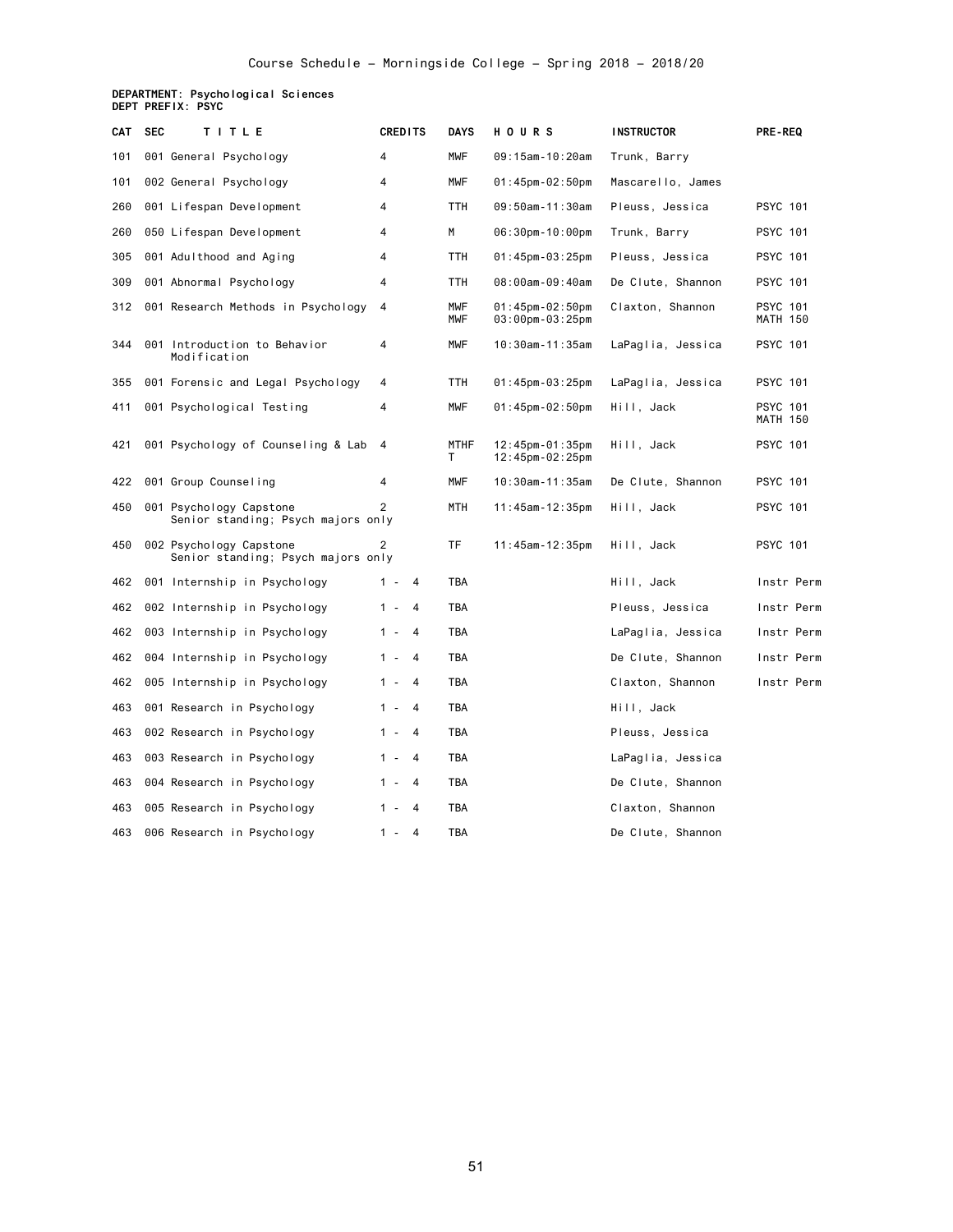# **DEPARTMENT: Religious Studies DEPT PREFIX: RELG**

| <b>CAT</b> | <b>SEC</b> | TITLE                                          | <b>CREDITS</b> | <b>DAYS</b> | HOURS              | <b>INSTRUCTOR</b> | PRE-REQ |
|------------|------------|------------------------------------------------|----------------|-------------|--------------------|-------------------|---------|
| 200        |            | 001 Christian Ethics                           | 4              | TTH         | $08:00$ am-09:40am | Speiser, Peter    |         |
| 206        | 001        | Holocaust: Genocides<br>in Our Time            | 4              | TTH         | 01:45pm-03:25pm    | Greene. Guv       |         |
| 250        |            | 001 World Religions                            | 4              | TTH         | 09:50am-11:30am    | Speiser, Peter    |         |
| 307        |            | 050 Meditation and Mysticism,<br>East and West | 2              | TН          | 06:30pm-08:30pm    | Greene. Guv       |         |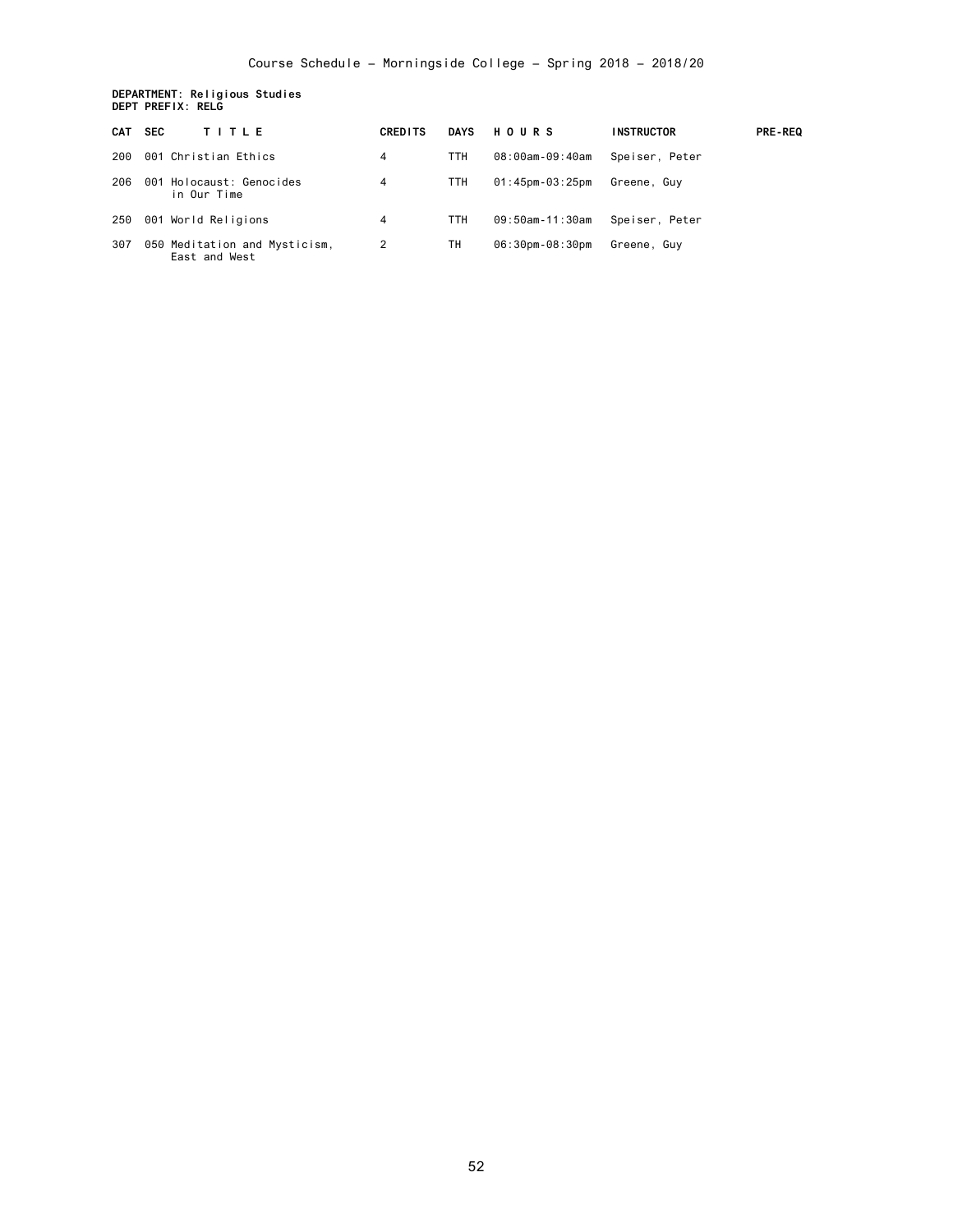## **DEPARTMENT: Writing and Rhetoric DEPT PREFIX: RHET**

| CAT | <b>SEC</b><br>TITLE                              | <b>CREDITS</b> | <b>DAYS</b> | HOURS              | <b>INSTRUCTOR</b> | <b>PRE-REQ</b>              |
|-----|--------------------------------------------------|----------------|-------------|--------------------|-------------------|-----------------------------|
|     | 215 001 Writing in a Professional<br>Environment | 4              | MWF         | $09:15$ am-10:20am | Werden, Leslie    | MORN 101                    |
| 301 | 001 Advanced Public Speaking                     | 4              | TTH         | 01:45pm-03:25pm    | Elder, David      | MORN 101<br><b>MORN 102</b> |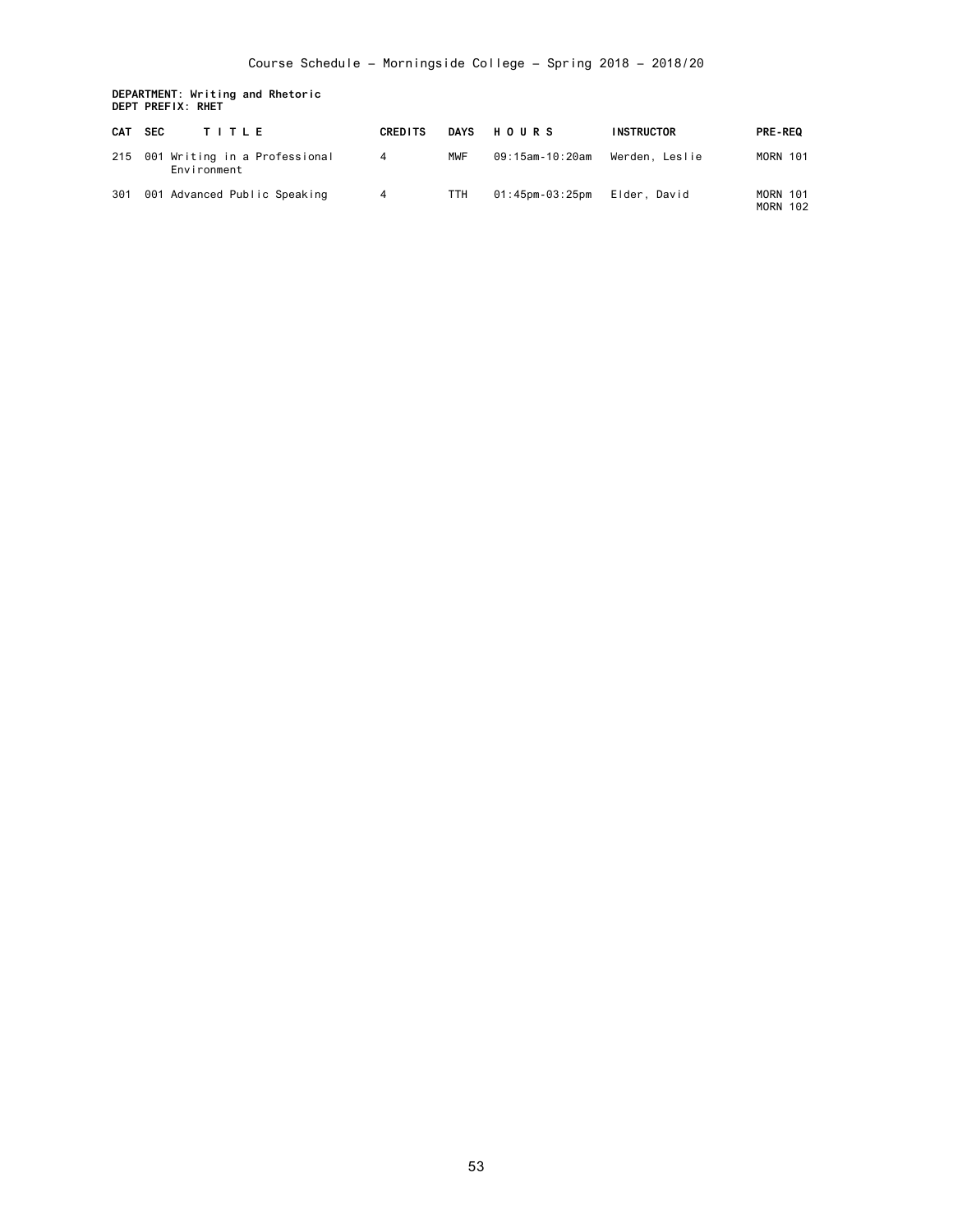**DEPARTMENT: Sociology DEPT PREFIX: SOCI**

| <b>CAT</b> | <b>SEC</b> | TITLE                                    | <b>CREDITS</b> | <b>DAYS</b> | HOURS           | <b>INSTRUCTOR</b> | PRE-REQ |
|------------|------------|------------------------------------------|----------------|-------------|-----------------|-------------------|---------|
| 101        | 001        | Introduction to Sociology                | 4              | TTH         | 09:50am-11:30am | Stevens, Sarah    |         |
| 101        |            | 002 Introduction to Sociology            | 4              | <b>TTH</b>  | 01:45pm-03:25pm | DeClute, Shannon  |         |
| 214        |            | 001 Race, Ethnicity, and<br>Social Class | 4              | TTH         | 08:00am-09:40am | Brame, Wendy      |         |
| 323        |            | 001 Families and Society                 | 4              | TTH         | 01:45pm-03:25pm | Stevens, Sarah    |         |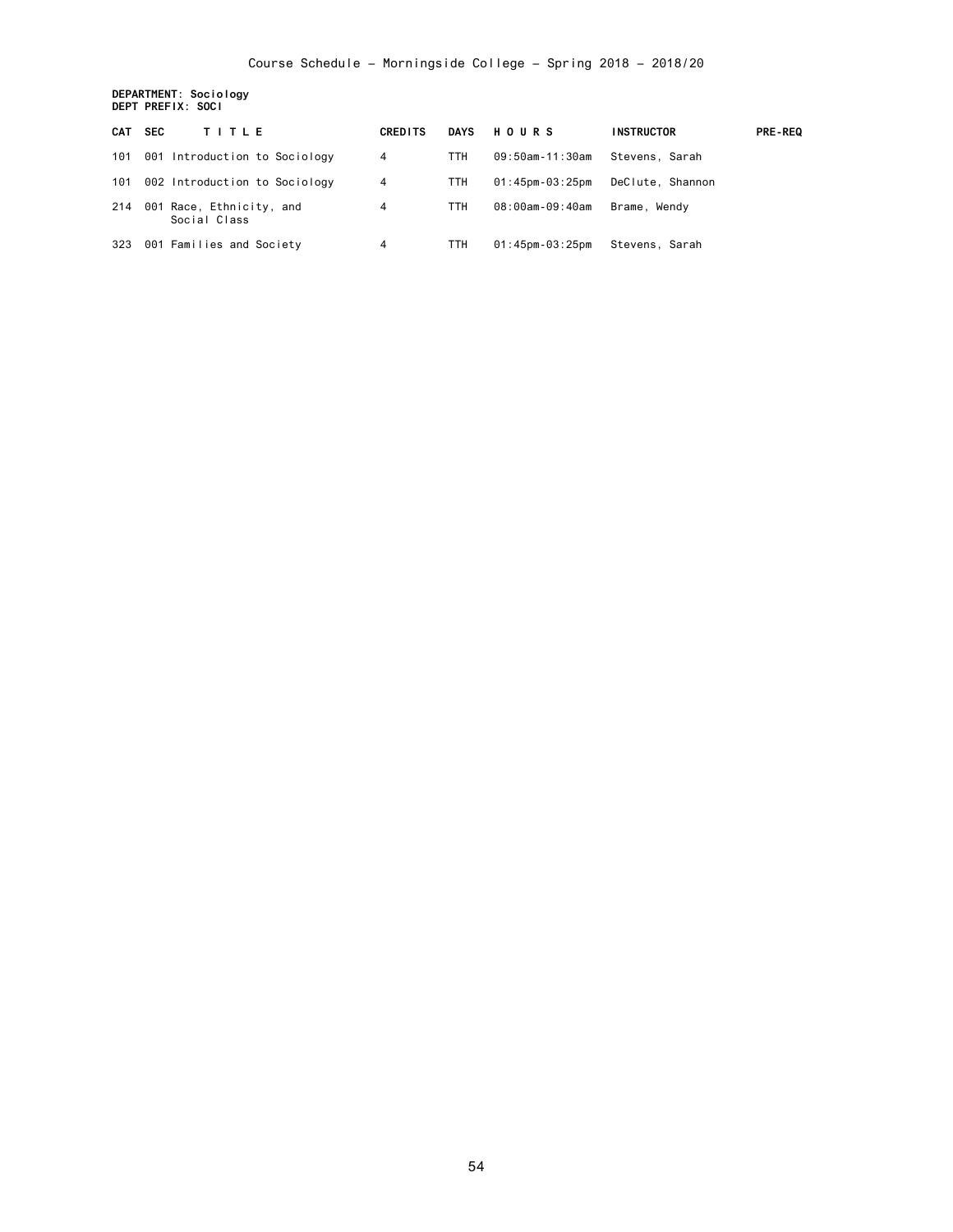**DEPARTMENT: Spanish DEPT PREFIX: SPAN**

| CAT | <b>SEC</b> | TITLE                                       | <b>CREDITS</b> | <b>DAYS</b> | HOURS                             | <b>INSTRUCTOR</b> | <b>PRE-REQ</b>  |
|-----|------------|---------------------------------------------|----------------|-------------|-----------------------------------|-------------------|-----------------|
| 201 |            | 001 Intermediate Spanish I & Lab            | 4              |             | MTTHF 12:45pm-01:35pm Ament, Gail |                   | <b>SPAN 155</b> |
| 303 |            | 001 Spanish Composition and<br>Conversation | 4              | MWF         | 01:45pm-02:50pm                   | Ament. Gail       | SPAN 202        |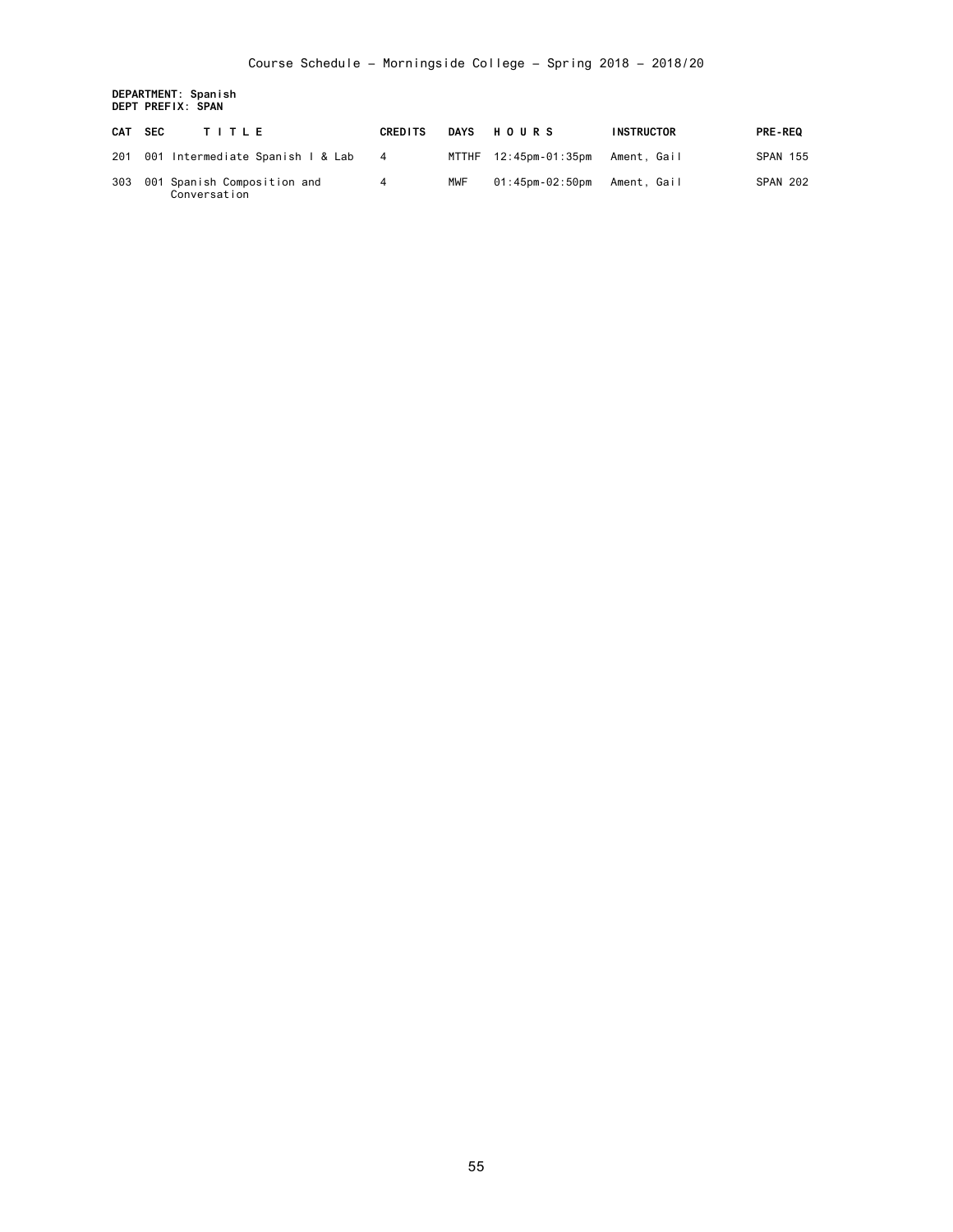### **DEPARTMENT: Special Education DEPT PREFIX: SPED**

| CAT | <b>SEC</b> | TITLE                                                                                                                                                                                                                      | <b>CREDITS</b> | <b>DAYS</b> | HOURS                   | <b>INSTRUCTOR</b> | <b>PRE-REQ</b> |
|-----|------------|----------------------------------------------------------------------------------------------------------------------------------------------------------------------------------------------------------------------------|----------------|-------------|-------------------------|-------------------|----------------|
| 208 |            | 001 Survey of Exceptionalities &<br>Practicum                                                                                                                                                                              | 4              | <b>MWF</b>  | $10:30$ am-11:35am      | Arnett, Scott     |                |
| 208 |            | 002 Survey of Exceptionalities &<br>Practicum                                                                                                                                                                              | 4              | MWF         | $01:45$ pm - $02:50$ pm | Arnett, Scott     |                |
| 364 |            | 050 K-6 Mild/Moderate Methods &<br>Practicum<br>Prereq: 2.50 cum gpa; 2.50 education gpa<br>Prereq: Admitted to Teacher Preparation Program; Junior<br>standing                                                            | 4              | TH          | $06:30$ pm-10:00pm      | Hamp, Paula       | SPED 340       |
| 366 |            | 050 7-12 Mild/Moderate Methods &<br>Practicum<br>Prereq: 2.50 cum gpa; 2.50 education gpa<br>Prereq: Admitted to Teacher Preparation Program; Junior<br>standing                                                           | 4              | TH          | $06:30$ pm-10:00pm      | Hamp, Paula       | SPED 340       |
| 402 |            | 001 School-Parent Collaboration<br>Prereq: 2.50 cum gpa; 2.50 education gpa<br>Prereq: 2.50 education gpa; admitted to Teacher Preparation<br>Program; Junior standing                                                     | 2              | Τ           | 01:45pm-02:50pm         | Arnett, Scott     |                |
| 407 |            | 050 Diagnostic Teaching of Math &<br>Practicum<br>Prereq: 2.50 cum gpa; 2.50 education gpa<br>Prereq: Admitted to Teacher Preparation Program; Junior<br>standing                                                          | 2              | T           | $06:30$ pm- $08:30$ pm  | McHugh, Steven    | SPED 340       |
| 455 |            | 001 Transition<br>Prereq: 2.50 cum gpa; 2.50 education gpa<br>Prereq: Admitted to Teacher Preparation Program; Junior<br>standing                                                                                          | 2              | TH          | 01:45pm-02:50pm         | Arnett, Scott     |                |
| 470 |            | 001 K-6 Student Teaching:<br>Instructional Strategist I<br>Coreq: EDUC 490; Prereq: 2.50 cum gpa<br>Prereq: 2.50 education gpa; Admitted to Teacher Preparation<br>Program; admitted to student teaching; Senior standing  | 6              | <b>TBA</b>  |                         | To be assigned    |                |
| 471 |            | 001 7-12 Student Teaching:<br>Instructional Strategist I<br>Coreq: EDUC 490; Prereq: 2.50 cum gpa<br>Prereq: 2.50 education gpa; Admitted to Teacher Preparation<br>Program; admitted to student teaching; Senior standing | 6              | <b>TBA</b>  |                         | To be assigned    |                |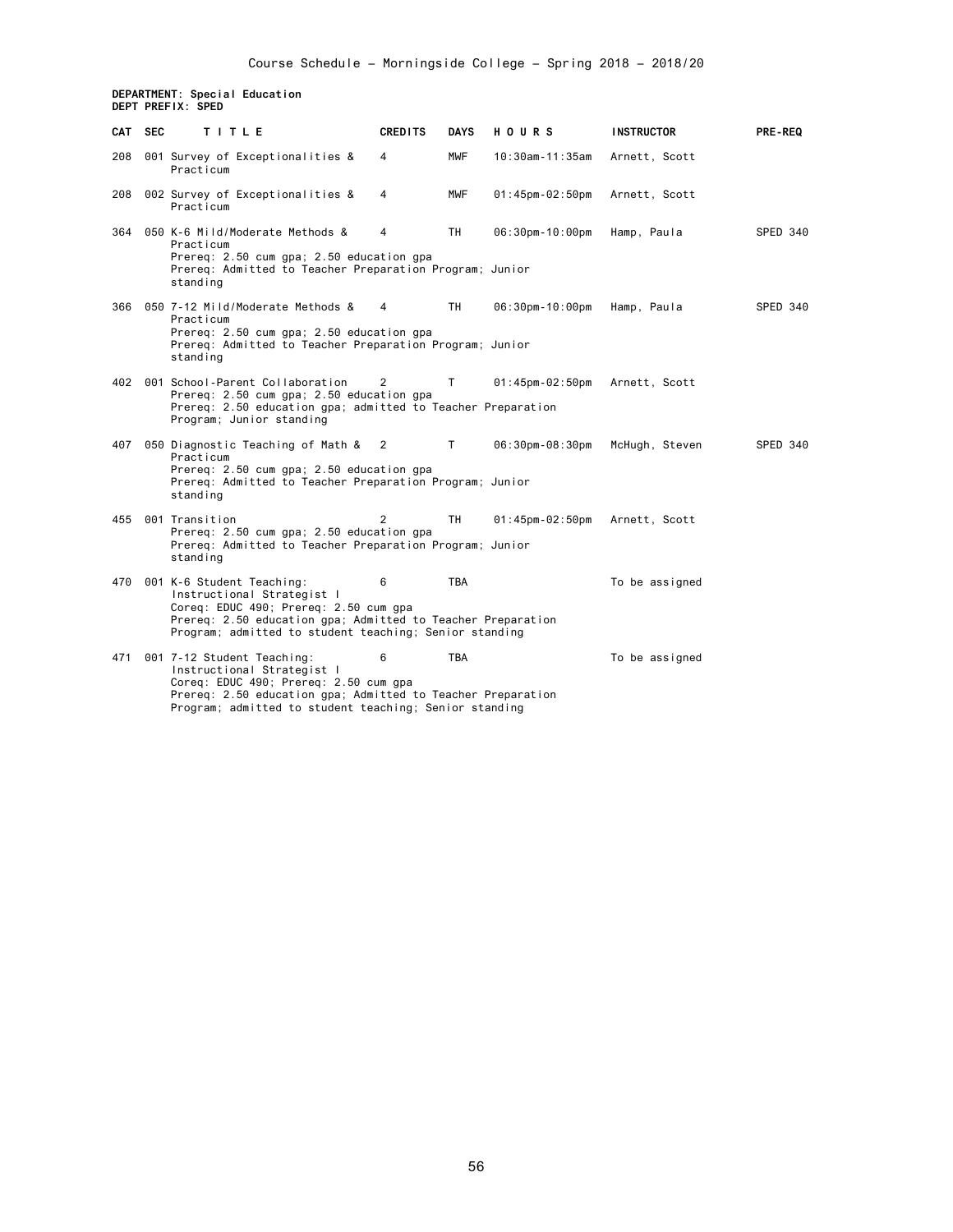**DEPARTMENT: Sports DEPT PREFIX: SPRT**

| CAT SEC | TITLE                                                                                   | <b>CREDITS</b> | <b>DAYS</b> | HOURS                         | <b>INSTRUCTOR</b>                | <b>PRE-REQ</b>  |  |  |  |
|---------|-----------------------------------------------------------------------------------------|----------------|-------------|-------------------------------|----------------------------------|-----------------|--|--|--|
| 230     | FH1 Theory and Ethics of Coaching 2<br>Athletes                                         |                | <b>TTH</b>  | 09:50am-11:30am               | Nash, David                      |                 |  |  |  |
|         | Meets first half of the semester; January 10 - February 28                              |                |             |                               |                                  |                 |  |  |  |
|         | 230 SH1 Theory and Ethics of Coaching 2<br>Athletes                                     |                | TTH T       |                               | 09:50am-11:30am Stevenson, Jacob |                 |  |  |  |
|         | Meets second half of the semester; March 1 - May 8                                      |                |             |                               |                                  |                 |  |  |  |
| 230     | SH2 Theory and Ethics of Coaching 2<br>Athletes                                         |                | TTH         | 08:00am-09:40am Miller. Trent |                                  |                 |  |  |  |
|         | Meets second half of the semester; March 1 - May 8                                      |                |             |                               |                                  |                 |  |  |  |
|         | 254 FH1 Prevention and Care of<br>Athletic Injuries                                     | 2              | TTH         |                               | 09:50am-11:30am Burford, Kathryn | <b>BIOL 207</b> |  |  |  |
|         | Meets first half of the semester; January 10 - February 28                              |                |             |                               |                                  |                 |  |  |  |
|         | 254 SH1 Prevention and Care of<br>Athletic Injuries                                     | 2              | TTH         |                               | 09:50am-11:30am Burford, Kathryn | <b>BIOL 207</b> |  |  |  |
|         | Meets second half of the semester; March 1 - May 8                                      |                |             |                               |                                  |                 |  |  |  |
| 320     | FH1 Sports Administration and 2<br>Organization                                         |                | TTH         | 08:00am-09:40am Maxon, Thomas |                                  |                 |  |  |  |
|         | Prereg or Coreg: BUSN 231<br>Meets first half of the semester; January 10 - February 28 |                |             |                               |                                  |                 |  |  |  |
| 450     | 001 Sports Management Internship<br>Prereq: Completed 12 hours in minor                 | $1 - 4$        | <b>TBA</b>  |                               | Stout, John                      | Instr Perm      |  |  |  |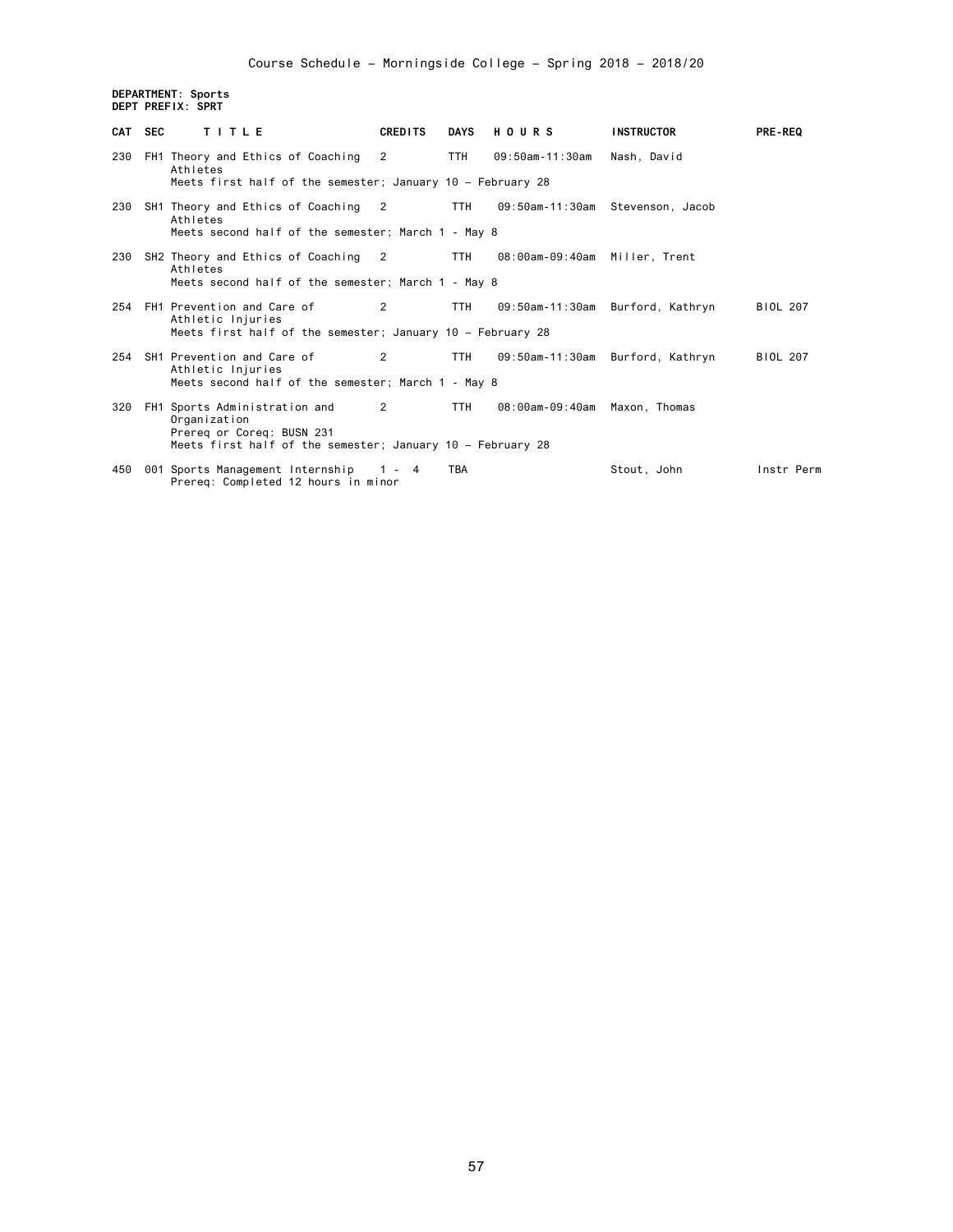**DEPARTMENT: ESL DEPT PREFIX: TESL**

| CAT SEC | TITLE                                                                                                                          | <b>CREDITS</b> | DAYS | HOURS | <b>INSTRUCTOR</b>                  | <b>PRE-REQ</b>              |
|---------|--------------------------------------------------------------------------------------------------------------------------------|----------------|------|-------|------------------------------------|-----------------------------|
| 408     | 001 Language Arts Instruction and 4<br>Assessment for ELLs & Pract.<br>Admission to the Teacher Prep Program; 2.5 educ/cum GPA |                | MWF  |       | 09:15am-10:20am Sylvester, Tangela | EDUC 333<br><b>TESL 333</b> |
| 409     | 001 Content Area Instruction<br>and Assessment for ELLs<br>Admission to Teacher Prep Program; 2.5 educ/cum GPA                 | $\overline{4}$ | MWF  |       | 10:30am-11:35am Sylvester, Tangela | EDUC 333<br><b>TESL 333</b> |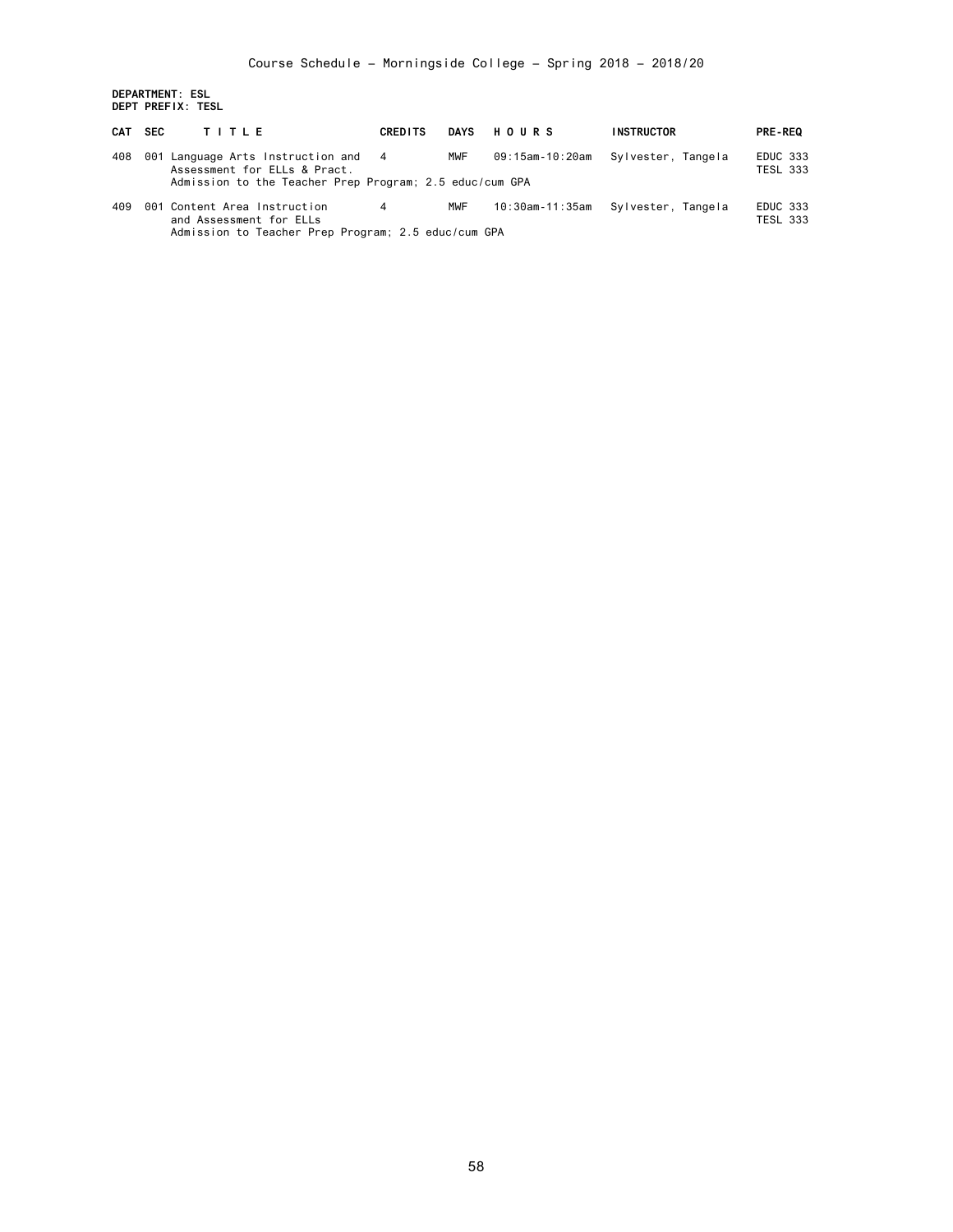# **DEPARTMENT: Theatre DEPT PREFIX: THTR**

| TITLE                           | <b>CREDITS</b>                                                                                                                                                                                                                                                                                                                                                                    | <b>DAYS</b>                                                                                                                   | HOURS              | <b>INSTRUCTOR</b>   | PRE-REQ         |
|---------------------------------|-----------------------------------------------------------------------------------------------------------------------------------------------------------------------------------------------------------------------------------------------------------------------------------------------------------------------------------------------------------------------------------|-------------------------------------------------------------------------------------------------------------------------------|--------------------|---------------------|-----------------|
|                                 | $\overline{4}$                                                                                                                                                                                                                                                                                                                                                                    | <b>TTH</b>                                                                                                                    | $09:50$ am-11:30am | Wooley, Russell     |                 |
| Lights, Sound, Props & Tech Asp | 4                                                                                                                                                                                                                                                                                                                                                                                 | MWF                                                                                                                           | $09:15$ am-10:20am | Clemens, Taylor     |                 |
|                                 | 2                                                                                                                                                                                                                                                                                                                                                                                 | МW                                                                                                                            | $12:45$ pm-01:35pm | Clemens, Taylor     | <b>THTR 215</b> |
| Make-up, and Artistic Aspects   | $\overline{4}$                                                                                                                                                                                                                                                                                                                                                                    | <b>TTH</b>                                                                                                                    | $11:50am-01:30pm$  | Skewis-Arnett, Bett |                 |
|                                 | 4                                                                                                                                                                                                                                                                                                                                                                                 | MWF                                                                                                                           | $10:30$ am-11:35am | Clemens, Taylor     |                 |
|                                 | 2                                                                                                                                                                                                                                                                                                                                                                                 | <b>TBA</b>                                                                                                                    |                    | Clemens, Taylor     | Instr Perm      |
|                                 |                                                                                                                                                                                                                                                                                                                                                                                   |                                                                                                                               |                    |                     |                 |
|                                 | 2                                                                                                                                                                                                                                                                                                                                                                                 | МW                                                                                                                            | $12:45$ pm-01:35pm |                     | <b>THTR 255</b> |
| Prereq: Major/minor in Theatre  |                                                                                                                                                                                                                                                                                                                                                                                   |                                                                                                                               |                    |                     | <b>THTR 256</b> |
|                                 | $\overline{4}$                                                                                                                                                                                                                                                                                                                                                                    | <b>TBA</b>                                                                                                                    |                    | Clemens, Taylor     | Instr Perm      |
|                                 |                                                                                                                                                                                                                                                                                                                                                                                   |                                                                                                                               |                    |                     |                 |
|                                 | 2                                                                                                                                                                                                                                                                                                                                                                                 | <b>TBA</b>                                                                                                                    |                    | Clemens, Taylor     | Instr Perm      |
|                                 |                                                                                                                                                                                                                                                                                                                                                                                   |                                                                                                                               |                    |                     |                 |
| <b>SEC</b>                      | 001 Introduction to Theatre<br>001 Stagecraft   & Pract: Scenery,<br>001 Applied Theatre<br>001 Stagecraft II & Pract: Costumes<br>001 Studies in Theatre and Drama<br>001 Junior Project in Theatre<br>Prereq: Jr/Sr standing;<br>001 Advanced Applied Theatre<br>001 Senior Project in Theatre<br>Prereq: Sr. standing;<br>001 Preceptorship in Theatre<br>Prereq: Sr. standing | Prereq: Declared major/minor in Theatre<br>Prereq: Declared major/minor in Theatre<br>Prereq: Declared major/minor in Theatre |                    |                     | Clemens, Taylor |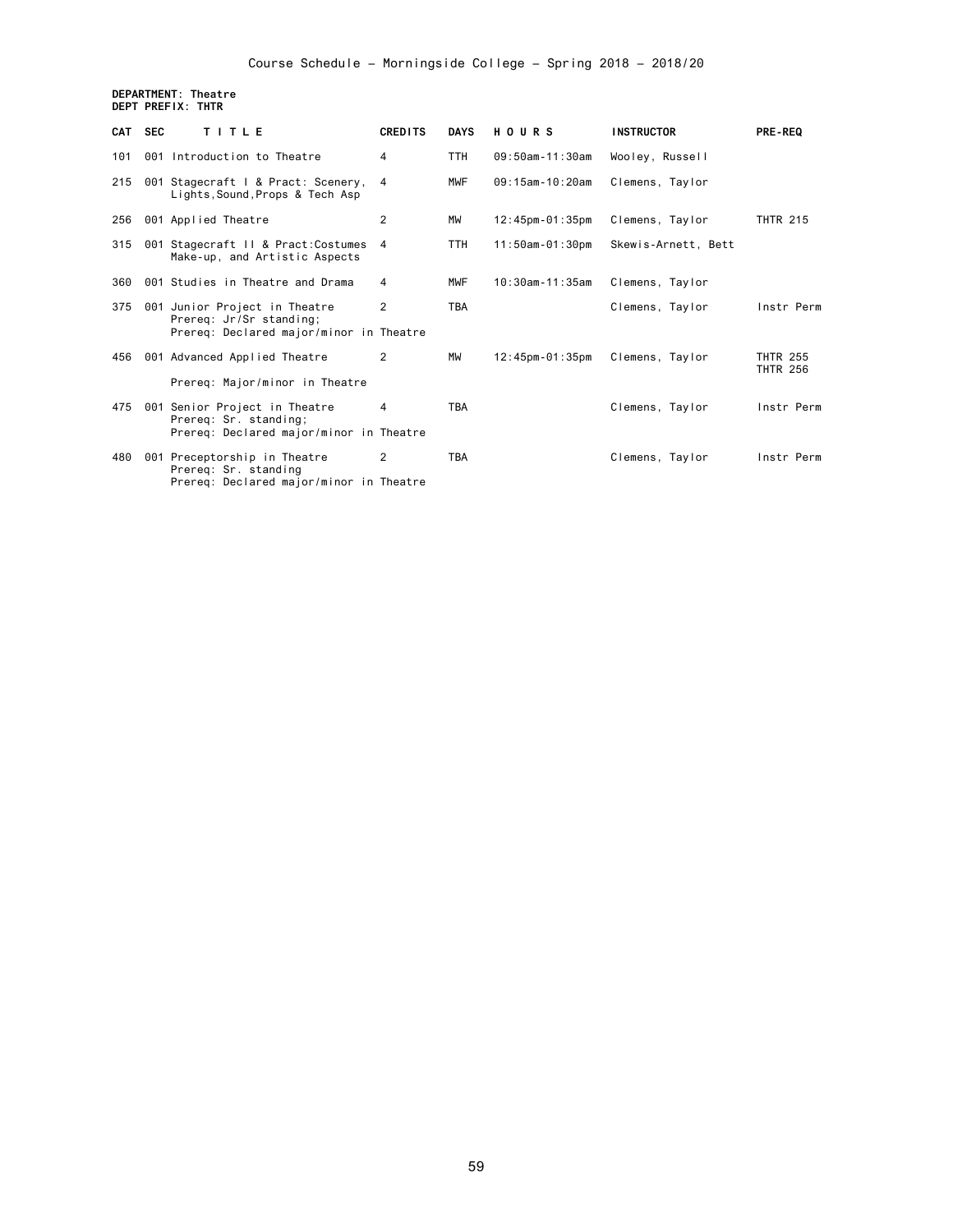# **DEPARTMENT: Arts Administration DEPT PREFIX: AADM**

| CAT | <b>SEC</b> | TITLE                                                                             | <b>CREDITS</b> | <b>DAYS</b> | HOURS | <b>INSTRUCTOR</b> | <b>PRE-REQ</b> |
|-----|------------|-----------------------------------------------------------------------------------|----------------|-------------|-------|-------------------|----------------|
| 450 | 001        | Internship in Arts<br>Administration                                              | 2              | TBA         |       | McGaffin, Terri   | Instr Perm     |
|     |            | Prereq: Sr. standing in Arts Administration major, permission of program director |                |             |       |                   |                |
| 450 |            | 002 Internship in Arts<br>Administration                                          | 2              | TBA         |       | Weber, Heath      | Instr Perm     |
|     |            | Prereq: Sr. standing in Arts Administration major, permission of program director |                |             |       |                   |                |
| 470 |            | 001 Senior Project in Arts<br>Administration                                      | 2              | TBA         |       | McGaffin, Terri   | AADM 450       |
| 470 |            | 002 Senior Project in Arts<br>Administration                                      | 2              | TBA         |       | Weber, Heath      | AADM 450       |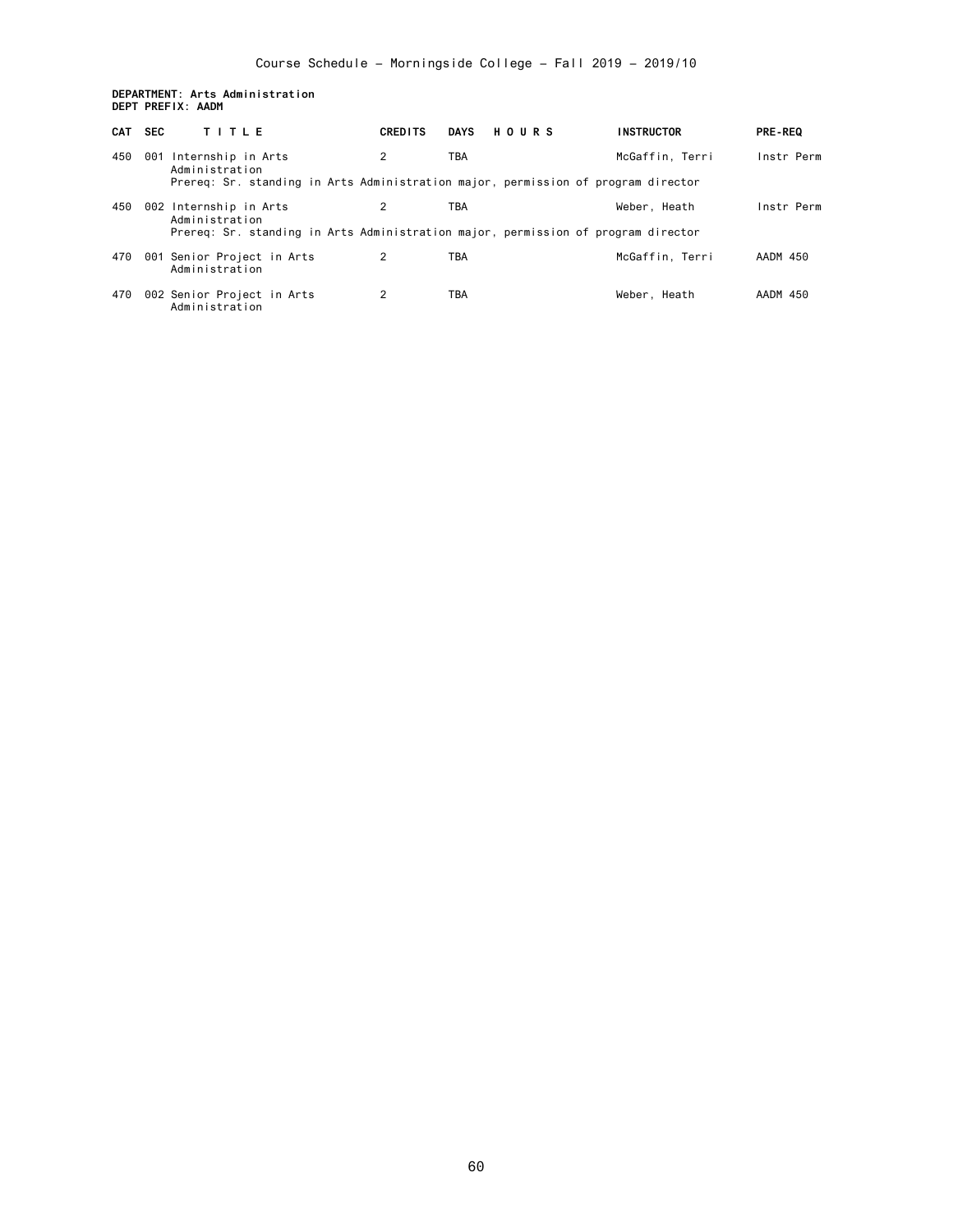**DEPARTMENT: Accounting DEPT PREFIX: ACCT**

| <b>CAT</b> | <b>SEC</b> | TITLE                                                 | <b>CREDITS</b> | <b>DAYS</b>    | HOURS                                       | <b>INSTRUCTOR</b> | PRE-REQ                                                           |
|------------|------------|-------------------------------------------------------|----------------|----------------|---------------------------------------------|-------------------|-------------------------------------------------------------------|
| 203        |            | 001 Introduction to Financial<br>Accounting           | 4              | <b>MWF</b>     | $09:15$ am-10:20am                          | Rosenbaum, Twyla  |                                                                   |
| 203        |            | 002 Introduction to Financial<br>Accounting           | 4              | MWF            | $10:30$ am-11:35am                          | Rosenbaum, Twyla  |                                                                   |
| 203        |            | 003 Introduction to Financial<br>Accounting           | 4              | <b>MWF</b>     | $10:30$ am-11:35am                          | Nielsen, Mark     |                                                                   |
| 203        |            | 004 Introduction to Financial<br>Accounting           | 4              | <b>MWF</b>     | $01:45$ pm-02:50pm                          | Nielsen, Mark     |                                                                   |
| 204        |            | 001 Managerial/Cost Accounting I                      | $\overline{4}$ | T<br><b>TH</b> | $11:45am-01:35pm$<br>$06:30$ pm- $08:30$ pm | Uhl, Steven       | ACCT 203<br><b>MATH 125</b><br><b>MATH 150</b><br><b>MATH 205</b> |
| 301        |            | 001 Intermediate Accounting I                         | 4              | <b>TTH</b>     | $08:00$ am-09:40am                          | Rosenbaum, Twyla  | ACCT 204                                                          |
| 308        |            | 001 Income Tax Accounting                             | 4              | <b>TTH</b>     | $09:50$ am-11:30am                          | Nielsen, Mark     | ACCT 204                                                          |
| 315        |            | 001 Governmental and Non Profit<br>Accounting         | 4              | TTH            | $01:45$ pm-03:25pm                          | Rosenbaum, Twyla  | ACCT 301                                                          |
| 319        |            | 001 Forensic Accounting                               | 4              | <b>TTH</b>     | $01:45$ pm-03:25pm                          | Rosenbaum, Twyla  | ACCT 301                                                          |
| 472        |            | 001 Internship in Accounting<br>Senior standing       | $1 - 6$        | <b>TBA</b>     |                                             | Mickelson, Pamela | Instr Perm                                                        |
| 495        | 001        | Externship in Accounting<br>Senior Accounting student | $6 - 12$       | <b>TBA</b>     |                                             | Mickelson, Pamela |                                                                   |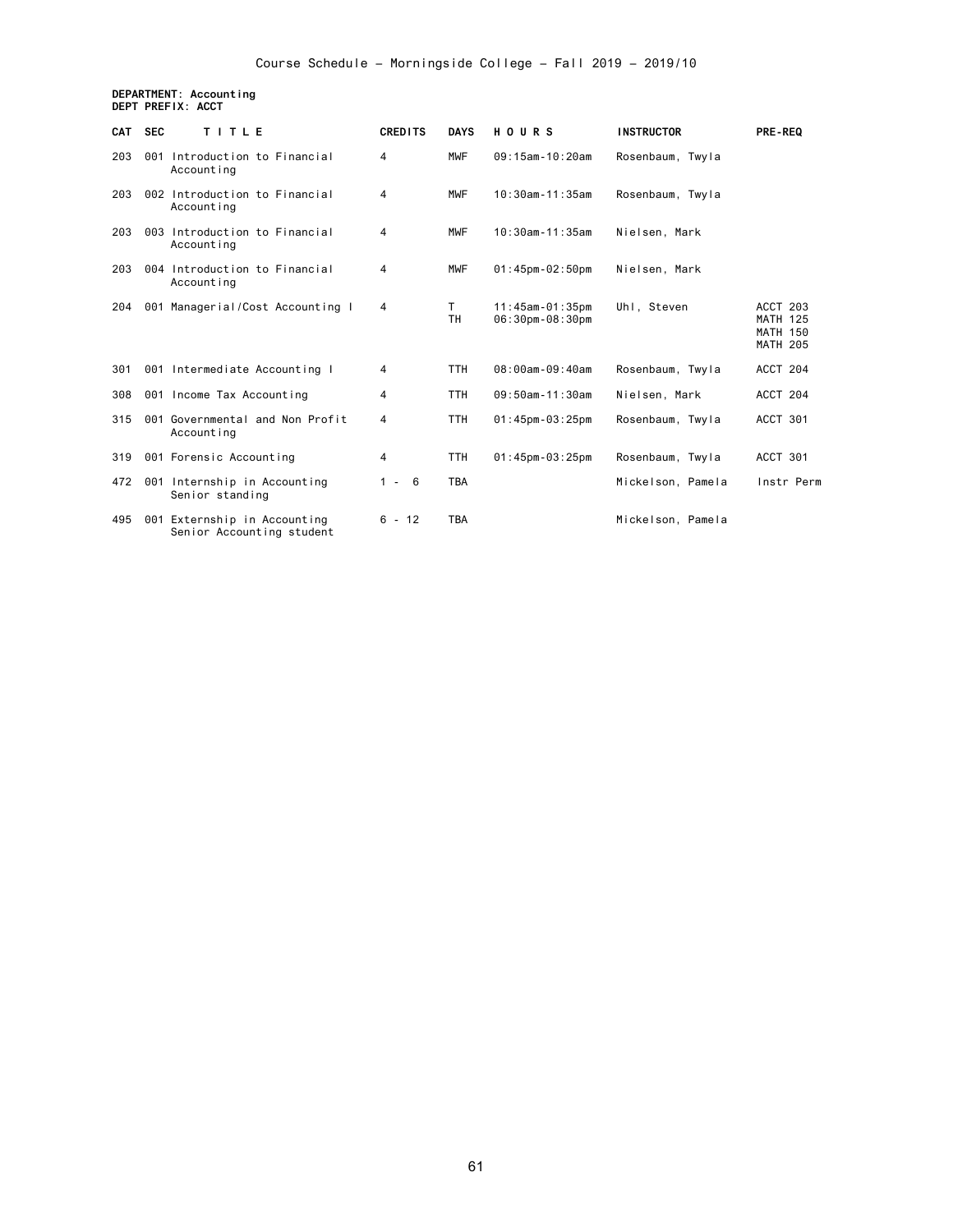# **DEPARTMENT: Agri-Business DEPT PREFIX: AGRI**

| CAT SEC |        | TITLE                                                                                          | <b>CREDITS</b> | <b>DAYS</b>      | HOURS                                     | <b>INSTRUCTOR</b> | <b>PRE-REQ</b>       |
|---------|--------|------------------------------------------------------------------------------------------------|----------------|------------------|-------------------------------------------|-------------------|----------------------|
| 207     |        | 001 Principles of Agriculture I                                                                | 4              | <b>MWF</b><br>T. | $08:00am - 08:50am$<br>$12:45$ pm-03:35pm | Crow, Richard     |                      |
| 234     |        | 001 Agricultural Economics<br>Same as ECON 234                                                 | 4              | MWF              | $09:15$ am-10:20am                        | Paulsen, Thomas   |                      |
| 322     |        | 001 Environment Politics & Policy:<br>Local, Nat'l & Global Perspect<br>Same as POLS 322       | $\overline{4}$ | MWF              | $01:45$ pm-02:50pm                        | McKinlay, Patrick |                      |
| 341     | $\top$ | Integrated Pest Management                                                                     | 4              | <b>TBA</b>       |                                           | Crow, Richard     | AGRI 207<br>AGRI 208 |
| 345     |        | 001 Special Topics in Agriculture:<br>Plant Nutrition                                          | 4 - 4          | MWF<br>T.        | $10:30$ am-11:35am<br>$08:00$ am-10:40am  | Crow, Richard     |                      |
| 350     |        | 050 Drone Operations Ground School 2<br>High School Algebra or equivalent; Instructor Approval |                | M                | $07:00$ pm-09:00pm                        | Crow, Richard     |                      |
| 380     |        | 050 Preparation for Externship                                                                 | 2              | T.               | $06:30$ pm- $08:20$ pm                    | Benson, Chris     | AGRI 320             |
| 400     |        | 001 Internship in Agriculture                                                                  | $1 - 6$        |                  |                                           | Crow, Richard     |                      |
| 440     |        | 001 Agricultural Research<br>Agriculture major or minor; jr/sr standing                        | $1 - 4$        | <b>TBA</b>       |                                           | Crow, Richard     |                      |
| 440     |        | 002 Agricultural Research<br>Agriculture major or minor; jr/sr standing                        | $1 - 4$        | <b>TBA</b>       |                                           | Paulsen, Thomas   |                      |
| 460     |        | 001 Externship                                                                                 | $4 - 16$       | <b>TBA</b>       |                                           | Benson, Chris     | AGRI 380             |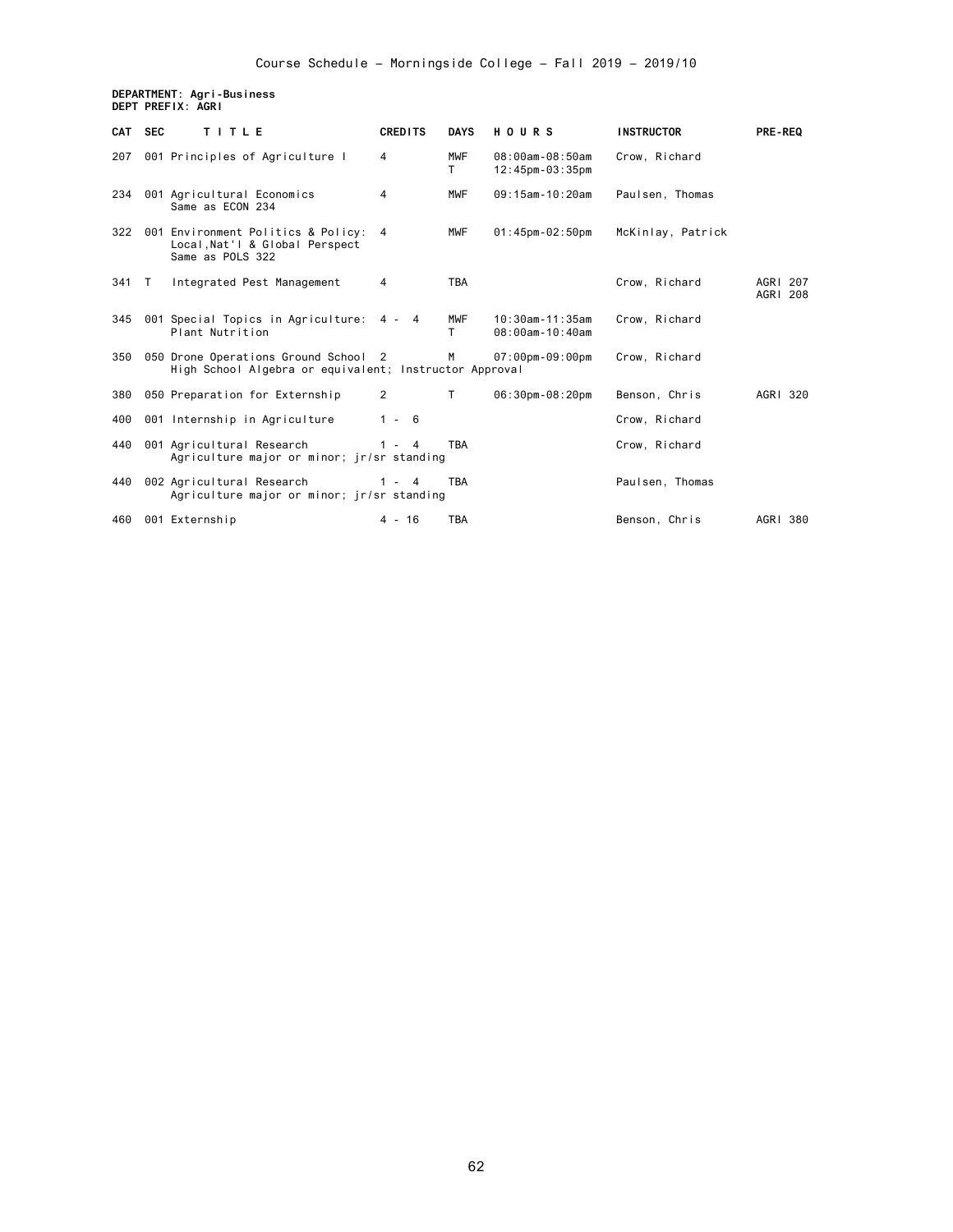#### **DEPARTMENT: Art DEPT PREFIX: ART**

| CAT | <b>SEC</b> | TITLE                                                                                          | <b>CREDITS</b>        | DAYS | HOURS                   | <b>INSTRUCTOR</b>   | <b>PRE-REQ</b>                   |
|-----|------------|------------------------------------------------------------------------------------------------|-----------------------|------|-------------------------|---------------------|----------------------------------|
| 103 |            | 001 Design                                                                                     | 4                     | MWF  | 08:00am-10:20am         | Yates, Richard      |                                  |
| 103 |            | 002 Design                                                                                     | 4                     | MWF  | 12:45pm-02:50pm         | McGaffin, Terri     |                                  |
| 103 |            | 003 Design                                                                                     | 4                     | TTH  | $12:45$ pm - 03:25pm    | Emenhiser-Harris, K |                                  |
| 201 |            | 001 Ancient to Gothic Art History                                                              | 4                     | TTH  | $09:50$ am-11:30am      | Emenhiser-Harris, K |                                  |
| 205 |            | 001 Drawing                                                                                    | 4                     | MWF  | 08:00am-10:20am         | Whitlock, Jodi      |                                  |
| 205 |            | 002 Drawing                                                                                    | 4                     | TTH  | 12:45pm-03:25pm         | McGaffin, Terri     |                                  |
| 205 |            | 003 Drawing                                                                                    | 4                     | MWF  | 12:45pm-02:50pm         | Whitlock, Jodi      |                                  |
| 210 |            | 001 Graphic Design I<br>Prereq: ART 103, 205 or 206 for majors                                 | 4                     | MWF  | 12:45pm-02:50pm         | Kolbo, John         |                                  |
| 265 |            | 001 Photography                                                                                | 4                     | TTH  | 08:00am-11:30am         | Thompson, Dolie     |                                  |
| 265 |            | 050 Photography                                                                                | 4                     | МW   | 06:30pm-09:30pm         | Paulson, Stephen    |                                  |
| 310 |            | 001 Typography                                                                                 | 4                     | TTH  | $12:45$ pm - 03:25pm    | Kolbo, John         | ART 210                          |
| 321 |            | 001 Graphic Design Studio                                                                      | 4                     | MWF  | 08:00am-10:20am         | Kolbo, John         | ART 320                          |
| 346 |            | 001 Intaglio and Collagraph                                                                    | 4                     | TTH  | 12:45pm-03:25pm         | Vonderahe, Stephani |                                  |
| 355 |            | 050 Sculpture                                                                                  | 4                     | TW   | 06:30pm-09:30pm         | Sargent, Shannon    |                                  |
| 356 |            | 050 Sculpture II                                                                               | 4                     | TW   | $06:30$ pm - $09:30$ pm | Sargent, Shannon    | ART 355                          |
| 366 |            | 001 Intermediate Photography                                                                   | 4                     | TTH  | $12:45$ pm - 03:25pm    | Thompson, Dolie     | ART 265                          |
| 368 |            | 050 Contemporary Photography                                                                   | 4                     | TН   | 06:30pm-10:00pm         | Thompson, Dolie     | ART 265                          |
| 381 |            | 050 Elementary Art Methods &                                                                   | 4                     | M    | 06:30pm-10:00pm         | McManigal, Holly    | EDUC 300                         |
|     |            | Practicum<br>Prereq: 2.50 cum gpa; 2.50 education gpa; Admitted to Teacher Preparation Program |                       |      |                         |                     |                                  |
| 382 |            | 050 Elementary Education Art                                                                   | 2                     | M    | 06:30pm-10:00pm         | McManigal, Holly    | <b>EDUC 300</b>                  |
|     |            | Methods<br>Prereq: 2.50 cum gpa; 2.50 education gpa; Admitted to Teacher Preparation Program   |                       |      |                         |                     |                                  |
| 383 |            | 050 Secondary Art Methods &                                                                    | 4                     | TBA  |                         | Adamson, Paul       | EDUC 300                         |
|     |            | Practicum<br>Prereq: 2.50 cum gpa; 2.50 education gpa; Admitted to Teacher Preparation Program |                       |      |                         |                     |                                  |
| 401 |            | 001 Design: Advanced Studies<br>Junior standing                                                | $\overline{4}$<br>1 - | TBA  |                         | McGaffin, Terri     | Instr Perm<br>ART 103            |
| 402 |            | 001 Art History: Advanced Studies                                                              | 4<br>1 -              |      |                         | McGaffin, Terri     | Instr Perm                       |
| 405 |            | 001 Graphic Design: Advanced<br>Studies                                                        | $1 -$<br>4            | TBA  |                         | Kolbo, John         | Instr Perm<br>ART 321            |
| 406 |            | 001 Drawing: Advanced Studies                                                                  | $1 -$<br>- 4          | TBA  |                         | McGaffin, Terri     | Instr Perm<br>ART 205<br>ART 206 |
| 413 |            | 001 Advanced Interaction Design<br>Same as CSCI 413                                            | 4                     | TTH  | $09:50$ am-11:30am      | Yates, Richard      | ART 210<br>ART 275<br>CSCI 310   |
|     |            | Prereg: For the Animation & Video Game Development major, ART 210 and 275 are not required     |                       |      |                         |                     |                                  |
| 426 |            | 001 Painting: Advanced Studies                                                                 | $1 -$<br>- 4          | TBA  |                         | McGaffin, Terri     | Instr Perm<br>ART 325<br>ART 326 |
| 456 |            | 001 Sculpture: Advanced Studies                                                                | $1 - 4$               | TBA  |                         | To be assigned      | Instr Perm<br>ART 355<br>ART 356 |
| 466 |            | 001 Photography: Advanced Studies                                                              | 1 - 4                 | TBA  |                         | Thompson, Dolie     | Instr Perm<br>ART 366<br>ART 368 |
| 470 |            | 001 Graphic Design Internship                                                                  | $2 - 4$               |      |                         | Kolbo, John         | Instr Perm                       |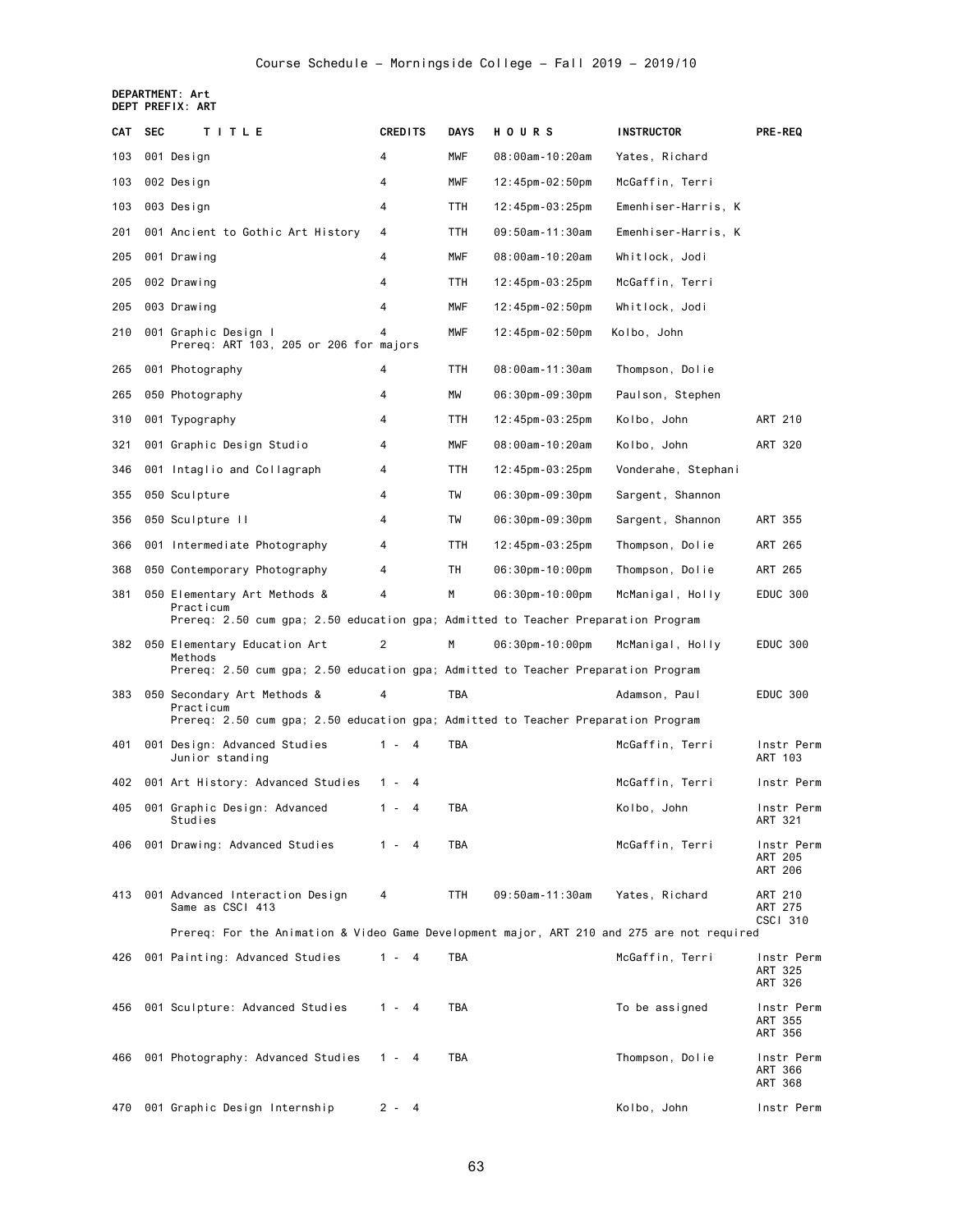**DEPARTMENT: Biology DEPT PREFIX: BIOL**

| CAT | <b>SEC</b> | TITLE                                                                                                                     | <b>CREDITS</b>        | <b>DAYS</b>       | HOURS                                      | <b>INSTRUCTOR</b>   | <b>PRE-REQ</b>                     |
|-----|------------|---------------------------------------------------------------------------------------------------------------------------|-----------------------|-------------------|--------------------------------------------|---------------------|------------------------------------|
| 117 |            | 001 Principles of Biology II                                                                                              | 4                     | <b>MWF</b><br>T   | 09:15am-10:05am<br>$09:50$ am-11:40am      | Leugers, Chad       |                                    |
| 117 |            | 002 Principles of Biology II                                                                                              | 4                     | MWF<br>TH         | $09:15$ am-10:05am<br>$09:50$ am-11:40am   | Leugers, Chad       |                                    |
| 117 |            | 003 Principles of Biology II                                                                                              | 4                     | MWF<br>T.         | $10:30$ am-11:20am<br>$07:50$ am-09:40am   | Leugers, Chad       |                                    |
| 117 |            | 004 Principles of Biology II                                                                                              | 4                     | MWF<br>TH         | 10:30am-11:20am<br>$07:50$ am-09:40am      | Leugers, Chad       |                                    |
| 151 |            | 001 The Science of Health                                                                                                 | 4                     | <b>MWF</b>        | $08:00$ am-09:05am                         | Bunker, Aaron       |                                    |
| 151 |            | 002 The Science of Health                                                                                                 | 4                     | <b>TTH</b>        | $01:45$ pm - $03:25$ pm                    | Stroh, James        |                                    |
| 205 |            | 001 Health and Nutrition<br>This course will be taught in a hybrid model, including seat-time<br>and an online component. | 2                     | W                 | 11:45am-12:35pm                            | Spearing, Kurt      |                                    |
| 207 |            | 001 Human Anatomy                                                                                                         | 4                     | <b>MWF</b><br>TH  | $08:00$ am-08:50am<br>$07:50$ am-09:40am   | Spearing, Kurt      |                                    |
| 207 |            | 002 Human Anatomy                                                                                                         | 4                     | <b>MWF</b><br>TH  | $08:00$ am-08:50am<br>$09:50$ am-11:40am   | Spearing, Kurt      |                                    |
| 207 |            | 003 Human Anatomy                                                                                                         | 4                     | MWF<br>TH         | $01:45$ pm-02:35pm<br>$12:45$ pm - 02:35pm | Spearing, Kurt      |                                    |
| 207 |            | 004 Human Anatomy                                                                                                         | 4                     | MWF<br>F.         | 01:45pm-02:35pm<br>11:45am-01:35pm         | Spearing, Kurt      |                                    |
| 222 |            | 001 Biological Research<br>Prereq: Major or minor                                                                         | $1 -$<br>- 4          | TBA               |                                            | Bunker, Aaron       |                                    |
| 222 |            | 002 Biological Research<br>Prereq: Major or minor                                                                         | $\overline{4}$<br>1 - | TBA               |                                            | Sesterhenn, Timothy |                                    |
| 222 |            | 004 Biological Research<br>Prereq: Major or minor                                                                         | 4<br>$1 -$            | TBA               |                                            | Leugers, Chad       |                                    |
| 222 |            | 005 Biological Research<br>Prereq: Major or minor                                                                         | 4<br>1 $-$            | <b>TBA</b>        |                                            | Moore, Anni         |                                    |
| 222 |            | 006 Biological Research<br>Prereq: Major or minor                                                                         | 4<br>$1 -$            | <b>TBA</b>        |                                            | Spearing, Kurt      |                                    |
| 222 |            | 007 Biological Research<br>Prereq: Major or minor                                                                         | 4<br>1 -              | <b>TBA</b>        |                                            | Stroh, James        |                                    |
| 252 |            | 001 Microbiology                                                                                                          | 4                     | MWF<br>TTH        | $10:30$ am-11:20am<br>$09:50$ am-11:20am   | Moore, Anni         | <b>CHEM 110</b><br><b>CHEM 121</b> |
| 252 |            | 002 Microbiology                                                                                                          | 4                     | <b>MWF</b><br>TTH | $10:30$ am-11:20am<br>12:00pm-01:30pm      | Moore, Anni         | <b>CHEM 110</b><br><b>CHEM 121</b> |
|     |            | 252 003 Microbiology                                                                                                      | 4                     | MWF<br>TTH        | 10:30am-11:20am<br>$01:45$ pm - $03:15$ pm | Moore, Anni         | CHEM 110<br><b>CHEM 121</b>        |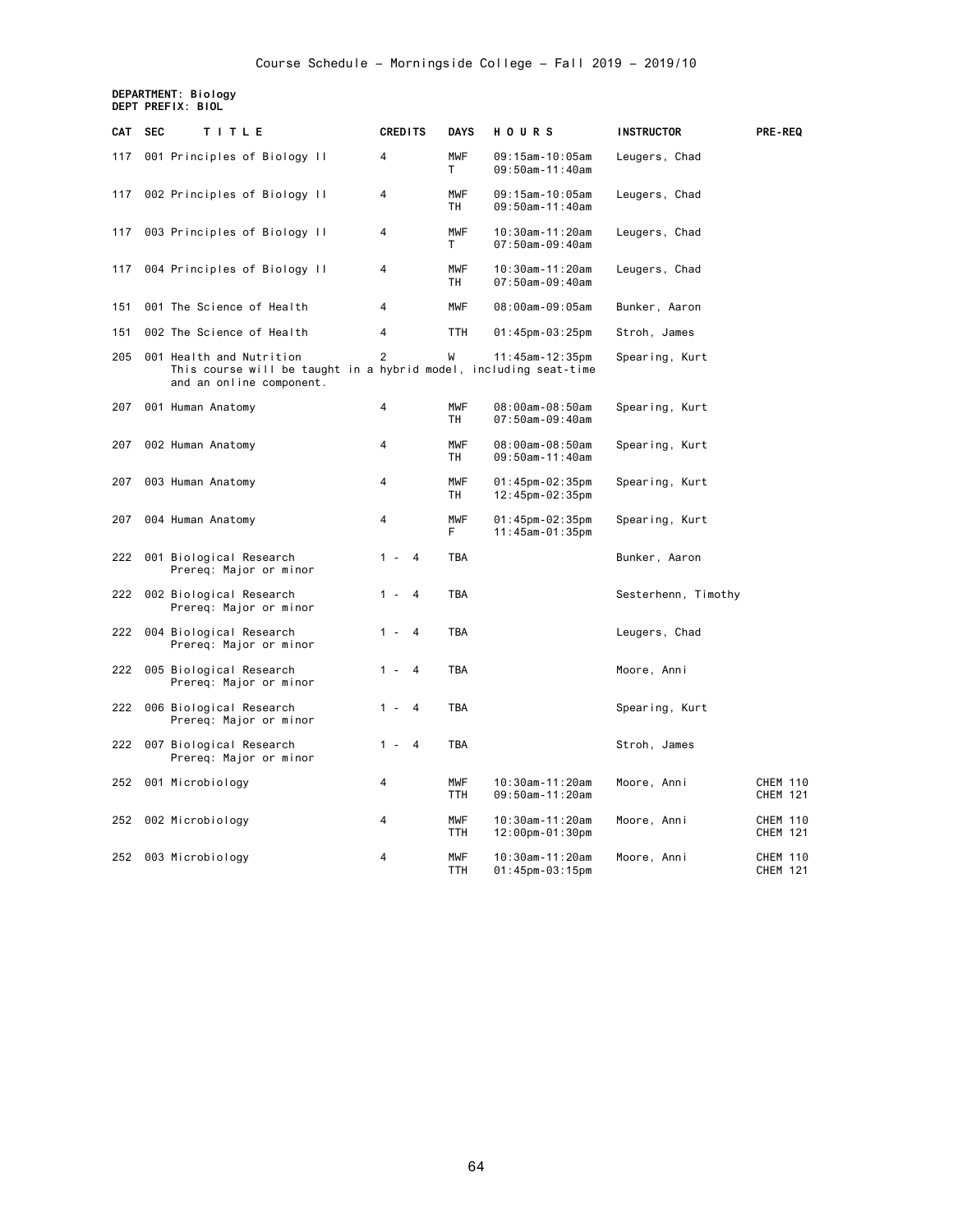**DEPARTMENT: Biology DEPT PREFIX: BIOL**

| <b>CAT</b> | <b>SEC</b> | TITLE                                                                                           | <b>CREDITS</b> | <b>DAYS</b>      | HOURS                                      | <b>INSTRUCTOR</b>             | PRE-REQ                                               |
|------------|------------|-------------------------------------------------------------------------------------------------|----------------|------------------|--------------------------------------------|-------------------------------|-------------------------------------------------------|
| 308        |            | 001 Ecology                                                                                     | 4              | <b>TTHF</b><br>M | 12:45pm-01:35pm<br>$12:45$ pm - 03:35pm    | Stroh, James                  | <b>BIOL 116</b><br><b>BIOL 117</b>                    |
|            |            | Prereq: C or higher in BIOL 116 and 117                                                         |                |                  |                                            |                               |                                                       |
| 308        |            | 002 Ecology                                                                                     | 4              | <b>TTHF</b><br>W | $12:45$ pm - 01:35pm<br>$12:45$ pm-03:35pm | Stroh, James                  | BIOL 116<br><b>BIOL 117</b>                           |
|            |            | Prereq: C or higher in BIOL 116 and 117                                                         |                |                  |                                            |                               |                                                       |
| 321        |            | 001 General Physiology                                                                          | 4              | <b>MWF</b><br>T. | $10:30$ am-11:20am<br>$08:30$ am-11:20am   | Bunker, Aaron                 | <b>BIOL 116</b><br><b>BIOL 117</b><br><b>CHEM 122</b> |
|            |            | Prereq:BIOL 116, 117 & CHEM 122 or BIOL 252 & CHEM 122<br>Prereq: C or higher in prereq courses |                |                  |                                            |                               |                                                       |
| 321        |            | 002 General Physiology                                                                          | 4              | MWF<br>т         | $10:30$ am-11:20am<br>$12:45$ pm - 03:35pm | Bunker, Aaron                 | <b>BIOL 116</b><br>BIOL 117<br><b>CHEM 122</b>        |
|            |            | Prereq:BIOL 116, 117 & CHEM 122 or BIOL 252 & CHEM 122<br>Prereq: C or higher in prereq courses |                |                  |                                            |                               |                                                       |
| 322        |            | 001 The Science of Climate Change                                                               | 4              | TTH              | $09:50$ am-11:30am                         | Sesterhenn, Timothy           |                                                       |
| 325        |            | 001 Special Topics in Biology:<br>Prin of Environmental Science                                 | $4 - 4$        | TTH              | $01:45$ pm - $03:25$ pm                    | Helms, John                   |                                                       |
| 335        |            | 050 Science and Religion<br>Same as RELG 335<br>Prereq: One lab science course; Jr/Sr standing  | 2              | T.               | $06:30$ pm - $08:30$ pm                    | Stroh, James<br>Forbes, Bruce |                                                       |
|            |            | 422 001 Biological Research<br>Prereq: Major or minor; Jr/Sr standing                           | $1 - 4$        | <b>TBA</b>       |                                            | Bunker, Aaron                 |                                                       |
|            |            | 422 002 Biological Research<br>Prereq: Major or minor; Jr/Sr standing                           | $1 - 4$        | <b>TBA</b>       |                                            | Sesterhenn, Timothy           |                                                       |
|            |            | 422 004 Biological Research<br>Prereq: Major or minor; Jr/Sr standing                           | $1 - 4$        | <b>TBA</b>       |                                            | Leugers, Chad                 |                                                       |
|            |            | 422 005 Biological Research<br>Prereq: Major or minor; Jr/Sr standing                           | $1 - 4$        | <b>TBA</b>       |                                            | Moore, Anni                   |                                                       |
| 422        |            | 006 Biological Research<br>Prereq: Major or minor; Jr/Sr standing                               | $1 - 4$        | TBA              |                                            | Spearing, Kurt                |                                                       |
| 422        |            | 007 Biological Research<br>Prereq: Major or minor; Jr/Sr standing                               | $1 - 4$        | <b>TBA</b>       |                                            | Stroh, James                  |                                                       |
| 450        |            | 001 Internship in Biology<br>Jr/Sr standing; biology major/minor                                | $1 - 4$        | <b>TBA</b>       |                                            | Moore, Anni                   | Instr Perm                                            |
| 460        |            | 001 Capstone Seminar                                                                            | 2              | TH               | $01:45$ pm - $03:25$ pm                    | Sesterhenn, Timothy           |                                                       |
|            |            | Same as CHEM 460<br>Prereq: Jr/Sr standing; biology/chemistry major                             |                |                  |                                            |                               |                                                       |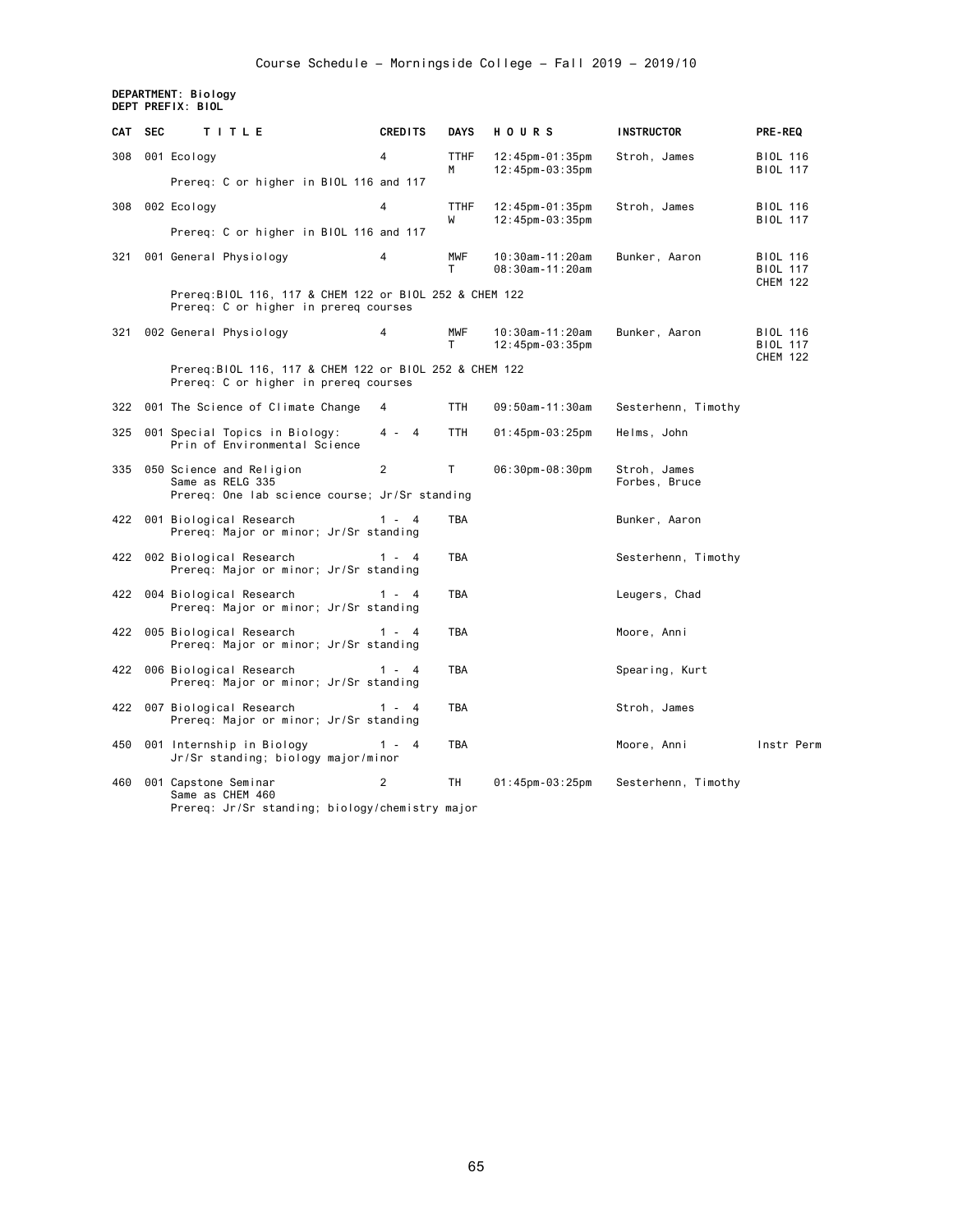# **DEPARTMENT: Business Admin DEPT PREFIX: BUSN**

| <b>CAT</b> | <b>SEC</b> | TITLE                                                                                           | <b>CREDITS</b>          | <b>DAYS</b> | HOURS                   | <b>INSTRUCTOR</b> | <b>PRE-REQ</b>                                 |
|------------|------------|-------------------------------------------------------------------------------------------------|-------------------------|-------------|-------------------------|-------------------|------------------------------------------------|
| 130        |            | 001 Introduction to Business<br>Leadership                                                      | 4                       | TTH         | 08:00am-09:40am         | Zink, Mary        |                                                |
| 231        |            | 001 Principles of Management                                                                    | 4                       | MWF         | $09:15$ am-10:20am      | Wubbena, Daniel   |                                                |
| 314        |            | 001 Business Law                                                                                | 4                       | <b>MWF</b>  | 08:00am-09:05am         | Berenstein, Greg  |                                                |
| 314        |            | 002 Business Law                                                                                | 4                       | <b>MWF</b>  | $09:15$ am-10:20am      | Berenstein, Greg  |                                                |
| 321        |            | 001 Principles of Finance I                                                                     | 4                       | <b>MWF</b>  | $09:15$ am-10:20am      | To be assigned    | ACCT 204                                       |
| 321        |            | 002 Principles of Finance I                                                                     | 4                       | <b>MWF</b>  | $10:30$ am-11:35am      | To be assigned    | ACCT 204                                       |
| 322        |            | 001 Financial Institution<br>Management                                                         | 4                       | <b>MWF</b>  | $08:00$ am-09:05am      | To be assigned    | <b>BUSN 321</b>                                |
| 332        |            | 001 Organizational Behavior &<br>Communications                                                 | 4                       | <b>MWF</b>  | $09:15$ am-10:20am      | Zink, Mary        | <b>BUSN 231</b>                                |
| 338        |            | 001 Production/Operations<br>Management                                                         | 4                       | TTH         | $09:50$ am-11:30am      | Power, Anne       | <b>BUSN 231</b><br><b>MATH 150</b>             |
| 341        |            | 001 Principles of Marketing                                                                     | 4                       | <b>MWF</b>  | $10:30$ am-11:35am      | Eastman, Marilyn  | MATH 125<br><b>MATH 150</b><br><b>MATH 205</b> |
| 342        |            | 001 Principles of Advertising                                                                   | 4                       | TTH         | $09:50$ am-11:30am      | Mickelson, Pamela | <b>BUSN 341</b>                                |
| 394        |            | 001 Digital and Social Media<br>Marketing                                                       | 4                       | <b>MWF</b>  | $01:45$ pm – 02:50pm    | Eastman, Marilyn  | <b>BUSN 341</b>                                |
| 421        |            | 001 Finance Internship                                                                          | - 6<br>$1 -$            | <b>TBA</b>  |                         | Mickelson, Pamela | Instr Perm                                     |
| 430        |            | 050 Contemporary Leadership and<br>Ethics<br>Prereq: Sr. standing; major in Bus. Dept.          | 4                       | W           | $06:30$ pm - 10:00pm    | Delperdang, Cody  |                                                |
| 441        |            | 001 Marketing Internship                                                                        | $1 -$<br>$\overline{4}$ | <b>TBA</b>  |                         | Mickelson, Pamela | Instr Perm                                     |
| 446        |            | 001 Marketing Research                                                                          | 4                       | <b>TTH</b>  | $01:45$ pm - $03:25$ pm | Mickelson, Pamela | <b>BUSN 341</b><br><b>BUSN 342</b>             |
| 471        |            | 001 Management Internship                                                                       | $1 -$<br>- 6            | <b>TBA</b>  |                         | Mickelson, Pamela | Instr Perm                                     |
| 484        |            | 001 Business Policy<br>Prereq: Sr. standing; Business core requirements<br>Prereq: Sr. standing |                         | <b>MTH</b>  | 11:45am-01:25pm         | Power, Anne       | <b>BUSN 321</b>                                |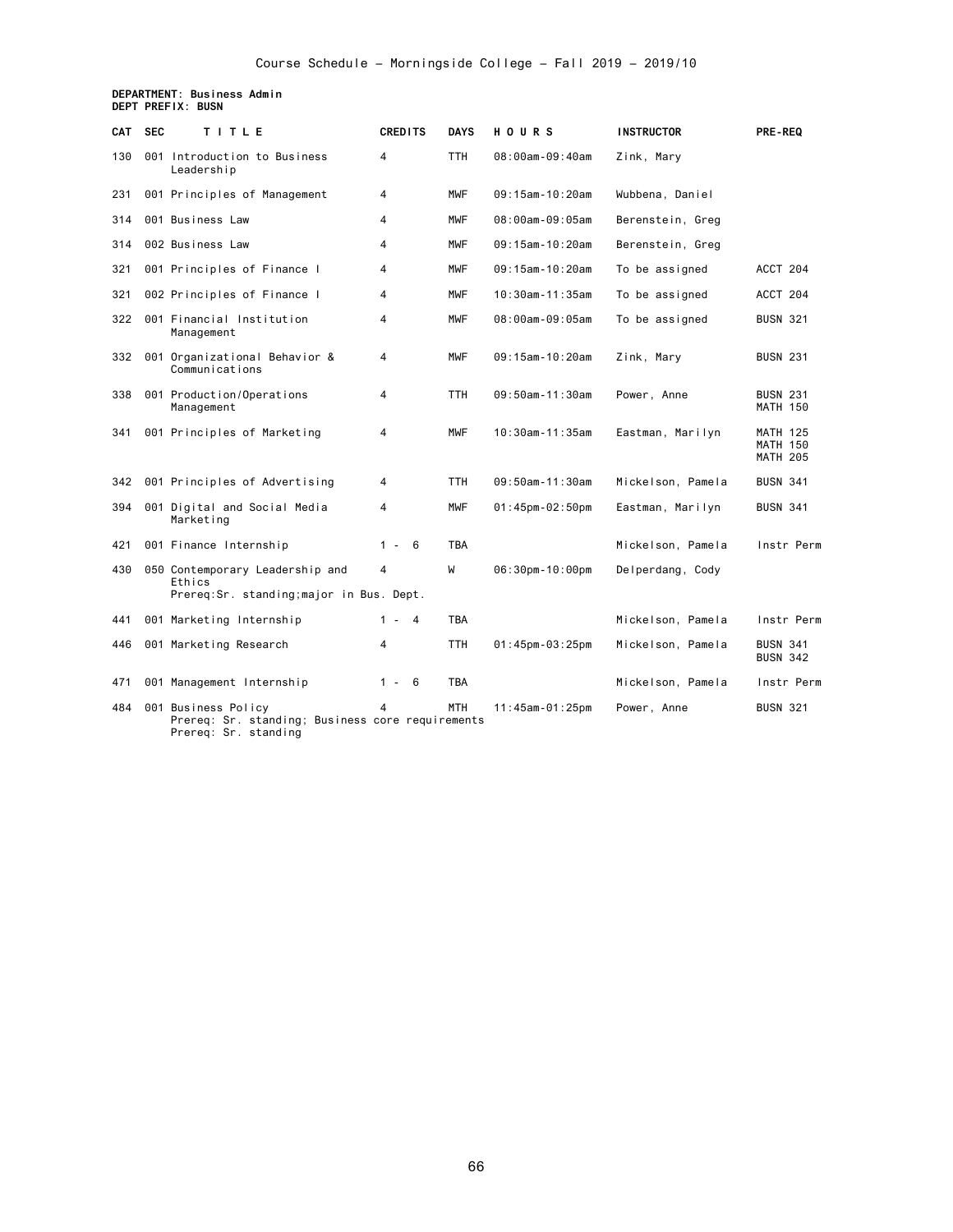**DEPARTMENT: Chemistry DEPT PREFIX: CHEM**

| <b>CAT</b> | <b>SEC</b> | TITLE                                                        | <b>CREDITS</b>          | <b>DAYS</b>       | HOURS                                     | <b>INSTRUCTOR</b>                 | PRE-REQ         |
|------------|------------|--------------------------------------------------------------|-------------------------|-------------------|-------------------------------------------|-----------------------------------|-----------------|
| 121        |            | 001 General Chemistry I                                      | 4                       | <b>MWF</b><br>TH. | $08:00am - 08:50am$<br>$08:00$ am-11:00am | Thomas, Andrew<br>Stueve, Kenneth |                 |
| 121        |            | 002 General Chemistry I                                      | 4                       | <b>MWF</b><br>т   | $08:00$ am-08:50am<br>$08:00$ am-11:00am  | Thomas, Andrew<br>Stueve, Kenneth |                 |
| 121        |            | 003 General Chemistry I                                      | 4                       | <b>MWF</b><br>TH. | $09:15$ am-10:05am<br>$12:45$ pm-03:30pm  | Thomas, Andrew<br>Stueve, Kenneth |                 |
| 121        |            | 004 General Chemistry I                                      | 4                       | <b>MWF</b><br>т   | $09:15$ am-10:05am<br>$12:45$ pm-03:30pm  | Thomas, Andrew<br>Stueve, Kenneth |                 |
| 201        |            | 001 Organic Chemistry I                                      | 4                       | <b>MWF</b><br>W   | $08:00$ am-08:50am<br>$11:45am-02:45pm$   | McFarland, Brian                  | <b>CHEM 122</b> |
| 201        |            | 002 Organic Chemistry I                                      | 4                       | <b>MWF</b><br>TH. | $08:00$ am-08:50am<br>$08:00$ am-11:00am  | McFarland, Brian                  | <b>CHEM 122</b> |
| 201        |            | 003 Organic Chemistry I                                      | 4                       | <b>MWF</b><br>TH. | $08:00$ am-08:50am<br>$11:45am-02:45pm$   | McFarland, Brian                  | <b>CHEM 122</b> |
| 305        |            | 001 Analytical Chemistry                                     | 4                       | <b>MWF</b><br>T.  | $09:15$ am-10:20am<br>$08:30$ am-11:30am  | Helms, John                       | <b>CHEM 122</b> |
| 305        |            | 002 Analytical Chemistry                                     | 4                       | <b>MWF</b><br>W   | $09:15$ am-10:20am<br>$11:45am-02:35pm$   | Helms, John                       | <b>CHEM 122</b> |
| 410        |            | 001 Biochemistry                                             | 4                       | <b>MWF</b>        | $01:45$ pm - $02:50$ pm                   | Thomas, Andrew                    | <b>CHEM 202</b> |
| 420        |            | 001 Chemical Research<br>Prereq: Department chair permission | $\overline{4}$          | <b>TBA</b>        |                                           | McFarland, Brian                  | Instr Perm      |
| 420        |            | 002 Chemical Research<br>Prereq: Department chair permission | 1 -<br>$\overline{4}$   | <b>TBA</b>        |                                           | Thomas, Andrew                    | Instr Perm      |
| 420        |            | 003 Chemical Research<br>Prereg: Department chair permission | $\overline{4}$<br>$1 -$ | <b>TBA</b>        |                                           | Helms, John                       | Instr Perm      |
| 460        |            | 001 Chemistry Capstone<br>Same as BIOL 460                   | 2                       | <b>TH</b>         | $01:45$ pm-03:25pm                        | Sesterhenn, Timothy               |                 |

Jr/Sr standing; chemistry major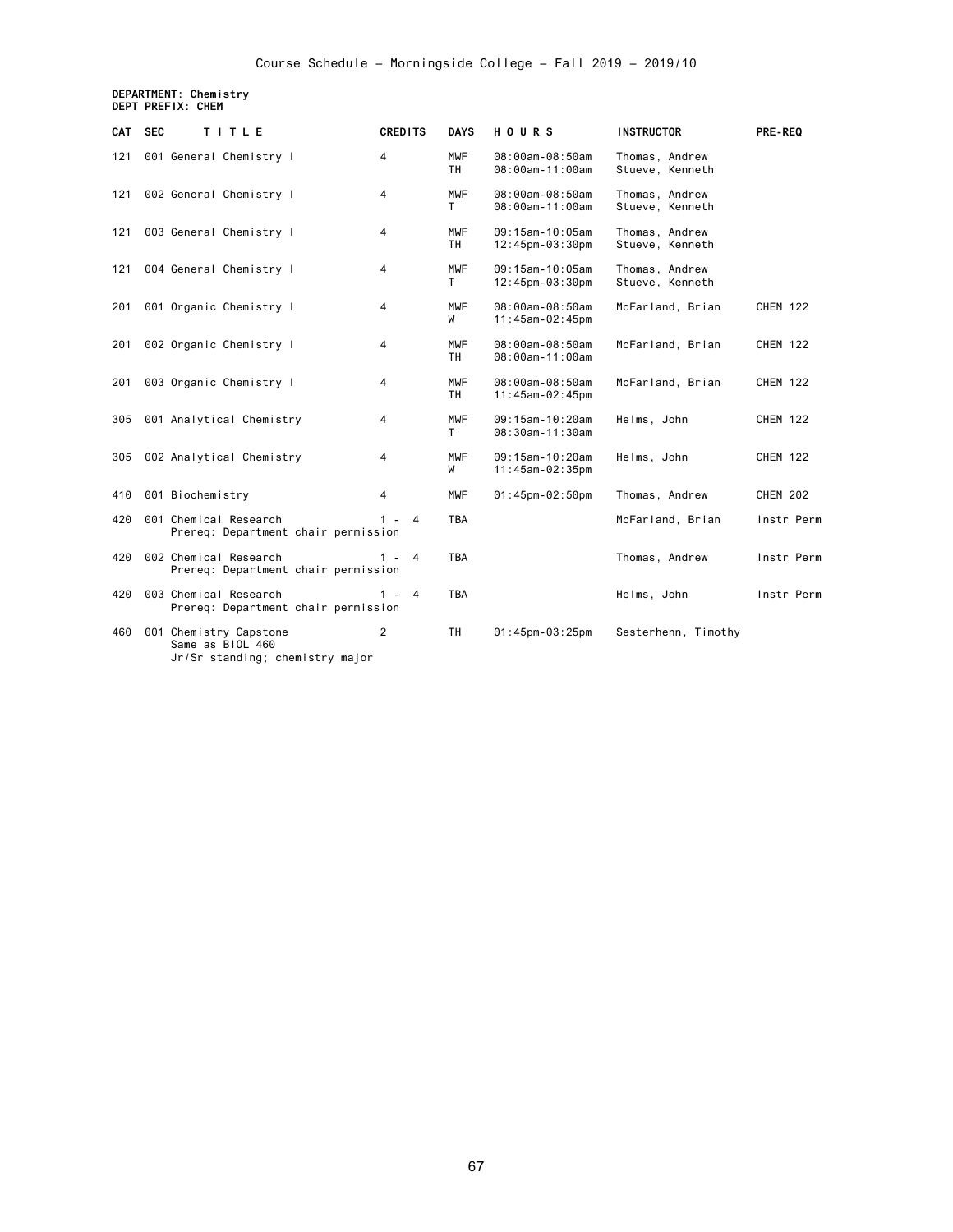#### **DEPARTMENT: Mass Communications DEPT PREFIX: COMM**

| <b>CAT</b> | <b>SEC</b>   | TITLE                                                                                                          | <b>CREDITS</b> | <b>DAYS</b> | HOURS                   | <b>INSTRUCTOR</b> | PRE-REQ  |
|------------|--------------|----------------------------------------------------------------------------------------------------------------|----------------|-------------|-------------------------|-------------------|----------|
| 101        |              | 001 Introduction to Mass<br>Communication                                                                      | 4              | <b>MWF</b>  | $01:45$ pm - $02:50$ pm | Fuglsang, Ross    |          |
| 101        |              | 002 Introduction to Mass<br>Communication                                                                      | 4              | <b>MWF</b>  | $10:30$ am-11:35am      | Madsen, David     |          |
| 204        |              | 001 Audio Production for Radio<br>and the Web                                                                  | 4              | <b>MWF</b>  | $09:15$ am-10:20am      | Michalski, Tony   |          |
| 207        |              | 050 Video Production for<br>Television and the Web                                                             | 4              | M           | $06:30$ pm-10:00pm      | Iversen, Peter    |          |
| 208        |              | 001 Fundamentals of Journalism for<br>Print and the Web                                                        | 4              | <b>TTH</b>  | $09:50$ am-11:30am      | Fuglsang, Ross    |          |
| 267        | $\top$       | Media Practicum: Video and<br>Television Production                                                            | 2              | TН          | $11:45am-12:35pm$       | Madsen, David     | COMM 207 |
| 268        |              | 001 Media Practicum: News Writing<br>and Reporting                                                             | 2              | T.          | $11:45$ am-12:35pm      | Fuglsang, Ross    | COMM 208 |
| 269        |              | 001 Media Practicum: New Media<br>Production                                                                   | 2              | <b>TBA</b>  |                         | Pottebaum, Kevin  | CSCI 160 |
| 270        | $\mathsf{T}$ | Media Practicum: Sports<br>Broadcasting                                                                        | 2              | M           | $11:45am - 12:35pm$     | Anderson, Curtis  | COMM 260 |
| 309        |              | 001 Media Management<br>Jr/Sr Standing                                                                         | 4              | MWF         | $08:00$ am-09:05am      | Madsen, David     | COMM 101 |
| 330        |              | 050 Public Relations<br>Prereq: Mentioned prereqs or dept. perm                                                | 4              | W           | $06:30$ pm - 10:00pm    | Perez, Kristen    | COMM 208 |
| 407        | $\top$       | Advanced Media Practicum:<br>MCTV Department Head<br>Prereq: BUSN 231 or COMM 245 or 345 recommended           | 2              | <b>TH</b>   | $11:45$ am-12:35pm      | Madsen, David     | COMM 267 |
| 408        |              | 001 Advanced Media Practicum:<br>Collegian Reporter Editor<br>Prereq: BUSN 231 or COMM 245 or 345 recommended  | 2              | T           | $11:45$ am-12:35pm      | Fuglsang, Ross    | COMM 268 |
| 409        |              | 001 Advanced Media Practicum: New<br>Media Production                                                          | 2              | <b>TBA</b>  |                         | Pottebaum, Kevin  | COMM 269 |
| 410        | $\top$       | Advanced Media Practicum:<br>Sports Broadcasting Management<br>Prereg: BUSN 231 or COMM 245 or 345 recommended | 2              | M           | $11:45am-12:35pm$       | Anderson, Curtis  | COMM 270 |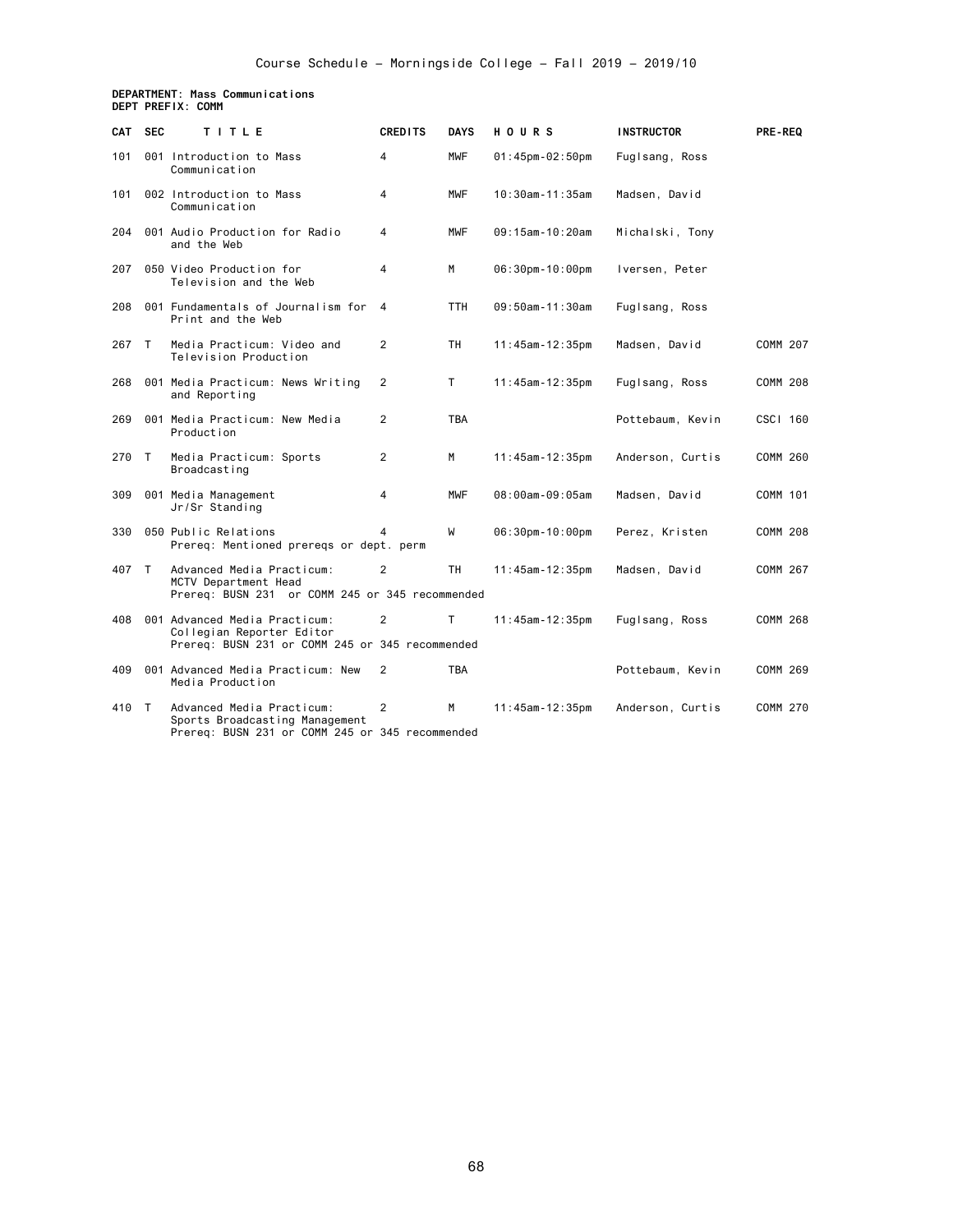# **DEPARTMENT: Computer Science DEPT PREFIX: CSCI**

| <b>CAT</b> | <b>SEC</b>   | TITLE                                                                                                            | <b>CREDITS</b> | <b>DAYS</b>  | HOURS                  | <b>INSTRUCTOR</b>  | PRE-REQ                     |
|------------|--------------|------------------------------------------------------------------------------------------------------------------|----------------|--------------|------------------------|--------------------|-----------------------------|
| 160        |              | 001 Crafting the Client-Side Web                                                                                 | 4              | MTTHF        | $11:45am-12:35pm$      | Stevens, Dean      |                             |
| 160        |              | 002 Crafting the Client-Side Web                                                                                 | 4              | MTTHF        | $12:45$ pm $-01:35$ pm | Campbell, Randolph |                             |
| 310        |              | 001 Data Structures, Algorithms,<br>and Analysis                                                                 | 4              | <b>MTTHF</b> | $11:45$ am-12:35pm     | Campbell, Randolph | CSCI 202                    |
| 315        | $\mathsf{T}$ | Databases in Theory & Practice 4                                                                                 |                | <b>TBA</b>   |                        | Campbell, Randolph | CSCI 310<br><b>MATH 210</b> |
| 410        | $\mathsf{T}$ | Embedded and Realtime<br>Programming                                                                             | 4              | <b>TBA</b>   |                        | Stevens, Dean      | CSCI 310                    |
| 413        | 001          | Advanced Interaction Design<br>Same as ART 413<br>Prereq: ART 210 required for non Animation & Video Game majors | 4              | <b>TTH</b>   | $09:50$ am-11:30am     | Yates, Richard     | ART 275<br>CSCI 310         |
| 415 T      |              | Real-time Interactive Computer 4<br>Simulations                                                                  |                | TBA          |                        | Stevens, Dean      | CSCI 310                    |
| 431        | 001          | NP-Complete, Formal Languages,<br>and Automata                                                                   | -4             | MWF          | $09:15$ am-10:20am     | Campbell, Randolph | CSCI 310<br><b>MATH 210</b> |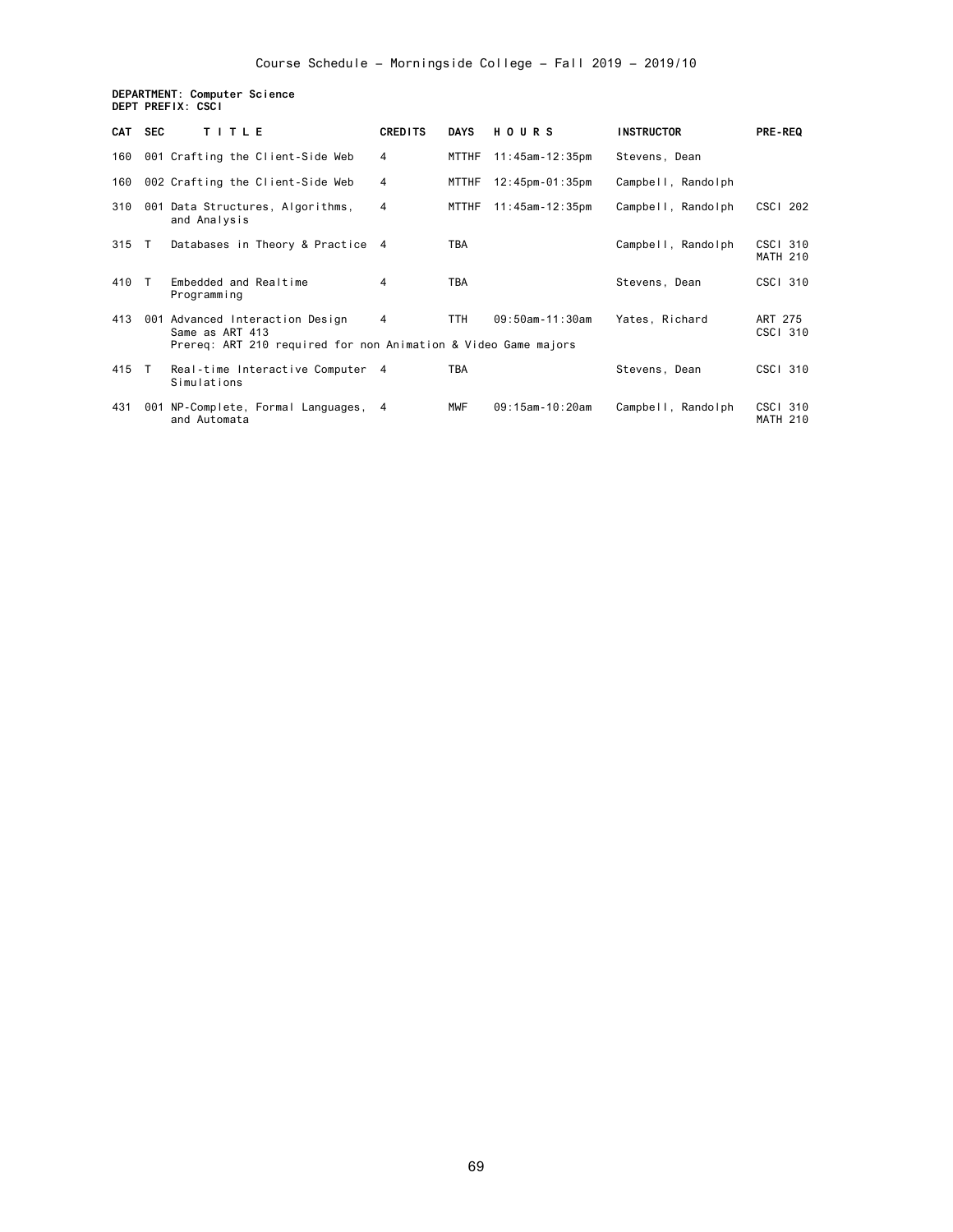# **DEPARTMENT: Cultural Studies DEPT PREFIX: CULT**

| CAT SEC | TITLE                                                          | CREDITS |     | DAYS HOURS      | <b>INSTRUCTOR</b> | <b>PRE-REQ</b> |
|---------|----------------------------------------------------------------|---------|-----|-----------------|-------------------|----------------|
|         | 201 001 The Mayan, Aztec, and Incan<br>Worlds Past and Present |         | MWF | 08:00am-09:05am | Ament, Gail       |                |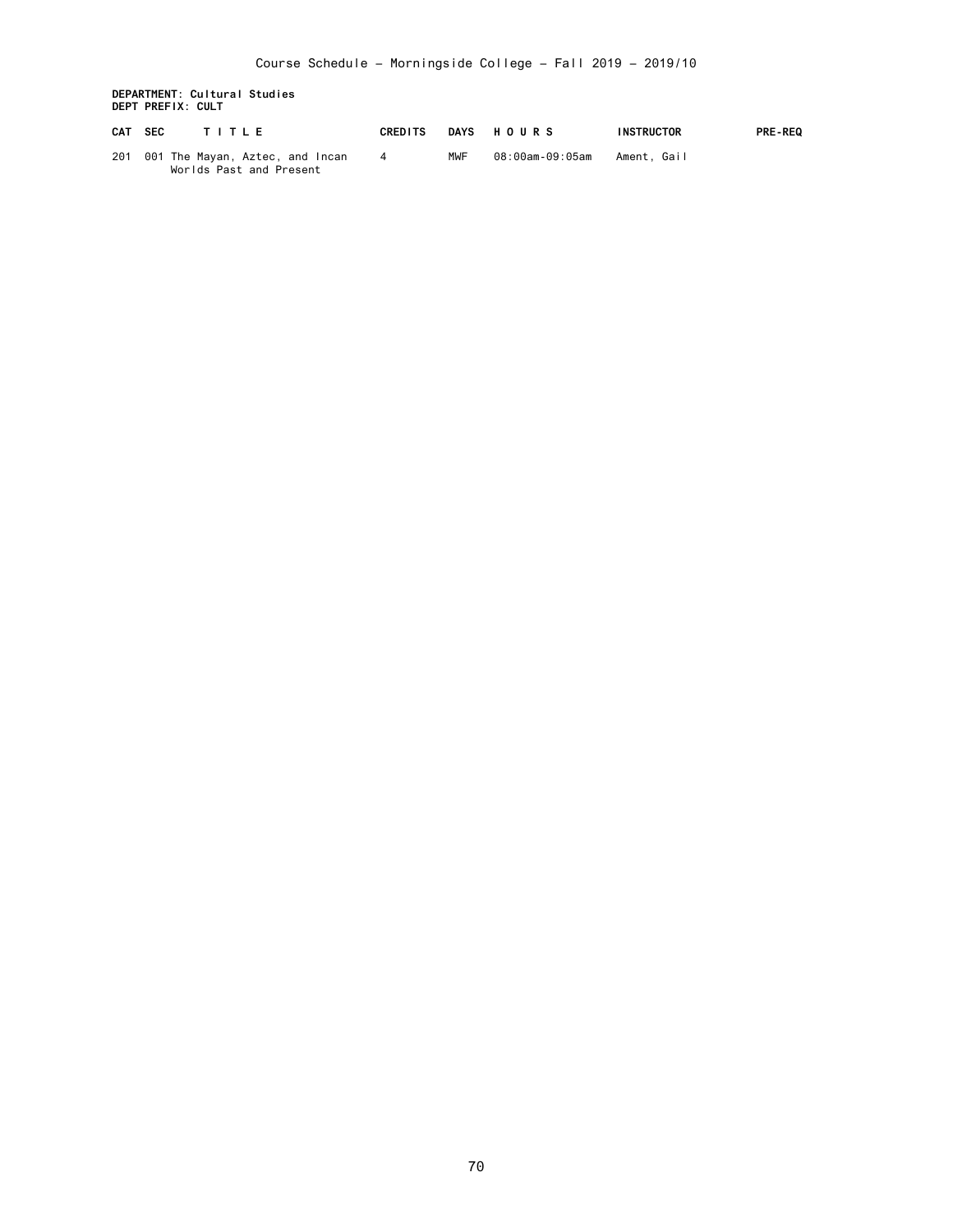**DEPARTMENT: Creative Writing DEPT PREFIX: CWRT**

| CAT SEC | TITLE                              |     | CREDITS DAYS HOURS             | <b>INSTRUCTOR</b> | PRE-REQ |
|---------|------------------------------------|-----|--------------------------------|-------------------|---------|
|         | 281 001 Writing Poetry and Fiction | TTH | 09:50am-11:30am Coyne, Stephen |                   |         |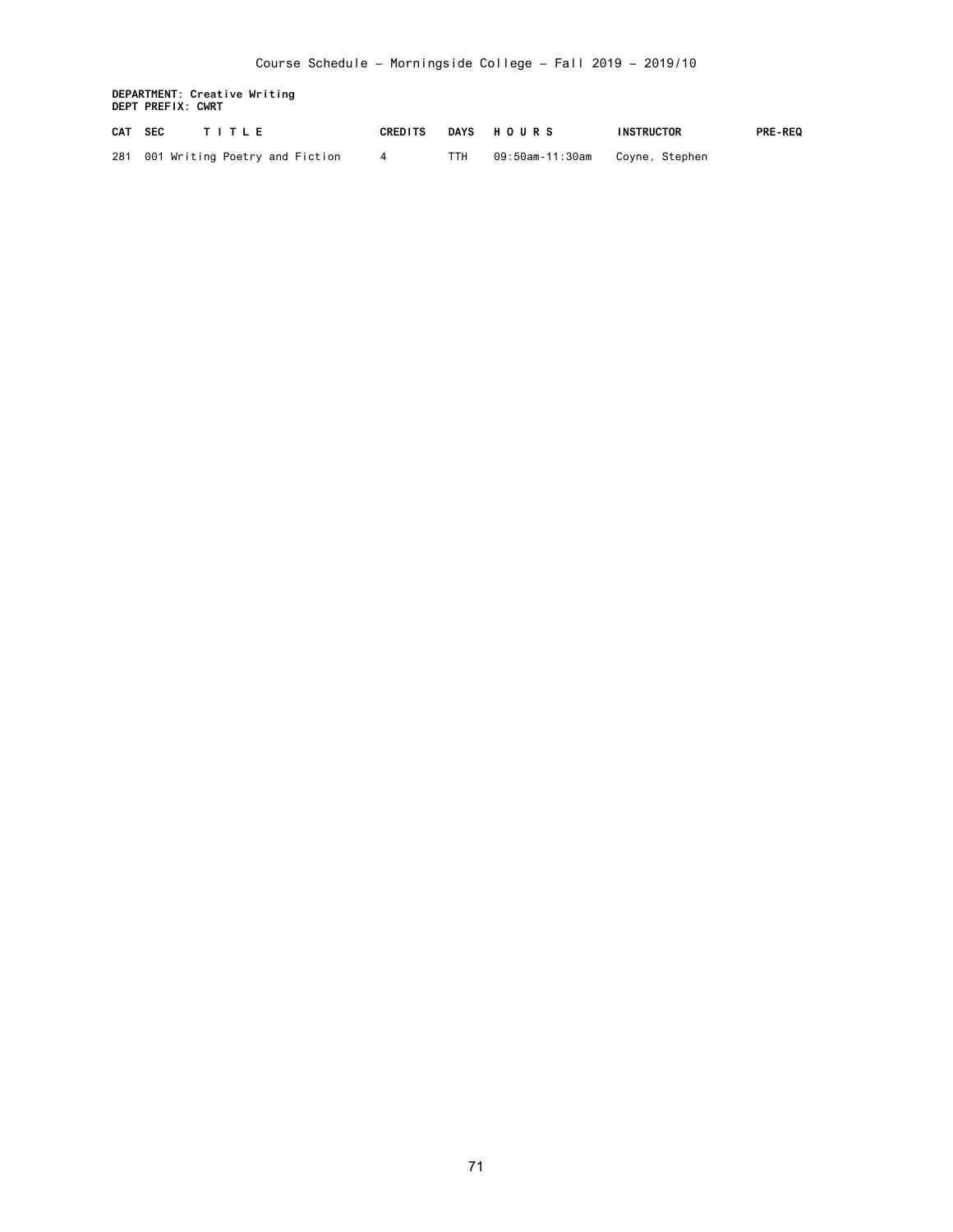**DEPARTMENT: Dance DEPT PREFIX: DANC**

| <b>CAT</b> | <b>SEC</b> | TITLE                                                                                            | <b>CREDITS</b> | <b>DAYS</b> | HOURS           | <b>INSTRUCTOR</b> | <b>PRE-REQ</b> |
|------------|------------|--------------------------------------------------------------------------------------------------|----------------|-------------|-----------------|-------------------|----------------|
| 100        | 001        | Introduction to Dance                                                                            | 2              | MWF         | 10:30am-11:15am | Bennett, Tracy    |                |
| 101        |            | 001 Ballet Studio I                                                                              | 4              | MWF         | 08:00am-09:05am | Bennett, Tracy    |                |
| 255        |            | 001 Applied Dance<br>Coreg: A dance studio course                                                | $0 - 1$        | TBA         | 08:55am-09:40am | Bohle, Melanie    |                |
| 455 T      |            | Advanced Applied Dance<br>Prereg: 2 semesters of 255 or 256<br>Coreg: 301, 310, 320, 330, or 408 | $0 - 1$        | TBA         |                 | Bennett, Tracy    |                |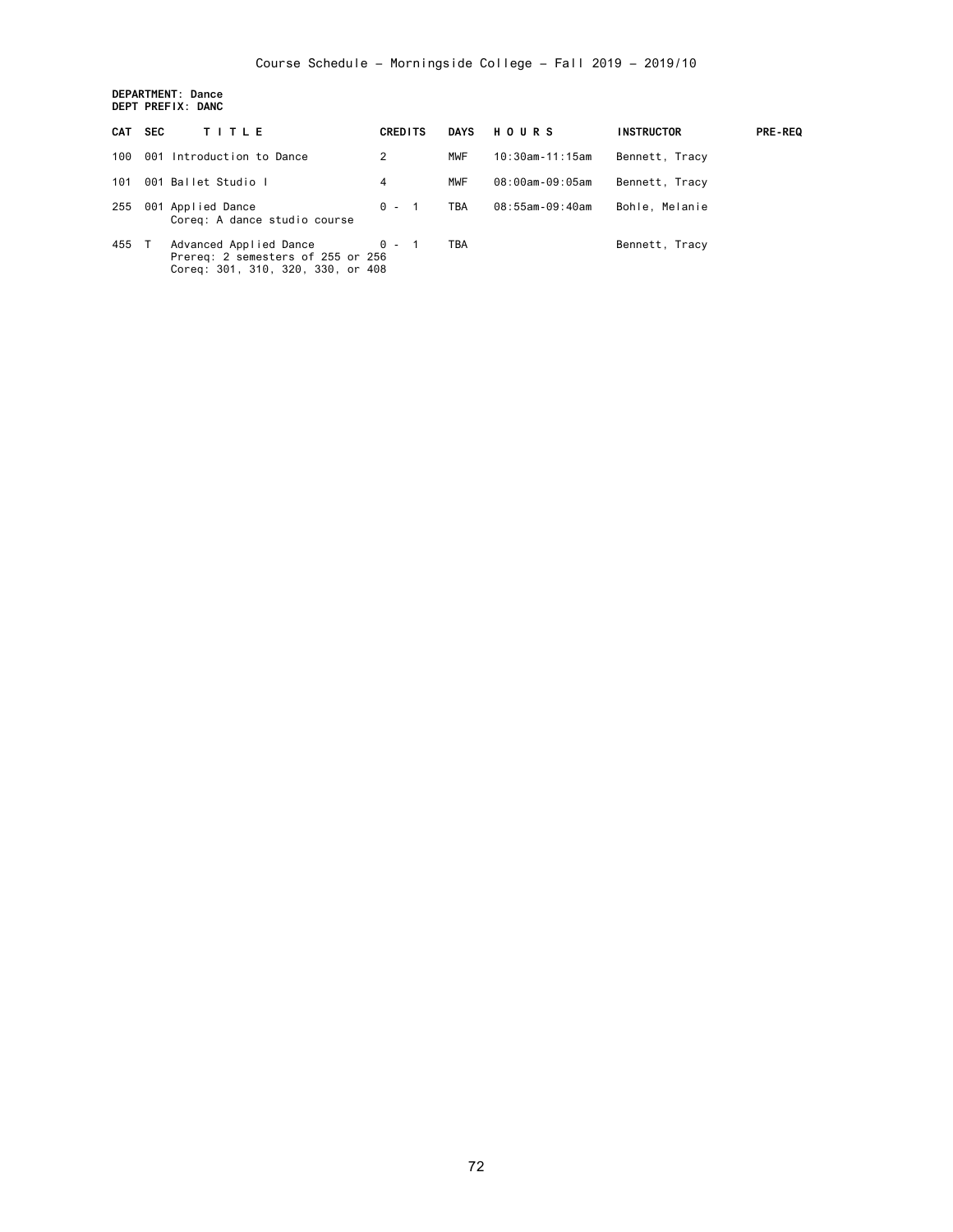**DEPARTMENT: Economics DEPT PREFIX: ECON**

| CAT SEC | TITLE                                          | <b>CREDITS</b> | <b>DAYS</b> | HOURS           | <b>INSTRUCTOR</b> | <b>PRE-REQ</b> |
|---------|------------------------------------------------|----------------|-------------|-----------------|-------------------|----------------|
| 200     | 001 Principles of Microeconomics               | 4              | MWF         | 01:45pm-02:50pm | Zink, John        |                |
| 200     | 002 Principles of Microeconomics               | 4              | MWF         | 10:30am-11:35am | Zink, John        |                |
|         | 205 001 Principles of Macroeconomics           | $\overline{4}$ | <b>TTH</b>  | 01:45pm-03:25pm | Zink, John        |                |
| 234     | 001 Agricultural Economics<br>same as AGRI 234 | 4              | MWF         | 09:15am-10:20am | Paulsen, Thomas   |                |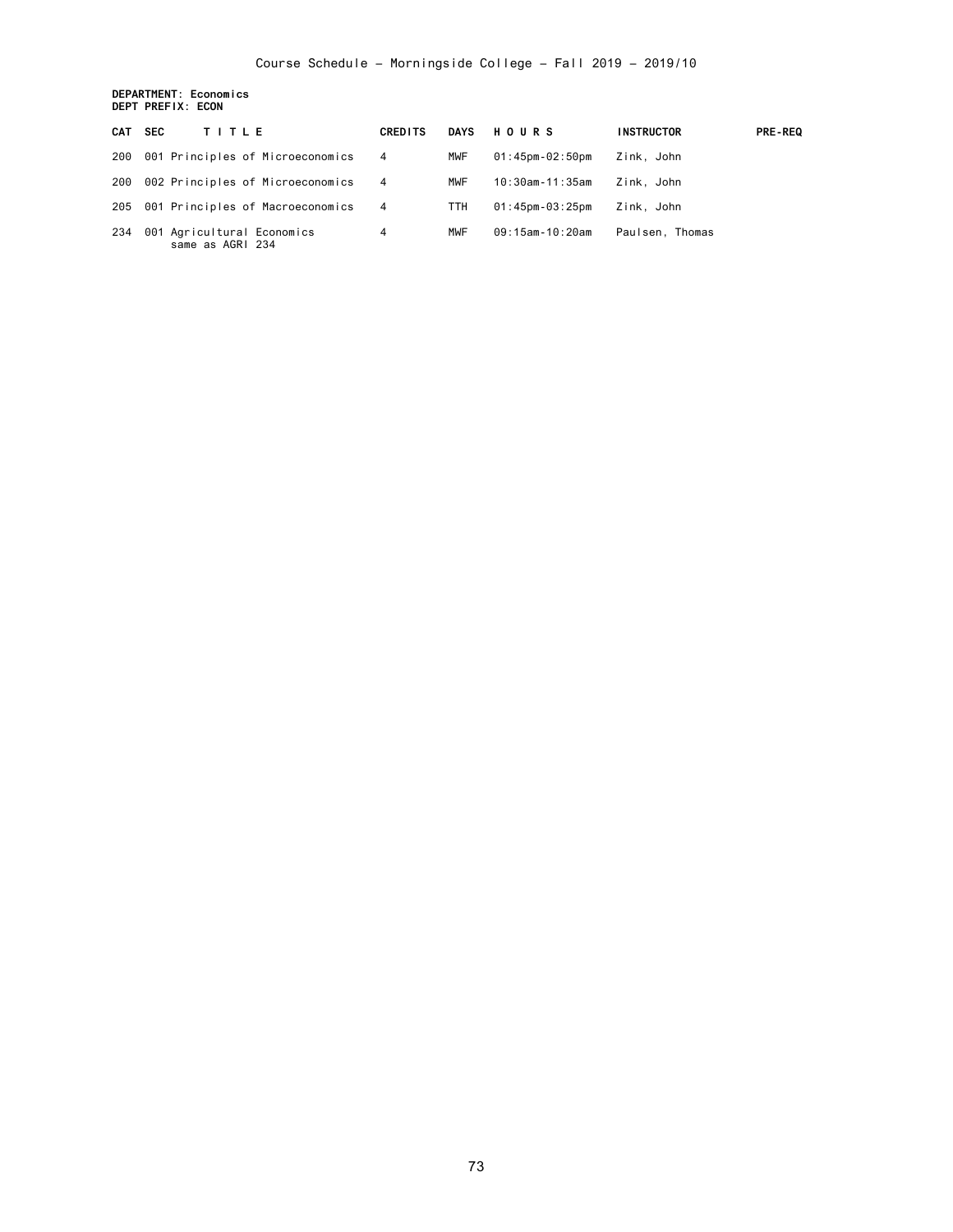## **DEPARTMENT: Education DEPT PREFIX: EDUC**

| CAT | <b>SEC</b> | TITLE                                                                                                                                                                                                                                         | <b>CREDITS</b> | <b>DAYS</b> | HOURS                   | <b>INSTRUCTOR</b>  | <b>PRE-REQ</b>  |
|-----|------------|-----------------------------------------------------------------------------------------------------------------------------------------------------------------------------------------------------------------------------------------------|----------------|-------------|-------------------------|--------------------|-----------------|
| 101 |            | 001 Foundations of Education                                                                                                                                                                                                                  | $\overline{2}$ | <b>MTH</b>  | $11:45am-12:35pm$       | To be assigned     |                 |
| 101 |            | 002 Foundations of Education                                                                                                                                                                                                                  | 2              | MTH         | $12:45$ pm-01:35pm      | To be assigned     |                 |
| 290 |            | 001 Human Relations for Educators                                                                                                                                                                                                             | 4              | <b>TTH</b>  | $09:50$ am-11:30am      | Lubbers, Susanne   |                 |
| 290 |            | 002 Human Relations for Educators                                                                                                                                                                                                             | 4              | <b>TTH</b>  | $01:45$ pm - $03:25$ pm | Molland, Shelley   |                 |
| 300 |            | 001 Instructional Design and<br>Assessment & Practicum<br>Prereq: 2.50 cum gpa; Soph. standing; Pass 2 of 3 PRAXIS Core Tests                                                                                                                 | 4              | <b>MWF</b>  | 08:00am-09:05am         | Glackin, Carolyn   | <b>EDUC 101</b> |
|     |            |                                                                                                                                                                                                                                               | 4              | <b>MWF</b>  | $09:15$ am-10:20am      |                    | <b>EDUC 101</b> |
| 300 |            | 002 Instructional Design and<br>Assessment & Practicum<br>Prereq: 2.50 cum gpa; Soph. standing; Pass 2 of 3 PRAXIS Core Tests<br>Prereq: Previously attempted Praxis Core Tests for education majors only.                                    |                |             |                         | Glackin, Carolyn   |                 |
| 315 |            | 001 Teaching Elementary Reading/<br>Language Arts & Practicum<br>Prereq: 2.50 cum gpa; 2.50 education gpa<br>Prereg: Admitted to Teacher Preparation Program; Junior<br>standing<br>Practicum will meet MWF times second half of the semester | 4              | <b>MWF</b>  | $08:00am - 09:05am$     | Kennelly, Jennifer |                 |
| 316 |            | 001 Teaching Elementary Social<br>Studies/Science & Practicum<br>Prereq: 2.50 cum gpa; 2.50 education gpa<br>Prereq: Admitted to Teacher Preparation Program; Junior<br>standing                                                              | 4              | <b>TTH</b>  | $08:00$ am-09:40am      | Kennelly, Jennifer |                 |
| 317 |            | 001 Teaching Elementary<br>Mathematics & Practicum<br>Prereq: Admitted to Teacher Preparation Program; 2.50 cum gpa; 2.5 education gpa                                                                                                        | 5              | MWF         | $10:30$ am-11:50am      | To be assigned     |                 |
| 319 |            | 050 Curriculum and Methods for<br>Middle School & Practicum<br>Prereq: 2.50 cum gpa; 2.50 education gpa; admission to Teacher Preparation Program                                                                                             | 4              | W           | $06:30$ pm-10:00pm      | To be assigned     | EDUC 318        |
| 321 |            | 001 Methods of Teaching in<br>Secondary Schools & Practicum<br>Prereq: 2.50 cum gpa; 2.50 education gpa<br>Prereq: Admitted to Teacher Preparation Program; Junior<br>standing                                                                | 4              | <b>TTH</b>  | $08:00$ am-09:40am      | Molland, Shelley   |                 |
| 324 |            | 050 Reading in Content Areas<br>Prereq: 2.50 cum gpa; 2.50 education gpa<br>Prereq: Admitted to Teacher Preparation Program<br>This course will be taught in a hybrid model, including seat-time and an online component.                     | 4              | TH          | $06:30$ pm - 10:00pm    | To be assigned     |                 |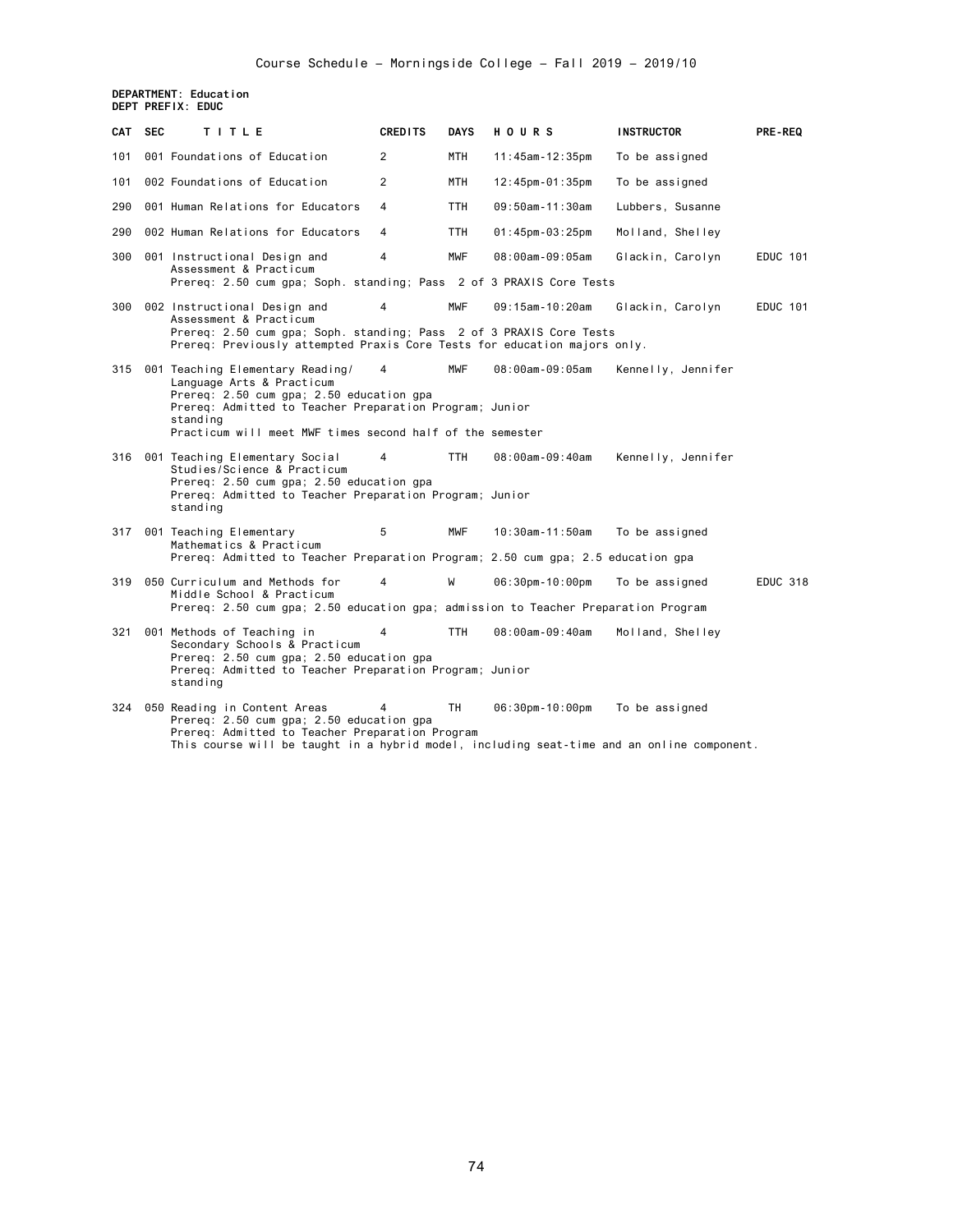# **DEPARTMENT: Education DEPT PREFIX: EDUC**

| CAT SEC | TITLE                                                                                                                                                                                                        | <b>CREDITS</b> | <b>DAYS</b> | HOURS                   | <b>INSTRUCTOR</b>  | <b>PRE-REQ</b>  |
|---------|--------------------------------------------------------------------------------------------------------------------------------------------------------------------------------------------------------------|----------------|-------------|-------------------------|--------------------|-----------------|
| 405     | 001 Classroom Management for<br>Elem and Secondary Teachers<br>Prereq: 2.50 cum gpa; 2.50 education gpa; sr. standing<br>Prereq: Admitted to Teacher Preparation Program; senior<br>standing                 | 2              | WF          | 11:45am-12:35pm         | Lubbers, Susanne   |                 |
|         | 405 002 Classroom Management for<br>Elem and Secondary Teachers<br>Prereq: 2.50 cum gpa; 2.50 education gpa; sr. standing<br>Prereq: Admitted to Teacher Preparation Program; senior<br>standing             | 2              | WF          | 12:45pm-01:35pm         | To be assigned     |                 |
|         | 414 001 Diagnostic Teaching of<br>Reading & Practicum<br>Prereq: 2.50 cum gpa; 2.50 education gpa<br>Prereq: Admitted to Teacher Preparation Program; Junior<br>standing                                     | 4              | MWF         | $01:45$ pm - $02:50$ pm | Kennelly, Jennifer | <b>EDUC 315</b> |
|         | 417 001 Elementary Student Teaching<br>Coreq: EDUC 490; Prereq: 2.50 cum gpa<br>Prereq: 2.50 education gpa; admitted to Teacher Preparation<br>Program; admitted to student teaching; Senior standing        | 10             | TBA         |                         | Haase, LuAnn       |                 |
|         | 417 002 Elementary Student Teaching<br>Coreq: EDUC 490; Prereq: 2.50 cum gpa<br>Prereq: 2.50 education gpa; Admitted to Teacher Preparation<br>Program; admitted to student teaching; Senior standing        | 6 - 10         | <b>TBA</b>  |                         | Haase, LuAnn       |                 |
| 423     | 001 Middle School Student Teaching 6 - 10<br>Prereq: 2.50 cum gpa; 2.50 education gpa; Admitted to Student Teaching; coreq:                                                                                  |                | <b>TBA</b>  |                         | Haase, LuAnn       | <b>EDUC 490</b> |
|         | 427 001 Secondary Student Teaching<br>Coreq: EDUC 490; Prereq: 2.50 cum gpa<br>Prereq: 2.50 education gpa; admitted to Teacher Preparation<br>Program; admitted to student teaching; Senior standing         | 10             | TBA         |                         | Haase, LuAnn       |                 |
|         | 427 002 Secondary Student Teaching<br>Coreq: EDUC 490; Prereq: 2.50 cum gpa<br>Prereq: 2.50 education gpa; Admitted to Teacher Preparation<br>Program; admitted to student teaching; Senior standing         | $6 - 10$       | TBA         |                         | Haase, LuAnn       |                 |
|         | 477 001 Elementary Art Student<br>Teaching<br>Coreq: EDUC 490; Prereq: 2.50 cum gpa<br>Prereq: 2.50 education gpa; Admitted to Teacher Preparation<br>Program; admitted to student teaching; Senior standing | 6              | <b>TBA</b>  |                         | Marley, Alice      |                 |
|         | 478 001 Secondary Art Student Teaching 6<br>Coreq: EDUC 490; Prereq: 2.50 cum gpa<br>Prereq: 2.50 education gpa; Admitted to Teacher Preparation<br>Program; admitted to student teaching; Senior standing   |                | TBA         |                         | Marley, Alice      |                 |
| 490     | 001 Effective Educator Seminar<br>Coreq: Student teaching<br>Prereq: 2.50 cum gpa; 2.50 education gpa; admitted to<br>Teacher Preparation Program; admitted to student teaching;<br>Senior standing          | 2              | F.          | 08:00am-05:00pm         | Haase, LuAnn       |                 |
| 498     | 001 Language Acquisition and<br>Development<br>Prereq: Admission to Teacher Prep Program; 2.50 cum gpa; 2.50 education gpa                                                                                   | 2              | TTH         | 12:45pm-01:35pm         | Sylvester, Tangela |                 |

 Prereq: Admitted to Teacher Preparation Program; Senior standing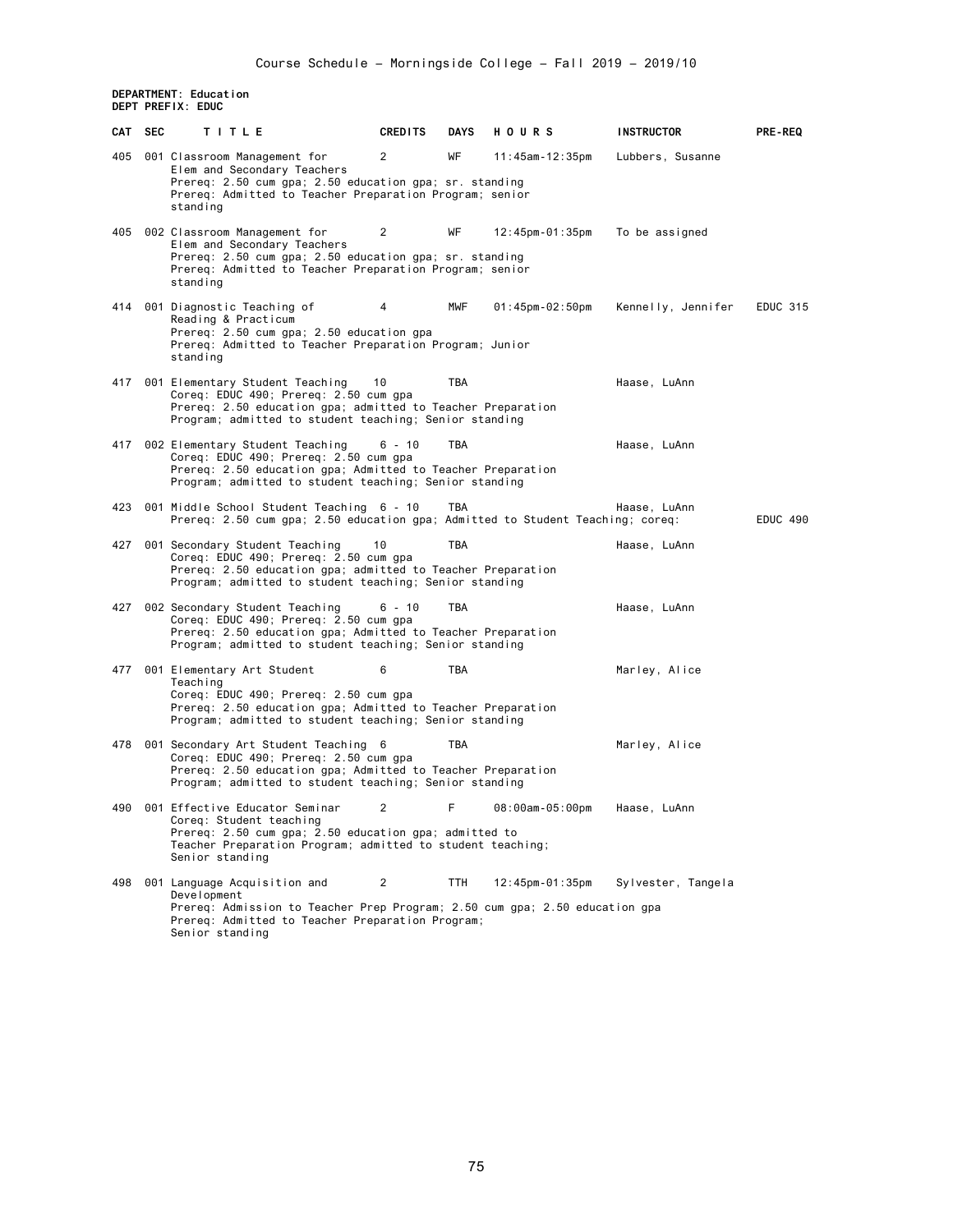**DEPARTMENT: English DEPT PREFIX: ENGL**

| CAT SEC |        | TITLE                                                                                                     | <b>CREDITS</b> | <b>DAYS</b>    | HOURS                   | <b>INSTRUCTOR</b>     | PRE-REQ                            |
|---------|--------|-----------------------------------------------------------------------------------------------------------|----------------|----------------|-------------------------|-----------------------|------------------------------------|
| 132     |        | 001 Literature and Society                                                                                | 4              | MWF            | $01:45$ pm - $02:50$ pm | Triezenberg, Chris    |                                    |
| 203     |        | 050 Children's Literature                                                                                 | 2              | M              | $06:30$ pm - $08:30$ pm | Pinney, Erin          |                                    |
| 245     |        | 001 Women and Literature:                                                                                 | 4              | <b>MWF</b>     | $10:30$ am-11:35am      | Triezenberg, Chris    |                                    |
| 343     |        | 001 Studies of Amer Literary Hist: 4                                                                      |                | <b>TTH</b>     | $01:45$ pm - $03:25$ pm | Triezenberg, Chris    |                                    |
|         |        | 343G 060 Studies of Amer Literary Hist: 4                                                                 |                | <b>TTH</b>     | $01:45$ pm - $03:25$ pm | Triezenberg, Chris    |                                    |
| 354     |        | 050 Language and Grammar                                                                                  | 4              | TH             | $06:30$ pm-10:00pm      | Hotchandani, Carolina |                                    |
| 400     |        | 001 Internship in English                                                                                 | $1 - 6$        | Coyne, Stephen |                         | Instr Perm            |                                    |
| 425     | $\top$ | Methods of Teaching English &<br>Practicum<br>Prereq: 2.50 cum gpa; 2.50 education gpa                    | $\overline{4}$ | <b>TBA</b>     |                         | Rice, Carrie          | <b>EDUC 300</b><br><b>EDUC 321</b> |
|         |        | Prereq: Admitted to Teacher Preparation Program; Junior<br>standing                                       |                |                |                         |                       |                                    |
| 495     |        | 001 Capstone Seminar in English:<br>Beat Literature in Context<br>Prereq: 300-level English course recomm | $\overline{4}$ | MWF            | $01:45$ pm - $02:50$ pm | Coyne, Stephen        | <b>ENGL 295</b>                    |
|         |        | 495G 060 Capstone Seminar in English:<br>Beat Literature in Context                                       | 4              | MWF            | $01:45$ pm - $02:50$ pm | Coyne, Stephen        |                                    |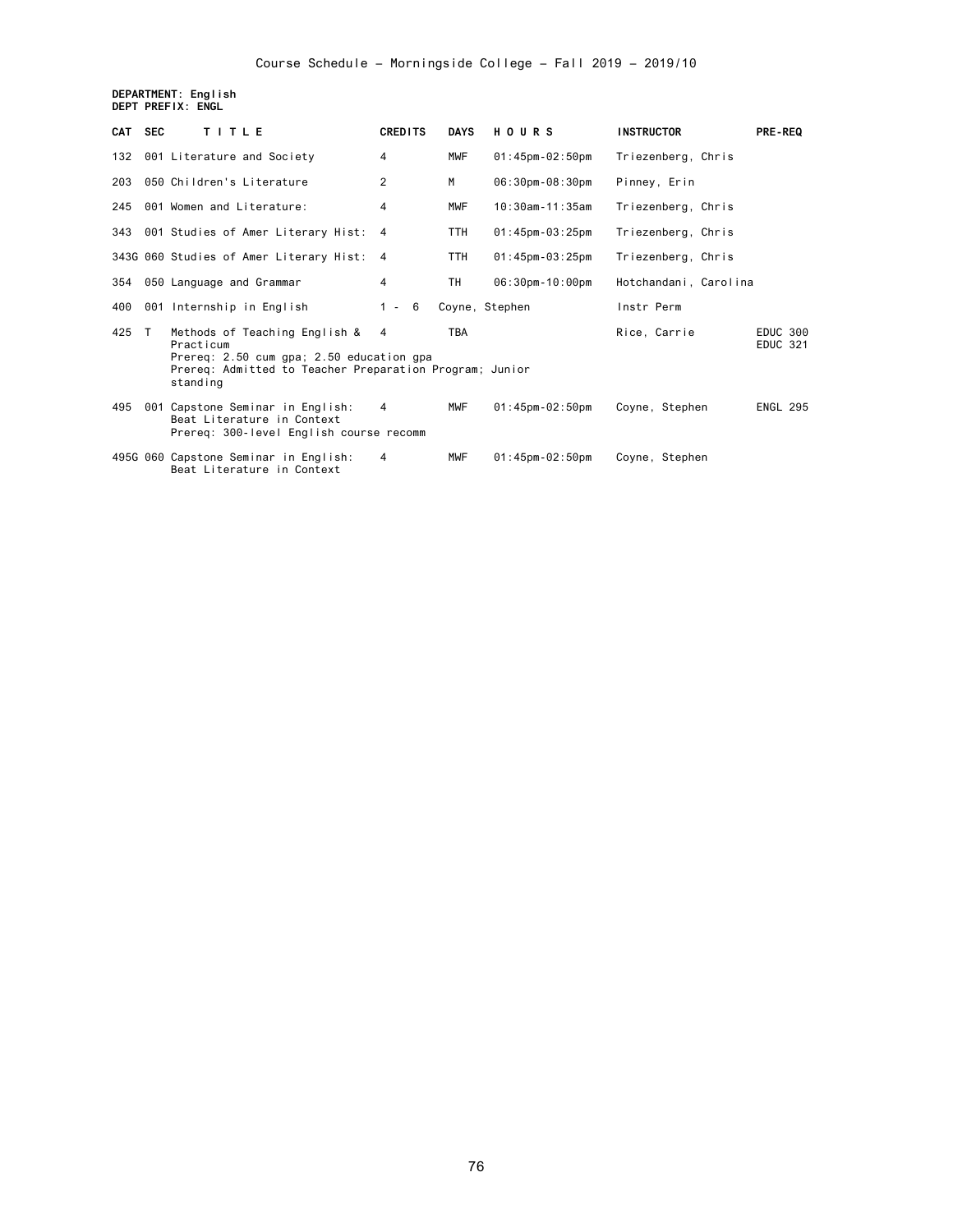**DEPARTMENT: Engineering DEPT PREFIX: ENGR**

| CAT | <b>SEC</b><br>TITLE          | <b>CREDITS</b> | <b>DAYS</b> | <b>HOURS</b>    | <b>INSTRUCTOR</b> | <b>PRE-REQ</b>  |
|-----|------------------------------|----------------|-------------|-----------------|-------------------|-----------------|
|     | 121 FH1 Engineering Graphics |                | TTH         | 08:00am-09:40am | Slaven. David     |                 |
| 324 | 001 Electronics              | 4              | ттн         | 01:45pm-03:25pm | Kinnaman, Laura   | <b>PHYS 202</b> |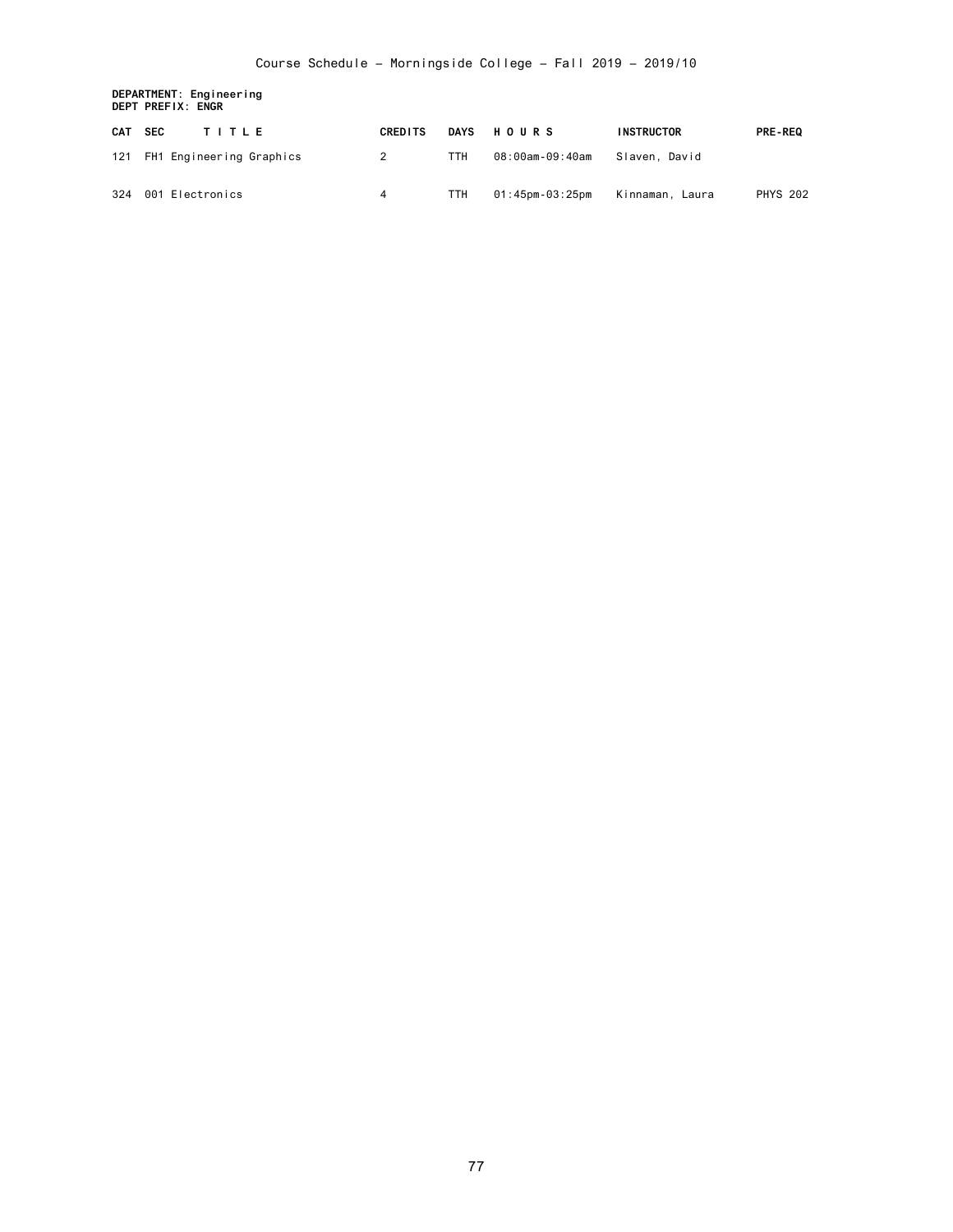**DEPARTMENT: History DEPT PREFIX: HIST**

| CAT SEC | TITLE                                                                                                 | <b>CREDITS</b> | <b>DAYS</b> | HOURS                   | <b>INSTRUCTOR</b> | <b>PRE-REQ</b>                     |
|---------|-------------------------------------------------------------------------------------------------------|----------------|-------------|-------------------------|-------------------|------------------------------------|
| 225     | 001 United States History to 1877                                                                     | $\overline{4}$ | MWF         | $09:15$ am-10:20am      | Bass, Patrick     |                                    |
| 250     | 001 20th Century World History                                                                        | 4              | MWF         | $10:30$ am-11:35am      | Guelcher, Gregory |                                    |
| 301     | 001 Modern European Civilization                                                                      | 4              | <b>TTH</b>  | $09:50$ am-11:30am      | Bass, Patrick     |                                    |
| 313     | 001 Crusades, Castles, Cathedrals:                                                                    | 4              | <b>TTH</b>  | $08:00$ am-09:40am      | Bass, Patrick     |                                    |
| 337     | 001 Vietnam Wars: History and<br>Legacies                                                             | 4              | <b>TTH</b>  | $01:45$ pm – $03:25$ pm | Guelcher, Gregory |                                    |
| 370     | 001 Survey of Public History                                                                          | 2              | <b>TTH</b>  | $08:00$ am-08:50am      | Fullerton, Adam   | <b>HIST 226</b><br><b>HIST 301</b> |
|         | HIST 301 or concurrently, or instructor approval                                                      |                |             |                         |                   |                                    |
| 465     | 001 Directed Study in Writing<br>and Research<br>Prereq: HIST 431 or Dept permission; coreq: HIST 476 | 2              | Τ           | $11:45$ am-12:35pm      | Guelcher, Gregory |                                    |
| 476     | 001 Colloquium in History<br>Prereq: One 300-level course in History                                  | $0 - 2$        | TH          | 11:45am-12:35pm         | Guelcher, Gregory |                                    |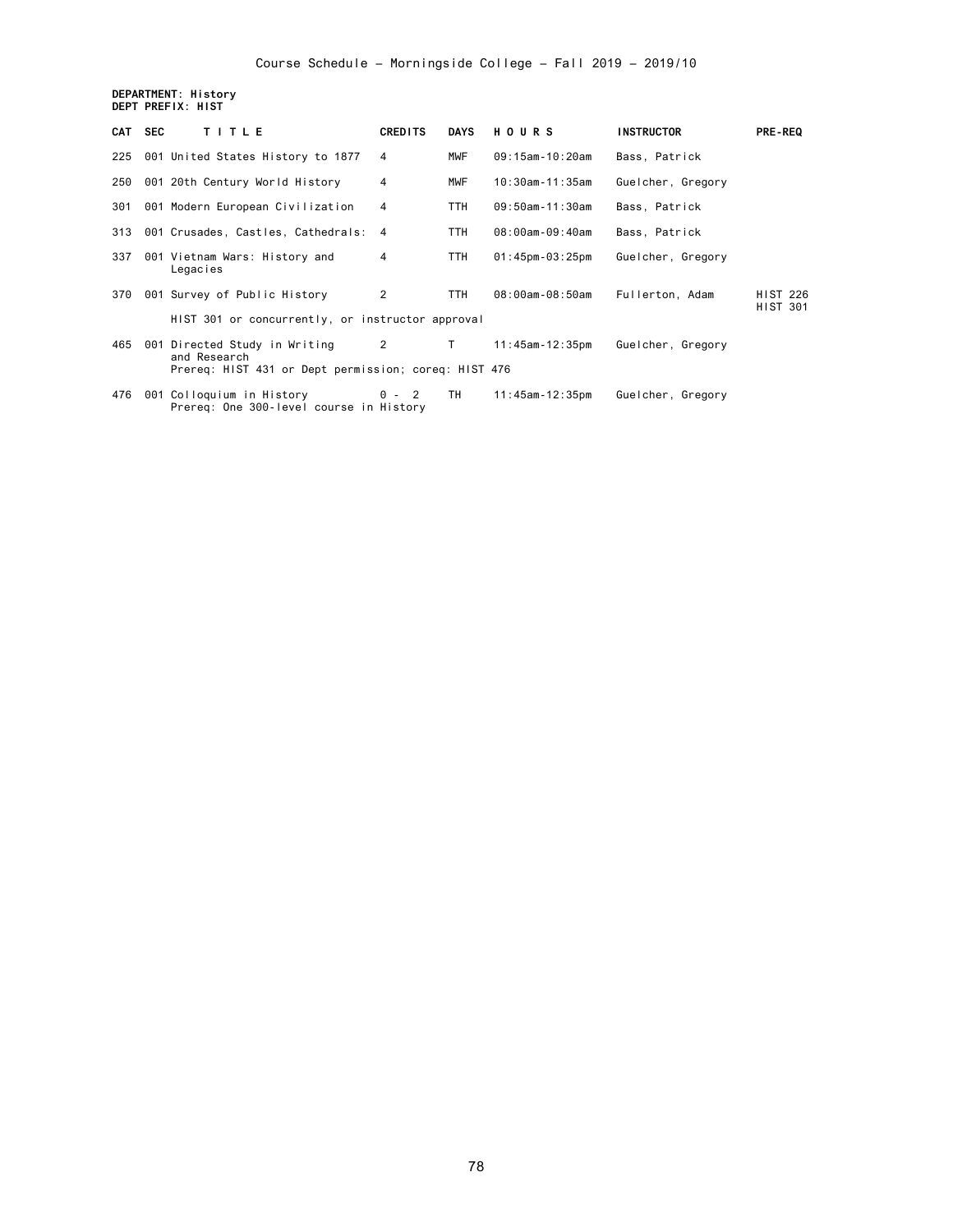# **DEPARTMENT: Interdept Honors DEPT PREFIX: HONR**

| <b>CAT</b> | <b>SEC</b> | TITLE                                                                                                            | <b>CREDITS</b> | <b>DAYS</b> | HOURS                | <b>INSTRUCTOR</b>  | <b>PRE-REQ</b> |
|------------|------------|------------------------------------------------------------------------------------------------------------------|----------------|-------------|----------------------|--------------------|----------------|
| 400        | 001        | Interdepartmental Honors<br>Seminar<br>Prereg: Minimum 3.50 cum qpa<br>Sophomore, Junior, or Senior Standing     | 0              | М           | $01:45$ pm – 03:00pm | McFarland, Brian   |                |
| 400        | 002        | Interdepartmental Honors<br>Seminar<br>Prereg: Minimum 3.50 cum qpa<br>Sophomore, Junior, or Senior Standing     | 0              | тн          | $03:30$ pm-04:45pm   | Kinnaman, Laura    |                |
| 400        |            | 003 Interdepartmental Honors<br>Seminar<br>Prereg: Minimum 3.50 cum qpa<br>Sophomore, Junior, or Senior Standing | 0              | м           | $03:30$ pm-04:45pm   | Campbell, Randolph |                |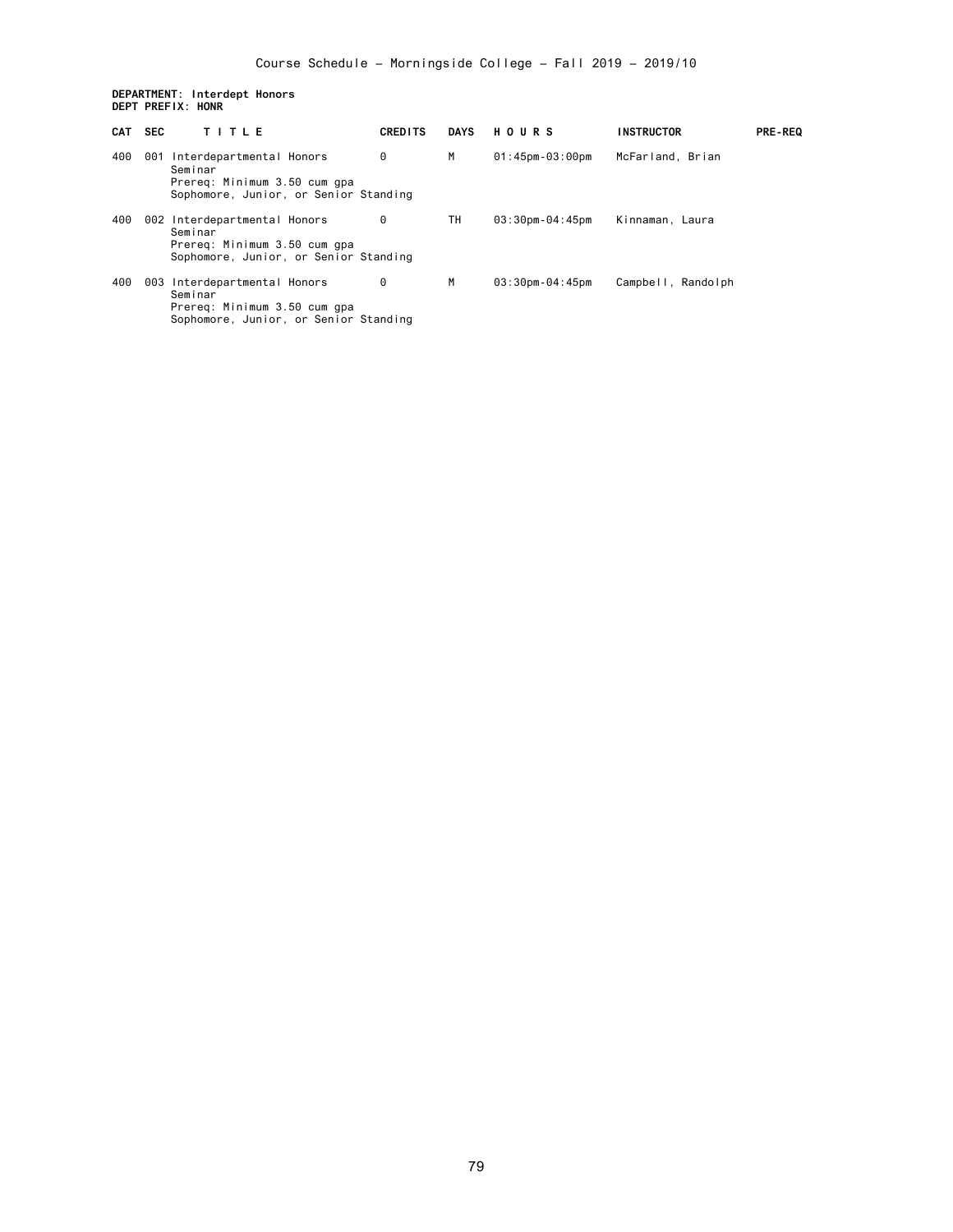#### **DEPARTMENT: Mathematical Sciences DEPT PREFIX: MATH**

| <b>CAT</b> | <b>SEC</b> | TITLE                                                                                                                                                                           | <b>CREDITS</b> | <b>DAYS</b>  | HOURS                   | <b>INSTRUCTOR</b>   | <b>PRE-REQ</b>       |
|------------|------------|---------------------------------------------------------------------------------------------------------------------------------------------------------------------------------|----------------|--------------|-------------------------|---------------------|----------------------|
| 125        |            | 001 Precalculus<br>Prereq: 2 yrs high school algebra                                                                                                                            | 4              | <b>MTTHF</b> | $11:45am-12:35pm$       | Cooperwood, Neeia   |                      |
| 150        |            | 001 Elementary Probability and<br>Statistics<br>Prereq: 2 yrs high school algebra                                                                                               | 4              | MTTHF        | $11:45am-12:35pm$       | Bade, Regina        |                      |
| 150        |            | 002 Elementary Probability and<br>Statistics<br>Prereq: 2 yrs high school algebra                                                                                               | 4              | MTTHF        | $12:45$ pm-01:35pm      | Bade, Regina        |                      |
| 150        |            | 003 Elementary Probability and<br>Statistics<br>Prereq: 2 yrs high school algebra                                                                                               | 4              | <b>MWF</b>   | $09:15$ am-10:20am      | Trunk, Barry        |                      |
| 150        |            | 004 Elementary Probability and<br>Statistics<br>Prereq: 2 yrs high school algebra                                                                                               | 4              | <b>MWF</b>   | $10:30$ am-11:35am      | Cooperwood, Neeia   |                      |
| 205        |            | 001 Calculus & Analytic Geometry 1 4<br>Prereq: Any precalculus course or 2 yrs. high school algebra, including trigonometry                                                    |                |              | MTTHF 12:45pm-01:35pm   | Cooperwood, Neeia   |                      |
| 210        |            | 001 Transition to Abstract<br>Mathematics                                                                                                                                       | 4              | <b>MWF</b>   | $09:15$ am-10:20am      | Spicer, Christopher | MATH 205<br>CSCI 202 |
| 212        |            | 001 Applied Quantitative Analysis                                                                                                                                               | 4              | MTTHF        | $11:45am-12:35pm$       | Canning, Eric       |                      |
| 212        |            | 002 Applied Quantitative Analysis                                                                                                                                               | 4              | <b>MTTHF</b> | $12:45$ pm - 01:35pm    | Canning, Eric       |                      |
| 212        |            | 003 Applied Quantitative Analysis                                                                                                                                               | 4              | MWF          | $09:15$ am-10:20am      | Claxton, Shannon    |                      |
| 212        |            | 004 Applied Quantitative Analysis                                                                                                                                               | 4              | <b>MTTHF</b> | $12:45$ pm - 01:35pm    | Stevens, Dean       |                      |
| 307        |            | 001 Multivariable Calculus and<br>Differential Equations                                                                                                                        | 4              | MWF          | $01:45$ pm – 02:50pm    | Spicer, Christopher | MATH 206             |
| 315        |            | 001 Modern Algebra I                                                                                                                                                            | 4              | <b>MWF</b>   | $10:30$ am-11:35am      | Spicer, Christopher | MATH 210<br>MATH 215 |
| 400        |            | 001 Mathematical Sciences Capstone 2<br>Senior standing                                                                                                                         |                | TH           | $09:50$ am-11:30am      | Canning, Eric       |                      |
| 425        |            | 050 Methods of Teaching Secondary<br>Mathematics & Practicum<br>Prereq: 2.50 cum gpa; 2.50 education gpa<br>Prereq: Admitted to Teacher Preparation Program; Junior<br>standing | 2              | T            | $06:30$ pm - $08:30$ pm | McHugh, Steven      |                      |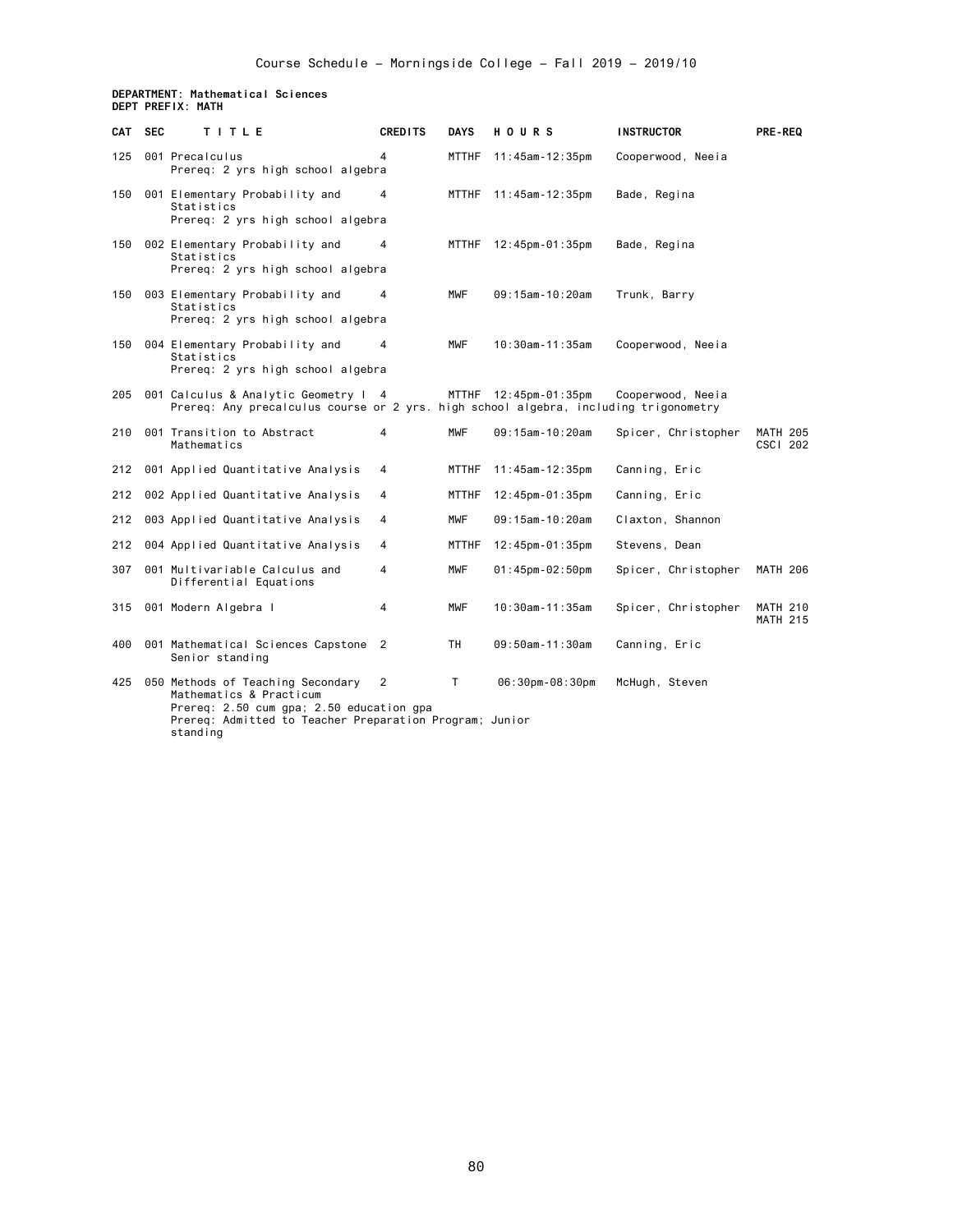**DEPARTMENT: Morningside DEPT PREFIX: MORN**

| CAT SEC |     | TITLE                                                                           | <b>CREDITS</b> | <b>DAYS</b> | HOURS                   | <b>INSTRUCTOR</b>   | <b>PRE-REQ</b>  |
|---------|-----|---------------------------------------------------------------------------------|----------------|-------------|-------------------------|---------------------|-----------------|
| 074     |     | FH1 Academic Reading                                                            | 2              | TTH         | $01:45$ pm-03:25pm      | Elder, David        |                 |
| 075     |     | FH1 Academic Writing<br>Meets first half of the semester.<br>First half course. | 2              | <b>MWF</b>  | $10:30$ am-11:35am      | Elder, David        |                 |
| 101     |     | 001 First Year Seminar                                                          | 4              | <b>MWF</b>  | $09:15$ am-10:20am      | Stevens, Dean       |                 |
| 101     |     | 002 First Year Seminar                                                          | 4              | MWF         | $09:15$ am-10:20am      | Werden, Leslie      |                 |
| 101     |     | 003 First Year Seminar                                                          | 4              | MWF         | $10:30$ am-11:35am      | Sesterhenn, Timothy |                 |
| 101     |     | 004 First Year Seminar                                                          | 4              | <b>MWF</b>  | $10:30$ am-11:35am      | Hendrix-Case, Suzan |                 |
| 101     |     | 005 First Year Seminar                                                          | 4              | MWF         | $01:45$ pm-02:50pm      | Elder, David        |                 |
| 101     |     | 006 First Year Seminar                                                          | 4              | <b>TTH</b>  | $09:50$ am-11:30am      | Molland, Shelley    |                 |
| 101     |     | 007 First Year Seminar                                                          | 4              | <b>TTH</b>  | $01:45$ pm - $03:25$ pm | Yates, Richard      |                 |
| 102     |     | 001 Critical Inquiry and<br>Communication                                       | 4              | <b>TTH</b>  | $09:50$ am-11:30am      | Werden, Leslie      | <b>MORN 101</b> |
| 115     | 001 | International Student<br>Orientation                                            | 2              |             | MTWTHF 09:00am-12:00pm  | Sylvester, Tangela  |                 |
| 450     |     | 001 Internship                                                                  | 1 - 6          | <b>TBA</b>  |                         | Stout, John         |                 |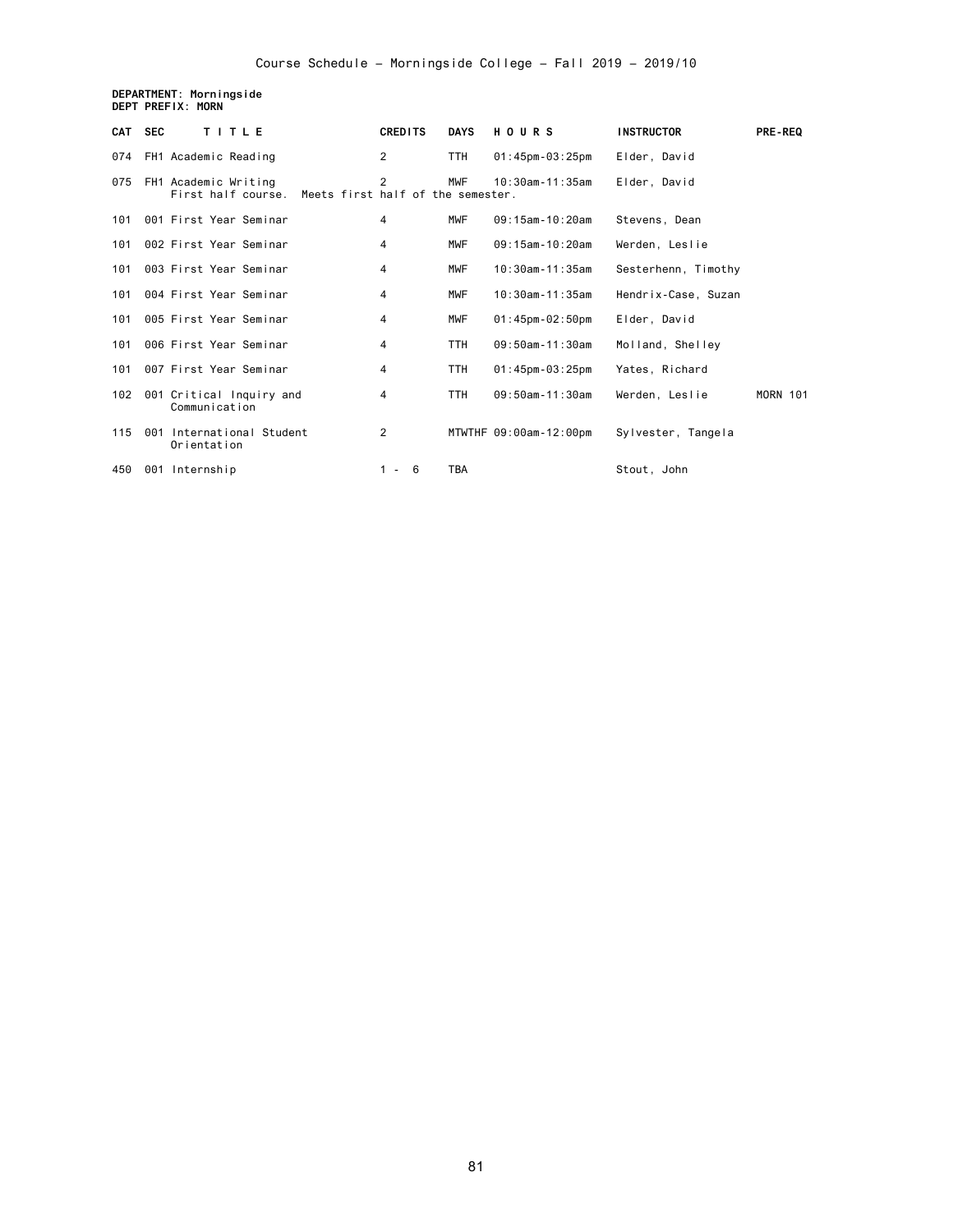# **DEPARTMENT: Music-Applied Lessons DEPT PREFIX: MUAL**

| CAT | <b>SEC</b> | T I T L E                                                                                                | <b>CREDITS</b> | DAYS       | HOURS                | <b>INSTRUCTOR</b>   | <b>PRE-REQ</b> |
|-----|------------|----------------------------------------------------------------------------------------------------------|----------------|------------|----------------------|---------------------|----------------|
| 100 |            | 001 Private Lesson Seminar<br>Required of all students enrolled in a 100 level<br>private lession.       | 0              | W          | $12:45$ pm - 01:35pm | Weber, Heath        |                |
| 160 |            | 001 Class Piano I                                                                                        | 1              | TН         | $08:50$ am-09:40am   | Grossman, Michele   |                |
| 160 |            | 002 Class Piano I                                                                                        | $\mathbf{1}$   | T.         | 08:50am-09:40am      | Grossman, Michele   |                |
| 165 |            | 001 Private Piano                                                                                        | $\mathbf{1}$   | <b>TBA</b> |                      | March, James        |                |
| 165 |            | 002 Private Piano                                                                                        | $\mathbf{1}$   | <b>TBA</b> |                      | March, Kathryn      |                |
| 165 |            | 004 Private Piano                                                                                        | $\mathbf{1}$   | <b>TBA</b> |                      | Grossman, Michele   |                |
| 170 |            | 001 Private Brass                                                                                        | $\mathbf{1}$   | TBA        |                      | Gibson, Robert      |                |
| 170 |            | 002 Private Brass                                                                                        | $\mathbf{1}$   | <b>TBA</b> |                      | Nagel, Russ         |                |
| 171 |            | 001 Private Percussion                                                                                   | $\mathbf{1}$   | TBA        |                      | Smith, Ron          |                |
| 172 |            | 001 Private Woodwinds                                                                                    | 1              | TBA        |                      | Gross, Diane        |                |
| 172 |            | 002 Private Woodwinds                                                                                    | 1              | <b>TBA</b> |                      | Neugebauer Luebke,  |                |
| 172 |            | 003 Private Woodwinds                                                                                    | $\mathbf{1}$   | TBA        |                      | O'Leary, Jay        |                |
| 172 |            | 004 Private Woodwinds                                                                                    | 1              | TBA        |                      | To be assigned      |                |
| 180 |            | 001 Private Strings                                                                                      | 1              | <b>TBA</b> |                      | May - Patterson, El |                |
| 180 |            | 003 Private Strings                                                                                      | $\mathbf{1}$   | TBA        |                      | March, Stephanie    |                |
| 182 |            | 001 Private Guitar                                                                                       | $\mathbf{1}$   | TBA        |                      | Langley, Michael    |                |
| 193 |            | 001 Private Voice                                                                                        | 1              | <b>TBA</b> |                      | Hendrix-Case, Suzan |                |
| 193 |            | 002 Private Voice                                                                                        | 1              | TBA        |                      | Lundberg, Stephen   |                |
| 193 |            | 003 Private Voice                                                                                        | $\mathbf{1}$   | <b>TBA</b> |                      | Saulsbury, Kathryn  |                |
| 193 |            | 004 Private Voice                                                                                        | $\mathbf{1}$   | TBA        |                      | Burton, Shannon     |                |
| 200 |            | 001 Private Lesson Seminar<br>Required of all students enrolled in a 200 or 400 level<br>private lesson. | 0              | W          | 12:45pm-01:35pm      | Weber, Heath        |                |
| 265 |            | 001 Private Piano                                                                                        | $1 -$<br>2     | TBA        |                      | March, James        |                |
| 265 |            | 002 Private Piano                                                                                        | 2<br>$1 -$     | TBA        |                      | March, Kathryn      |                |
| 265 |            | 004 Private Piano                                                                                        | $1 -$<br>2     | <b>TBA</b> |                      | Grossman, Michele   |                |
| 270 |            | 001 Private Brass                                                                                        | 2<br>$1 -$     | <b>TBA</b> |                      | Gibson, Robert      |                |
| 270 |            | 002 Private Brass                                                                                        | $1 - 2$        | TBA        |                      | Nagel, Russ         |                |
| 271 |            | 001 Private Percussion                                                                                   | $1 -$<br>2     | TBA        |                      | Smith, Ron          |                |
| 272 |            | 001 Private Woodwinds                                                                                    | $1 - 2$        | TBA        |                      | Gross, Diane        |                |
| 272 |            | 002 Private Woodwinds                                                                                    | $1 - 2$        | TBA        |                      | Neugebauer Luebke,  |                |
| 272 |            | 003 Private Woodwinds                                                                                    | $1 - 2$        | TBA        |                      | O'Leary, Jay        |                |
| 272 |            | 004 Private Woodwinds                                                                                    | $1 - 2$        | TBA        |                      | To be assigned      |                |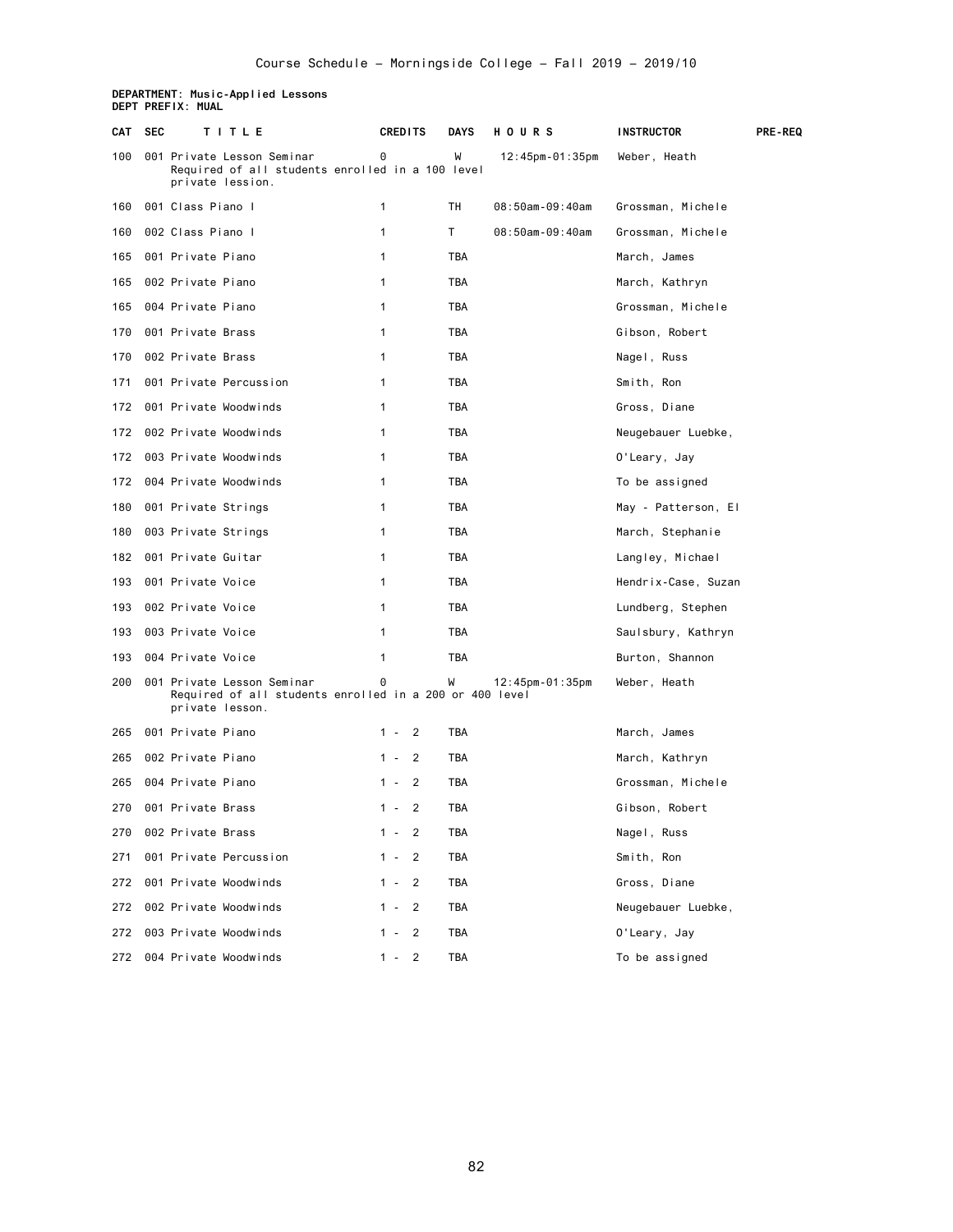#### **DEPARTMENT: Music-Applied Lessons DEPT PREFIX: MUAL**

| CAT | <b>SEC</b><br>TITLE                                                                                                                                         | <b>CREDITS</b>          | <b>DAYS</b><br>HOURS | <b>INSTRUCTOR</b><br><b>PRE-REQ</b> |
|-----|-------------------------------------------------------------------------------------------------------------------------------------------------------------|-------------------------|----------------------|-------------------------------------|
| 280 | 001 Private Strings                                                                                                                                         | $1 -$<br>2              | <b>TBA</b>           | March, Stephanie                    |
| 280 | 002 Private Strings                                                                                                                                         | $\overline{2}$<br>$1 -$ | <b>TBA</b>           | May - Patterson, El                 |
| 282 | 001 Private Guitar                                                                                                                                          | $1 -$<br>2              | <b>TBA</b>           | Langley, Michael                    |
| 293 | 001 Private Voice                                                                                                                                           | 2<br>$1 -$              | <b>TBA</b>           | Hendrix-Case, Suzan                 |
| 293 | 002 Private Voice                                                                                                                                           | $1 -$<br>2              | <b>TBA</b>           | Lundberg, Stephen                   |
| 293 | 003 Private Voice                                                                                                                                           | $1 -$<br>2              | <b>TBA</b>           | Saulsbury, Kathryn                  |
| 293 | 004 Private Voice                                                                                                                                           | $1 - 2$                 | <b>TBA</b>           | Burton, Shannon                     |
| 321 | 001 Junior Recital Seminar<br>Coreq: 400-level private lesson<br>Co-req: 400-level of applied lesson for instrument/voice<br>presented in junior recital    | 1                       | <b>TBA</b>           | Nagel, Russ                         |
| 421 | 001 Senior Recital Seminar<br>Coreq: 400-level private lesson                                                                                               | $\mathbf{1}$            | <b>TBA</b>           | Saulsbury, Kathryn                  |
|     | Co-requisite: 400-level applied lesson for instrument/voice<br>presented in senior recital                                                                  |                         |                      |                                     |
| 421 | 002 Senior Recital Seminar<br>Coreq: 400-level private lesson<br>Co-requisite: 400-level applied lesson for instrument/voice<br>presented in senior recital | $\mathbf{1}$            | TBA                  | Weber, Heath                        |
| 465 | 001 Private Piano                                                                                                                                           | 2<br>$1 -$              | <b>TBA</b>           | March, James                        |
| 465 | 002 Private Piano                                                                                                                                           | 2<br>$1 -$              | <b>TBA</b>           | March, Kathryn                      |
| 470 | 001 Private Brass                                                                                                                                           | 2<br>$1 -$              | <b>TBA</b>           | Gibson, Robert                      |
| 470 | 002 Private Brass                                                                                                                                           | $1 -$<br>2              | <b>TBA</b>           | Nagel, Russ                         |
| 471 | 001 Private Percussion                                                                                                                                      | $1 - 2$                 | <b>TBA</b>           | Smith, Ron                          |
| 472 | 001 Private Woodwinds                                                                                                                                       | $1 -$<br>2              | <b>TBA</b>           | Gross, Diane                        |
| 472 | 002 Private Woodwinds                                                                                                                                       | $1 - 2$                 | <b>TBA</b>           | Neugebauer Luebke,                  |
| 472 | 003 Private Woodwinds                                                                                                                                       | 2<br>$1 -$              | <b>TBA</b>           | O'Leary, Jay                        |
| 472 | 004 Private Woodwinds                                                                                                                                       | $1 -$<br>2              | <b>TBA</b>           | To be assigned                      |
| 480 | 001 Private Strings                                                                                                                                         | $1 -$<br>2              | <b>TBA</b>           | May - Patterson, El                 |
| 480 | 002 Private Strings                                                                                                                                         | 2<br>$1 -$              | <b>TBA</b>           | Nagel, Russ                         |
| 480 | 003 Private Strings                                                                                                                                         | 2<br>$1 -$              | <b>TBA</b>           | March, Stephanie                    |
| 493 | 001 Private Voice                                                                                                                                           | $1 -$<br>2              | <b>TBA</b>           | Hendrix-Case, Suzan                 |
| 493 | 002 Private Voice                                                                                                                                           | 2<br>$1 -$              | TBA                  | Lundberg, Stephen                   |
| 493 | 003 Private Voice                                                                                                                                           | $1 -$<br>2              | <b>TBA</b>           | Saulsbury, Kathryn                  |
| 493 | 004 Private Voice                                                                                                                                           | 2<br>$1 -$              | TBA                  | Burton, Shannon                     |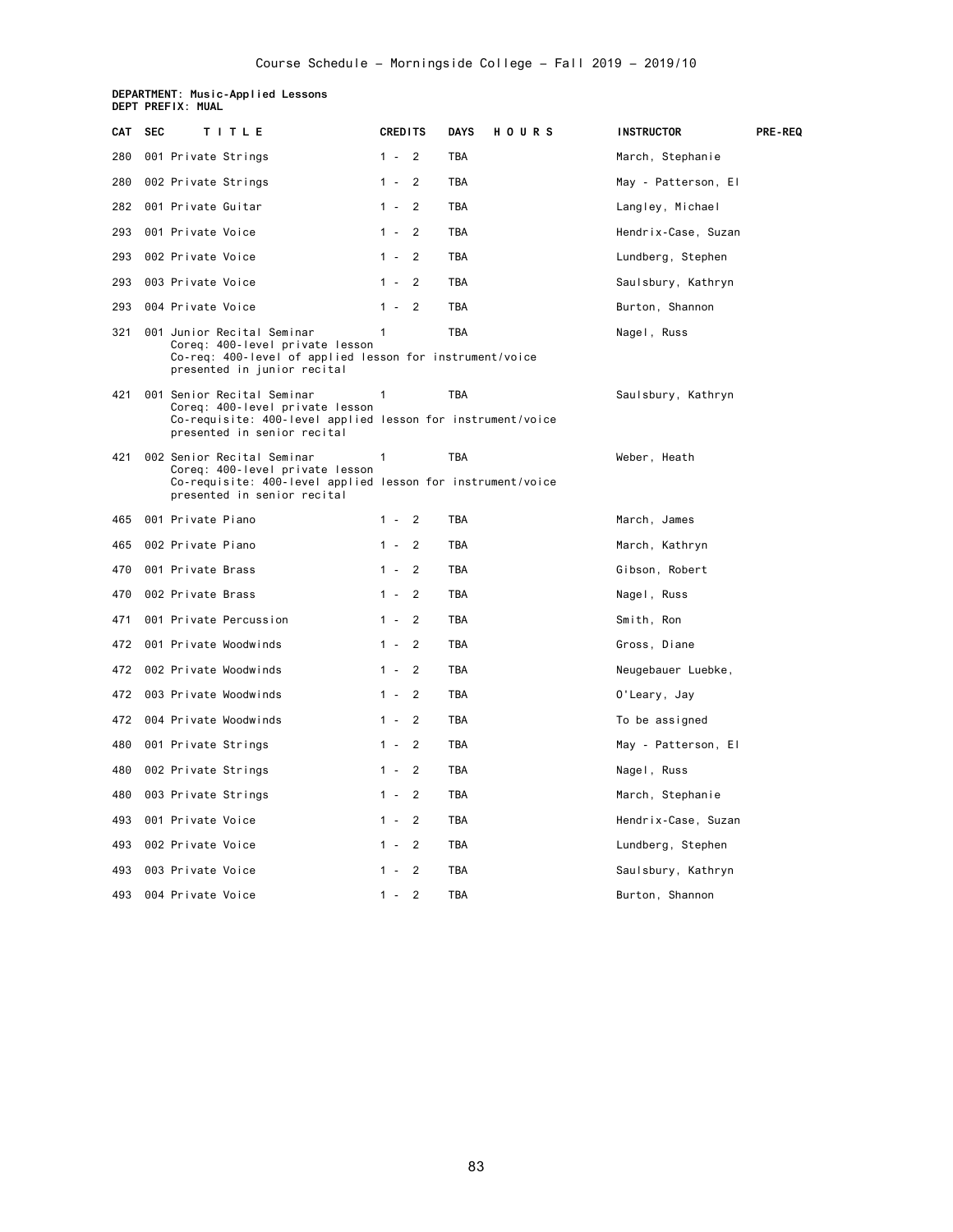## **DEPARTMENT: Music Education DEPT PREFIX: MUED**

| CAT SEC | TITLE                                                                                                                                          | <b>CREDITS</b> | <b>DAYS</b> | HOURS               | <b>INSTRUCTOR</b>  | PRE-REQ         |
|---------|------------------------------------------------------------------------------------------------------------------------------------------------|----------------|-------------|---------------------|--------------------|-----------------|
| 101     | 001 Introduction to Music<br>Education and Practicum                                                                                           | 2              | <b>TTH</b>  | $07:50$ am-08:40am  | Neugebauer Luebke, |                 |
| 215     | 001 Pedagogy of Brass                                                                                                                          |                | WF          | $11:45$ am-12:35pm  | Nagel, Russ        |                 |
| 309     | 001 Instructional Design & Assess<br>in Music Education & Practicum                                                                            | 2              | <b>TTH</b>  | $08:50am - 09:40am$ | Neugebauer Luebke, | <b>MUED 101</b> |
| 330     | 001 Music Methods for the<br>Elementary Teacher<br>Prereq: 2.50 cum gpa; 2.50 education gpa<br>Prereq: Admitted to Teacher Preparation Program | 2              | Τ           | $11:45$ am-01:35pm  | Heider, Carole     | <b>EDUC 300</b> |
| 416     | 001 Instrumental Methods                                                                                                                       |                | <b>TTH</b>  | 12:45pm-01:35pm     | Macklin, Shane     | <b>MUSC 222</b> |
| 440     | 001 Student Teaching-Elementary<br>Vocal<br>Prereq: Completion of required education courses and<br>approval of Teacher Education Committee    | 6              | <b>TBA</b>  |                     | Neugebauer Luebke, |                 |
| 442     | 001 Student Teaching-Secondary<br>Vocal<br>Prereq: Completion of required education courses and<br>approval of Teacher Education Committee     | 6              | <b>TBA</b>  |                     | Neugebauer Luebke, |                 |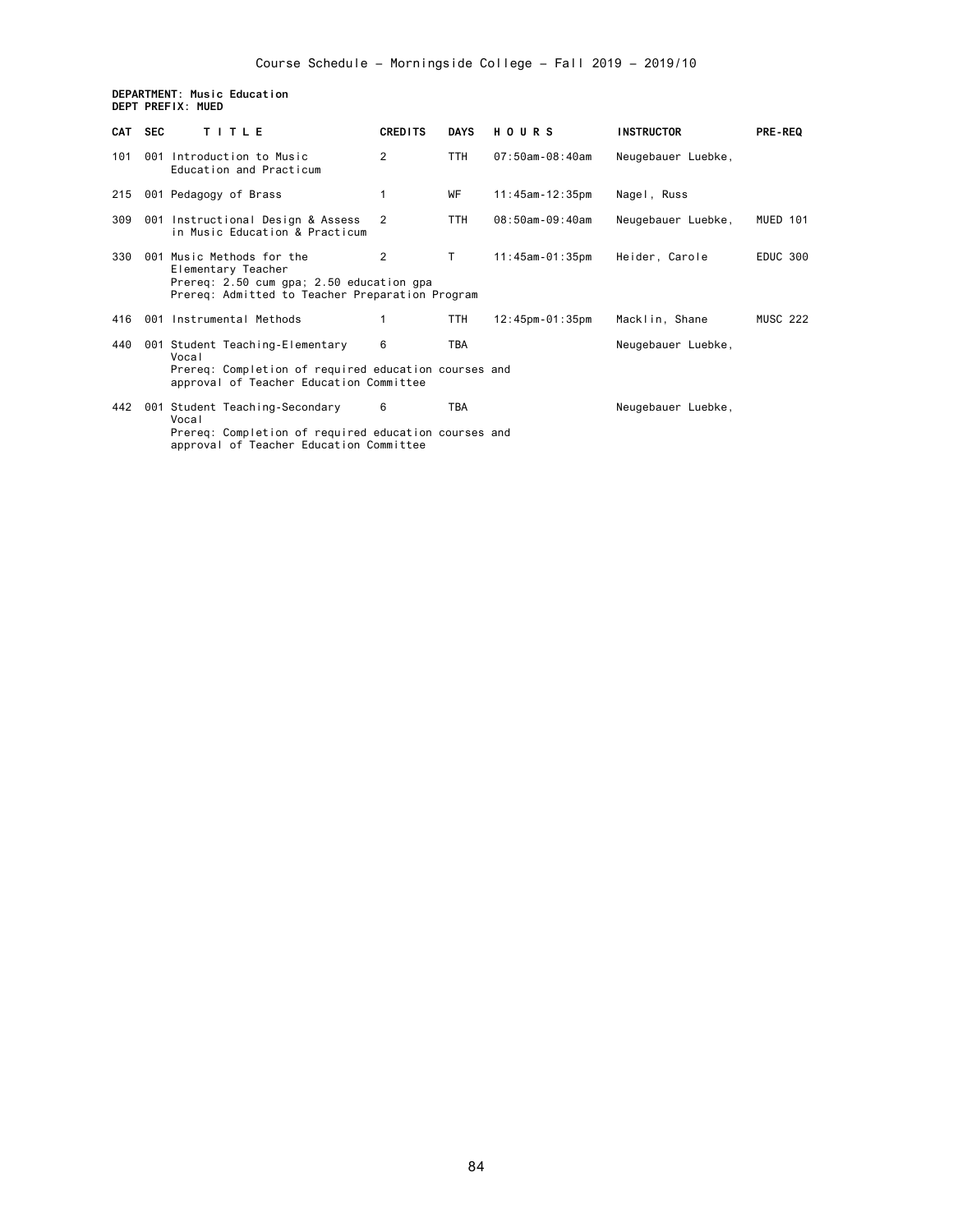### **DEPARTMENT: Music-Ensembles DEPT PREFIX: MUEN**

| CAT | <b>SEC</b> | TITLE                                        | <b>CREDITS</b> |                          | <b>DAYS</b> | HOURS                                              | <b>INSTRUCTOR</b>                     | <b>PRE-REQ</b> |
|-----|------------|----------------------------------------------|----------------|--------------------------|-------------|----------------------------------------------------|---------------------------------------|----------------|
| 270 |            | 001 Brass Ensemble                           | $0 - 1$        |                          | <b>TBA</b>  |                                                    | Nagel, Russ                           |                |
| 271 |            | 001 Percussion Ensemble                      | $0 - 1$        |                          | <b>TBA</b>  |                                                    | Smith, Ron                            |                |
| 272 |            | 001 Woodwind Ensemble                        | $0 - 1$        |                          | TBA         |                                                    | Macklin, Shane                        |                |
| 273 |            | 001 Symphonic Wind Ensemble                  | $0 - 1$        |                          | МW<br>F.    | $04:30$ pm - $06:15$ pm<br>$03:00$ pm - $05:30$ pm | Macklin, Shane                        |                |
| 274 |            | 001 Jazz Ensemble<br>Audition required       | $0 - 1$        |                          | TTH         | 05:00pm-06:20pm                                    | Nagel, Russ                           |                |
| 277 |            | 050 Marching Mustangs                        | $0 - 1$        |                          | МW<br>F.    | $04:30$ pm - $06:15$ pm<br>$03:00$ pm - $05:30$ pm | Macklin, Shane                        |                |
|     |            | Audition Required                            |                |                          |             |                                                    |                                       |                |
| 280 |            | 001 Orchestra<br>Audition required           | $0 - 1$        |                          | M           | 06:00pm-08:30pm                                    | Burton, Sean                          |                |
| 289 |            | 050 Master Chorale                           | $0 -$          | $\overline{\phantom{1}}$ | Τ           | 07:30pm-09:30pm                                    | Hettinger, Nathan                     |                |
| 290 |            | 001 College Choir                            | $0 -$          | $\overline{\phantom{1}}$ | МW<br>TTH   | $03:00$ pm - $04:20$ pm<br>$03:30$ pm - 04:50pm    | Weber, Heath                          |                |
|     |            | Audition required                            |                |                          |             |                                                    |                                       |                |
| 293 |            | 001 Bel Canto Singers                        | $0 -$          | $\overline{\phantom{1}}$ | TTH         | 11:45am-12:35pm                                    | Neugebauer Luebke,                    |                |
| 294 |            | 001 Singing Men                              | $\Theta$ -     | $\overline{1}$           | TTH         | 11:45am-12:35pm                                    | Hettinger, Nathan                     |                |
| 295 |            | 001 Vocal Jazz Ensemble<br>Audition required | $0 - 1$        |                          | TTH         | $05:00$ pm - $06:20$ pm                            | Weber, Heath                          |                |
| 296 |            | 050 Opera Theater                            | $0 - 1$        |                          | TTH         | $07:00$ pm - $08:30$ pm                            | Burton, Shannon<br>Saulsbury, Kathryn |                |
| 470 |            | 001 Brass Ensemble                           | $0 - 1$        |                          | TBA         |                                                    | Nagel, Russ                           |                |
| 471 |            | 001 Percussion Ensemble                      | $0 -$          | $\overline{\phantom{1}}$ | TBA         |                                                    | Smith, Ron                            |                |
| 472 |            | 001 Woodwind Ensemble                        | 0 -            | $\overline{1}$           | TBA         |                                                    | Macklin, Shane                        |                |
| 473 |            | 001 Symphonic Wind Ensemble                  | 0 - 1          |                          | МW<br>F.    | 04:30pm-06:15pm<br>$03:00$ pm - $05:30$ pm         | Macklin, Shane                        |                |
| 474 |            | 001 Jazz Ensemble<br>Audition required       | 0 - 1          |                          | TTH         | 05:00pm-06:20pm                                    | Nagel, Russ                           |                |
| 477 |            | 050 Marching Mustangs<br>Audition Required   | $0 - 1$        |                          | МW<br>F.    | 04:30pm-06:15pm<br>$03:00$ pm - $05:30$ pm         | Macklin, Shane                        |                |
| 480 |            | 001 Orchestra<br>Audition required           | $0 - 1$        |                          | M           | 06:00pm-08:30pm                                    | Burton, Sean                          |                |
|     |            | 489 050 Master Chorale                       | 0-1            |                          | T.          | $07:30$ pm-09:30pm                                 | Hettinger, Nathan                     |                |
| 490 |            | 001 College Choir<br>Audition required       | $0 - 1$        |                          | MW<br>TTH   | $03:00$ pm - $04:20$ pm<br>$03:30$ pm - 04:50pm    | Weber, Heath                          |                |
| 493 |            | 001 Bel Canto Singers                        | $0 - 1$        |                          | TTH         | $11:45$ am-12:35pm                                 | Neugebauer Luebke,                    |                |
| 494 |            | 001 Singing Men                              | $\Theta$ -     | $\overline{\phantom{1}}$ | TTH         | $11:45am-12:35pm$                                  | Hettinger, Nathan                     |                |
| 495 |            | 001 Vocal Jazz Ensemble<br>Audition required | $0 -$          | $\overline{\phantom{1}}$ | TTH         | $05:00$ pm - $06:20$ pm                            | Weber, Heath                          |                |
| 496 |            | 050 Opera Theater                            | $0 - 1$        |                          | TTH         | $07:00$ pm - $08:30$ pm                            | Burton, Shannon<br>Saulsbury, Kathryn |                |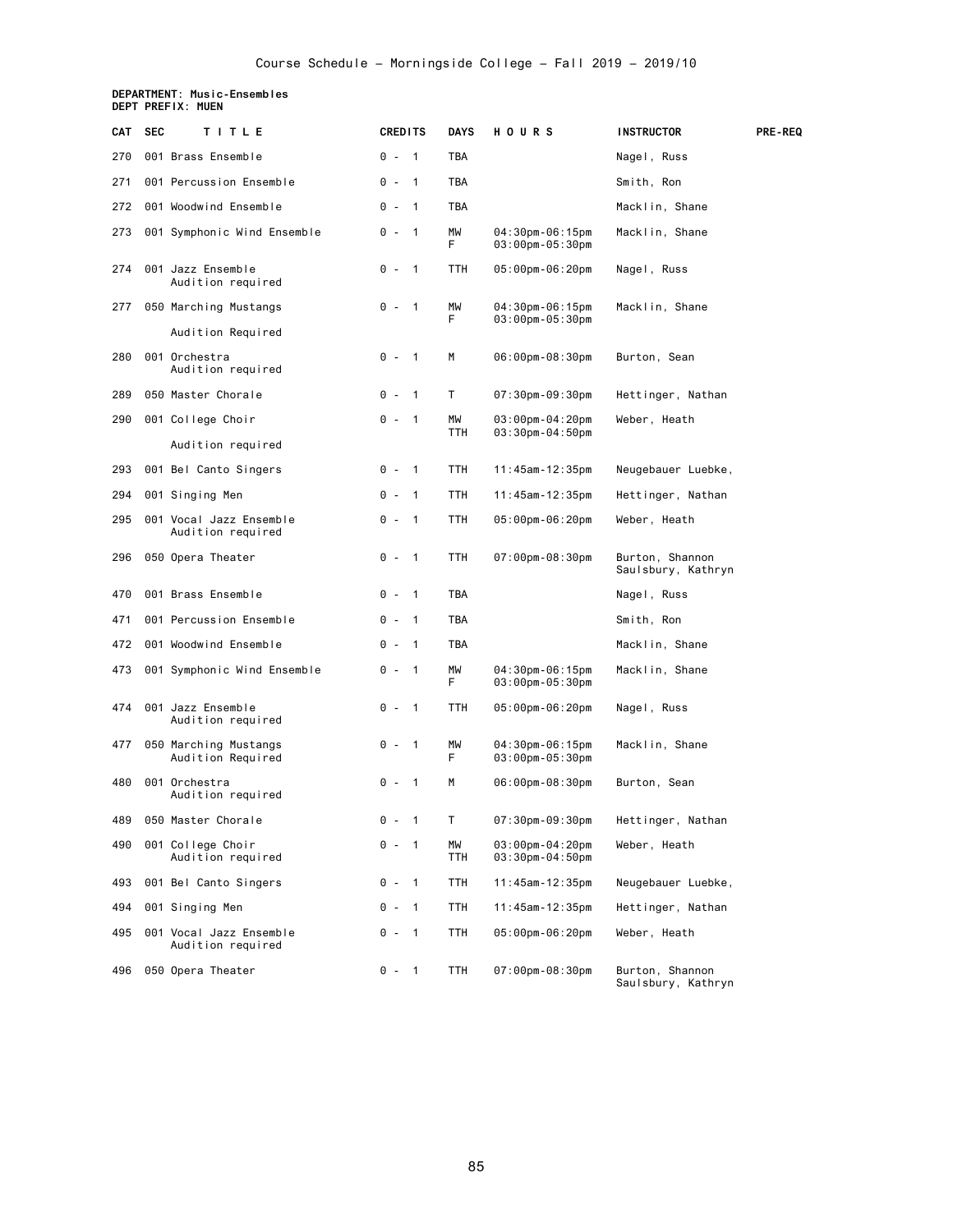## **DEPARTMENT: Music History and Literature DEPT PREFIX: MUHL**

| CAT SEC | TITLE                     | <b>CREDITS</b> | DAYS | HOURS                           | <b>INSTRUCTOR</b> | <b>PRE-REQ</b>       |
|---------|---------------------------|----------------|------|---------------------------------|-------------------|----------------------|
| 102     | 001 Introduction to Music |                | MWF  | 01:45pm-02:50pm Jeffers, Marlin |                   |                      |
|         | 401 001 Music History I   | $\mathbf{A}$   | MWF  | 09:15am-10:20am                 | March. James      | MUHL 102<br>MUTC 133 |

Prereq: Soph Jury research paper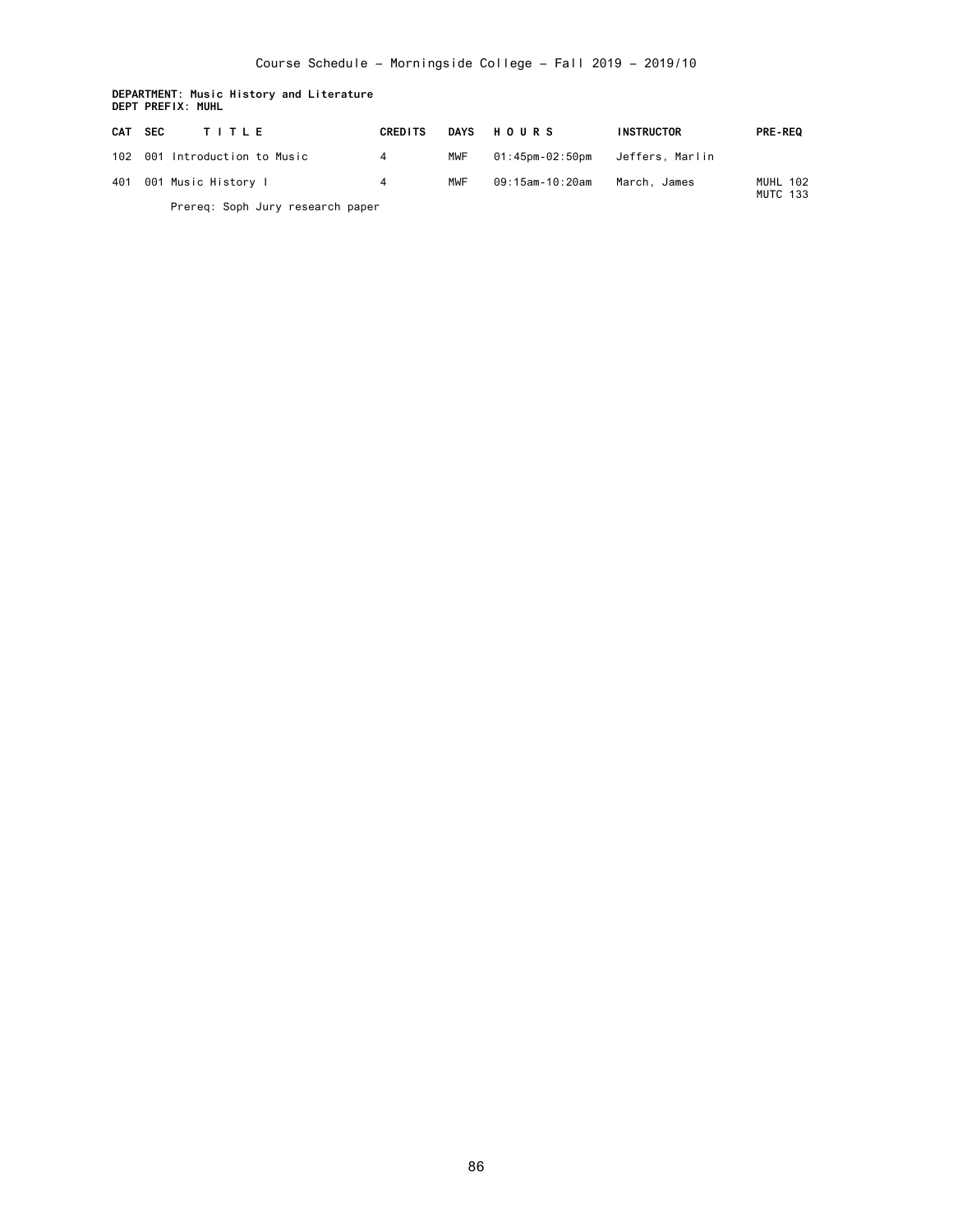**DEPARTMENT: Music DEPT PREFIX: MUSC**

| CAT SEC |     | TITLE                                                      | <b>CREDITS</b> | <b>DAYS</b> | HOURS                | <b>INSTRUCTOR</b>   | <b>PRE-REQ</b> |
|---------|-----|------------------------------------------------------------|----------------|-------------|----------------------|---------------------|----------------|
| 102     |     | 001 Recital Attendance                                     | 0              | TBA         |                      | Hendrix-Case, Suzan |                |
| 222     | 001 | Introduction to Conducting                                 | 2              | TTH         | $01:45$ pm – 02:35pm | Hettinger, Nathan   |                |
| 302     |     | 001 Recital Attendance                                     | 0              | TBA         |                      | Hendrix-Case, Suzan |                |
| 313     |     | 001 Diction for Singers I:<br>English, Italian, and German | 2              | MF          | 12:45pm-01:35pm      | Hendrix-Case, Suzan | Instr Perm     |
| 400     | 001 | Internship in Music<br>Senior standing                     | $1 - 6$        | TBA         |                      | Weber, Heath        | Instr Perm     |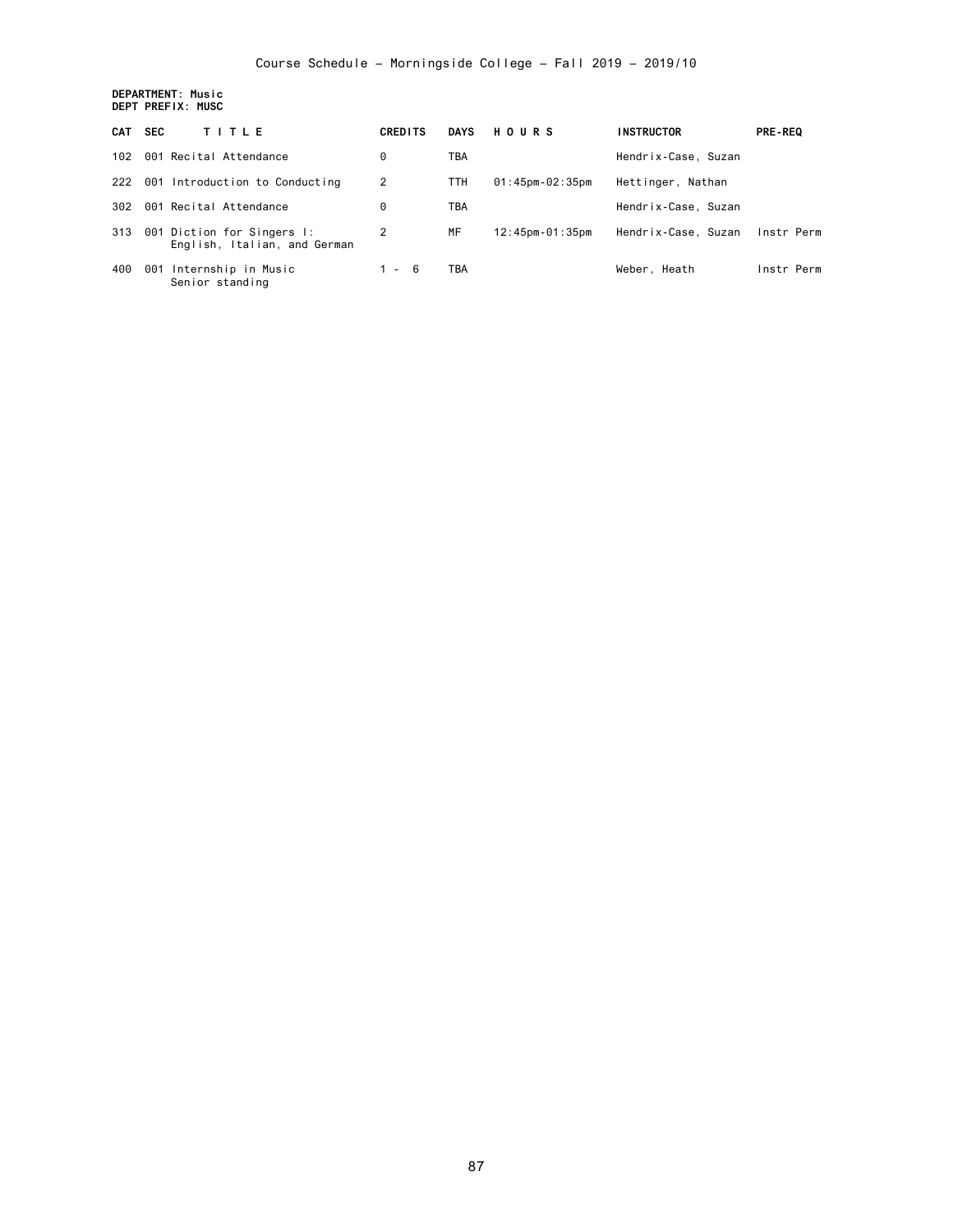# **DEPARTMENT: Music Theory and Composition DEPT PREFIX: MUTC**

| CAT SEC | TITLE                                   | <b>CREDITS</b> | <b>DAYS</b>       | <b>HOURS</b>                          | <b>INSTRUCTOR</b> | <b>PRE-REQ</b>  |
|---------|-----------------------------------------|----------------|-------------------|---------------------------------------|-------------------|-----------------|
| 103     | 001 Music Technology                    | 2              | MTH               | 12:45pm-01:35pm                       | To be assigned    |                 |
|         | 132 001 Music Theory & Ear Training I 4 |                | MWF<br>TTH        | 09:15am-10:05am<br>$09:50$ am-10:40am | Meyer, Kati       |                 |
| 232     | 001 Music Theory & Ear Traning III 4    |                | MWF<br><b>TTH</b> | 10:30am-11:20am<br>$10:50$ am-11:40am | Meyer, Kati       | <b>MUTC 133</b> |
|         | Prereq: MUTC 133 with C- or better      |                |                   |                                       |                   |                 |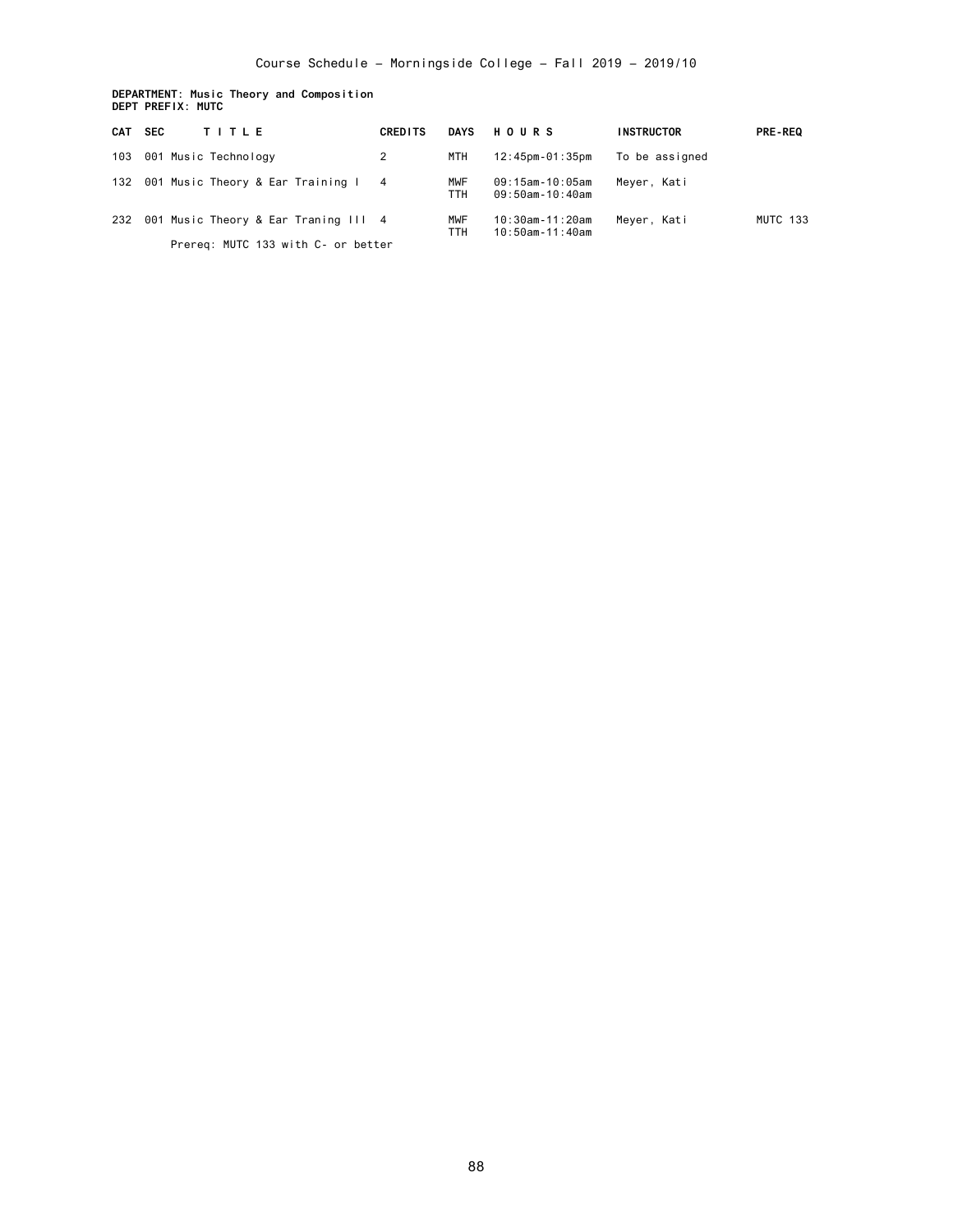# **DEPARTMENT: Natural Science DEPT PREFIX: NSCI**

| CAT SEC | TITLE                                                                                                     | <b>CREDITS</b> | DAYS | HOURS           | <b>INSTRUCTOR</b> | <b>PRE-REQ</b>  |
|---------|-----------------------------------------------------------------------------------------------------------|----------------|------|-----------------|-------------------|-----------------|
|         | 425 050 Methods of Teaching Secondary 4<br>Science & Practicum<br>Prereq: 2.50 cum gpa; 2.5 education gpa |                | M    | 06:30pm-10:00pm | Watts. Steven     | <b>EDUC 321</b> |

Prereq: Admitted to Teacher Preparation Program; Jr standing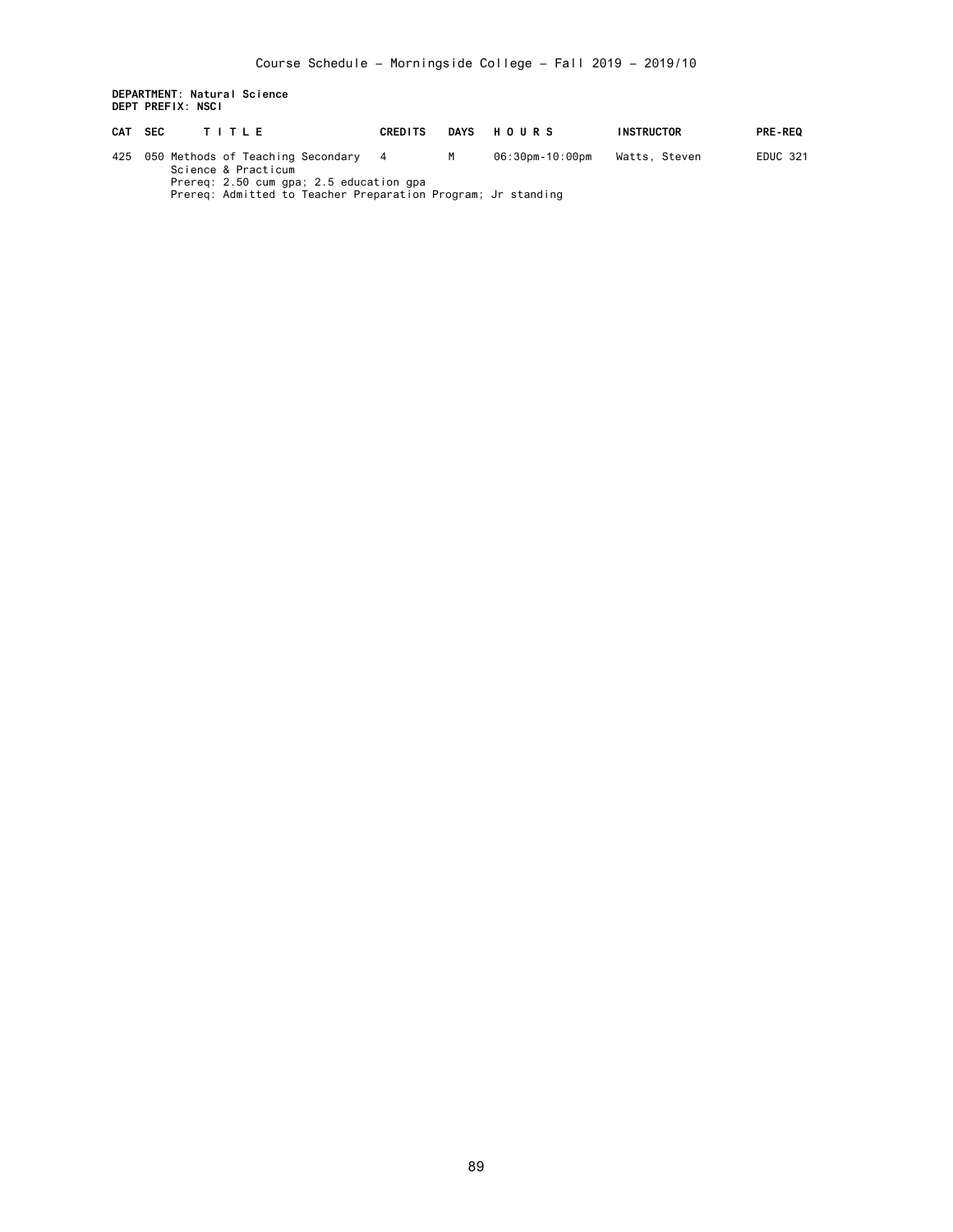### **DEPARTMENT: Nursing Education DEPT PREFIX: NURS**

| CAT | <b>SEC</b> | TITLE                                                | <b>CREDITS</b> | <b>DAYS</b>         | HOURS                                                          | <b>INSTRUCTOR</b>                    | <b>PRE-REQ</b>                                                         |
|-----|------------|------------------------------------------------------|----------------|---------------------|----------------------------------------------------------------|--------------------------------------|------------------------------------------------------------------------|
| 200 |            | 001 Iowa Student Nurses<br>Association Convention    | 1              | <b>TBA</b>          |                                                                | Haverhals, Amanda                    |                                                                        |
| 201 |            | 001 Introduction to Nursing<br>Concepts and Practice | 4              | M<br>F<br>T         | 09:15am-10:20am<br>$08:00$ am-10:20am<br>$07:00$ am-11:00am    | Haverhals, Amanda                    | BIOL 207<br>BIOL 208<br><b>CHEM 110</b><br>MORN 102<br><b>PSYC 101</b> |
| 201 |            | 002 Introduction to Nursing<br>Concepts and Practice | 4              | M<br>F<br>TH        | $09:15$ am-10:20am<br>$08:00$ am-10:20am<br>$07:00$ am-11:00am | Haverhals, Amanda                    | BIOL 207<br>BIOL 208<br><b>CHEM 110</b><br>MORN 102<br><b>PSYC 101</b> |
| 201 |            | 003 Introduction to Nursing<br>Concepts and Practice | 4              | M<br>F<br>T         | $09:15$ am-10:20am<br>$08:00$ am-10:20am<br>$07:00$ am-11:00am | Haverhals, Amanda<br>Bult, Anna      | BIOL 207<br>BIOL 208<br><b>CHEM 110</b><br><b>MORN 102</b><br>PSYC 101 |
| 201 |            | 004 Introduction to Nursing<br>Concepts and Practice | 4              | M<br>F<br><b>TH</b> | 09:15am-10:20am<br>$08:00$ am-10:20am<br>$07:00$ am-11:00am    | Haverhals, Amanda<br>Bult, Anna      | BIOL 207<br><b>BIOL 208</b><br><b>CHEM 110</b><br>MORN 102<br>PSYC 101 |
| 201 |            | 005 Introduction to Nursing<br>Concepts and Practice | 4              | M<br>F<br>T         | $09:15$ am-10:20am<br>$08:00$ am-10:20am<br>$07:00$ am-11:00am | Haverhals, Amanda<br>Patton, Shannon | BIOL 207<br>BIOL 208<br><b>CHEM 110</b><br>MORN 102<br><b>PSYC 101</b> |
| 201 |            | 006 Introduction to Nursing<br>Concepts and Practice | 4              | M<br>F<br><b>TH</b> | $09:15$ am-10:20am<br>$08:00$ am-10:20am<br>$07:00$ am-11:00am | Haverhals, Amanda<br>Kovarna, Mary   | BIOL 207<br>BIOL 208<br>CHEM 110<br>MORN 102<br><b>PSYC 101</b>        |
| 204 |            | 001 Health Assessment                                | 4              | M<br>W<br>M         | $08:00$ am-09:10am<br>$08:00$ am-10:20am<br>12:45pm-03:15pm    | Doeschot, Lori<br>Varner, Kari       | BIOL 207<br>BIOL 208                                                   |
| 204 |            | 002 Health Assessment                                | 4              | M<br>W<br>W         | $08:00$ am-09:10am<br>$08:00$ am-10:20am<br>12:45pm-03:15pm    | Doeschot, Lori<br>Varner, Kari       | BIOL 207<br>BIOL 208                                                   |
| 304 |            | 001 Mental Health                                    | 4              | МT<br>MT            | $09:45$ am-11:15am<br>$03:00 \text{pm} - 09:00 \text{pm}$      | Doeschot, Lori<br>Line, Angelia      | <b>NURS 212</b>                                                        |
| 304 |            | 002 Mental Health                                    | 4              | MT<br>MT            | $09:45$ am-11:15am<br>$03:00 \text{pm} - 09:00 \text{pm}$      | Doeschot, Lori<br>Line, Angelia      | <b>NURS 212</b>                                                        |
| 304 |            | 003 Mental Health                                    | 4              | MT<br>МT            | $09:45$ am-11:15am<br>$03:00 \text{pm} - 09:00 \text{pm}$      | Doeschot, Lori                       | <b>NURS 212</b>                                                        |
| 304 |            | 004 Mental Health                                    | 4              | МT<br>МT            | $09:45$ am-11:15am<br>$03:00$ pm-09:00pm                       | Doeschot, Lori<br>French, Sharon     | <b>NURS 212</b>                                                        |
| 311 |            | 001 Applied Pathophysiology                          | $\overline{2}$ | W                   | $01:00$ pm-03:00pm                                             | Georgesen, Sharlene                  | <b>NURS 212</b>                                                        |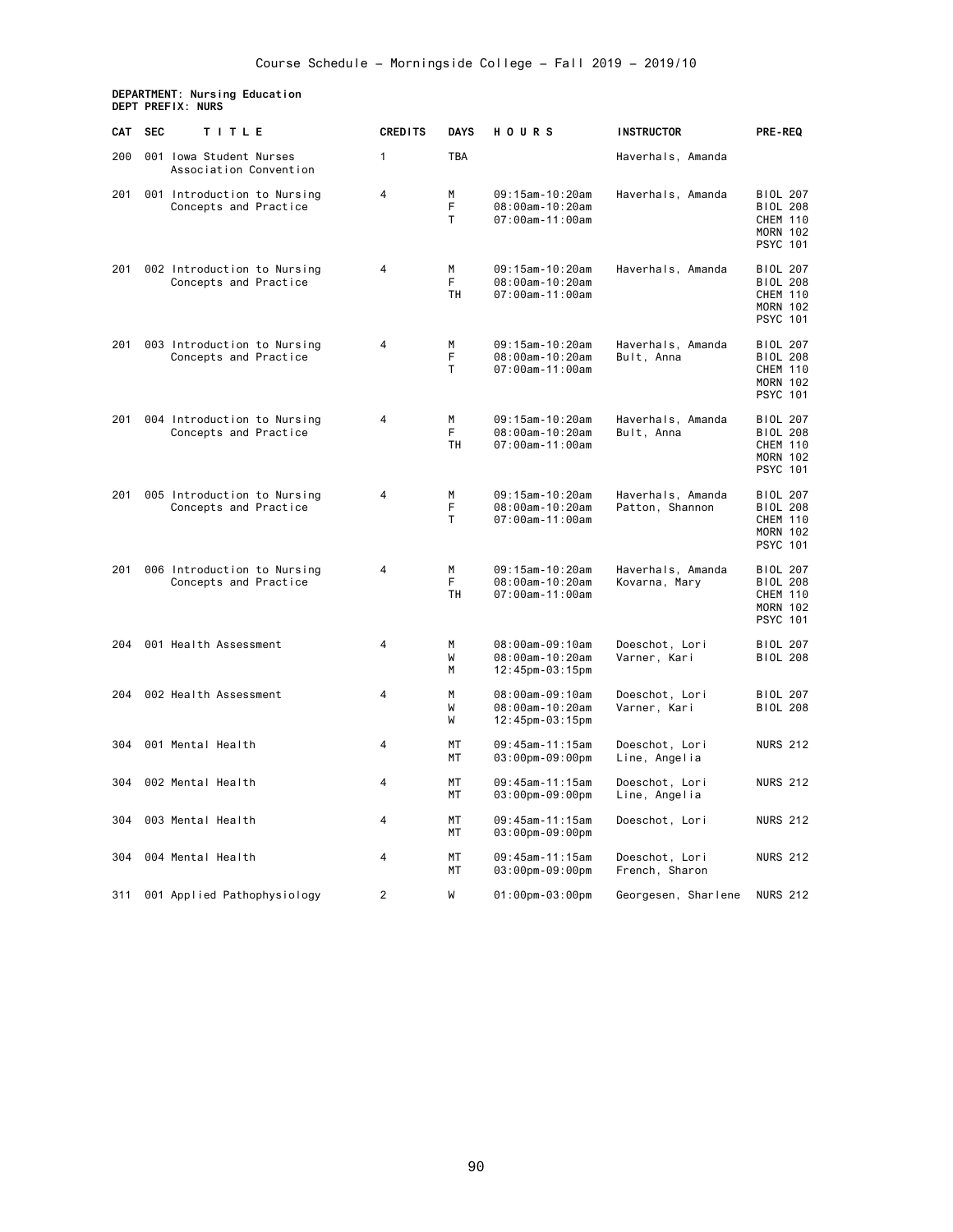#### **DEPARTMENT: Nursing Education DEPT PREFIX: NURS**

| <b>CAT</b> | <b>SEC</b><br>TITLE                    | <b>CREDITS</b> | <b>DAYS</b>              | HOURS                                                           | <b>INSTRUCTOR</b>                                     | PRE-REQ                                                             |
|------------|----------------------------------------|----------------|--------------------------|-----------------------------------------------------------------|-------------------------------------------------------|---------------------------------------------------------------------|
| 314        | 001 Acute and Chronic Nursing I        | 4              | MT<br><b>WTHF</b>        | $08:00$ am-09:30am<br>$06:30$ am-12:30pm                        | Georgesen, Sharlene<br>Steenbock, Tricia              | <b>NURS 212</b>                                                     |
| 314        | 002 Acute and Chronic Nursing I        | 4              | <b>MT</b><br><b>WTHF</b> | $08:00am - 09:30am$<br>$06:30$ am-12:30pm                       | Georgesen, Sharlene<br>Terry, Briana                  | <b>NURS 212</b>                                                     |
| 314        | 003 Acute and Chronic Nursing I        | 4              | MT<br><b>WTHF</b>        | $08:00$ am-09:30am<br>$06:30am-12:30pm$                         | Georgesen, Sharlene<br>Torticill, MaryClai            | <b>NURS 212</b>                                                     |
| 314        | 004 Acute and Chronic Nursing I        | 4              | MT<br><b>WTHF</b>        | $08:00am - 09:30am$<br>$06:30$ am-12:30pm                       | Georgesen, Sharlene<br>Honsbruch, Danielle            | <b>NURS 212</b>                                                     |
| 314        | 005 Acute and Chronic Nursing I        | 4              | МT<br><b>WTHF</b>        | $08:00$ am- $09:30$ am<br>$06:30$ am-12:30pm                    | Georgesen, Sharlene<br>Honsbruch, Danielle            | <b>NURS 212</b>                                                     |
| 403        | 001 Research Utilization in<br>Nursing | 2              | M<br>T                   | $08:00am - 09:00am$<br>$08:00am - 09:00am$                      | Kovarna, Mary                                         | <b>MATH 150</b><br><b>NURS 306</b><br><b>NURS 315</b>               |
| 407        | 001 Complex Pediatric Nursing          | 2              | MT                       | $01:00$ pm- $02:30$ pm                                          | Georgesen, Sharlene                                   | <b>NURS 313</b><br><b>NURS 315</b>                                  |
| 415        | 001 Complex Health Situations          | 8              | м<br>T<br><b>WTHF</b>    | $09:15$ am-11:45am<br>$09:15$ am-11:45am<br>$06:30am - 01:30pm$ | Sells, Lauri                                          | <b>NURS 308</b><br><b>NURS 315</b>                                  |
| 415        | 002 Complex Health Situations          | 8              | M<br>T<br><b>WTHF</b>    | $09:15$ am-11:45am<br>$09:15$ am-11:45am<br>$06:30am - 01:30pm$ | Sells, Lauri<br>Guy, Richelle                         | <b>NURS 308</b><br><b>NURS 315</b>                                  |
| 415        | 003 Complex Health Situations          | 8              | M<br>T<br><b>WTHF</b>    | $09:15$ am-11:45am<br>$09:15$ am-11:45am<br>$06:30am - 01:30pm$ | Sells, Lauri<br>Fletcher, Deborah                     | <b>NURS 308</b><br><b>NURS 315</b>                                  |
| 415        | 004 Complex Health Situations          | 8              | M<br>т<br><b>WTHF</b>    | $09:15$ am-11:45am<br>$09:15$ am-11:45am<br>$06:30am - 01:30pm$ | Sells, Lauri<br>Kennedy, Ellen<br>Georgesen, Sharlene | <b>NURS 308</b><br><b>NURS 315</b>                                  |
| 450        | 001 Internship in Nursing              | - 6<br>1 -     |                          |                                                                 | Kovarna, Mary                                         | Instr Perm<br><b>NURS 302</b><br><b>NURS 303</b><br><b>NURS 304</b> |

491 001 Independent Study: Hereditary 1 - 4 Doeschot, Lori Cancer Detection & Prevention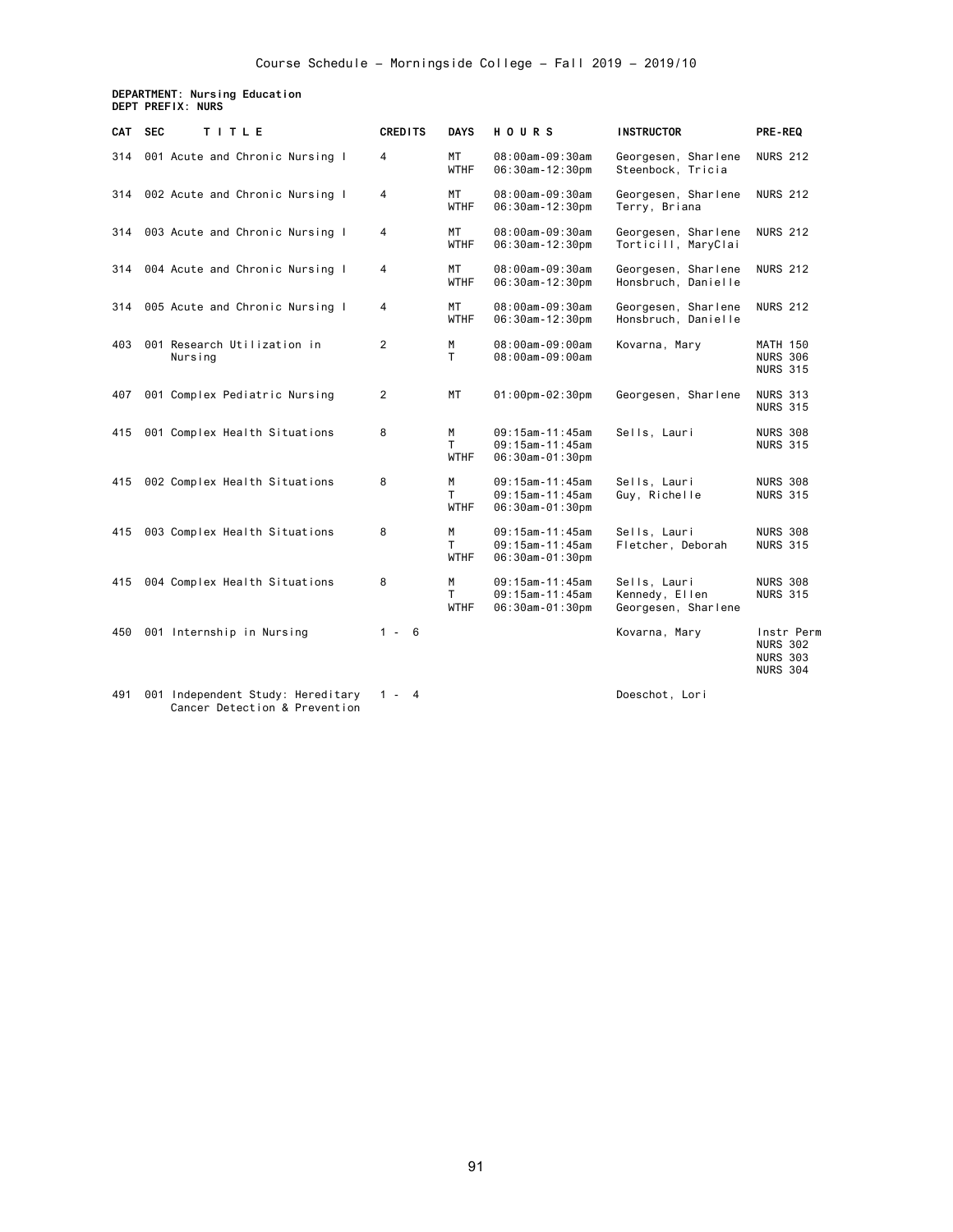**DEPARTMENT: Philosophy**

|         | DEPT PREFIX: PHIL |                                                                         |                |             |                         |                   |                |
|---------|-------------------|-------------------------------------------------------------------------|----------------|-------------|-------------------------|-------------------|----------------|
| CAT SEC |                   | TITLE                                                                   | <b>CREDITS</b> | <b>DAYS</b> | HOURS                   | <b>INSTRUCTOR</b> | <b>PRE-REQ</b> |
| 100     |                   | 001 The Examined Life                                                   | 4              | TTH         | $09:50$ am-11:30am      | Reid, Heather     |                |
| 100     |                   | 002 The Examined Life                                                   | 4              | TTH         | $01:45$ pm - $03:25$ pm | Reid, Heather     |                |
| 115     |                   | 001 Philosophy, Zombies, and<br>the Undead                              | 4              | <b>TTH</b>  | 08:00am-09:40am         | Stout, John       |                |
| 325     |                   | 050 Ancient Philosophy                                                  | 4              | W           | $06:30$ pm-10:00pm      | Reid, Heather     |                |
|         |                   | Prereq: One philosophy course or instructor's permission<br>recommended |                |             |                         |                   |                |
| 475     |                   | 001 Senior Seminar in Philosophy<br>Prereg: Major in philosophy         | 4              |             |                         | Reid, Heather     |                |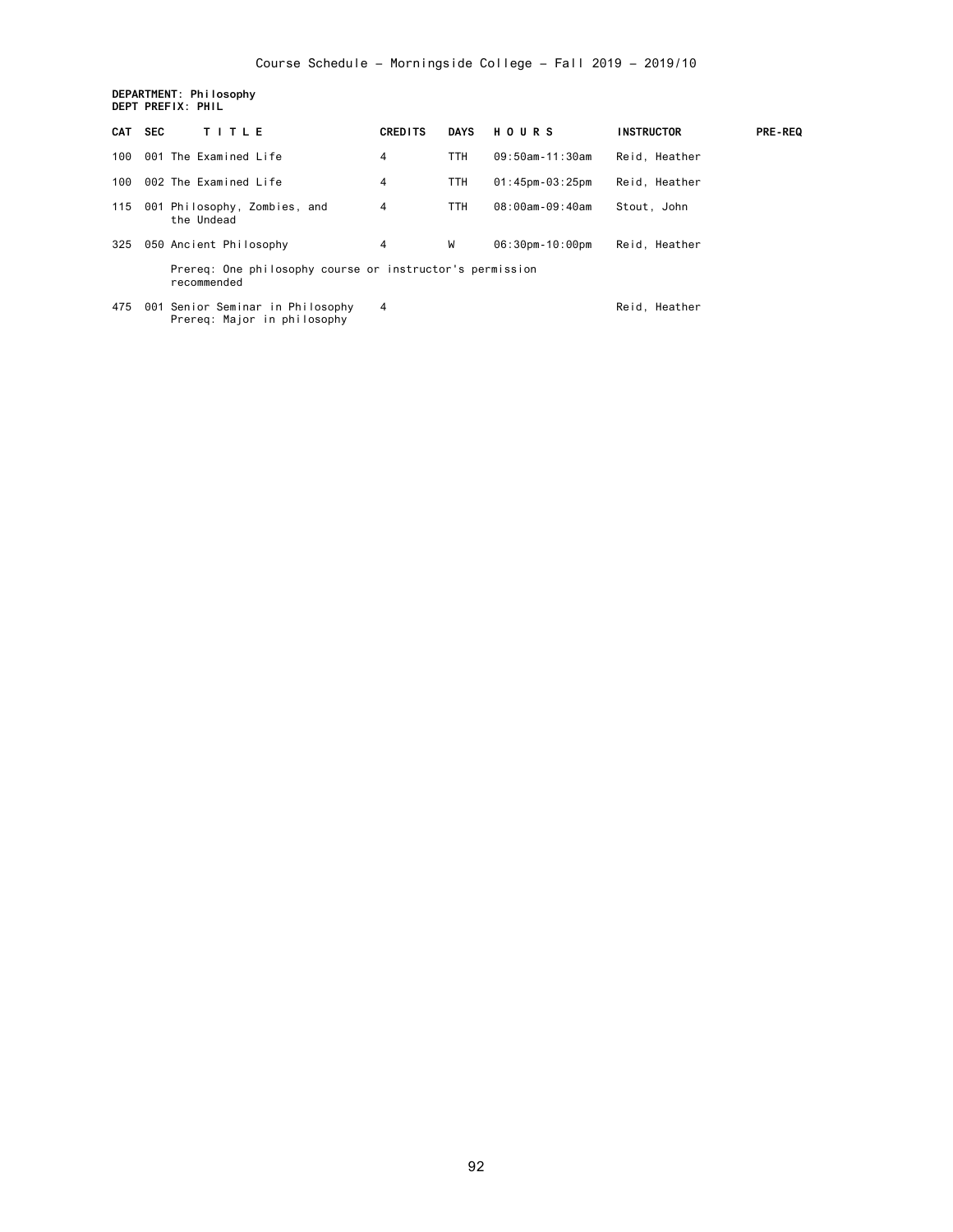**DEPARTMENT: Physics DEPT PREFIX: PHYS**

| CAT SEC | TITLE                                                                                                                                                     | <b>CREDITS</b> | <b>DAYS</b>     | HOURS                                                     | <b>INSTRUCTOR</b> | PRE-REQ         |
|---------|-----------------------------------------------------------------------------------------------------------------------------------------------------------|----------------|-----------------|-----------------------------------------------------------|-------------------|-----------------|
| 111     | FH1 Geology                                                                                                                                               | 2              | <b>TTH</b><br>т | $09:50$ am-11:05am<br>$01:45$ pm-03:15pm                  | Slaven, David     |                 |
| 111     | FH2 Geology                                                                                                                                               | 2              | <b>TTH</b><br>W | $09:50$ am-11:05am<br>$12:00 \text{pm} - 01:30 \text{pm}$ | Slaven, David     |                 |
| 112     | SH1 Meteorology                                                                                                                                           | 2              | <b>TTH</b><br>T | $09:50$ am-11:05am<br>$01:45$ pm-03:15pm                  | Slaven, David     |                 |
| 112     | SH2 Meteorology                                                                                                                                           | 2              | <b>TTH</b><br>W | $09:50$ am-11:05am<br>$12:00 \text{pm} - 01:30 \text{pm}$ | Slaven, David     |                 |
| 201     | 001 General Physics I                                                                                                                                     | 4              | MWF<br>TH       | $09:15$ am-10:05am<br>$10:00am - 12:30pm$                 | Kinnaman, Laura   |                 |
|         | Prereg: MATH 125 or hs math, includ trig.<br>and ACT 24 or higher; one basic physics course recommended                                                   |                |                 |                                                           |                   |                 |
| 201     | 002 General Physics I                                                                                                                                     | 4              | MWF<br>W        | $09:15$ am-10:05am<br>$12:00 \text{pm} - 02:30 \text{pm}$ | Kinnaman, Laura   |                 |
|         | Prereq: MATH 125 or hs math, includ trig.<br>and ACT 24 or higher; one basic physics course recommended                                                   |                |                 |                                                           |                   |                 |
| 211     | SH1 Calculus Applications for<br>General Physics I (CAP I)<br>Coreg: PHYS 201 and MATH 206<br>Meets second half of the semester; October 21 - December 11 | 2              | <b>TTH</b>      | $08:00$ am-09:40am                                        | Slaven, David     | <b>MATH 205</b> |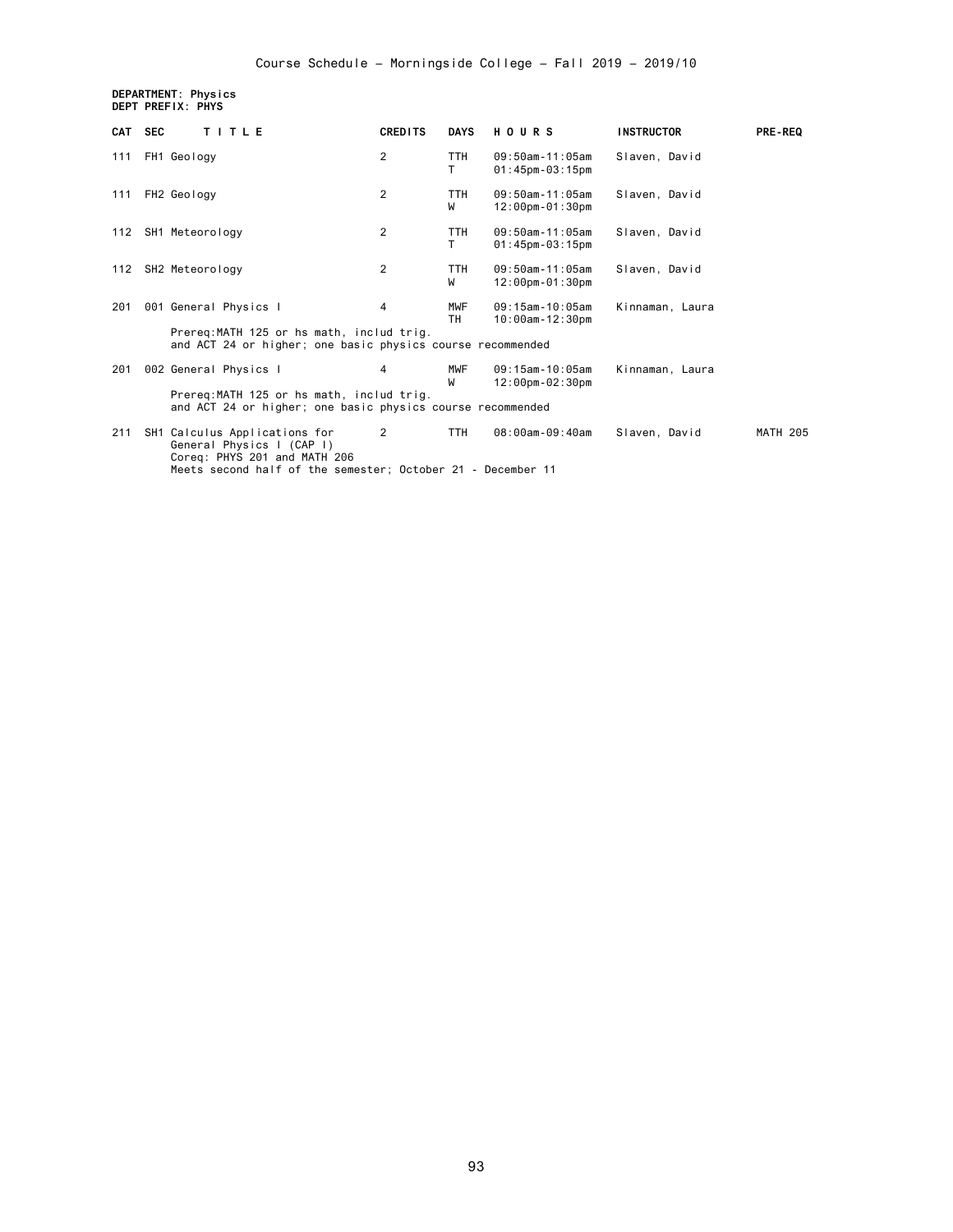## **DEPARTMENT: Political Science DEPT PREFIX: POLS**

| CAT SEC |              | TITLE                                                                                           | <b>CREDITS</b> | <b>DAYS</b> | HOURS                   | <b>INSTRUCTOR</b>                   | <b>PRE-REQ</b> |
|---------|--------------|-------------------------------------------------------------------------------------------------|----------------|-------------|-------------------------|-------------------------------------|----------------|
| 147     |              | 001 United States Government                                                                    | 4              | MWF         | $01:45$ pm-02:50pm      | Hennings, Valerie                   |                |
| 208     |              | 001 Introduction to International<br>Relations                                                  | 4              | <b>MWF</b>  | $10:30$ am-11:35am      | McKinlay, Patrick                   |                |
| 210     |              | 050 Mock Trial                                                                                  | $\overline{2}$ | W           | $06:30$ pm - $08:30$ pm | Hennings, Valerie<br>Blazey, Nicole |                |
| 277     | 001          | Introduction to United States<br>Law                                                            | 4              | <b>MWF</b>  | $08:00$ am-09:05am      | Lopez, Lillian                      |                |
| 322     |              | 001 Environment Politics & Policy: 4<br>Local, Nat'l & Global Perspect<br>Same as AGRI 322      |                | <b>MWF</b>  | $01:45$ pm - $02:50$ pm | McKinlay, Patrick                   |                |
| 362     |              | 001 Congress and the Presidency                                                                 | $\overline{4}$ | MWF         | $09:15$ am-10:20am      | Hennings, Valerie                   |                |
| 410     |              | 050 Mock Trial                                                                                  | 2              | W           | $06:30$ pm- $08:30$ pm  | Hennings, Valerie<br>Blazey, Nicole |                |
| 455     |              | 001 Research in Political Science                                                               | $1 - 4$        | <b>TBA</b>  |                         | Hennings, Valerie                   |                |
| 455     |              | 002 Research in Political Science                                                               | $1 - 4$        | <b>TBA</b>  |                         | McKinlay, Patrick                   |                |
| 459     | $\mathsf{T}$ | United States Foreign<br>Relations<br>Prereq: Satisfactory completion of U.S. government course | $\overline{4}$ | <b>TBA</b>  |                         | McKinlay, Patrick                   |                |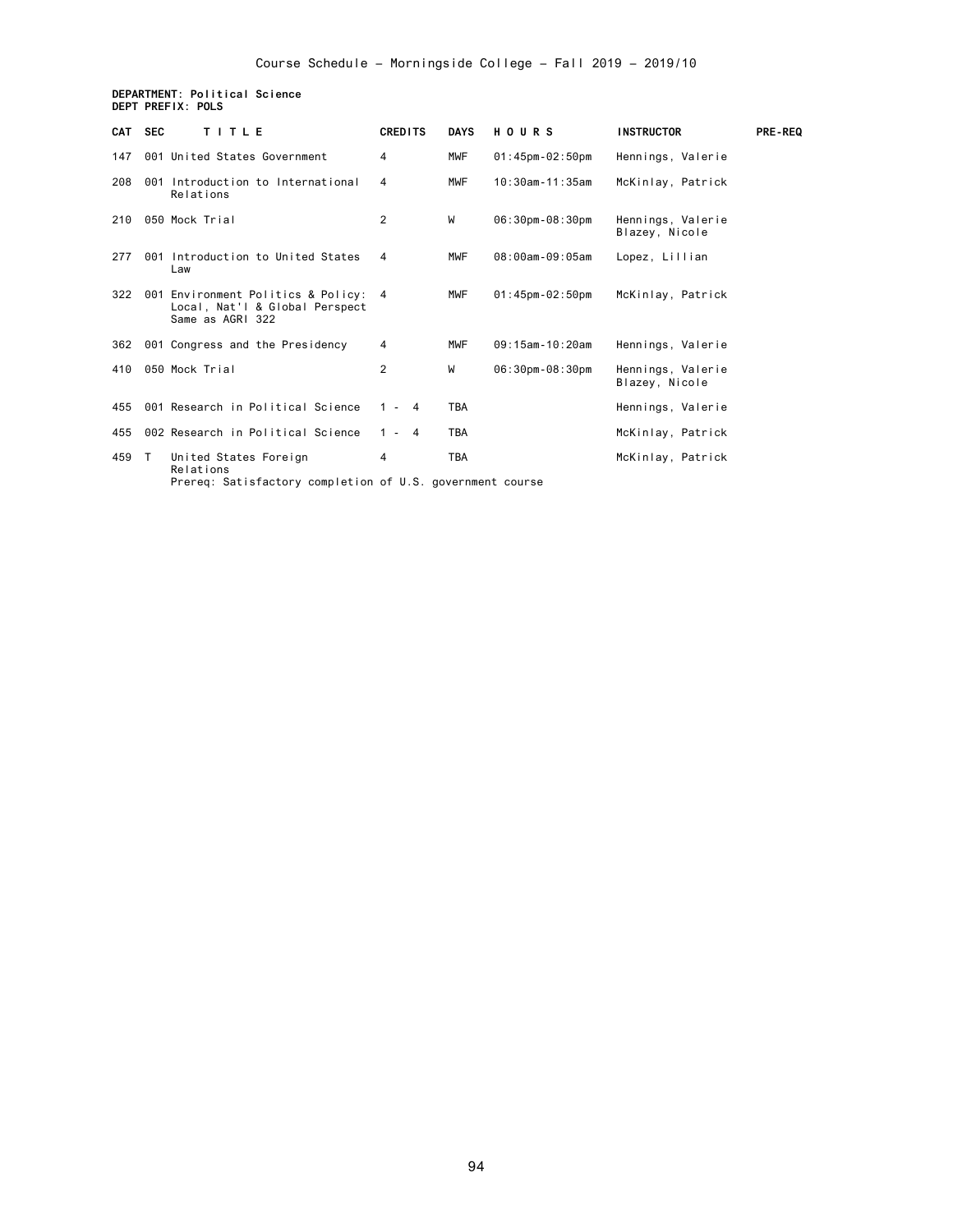### **DEPARTMENT: Psychological Sciences DEPT PREFIX: PSYC**

| TITLE<br><b>SEC</b>                                       | <b>CREDITS</b>          | DAYS       | HOURS                                         | <b>INSTRUCTOR</b>             | <b>PRE-REQ</b>  |
|-----------------------------------------------------------|-------------------------|------------|-----------------------------------------------|-------------------------------|-----------------|
| 001 General Psychology                                    | 4                       | TTH        | $08:00am - 09:40am$                           | Mascarello, James             |                 |
| 002 General Psychology                                    | 4                       | MWF        | $01:45$ pm - 02:50pm                          | Christopherson, Kim           |                 |
| 003 General Psychology                                    | 4                       | MWF        | $09:15$ am-10:20am                            | Pleuss, Jessica               |                 |
| 001 Positive Psychology                                   | 4                       | <b>MWF</b> | $09:15$ am-10:20am                            | LaPaglia, Jessica             |                 |
| 001 Learning and Memory and Lab                           | 4                       | <b>MWF</b> | $01:45$ pm - 02:50pm                          | LaPaglia, Jessica             | <b>PSYC 101</b> |
| 001 Lifespan Development                                  | 4                       | <b>TTH</b> | $09:50$ am-11:30am                            | Pleuss, Jessica               | <b>PSYC 101</b> |
| 002 Lifespan Development                                  | 4                       | TTH        | $01:45$ pm - $03:25$ pm                       | Claxton, Shannon              | <b>PSYC 101</b> |
| 001 Professional Seminar<br>Jr./Sr. standing; psych major | 2                       | МW         | 12:45pm-01:35pm                               | De Clute, Shannon             | <b>PSYC 101</b> |
| 002 Professional Seminar<br>Jr./Sr. standing; psych major | 2                       | TTH        | $12:45$ pm-01:35pm                            | De Clute, Shannon             | <b>PSYC 101</b> |
| 001 Child & Adolescent Psychology                         | 4                       | <b>MWF</b> | $10:30$ am-11:35am                            | Pleuss, Jessica               | <b>PSYC 101</b> |
| 001 Abnormal Psychology                                   | 4                       | MTTHF      | $12:45$ pm-01:35pm                            | Hill, Jack                    | <b>PSYC 101</b> |
| 001 Research Methods in Psychology                        | 4                       | TTH<br>TH  | $08:25$ am-09:40am<br>$01:45$ pm-03:25pm      | LaPaglia, Jessica<br>MATH 150 | <b>PSYC 101</b> |
| 001 Experimental Social Psychology<br>and Lab             | 4                       | MWF<br>MWF | $01:45$ pm-02:50pm<br>$03:00$ pm - $03:25$ pm | Claxton, Shannon              | PSYC 101        |
| 001 History and Systems of<br>Psychology                  | 4                       | MWF        | $09:15$ am-10:20am                            | De Clute, Shannon             | <b>PSYC 101</b> |
| 001 Group Counseling                                      | 4                       | MTTHF      | $11:45am-12:35pm$                             | Hill, Jack                    | <b>PSYC 101</b> |
| 001 Internship in Psychology                              | 4<br>$1 -$              | <b>TBA</b> |                                               | Hill, Jack                    | Instr Perm      |
| 002 Internship in Psychology                              | $\overline{4}$<br>1 -   | <b>TBA</b> |                                               | Pleuss, Jessica               | Instr Perm      |
| 003 Internship in Psychology                              | $\overline{4}$<br>1 -   | <b>TBA</b> |                                               | LaPaglia, Jessica             | Instr Perm      |
| 004 Internship in Psychology                              | $1 -$<br>-4             | <b>TBA</b> |                                               | De Clute, Shannon             | Instr Perm      |
| 005 Internship in Psychology                              | $\overline{4}$<br>1 -   | <b>TBA</b> |                                               | Claxton, Shannon              | Instr Perm      |
| 001 Research in Psychology                                | $\overline{4}$<br>1 -   | <b>TBA</b> |                                               | Hill, Jack                    |                 |
| 002 Research in Psychology                                | $\overline{4}$<br>$1 -$ | TBA        |                                               | Pleuss, Jessica               |                 |
| 003 Research in Psychology                                | $\overline{4}$<br>$1 -$ | TBA        |                                               | LaPaglia, Jessica             |                 |
| 004 Research in Psychology                                | 4<br>1 -                | TBA        |                                               | De Clute, Shannon             |                 |
| 005 Research in Psychology                                | $\overline{4}$<br>1 -   | <b>TBA</b> |                                               | Claxton, Shannon              |                 |
| 006 Research in Psychology                                | $1 -$<br>$\overline{4}$ | TBA        |                                               | De Clute, Shannon             |                 |
|                                                           |                         |            |                                               |                               |                 |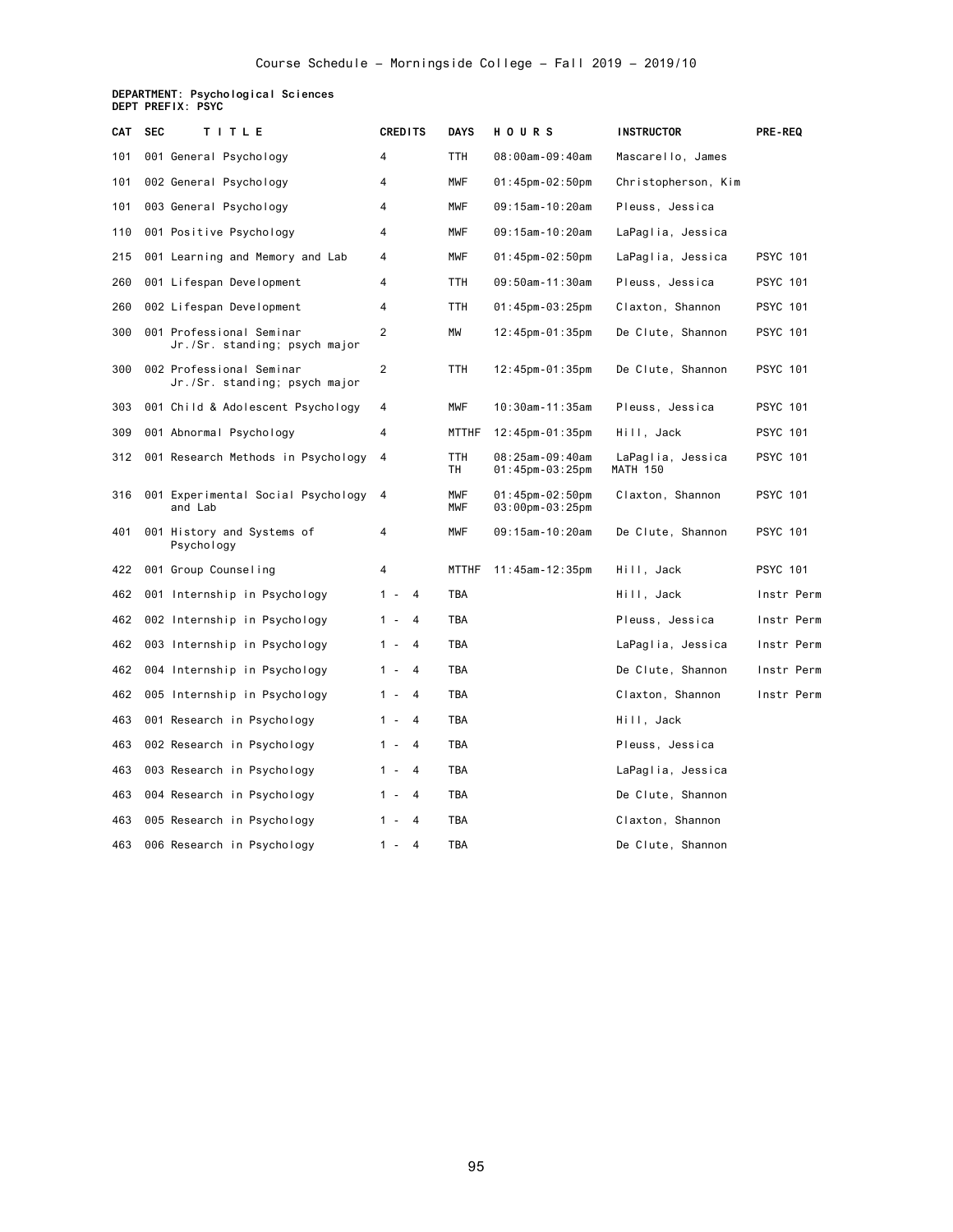**DEPARTMENT: Religious Studies**

|         | DEPT PREFIX: RELG |                                                                                |                |             |                         |                               |                |  |  |  |  |
|---------|-------------------|--------------------------------------------------------------------------------|----------------|-------------|-------------------------|-------------------------------|----------------|--|--|--|--|
| CAT SEC |                   | TITLE                                                                          | <b>CREDITS</b> | <b>DAYS</b> | HOURS                   | <b>INSTRUCTOR</b>             | <b>PRE-REQ</b> |  |  |  |  |
| 110     |                   | 001 Introduction to Religion                                                   | $\overline{4}$ | TTH.        | $01:45$ pm-03:25pm      | Forbes, Bruce                 |                |  |  |  |  |
| 200     |                   | 001 Christian Ethics                                                           | 4              | TTH         | $08:00$ am-09:40am      | To be assigned                |                |  |  |  |  |
| 205     |                   | 001 Introduction to Judaism                                                    | 4              | <b>TTH</b>  | $01:45$ pm - $03:25$ pm | Greene, Guy                   |                |  |  |  |  |
| 285     |                   | 001 Religion and Popular Culture                                               | 4              | TTH.        | $09:50$ am-11:30am      | Forbes, Bruce                 |                |  |  |  |  |
| 307     |                   | 050 Meditation and Mysticism,<br>East and West                                 | 2              | тн          | $06:30$ pm - $08:30$ pm | Greene, Guy                   |                |  |  |  |  |
| 315     |                   | 001 Religion in America                                                        | 4              | MWF         | $01:45$ pm - $02:50$ pm | Forbes, Bruce                 |                |  |  |  |  |
| 335     |                   | 050 Science and Religion<br>Same as BIOL 335<br>Prereq: One lab science course | 2              | Τ           | $06:30$ pm - $08:30$ pm | Stroh, James<br>Forbes, Bruce |                |  |  |  |  |
| 400     | 001               | Internship in Religion<br>Jr./Sr. Standing                                     | - 6<br>$1 -$   |             |                         | Forbes, Bruce                 | Instr Perm     |  |  |  |  |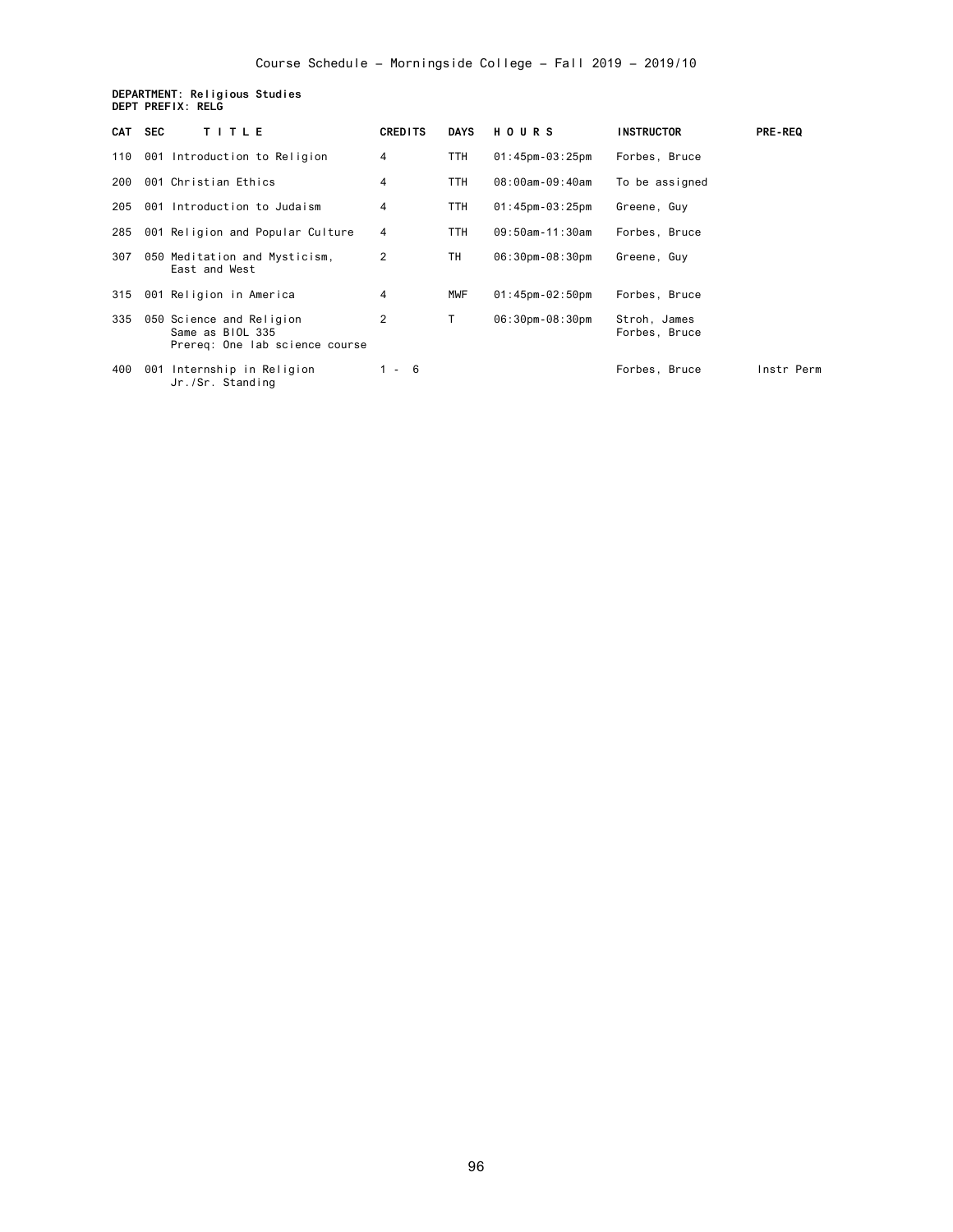### **DEPARTMENT: Writing and Rhetoric DEPT PREFIX: RHET**

| CAT SEC | TITLE                                          | <b>CREDITS</b> | <b>DAYS</b> | H O U R S       | <b>INSTRUCTOR</b> | <b>PRE-REQ</b>                     |
|---------|------------------------------------------------|----------------|-------------|-----------------|-------------------|------------------------------------|
| 101     | 001 Introduction to the History<br>of Rhetoric | 4              | <b>TTH</b>  | 09:50am-11:30am | Elder, David      |                                    |
| 301     | 001 Advanced Public Speaking                   | 4              | MWF         | 10:30am-11:35am | Werden, Leslie    | <b>MORN 101</b><br><b>MORN 102</b> |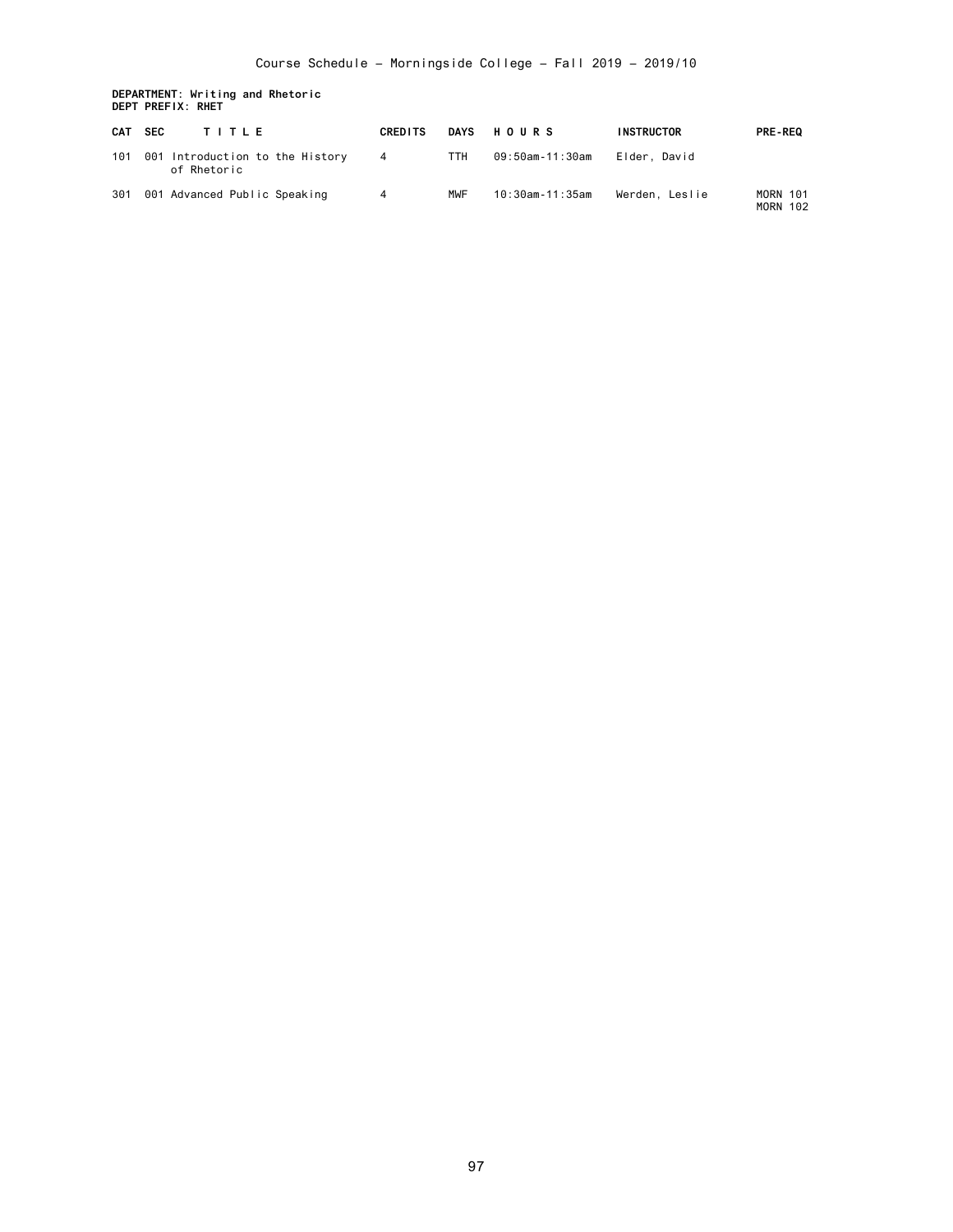**DEPARTMENT: Sociology DEPT PREFIX: SOCI**

| CAT SEC | TITLE                                           | <b>CREDITS</b> | <b>DAYS</b> | H O U R S       | <b>INSTRUCTOR</b> | <b>PRE-REQ</b> |
|---------|-------------------------------------------------|----------------|-------------|-----------------|-------------------|----------------|
| 101     | 001 Introduction to Sociology                   | 4              | TTH         | 09:50am-11:30am | Stevens, Sarah    |                |
| 101     | 002 Introduction to Sociology                   | 4              | TTH         | 01:45pm-03:25pm | Stevens, Sarah    |                |
| 355     | 001 Special Topics: Sociology<br>of Criminology | 4              | MWF         | 08:00am-09:05am | Brame, Wendy      |                |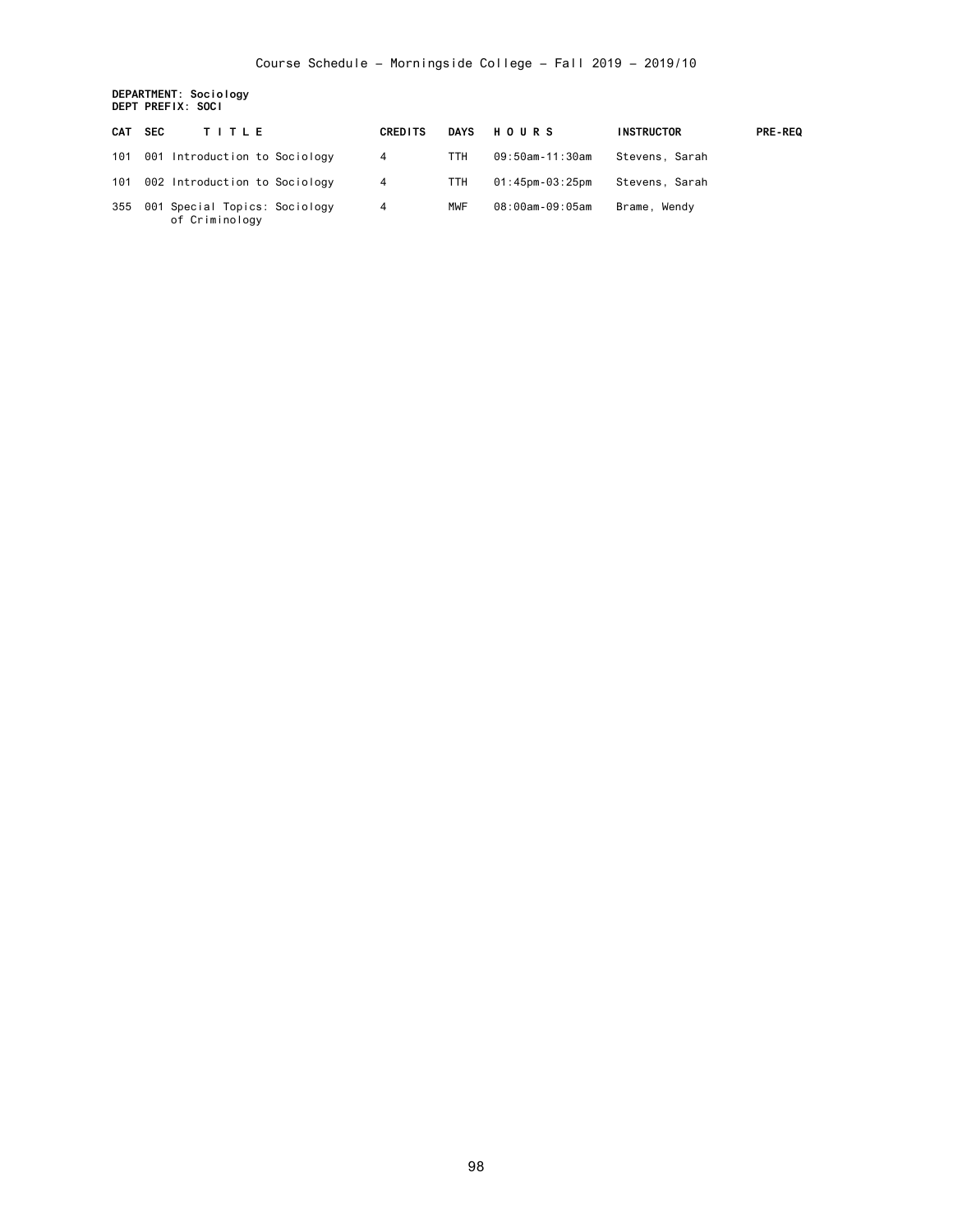**DEPARTMENT: Spanish DEPT PREFIX: SPAN**

| CAT SEC |     | TITLE                                                                                                                    | <b>CREDITS</b> | <b>DAYS</b> | HOURS                   | <b>INSTRUCTOR</b> | PRE-REQ         |
|---------|-----|--------------------------------------------------------------------------------------------------------------------------|----------------|-------------|-------------------------|-------------------|-----------------|
| 111     |     | 001 Beginning Spanish                                                                                                    | 4              | MTTHF       | 11:45am-12:35pm         | Ament, Gail       |                 |
| 155     |     | 001 Spanish in Transition<br>Prereg: 3 years of high school Spanish or equivalent from<br>institution of higher learning | 4              |             | MTTHF 11:45am-12:35pm   | To be assigned    |                 |
| 155     |     | 002 Spanish in Transition<br>Prereg: 3 years of high school Spanish or equivalent from<br>institution of higher learning | $\overline{4}$ |             | MTTHF 12:45pm-01:35pm   | Ament, Gail       |                 |
| 202     |     | 001 Intermediate Spanish II                                                                                              | 4              | MTTHF       | 12:45pm-01:35pm         | To be assigned    | <b>SPAN 201</b> |
| 423     | 001 | Seminar in Hispanic Literary<br>Perspectives                                                                             | 4              | TTH         | $01:45$ pm - $03:25$ pm | To be assigned    | <b>SPAN 303</b> |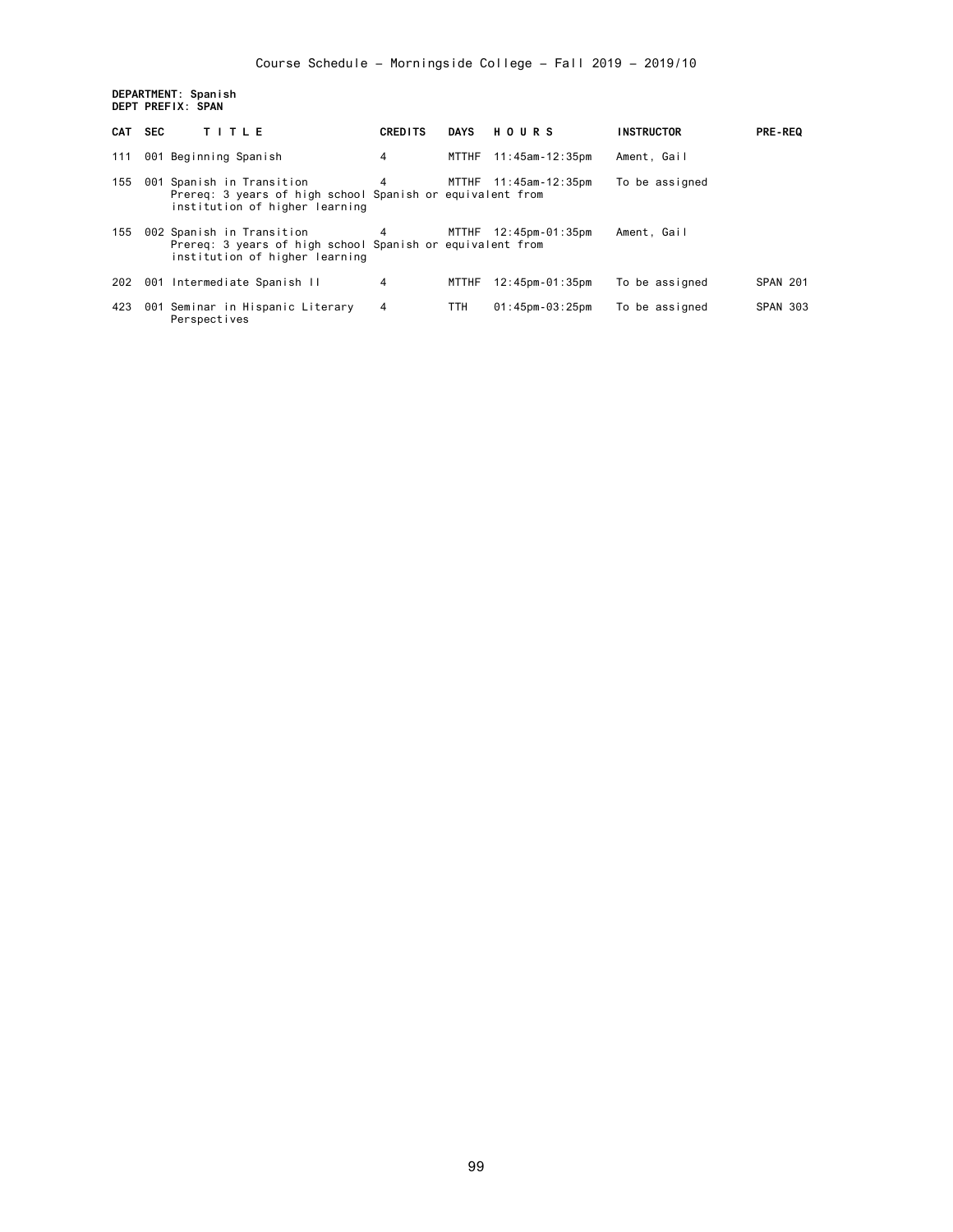### **DEPARTMENT: Special Education DEPT PREFIX: SPED**

| CAT SEC | TITLE                                                                                                                                                                                                                      | <b>CREDITS</b> | <b>DAYS</b> | HOURS                   | <b>INSTRUCTOR</b> | PRE-REQ  |
|---------|----------------------------------------------------------------------------------------------------------------------------------------------------------------------------------------------------------------------------|----------------|-------------|-------------------------|-------------------|----------|
| 208     | 001 Survey of Exceptionalities &<br>Practicum                                                                                                                                                                              | 4              | <b>MWF</b>  | 10:30am-11:35am         | Arnett, Scott     |          |
| 208     | 002 Survey of Exceptionalities &<br>Practicum                                                                                                                                                                              | 4              | MWF         | $01:45$ pm – 02:50pm    | Arnett, Scott     |          |
| 340     | 001 Introduction to Principles<br>of Special Education<br>Prereq: 2.5 cum GPA; 2.5 Education GPA; sophomore standing                                                                                                       | $\overline{4}$ | <b>TTH</b>  | $08:00$ am-09:40am      | To be assigned    |          |
| 431     | 001 Applied Behavior Analysis<br>Prereg: 2.50 cum qpa; 2.50 education qpa<br>Prereg: Admitted to Teacher Preparation Program; Junior<br>standing                                                                           | 4              | <b>TTH</b>  | $09:50$ am-11:30am      | Arnett, Scott     | SPED 340 |
| 451     | 001 Educational Assessment<br>Prereq: 2.50 cum gpa; 2.50 education gpa<br>Prereq: Admitted to Teacher Preparation Program; Senior<br>standing                                                                              | 4              | <b>TTH</b>  | $01:45$ pm – $03:25$ pm | To be assigned    |          |
| 470     | 001 K-6 Student Teaching:<br>Instructional Strategist I<br>Coreg: EDUC 490; Prereg: 2.50 cum qpa<br>Prereq: 2.50 education gpa; Admitted to Teacher Preparation<br>Program; admitted to student teaching; Senior standing  | 6              | <b>TBA</b>  |                         | To be assigned    |          |
| 471     | 001 7-12 Student Teaching:<br>Instructional Strategist I<br>Coreq: EDUC 490; Prereq: 2.50 cum gpa<br>Prereq: 2.50 education gpa; Admitted to Teacher Preparation<br>Program; admitted to student teaching; Senior standing | 6              | <b>TBA</b>  |                         | To be assigned    |          |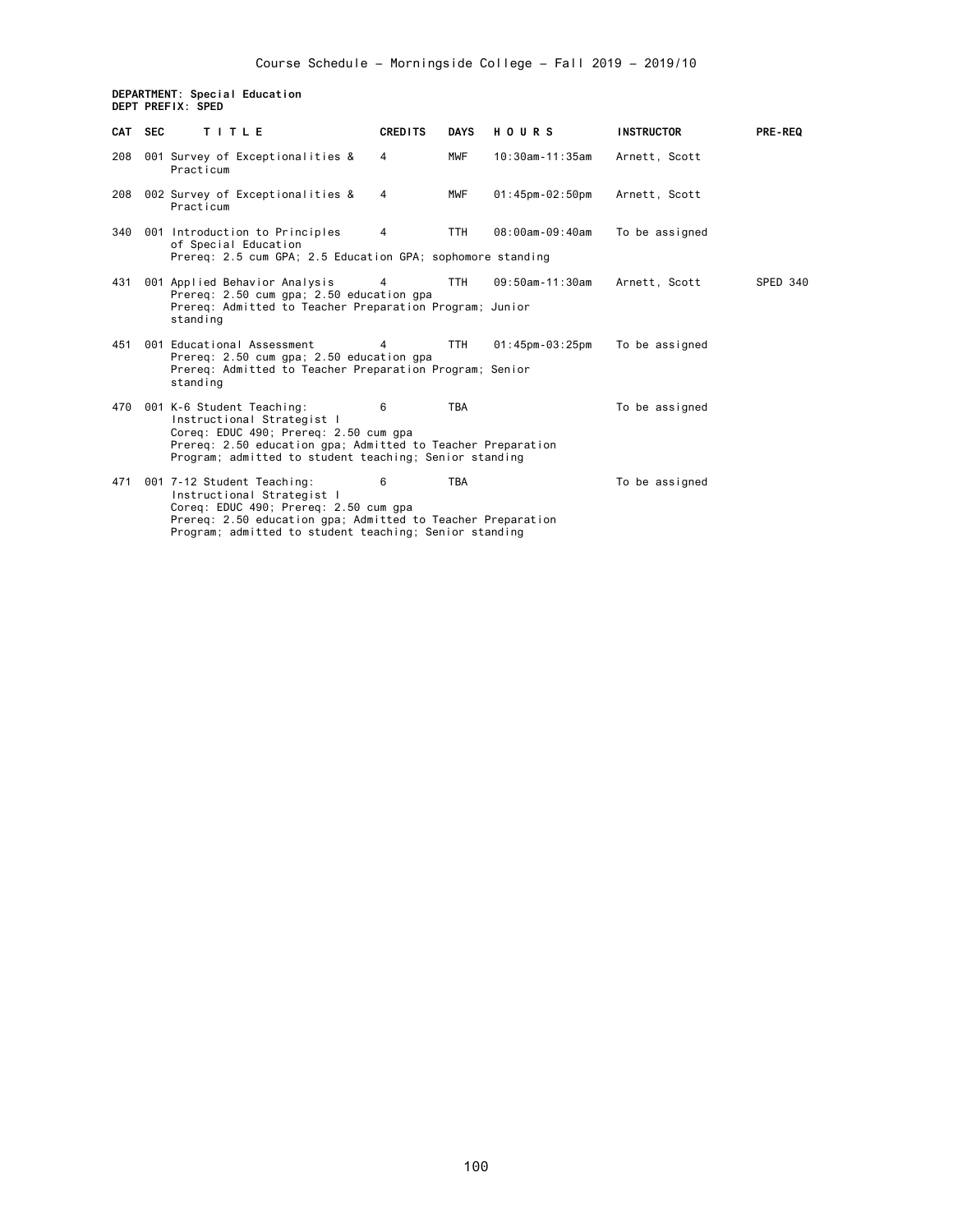**DEPARTMENT: Sports DEPT PREFIX: SPRT**

|     | CAT SEC | TITLE                                                                                                                       | <b>CREDITS</b> | <b>DAYS</b> | H O U R S       | <b>INSTRUCTOR</b> | <b>PRE-REQ</b> |
|-----|---------|-----------------------------------------------------------------------------------------------------------------------------|----------------|-------------|-----------------|-------------------|----------------|
|     |         | 230 FH1 Theory and Ethics of Coaching 2<br>Athletes<br>Meets first half of the semester; August 26 - October 20             |                | TTH         | 09:50am-11:30am | Stevenson, Jacob  |                |
| 230 |         | SH1 Theory and Ethics of Coaching 2<br>Athletes<br>Meets second half of the semester; October 21 - December 11              |                | TTH         | 09:50am-11:30am | Miller, Trent     |                |
| 230 |         | SH2 Theory and Ethics of Coaching 2<br>Athletes<br>Meets second half of the semester; October 21 - December 11              |                | TTH         | 08:00am-09:40am | Nash, David       |                |
|     |         | 254 SH1 Prevention and Care of<br>Athletic Injuries<br>Meets second half of the semester; October 21 - December 11          | 2              | TTH         | 09:50am-11:30am | Burford, Kathryn  | BIOL 207       |
| 325 |         | FH1 Sports Promotion & Marketing 2<br>Prereg or Coreg: BUSN 231<br>Meets first half of the semester; August 26 - October 20 |                | TTH         | 08:00am-09:40am | Maxon, Thomas     |                |
| 450 |         | 001 Sports Management Internship 1 - 4<br>Prereq: Completed 12 hours in minor                                               |                | <b>TBA</b>  |                 | Stevenson, Jacob  | Instr Perm     |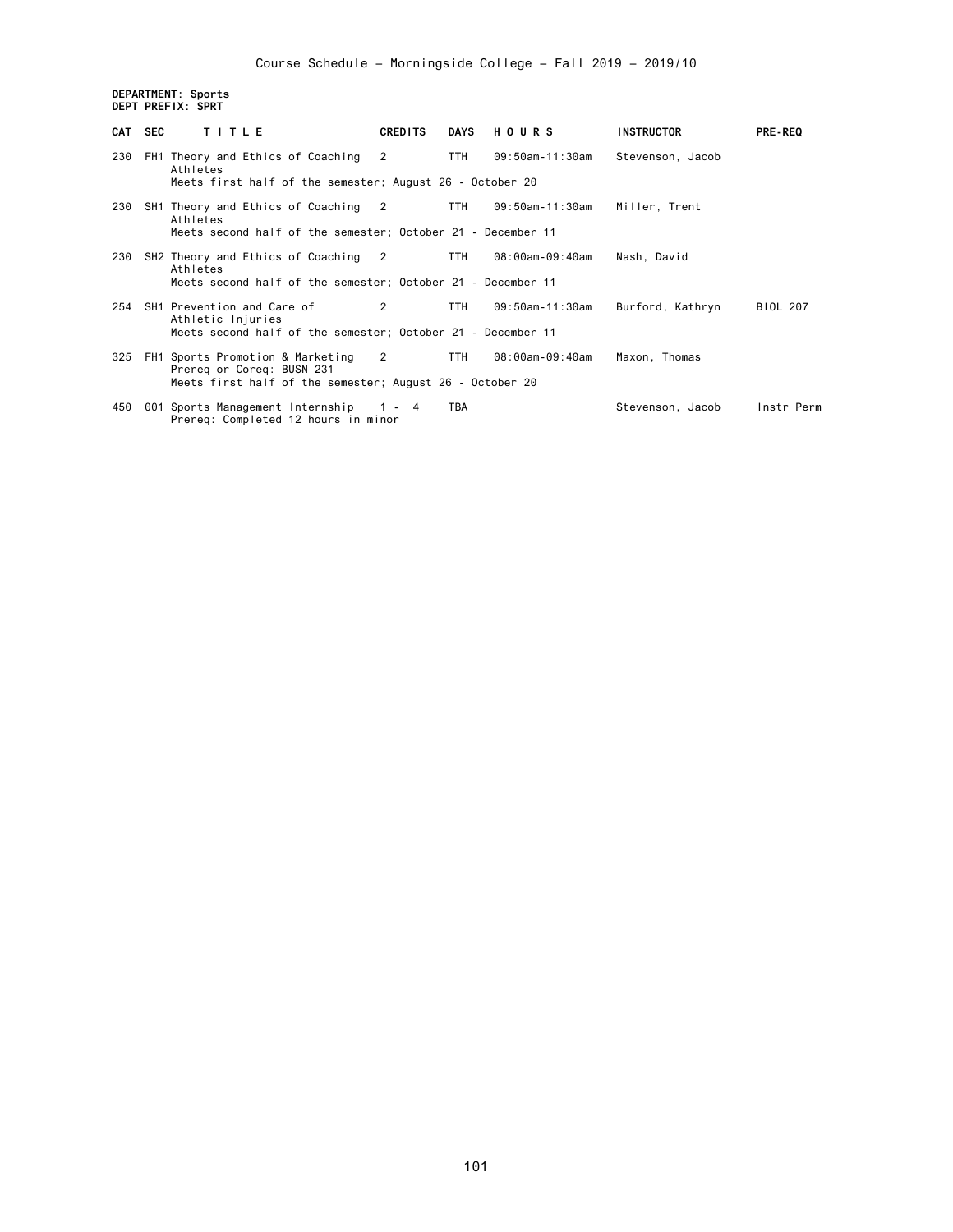# **DEPARTMENT: Social Science DEPT PREFIX: SSCI**

| CAT SEC | TITLE                                                     | <b>CREDITS</b> | DAYS | HOURS           | <b>INSTRUCTOR</b> | <b>PRE-REQ</b>  |
|---------|-----------------------------------------------------------|----------------|------|-----------------|-------------------|-----------------|
|         | 425 050 Methods of Teaching Social<br>Science & Practicum | 2              | M    | 06:30pm-08:30pm | Washinowski. Jeff | <b>EDUC 321</b> |
|         | Prereq: 2.50 cum gpa; 2.50 education gpa                  |                |      |                 |                   |                 |

Prereq: Admitted to Teacher Prepartaion Program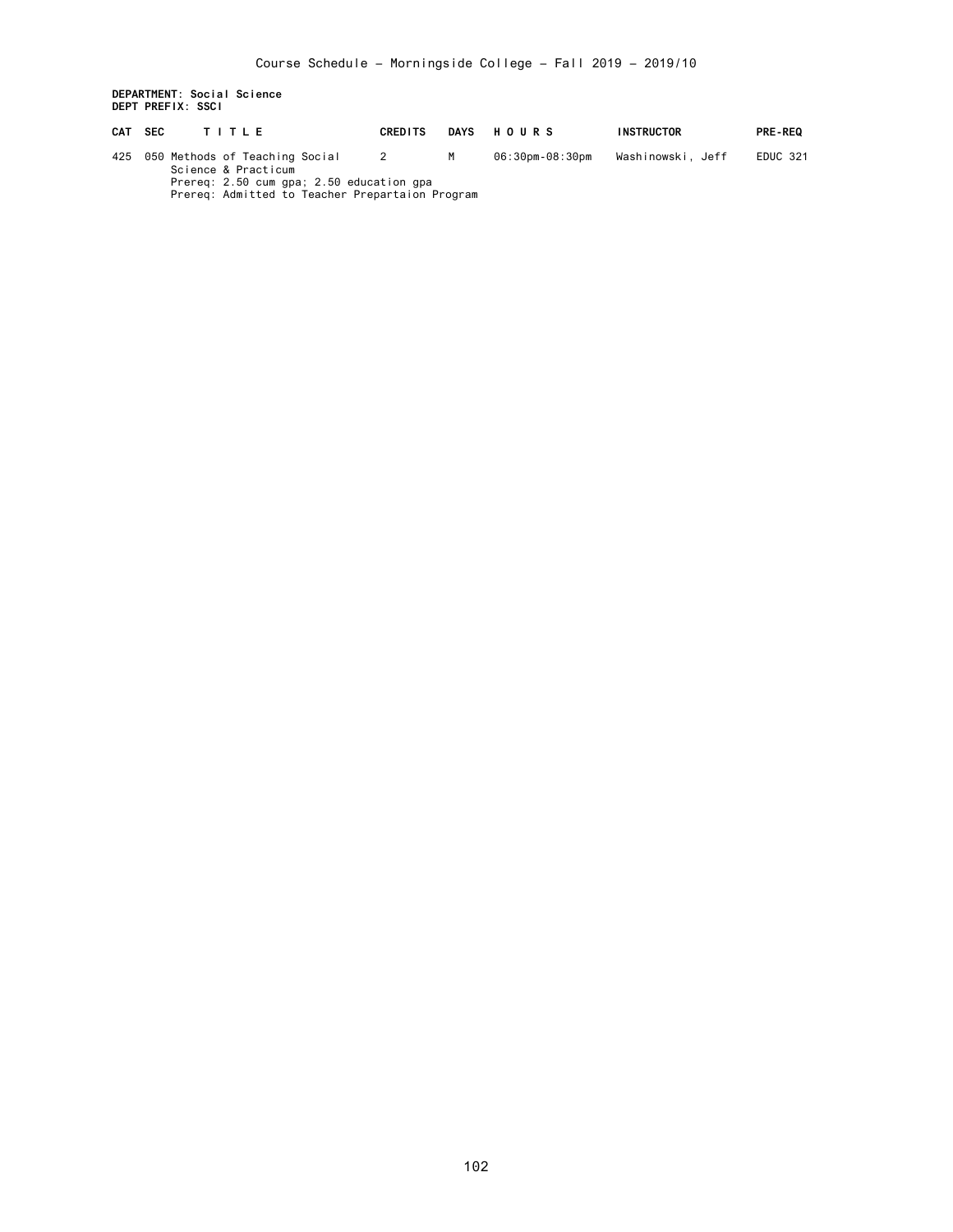**DEPARTMENT: ESL DEPT PREFIX: TESL**

| CAT SEC |  | TITLE                                                                                                                | <b>CREDITS</b> | DAYS | HOURS           | <b>INSTRUCTOR</b>  | <b>PRE-REQ</b> |
|---------|--|----------------------------------------------------------------------------------------------------------------------|----------------|------|-----------------|--------------------|----------------|
|         |  | 333 001 ESL Methods, Curriculum, and<br>Assessment and Practicum                                                     | $\overline{4}$ | TTH  | 09:50am-11:30am | Sylvester, Tangela |                |
|         |  | Admission to the Teacher Prep Program; 2.5 educ/cum GPA                                                              |                |      |                 |                    |                |
| 337     |  | 050 Culturally Inclusive<br>Environments<br>Junior Standing                                                          | 4              | Т    | 06:30pm-10:00pm | Sylvester, Tangela |                |
|         |  | 435 001 ESL Elementary Student<br>Teaching<br>2.50 cum gpa; 2.50 Educ gpa; admitted to Student Teaching; co-req: 490 | 6              | TBA  |                 | Sylvester, Tangela |                |
|         |  |                                                                                                                      |                |      |                 |                    |                |
| 436     |  | 001 ESL Secondary Student<br>Teaching                                                                                | 6              | TBA  |                 | Sylvester, Tangela |                |
|         |  | 2.50 cum gpa; 2.50 Educ gpa; admitted to Student Teaching; co-req 490                                                |                |      |                 |                    |                |